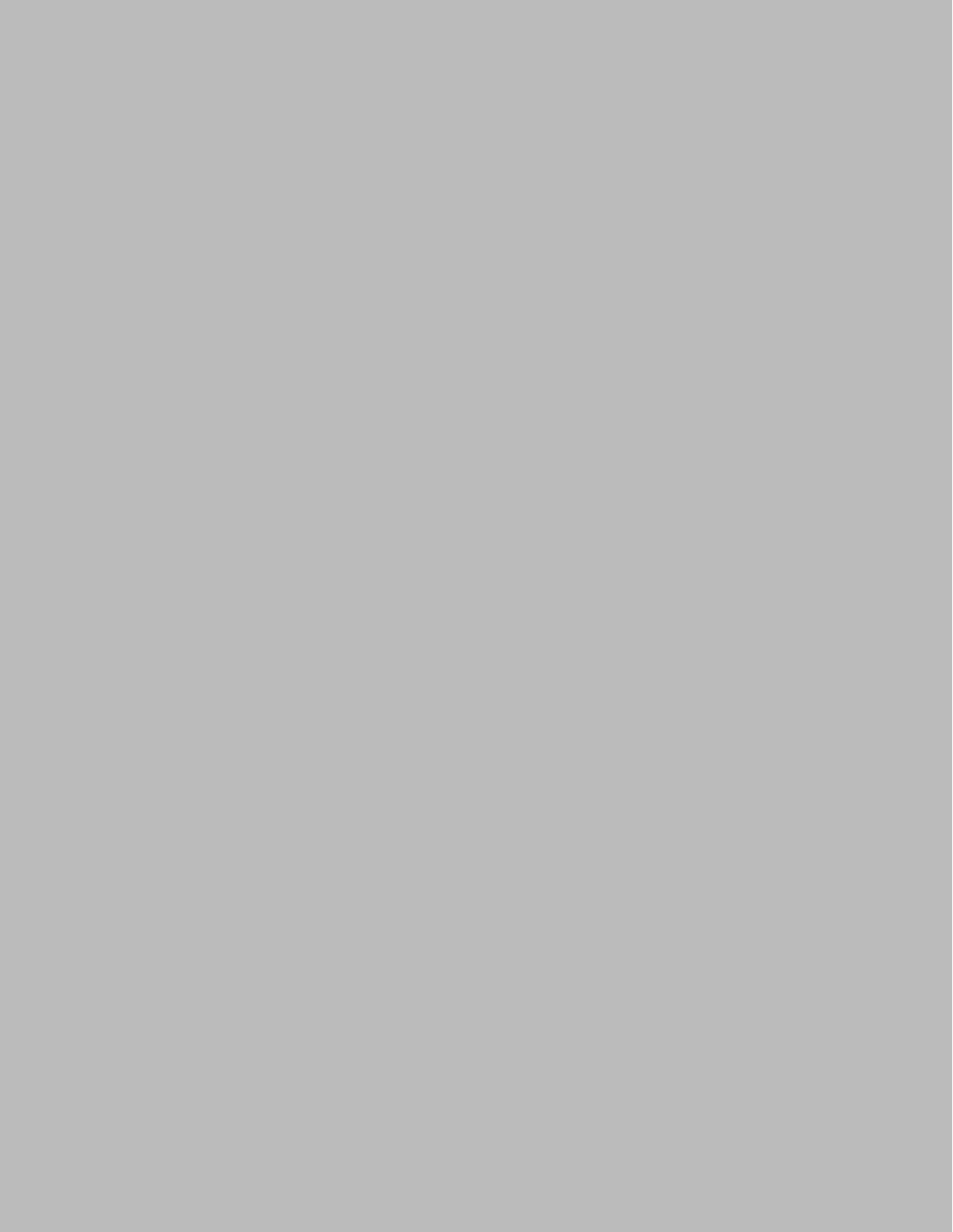# **C H A P T E R**  $\left\{\begin{array}{ccc} \end{array}\right\}$

# **Medicare coverage policy and use of low-value care**

# **Chapter summary**

Some researchers contend that a substantial share of Medicare dollars is not spent wisely. Many new services disseminate quickly into routine medical care in fee-for-service (FFS) Medicare with little or no basis for knowing whether or to what extent they outperform existing treatments. In addition, there is substantial use of low-value care—the provision of a service that has little or no clinical benefit or care in which the risk of harm from the service outweighs its potential benefit.

In this chapter, we review the coverage processes used in FFS Medicare and by Medicare Advantage (MA) plans and Part D sponsors. FFS Medicare covers many items and services without the need for an explicit coverage policy. When an explicit coverage policy is required, some services do not show that they are better than existing covered services. Coverage policies are often based on little evidence and usually do not include an explicit consideration of a service's cost-effectiveness or value relative to existing treatment options.

MA plans are generally required to provide the same set of benefits that are available to beneficiaries under FFS Medicare. However, MA plans are permitted to use tools that are not widely used in FFS Medicare, such as requiring providers to obtain prior authorization to have a service covered and controlling utilization through the use of cost sharing. Part D plan sponsors

# **In this chapter**

- Primer on Medicare coverage policy
- Evidence of low-value care
- Tools for addressing lowvalue care
- **Conclusion**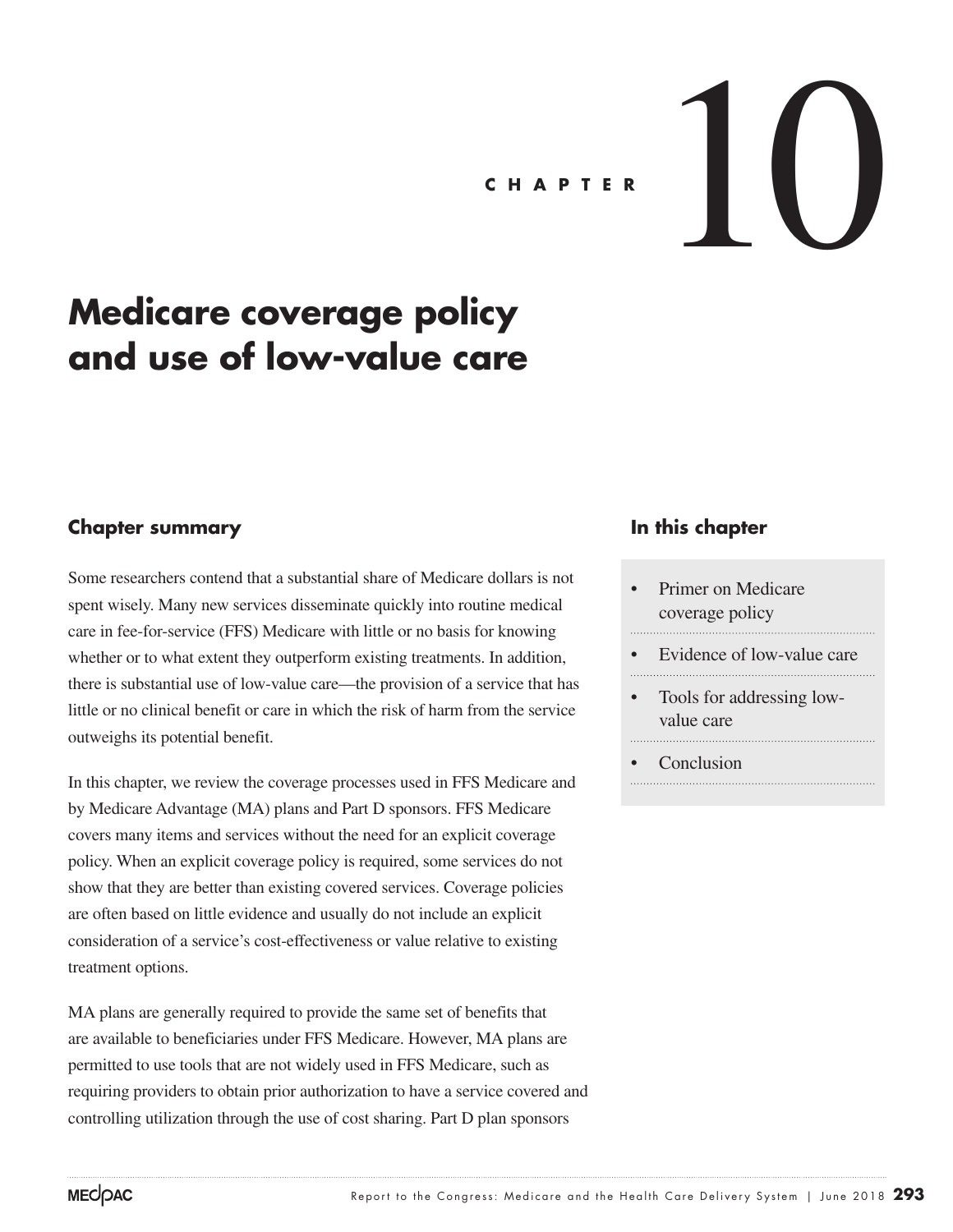are responsible for creating and managing formularies, which are lists of drugs their plans cover. By contrast, Medicare FFS lacks the flexibility to use formularies for drugs that Part B covers.

We also review the literature on low-value care, which reveals that such care is prevalent across FFS Medicare, Medicaid, and commercial insurance plans. Evidence suggests that the amount of low-value care in a geographic area is more a function of local practice patterns than payer type.

We analyzed selected low-value services in FFS Medicare using 31 evidence-based measures. In 2014, there were between 34 and 72 instances of low-value care per 100 beneficiaries, depending on whether we used a narrow or broad version of each measure. Between 23 percent and 37 percent of beneficiaries received at least one low-value service, and annual Medicare spending for these services ranged from \$2.4 billion to \$6.5 billion. The spending estimates are conservative because they do not reflect the downstream cost of low-value services (e.g., follow-up tests and procedures).

We examined three case studies of care of potentially low value in FFS Medicare: the trend in starting dialysis earlier in the course of chronic kidney disease, proton beam therapy, and H.P. Acthar Gel<sup>®</sup> (Acthar, a drug covered under Part D). The timing of starting dialysis for end-stage renal disease is a matter of clinical judgment, guided by values of residual kidney function and symptoms and comorbidities present in affected patients. Between 1996 and 2010, there was a trend toward initiating dialysis earlier in the course of chronic kidney disease. Since 2011, this trend has moderated because of the availability of comparative clinical evidence showing that the early initiation of dialysis is not associated with improved outcomes. We estimate that dialysis spending in 2016 for FFS Medicare patients who initiated treatment with higher levels of kidney function (i.e., earlier in the course of chronic kidney disease) ranged from \$500 million to \$1.4 billion.

Proton beam therapy—a type of external beam radiation therapy used primarily for cancer treatment—was initially used for pediatric cancers and rare adult cancers. However, its use has expanded in recent years to include more common conditions, such as prostate and lung cancer, despite a lack of evidence that it offers a clinical advantage over alternative treatments for these types of cancer. Medicare's payment rates are substantially higher for proton beam therapy than other types of radiation therapy. From 2010 to 2016, spending and volume for proton beam therapy in FFS Medicare grew rapidly, driven by a sharp increase in the number of proton beam centers and Medicare's relatively broad coverage of this treatment. During that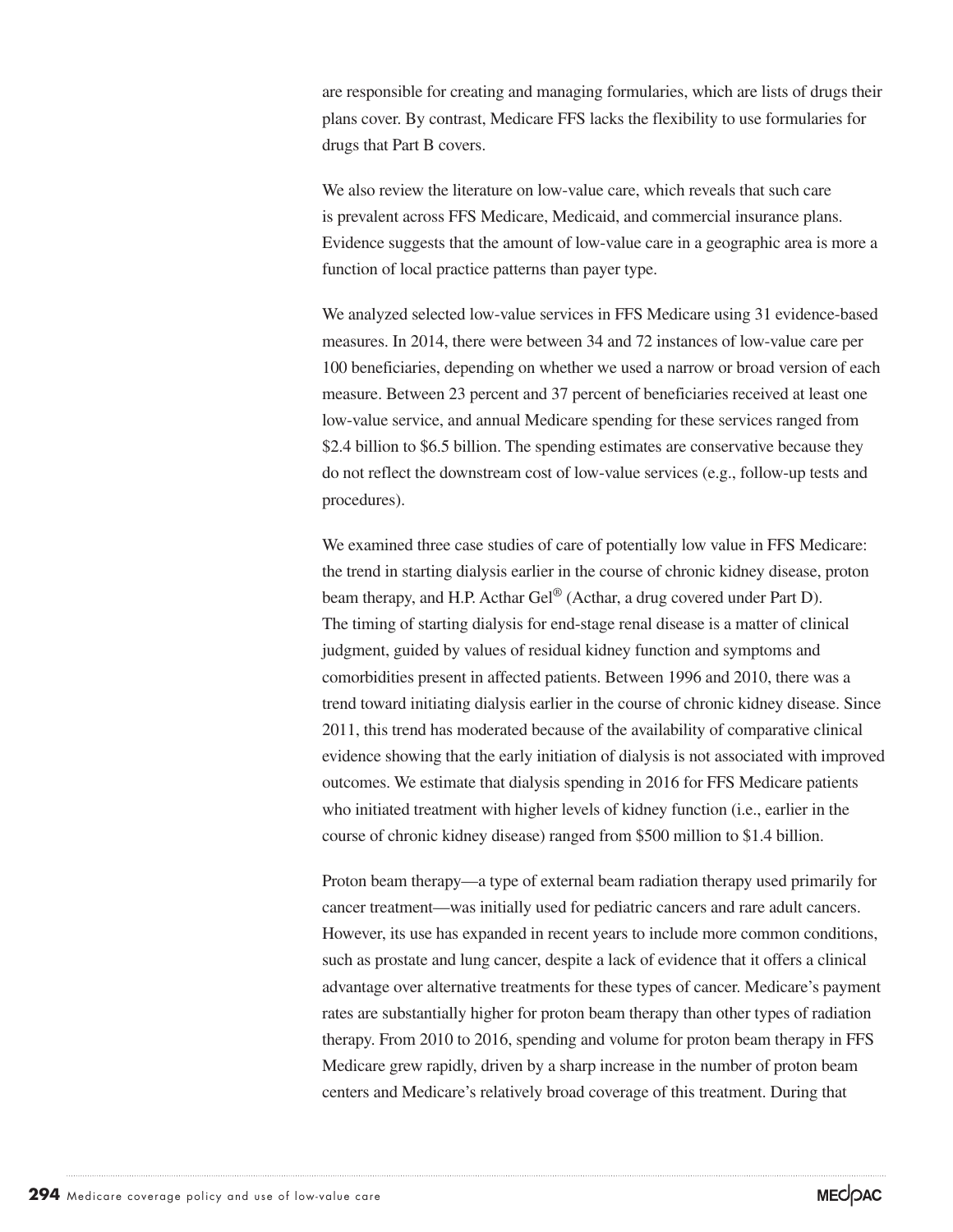period, spending rose from \$47 million to \$115 million. Prostate cancer was by far the most common condition treated by proton beam therapy in Medicare.

Acthar is an older, Part D–covered drug that has experienced rapid growth in price and Medicare spending over the last several years, despite weak evidence that it is effective for adult indications. Between 2001 and 2017, the average price per vial increased from \$748 to \$38,000. Between 2011 and 2015, Medicare spending for Acthar increased from \$49 million to \$504 million. Fewer than 2,000 clinicians prescribed Acthar to beneficiaries in 2015, and 71 percent of them received at least one nonresearch payment from the manufacturer of Acthar related to the drug. These financial relationships raise questions about conflicts of interest among prescribers of Acthar.

Finally, we discuss six tools that Medicare could consider using to address the use of low-value care.

- Expanding prior authorization, which requires providers to obtain approval from a plan or payer before delivering a product or service, could help reduce the use of low-value care. Although CMS has tested this approach to reduce unnecessary use of power mobility devices, nonemergent ambulance transports, and hyperbaric oxygen therapy, it has not been widely adopted by Medicare.
- Implementing clinician decision support and provider education could decrease low-value care, and studies show that these tools have reduced inappropriate prescribing of antibiotics.
- Increasing cost sharing for low-value services has the potential to reduce their use. Although Medicare does not currently do so, other health plans and payers have raised cost sharing for targeted low-value services, and an evaluation of one program found that it reduced the use of these services.
- Establishing new payment models that hold providers accountable for the cost and quality of care—such as accountable care organizations (ACOs)—creates incentives for organizations to reduce low-value services. Preliminary evidence indicates that Pioneer ACOs (which shared in both savings and losses) were able to reduce low-value care.
- Revisiting coverage determinations on an ongoing basis has the potential to both decrease use of low-value services and result in the development of more rigorous clinical evidence. However, Medicare infrequently revisits its national coverage determinations. Moreover, nearly all of the reconsiderations that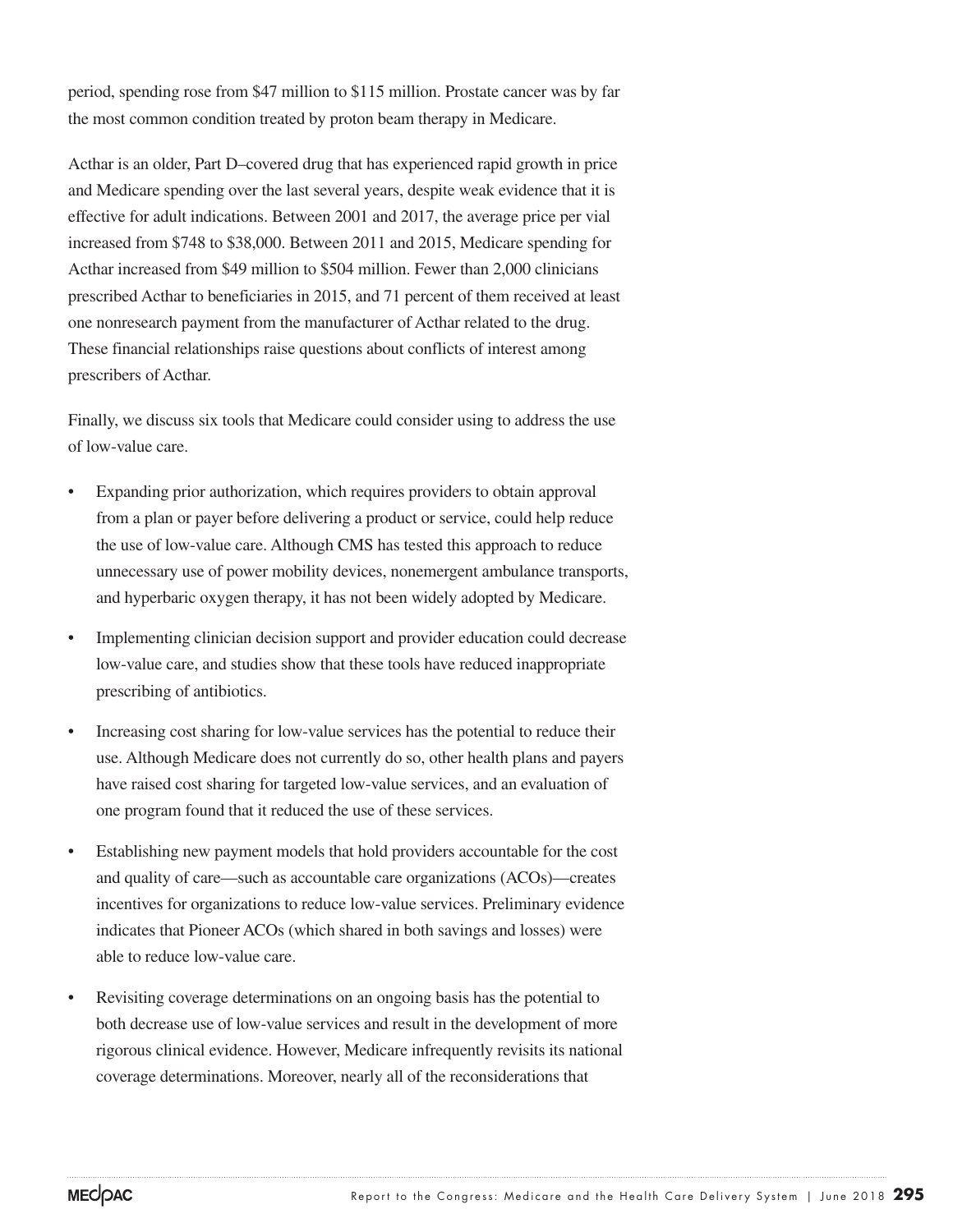Medicare opened over the past five years have been at the request of external parties (e.g., manufacturers, physicians, and medical associations) and have resulted in expanding coverage for the service under consideration.

• Linking information about the comparative clinical effectiveness and costeffectiveness of health care services to FFS coverage and payment policies has the potential to improve the value of Medicare spending. Medicare's coverage process considers, but does not require, comparative clinical effectiveness evidence, and the program's rate-setting processes generally do not consider such evidence. For most items and services, Medicare lacks statutory authority to consider evidence on cost-effectiveness in either the coverage or the payment process. ■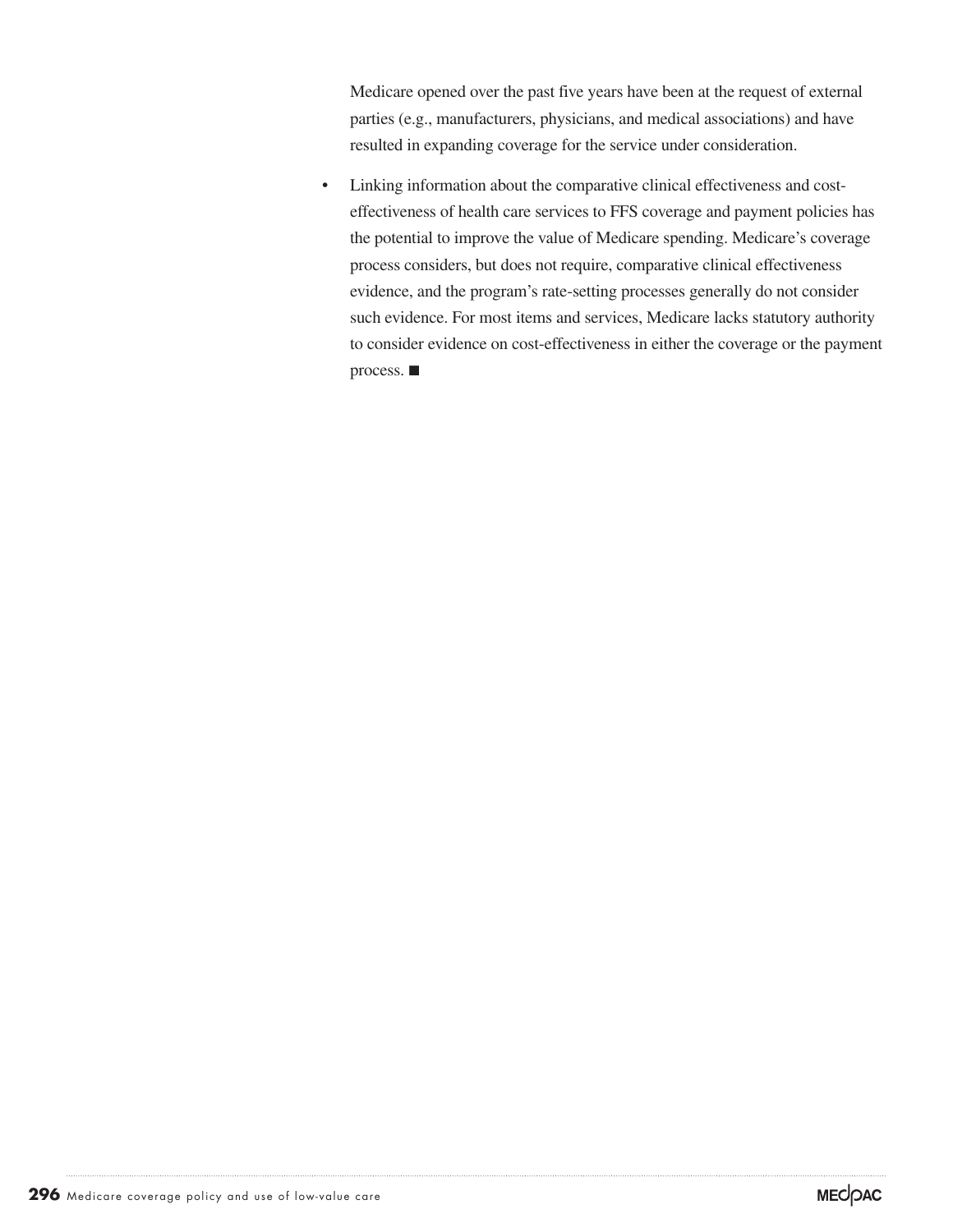#### **10-1 Overview of Medicare's coverage processes for Part A and Part B services**

|                                                              | Type of coverage policy                                                                                                      | Who develops policy                           | <b>Where policy applies</b>                                                                  |
|--------------------------------------------------------------|------------------------------------------------------------------------------------------------------------------------------|-----------------------------------------------|----------------------------------------------------------------------------------------------|
| <b>Existing billing</b><br>code or bundled<br>payment system | Explicit policy may not be<br>necessary if service is in<br>existing code or bundle                                          | <b>CMS</b>                                    | Nationwide<br>(binding on all contractors)                                                   |
| <b>NCD</b>                                                   | Explicit policy                                                                                                              | <b>CMS</b>                                    | Nationwide<br>(binding on all contractors)                                                   |
| Program manuals<br>and memos                                 | Explicit policy                                                                                                              | <b>CMS</b>                                    | Nationwide<br>(binding on all contractors)                                                   |
| <b>LCD</b>                                                   | Explicit policy that can apply<br>to a service that existing NCDs<br>do not address or policy<br>that further defines an NCD | Medicare's contractors<br>(medical directors) | Contractor's regional jurisdiction;<br>policy for a given service<br>can vary across regions |
| Note:                                                        | NCD (national coverage determination), LCD (local coverage determination).                                                   |                                               |                                                                                              |
|                                                              | Source: MedPAC analysis of the statute and CMS program manuals and guidance.                                                 |                                               |                                                                                              |

# **Primer on Medicare coverage policy**

Medicare provides coverage for a broad range of health care services under its Part A, Part B, Part C, and Part D programs, as enumerated in Title XVIII of the Social Security Act. For Part A and Part B services furnished in fee-for-service (FFS) Medicare, the statute requires that the program cover items and services that are included in a Medicare benefit category, are not statutorily excluded, and are "reasonable and necessary for the diagnosis or treatment of illness or injury or to improve the functioning of a malformed body member." Although the statute sets forth the broad categories of benefits covered by Medicare, neither the statute nor the regulations provide an allinclusive list of the specific items and services that are reasonable and necessary.

Medicare coverage decisions for most Part A and Part B services are made at both the national level (by CMS) and local level (by Medicare's administrative contractors). However, many services do not require an explicit coverage determination, such as services paid through CMS's prospective payment mechanisms. Medicare is not required to consider comparative clinical effectiveness evidence in the coverage process, and the program lacks

explicit statutory authority to consider a service's costeffectiveness or value when making coverage decisions.

Under Part C, Medicare Advantage (MA) plans are required to provide the same set of benefits that are available under FFS Medicare, except that FFS Medicare covers hospice care and covers certain services associated with clinical trials under Medicare's Clinical Trials Policy for MA enrollees. However, MA plans are permitted to use medical management tools not available in FFS Medicare, such as requiring providers to seek prior authorization to have a service covered. Plans also have leeway in controlling utilization through beneficiary cost sharing.

Part D plan sponsors are responsible for creating and managing formularies, which are lists of drugs their plans cover. Part D law and regulations place some constraints on which drugs plan sponsors may cover and how those sponsors operate their formularies. By contrast, Medicare FFS lacks the flexibility to use formularies for drugs that Part B covers.

### **Medicare coverage for Part A and Part B items and services**

As summarized in Table 10-1, there are several ways for services to be covered under FFS Medicare. Medicare coverage occurs for many Part A and Part B items and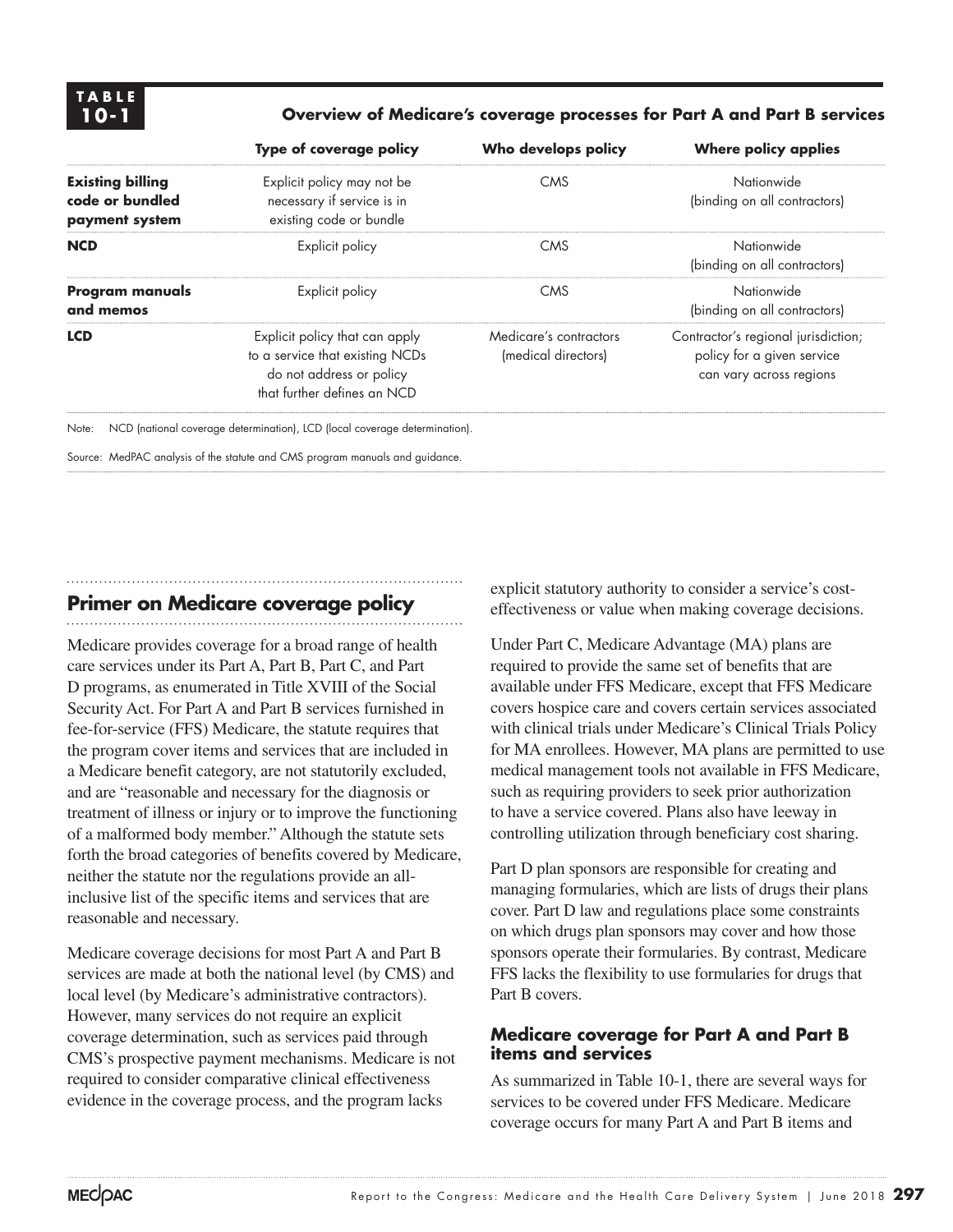services without the need for an explicit coverage policy. If a service falls under a Medicare benefit category and can be reimbursed on the basis of an existing billing code or a bundled payment system (e.g., inpatient prospective payment system), Medicare may cover it without an explicit coverage policy.

When an explicit coverage determination is required, CMS and Medicare administrative contractors (MACs) develop policies at the national and regional level, respectively, to determine whether a service meets one of the covered benefit categories and is reasonable and necessary, in which case, it is covered. MACs develop the majority of explicit coverage policies. These policies, referred to as local coverage determinations (LCDs), determine coverage of specific medical services that apply only in the contractor's regional jurisdiction. LCDs must be consistent with the statute, regulations, and national policies for coverage, payment, and coding.

In addition to the LCD process, CMS develops coverage determinations for specific medical services that apply nationwide through the national coverage determination (NCD) process. A small subset of NCDs links a service's national coverage to participation in an approved clinical study or to the collection of additional clinical data. This policy is referred to as coverage with evidence development (CED), and its goal is to expedite early beneficiary access to innovative technology while ensuring that patient safeguards are in place. The process of developing both LCDs (that are new or have undergone major revision) and NCDs provides opportunities for public comment, and both types of coverage determinations are available in the Medicare Coverage Database on CMS's website.

LCDs and NCDs have similarities (both specify the clinical conditions for which a service is considered to be reasonable and necessary, and both are developed either in response to requests from external parties or internally) and differences, particularly in their scope and flexibility. LCDs are applicable only to services furnished in the MAC's geographic area, while NCDs are applicable nationwide to all services. LCDs permit regional flexibility, are more responsive (compared with NCDs) to community care standards, and allow initial diffusion of new technologies (Jensen 2014). However, there is concern that LCDs result in inequitable variations in coverage across regions (Government Accountability Office 2003).

The national and local processes are not the only means by which Medicare develops and publishes coverage policies. Policies affecting the coverage of services are also published in Medicare's provider manuals and program memorandums, which are often based on the statute or regulations. CMS develops these policies, which apply nationwide to all contractors. Medicare's coding requirements may also implicitly affect the coverage of services.

Over time, Medicare's benefit categories have been expanded to allow reasonable and necessary determinations. For example:

- Beginning in 1994, the Omnibus Budget Reconciliation Act of 1993 expanded Section 1861 of the Social Security Act by covering Part B cancer drugs for indications not approved by the Food and Drug Administration (FDA) if the drug's off-label use is supported by selected third-party drug compendia.
- Beginning in 2000, an executive memorandum directed Medicare to cover the routine costs of qualifying clinical trials and cover services and items that are reasonable and necessary items to diagnose and treat complications due to participation in clinical trials.
- Beginning in 2005, the Medicare Prescription Drug, Improvement, and Modernization Act of 2003 (MMA) directed Medicare to cover the routine costs of care furnished to Medicare beneficiaries in certain categories of investigational device exemption (IDE) studies.
- Beginning in 2008, the Medicare Improvements for Patients and Providers Act of 2008 gave Medicare the authority to cover selected new preventive services through the NCD process.

Although Section 1862(a)(1)(A) of the Social Security Act requires that a service covered by Medicare be "reasonable and necessary," the statute does not define this criterion. CMS and its contractors generally interpret this section to include services that are judged to be safe and effective, not experimental, and appropriate for the beneficiary's medical needs. CMS has operationalized the following definition of the reasonable and necessary standard: "Adequate evidence to conclude that the item or service improves clinically meaningful health outcomes for the Medicare population" (Jensen 2014).

In 1989 and 2000, CMS sought public comments on revising the coverage process that would have considered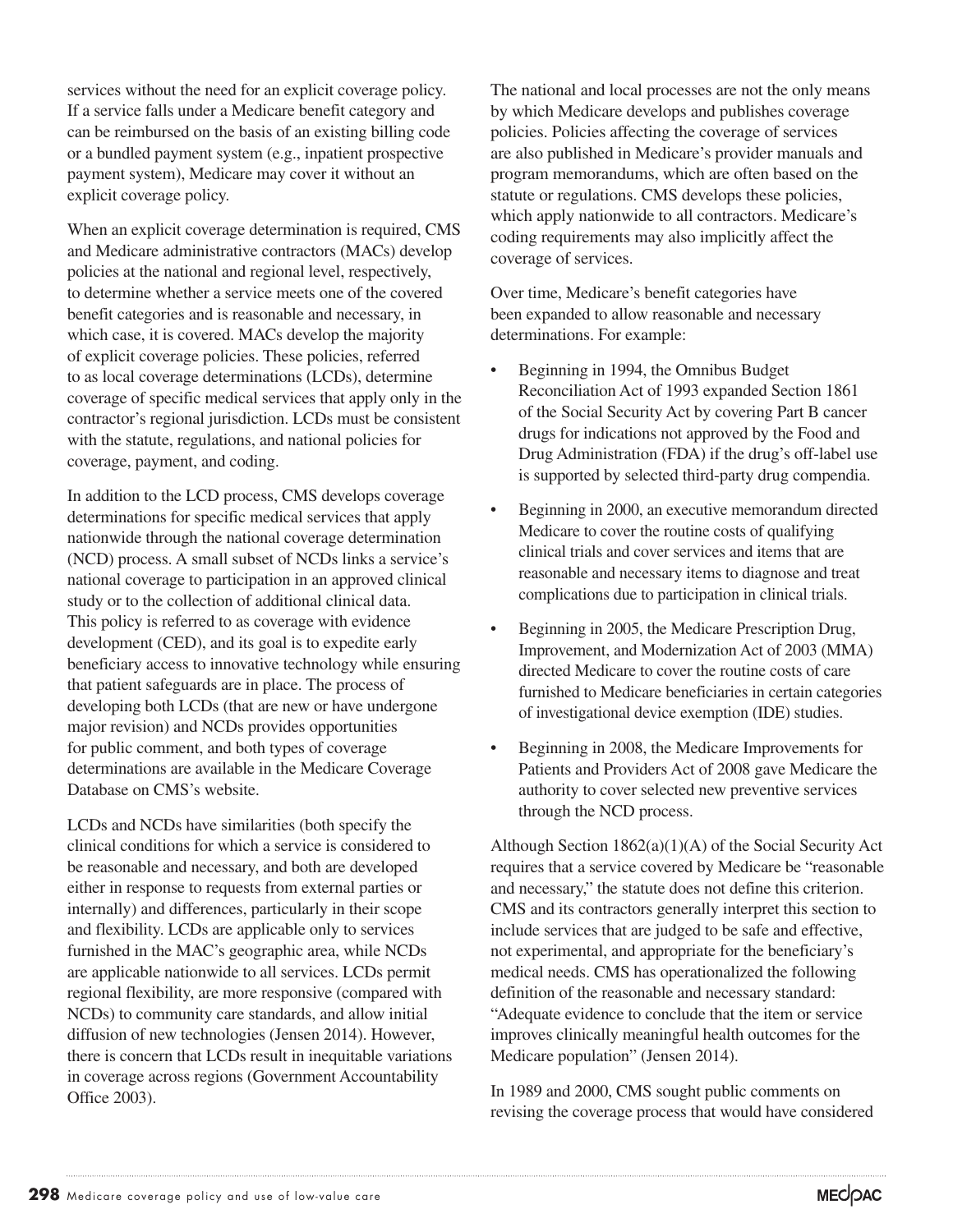# **Medicare's proposals to consider cost-effectiveness in the coverage process**

In two occasions, Medicare tried to interpret<br>
the statute's (Section 1862 of the Social<br>
Security Act) requirement that Medicare pay the statute's (Section 1862 of the Social only for services that are reasonable and necessary. In 1989, the agency issued a proposed regulation that explicitly considered the cost-effectiveness of services in the coverage process. The proposed rule was never finalized, with stakeholders arguing that the agency could not use criteria for coverage that extended beyond clinical evidence and that the statute did not permit the agency to deny coverage based on costeffectiveness. In 2000, CMS released a notice of intent (NOI) on new criteria that would have considered cost in the coverage process only for services that provided equivalent clinical benefits compared with an existing covered service but that were more costly. As with the 1989 proposed rule, the new criteria included in the NOI were not finalized.

#### **The 1989 proposed regulation to consider costeffectiveness in the coverage process**

In January 1989, CMS—then the Health Care Financing Administration—released a proposed rule that would have established in regulation criteria to determine whether a health care service was "reasonable and necessary" and therefore covered. The proposed rule sought to add cost-effectiveness to the criteria used in the coverage process to address the increasing availability of new, costly technology, stating, "We believe considerations of cost are relevant

in deciding whether to expand or continue coverage of technologies, particularly in the context of the current explosion of high cost technologies" (Health Care Financing Administration 1989).

According to the proposed methodology, a service would have been considered cost-effective if:

- it was less costly and at least as effective as an alternative covered technology;
- it was more effective and costlier than a covered alternative, but improved health outcomes to justify additional expenditures; or
- it was less effective and less costly than an existing alternative for some beneficiaries but was a viable alternative for others.

CMS proposed implementing the following methodology to determine whether a service or technology was cost-effective:

- Identify the relevant alternative technologies to which the current intervention is to be compared.
- Identify all relevant outcomes from the alternative technologies and, when possible, quantify them (e.g., clinical outcomes, reduced morbidity and mortality, or qualitative outcomes).
- Identify all relevant costs expected (both Medicare and non-Medicare) from the interventions,

*(continued next page)*

a service's medical benefit and value. In 1989, Medicare formally proposed the use of cost-effectiveness as one of several criteria in its coverage process. In 2000, CMS issued a notice of intent to publish a proposed rule, which outlined an approach to develop coverage decisions that would have assessed a service's medical benefit (i.e., comparative health benefit) and added value (as assessed by total costs, not cost-effectiveness). Taking note of comments from stakeholders, including medical providers and manufacturers, the agency did not finalize

either approach. Consequently, neither the NCD process nor the LCD process considers a service's cost or costeffectiveness. The text box provides additional detail about Medicare's proposal to consider cost-effectiveness and value in the coverage process.

#### **National coverage determination process**

An NCD is a determination by the Secretary (i.e., CMS's Coverage and Analysis Group) as to whether an item or service is covered nationally by Medicare. Essentially, an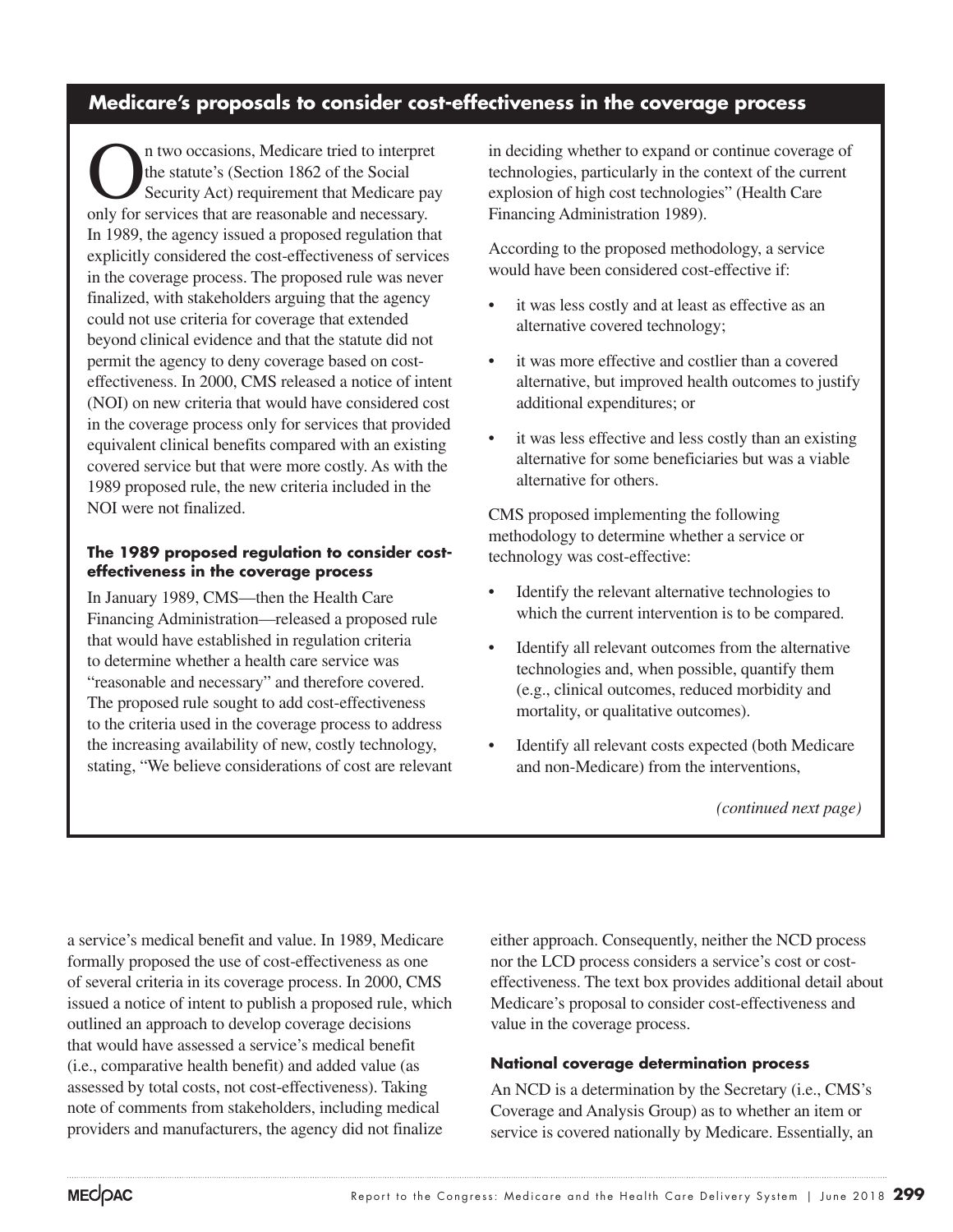# **Medicare's proposals to consider cost-effectiveness in the coverage process (cont.)**

including direct medical costs or savings and indirect costs.

Consider unquantifiable factors.

**x-x**

According to the proposed rule, cost-effectiveness would not always be used in the coverage process. For example, if a breakthrough technology had no comparable alternative, there would be no comparative analysis to other available technologies since none existed (Health Care Financing Administration 1989).

Stakeholders, including medical providers and the medical device industry, argued that (1) cost had no role in the coverage process, (2) CMS could not use criteria for coverage that extended beyond what medical experts thought was reasonable and necessary

**Medical home information**  $P(\text{continued next page})$ *(continued next page)*



NCD is a policy statement that allows Medicare coverage of a particular service with or without clinical conditions (including coverage with evidence development); leaves the determination to the discretion of the MACs; or precludes Medicare coverage.

Because NCDs are developed by CMS, they do not vary from region to region and are thus binding on all of the program's contractors, including MACs, durable medical equipment regional contractors, quality improvement organizations, program safeguard contractors, and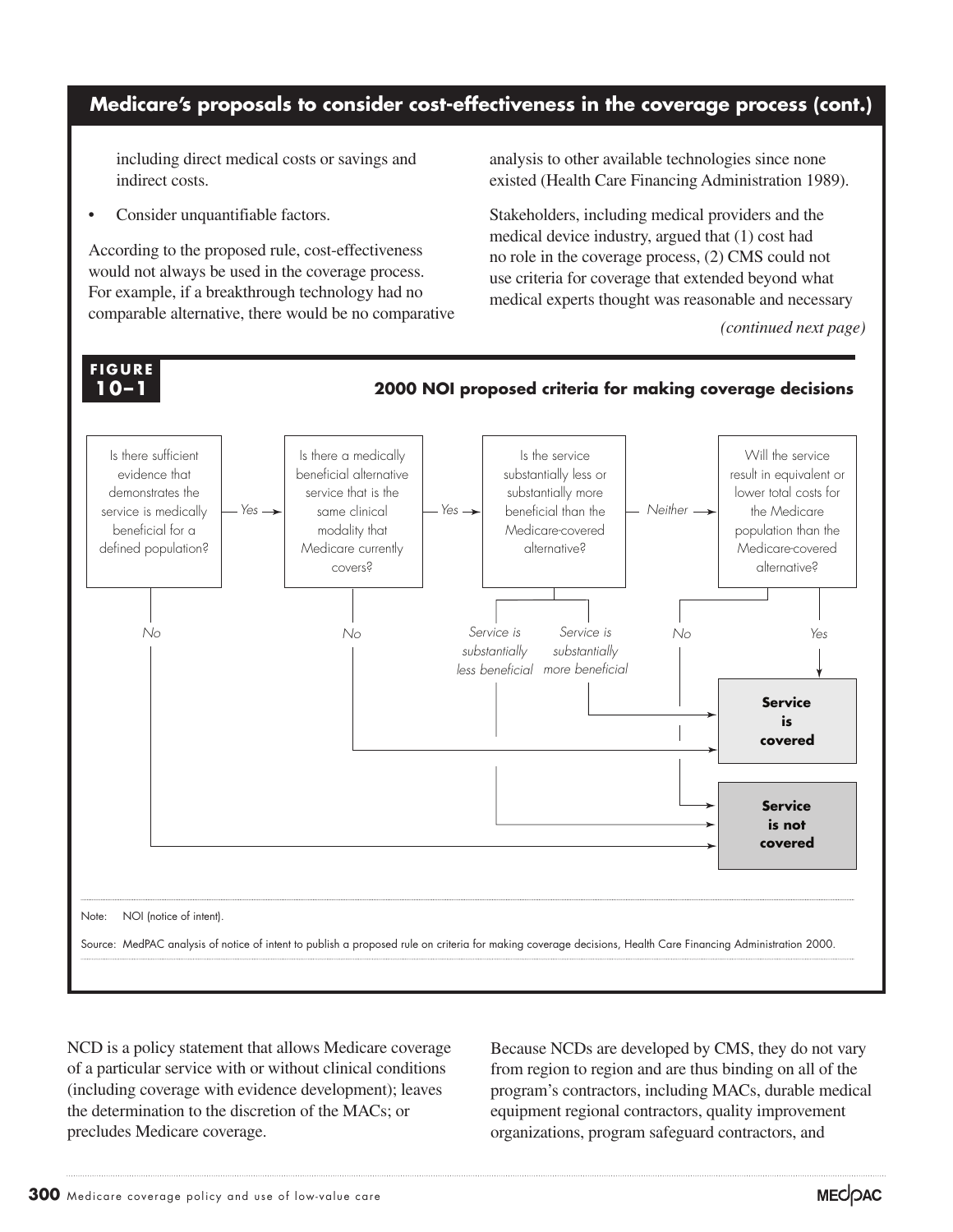# **Medicare's proposals to consider cost-effectiveness in the coverage process (cont.)**

for an individual's medical need, and (3) the statute did not permit the agency to deny coverage based on whether a service was or was not cost-effective (Pear 1991). Some stakeholders feared the use of costeffectiveness was a move toward rationing health care (Neumann 2005). CMS did not finalize the proposed rule, which was formally withdrawn in the late 1990s.

#### **The 2000 notice of intent to consider the notion of** *added value* **in the coverage process**

In May 2000, CMS released an NOI that sought public comments on criteria to determine whether a service was reasonable and necessary under the coverage process if it met the following criteria: The service had to demonstrate medical benefit, and the service had to demonstrate added value to beneficiaries. According to the NOI, cost would be considered in the coverage process in certain circumstances to determine whether a service demonstrated "added value." As shown in Figure 10-1, consideration of cost would have been limited to instances in which two services had equivalent health outcomes and were of the same clinical modality.

CMS provided the following examples of situations in which a service, compared with the current mix of services, would add value and be covered:

- a medically beneficial breakthrough technology;
- a medically beneficial service if no other medical alternative exists;
- a medically beneficial service that is different in clinical modality from the existing item or service;
- a medically beneficial service, even if a less expensive alternative exists but is not included in a Medicare benefit; and

• a medically beneficial item or service that is the same clinical modality as a Medicare-covered alternative and has equal or lower total costs for the Medicare population.

Under the NOI, a service that has equivalent health outcomes and the same clinical modality but is more expensive than a Medicare-covered alternative would not be covered (Figure  $10-1$ ).<sup>1</sup> In determining coverage under these criteria, CMS would not compare an item or service that falls within a statutory benefit category with one that is outside the scope of the Medicare program.

The NOI also discussed coverage of a new service that is "substitutable" for a Medicare-covered alternative. The agency sought comments about whether, if the substitutable service has greater total costs to the Medicare program, it should deny coverage but allow the requestor through the reconsideration process to alter the request to seek a positive coverage decision. Another option would be to cover the new service but reduce the payment rate to the same rate as the Medicare-covered alternative (i.e., a least costly alternative policy). Finally, the NOI said that the Medicare program should move toward measuring "quality of life outcomes," and requested public comment on the metric that should be used in the coverage process to quantify this measurement, such as quality-adjusted life years and disability-adjusted life years.

Like the 1989 proposed regulation, stakeholders raised concerns about the NOI, and CMS did not release it as a proposed rule (Foote 2002). While the NOI did not explicitly include cost-effectiveness as a criterion for coverage, some stakeholders perceived that the added-value criterion implied such an analysis (Foote 2002). ■

administrative law judges during the claim appeal process. Since October 2001, NCDs have been binding for MA plans. NCDs take precedence over LCDs that exist on the same clinical topic.

Generally, substantive changes to Medicare policy (e.g., changes in payment policy) are required to go through the notice and comment rule-making procedures. However, NCDs have a separate process to get public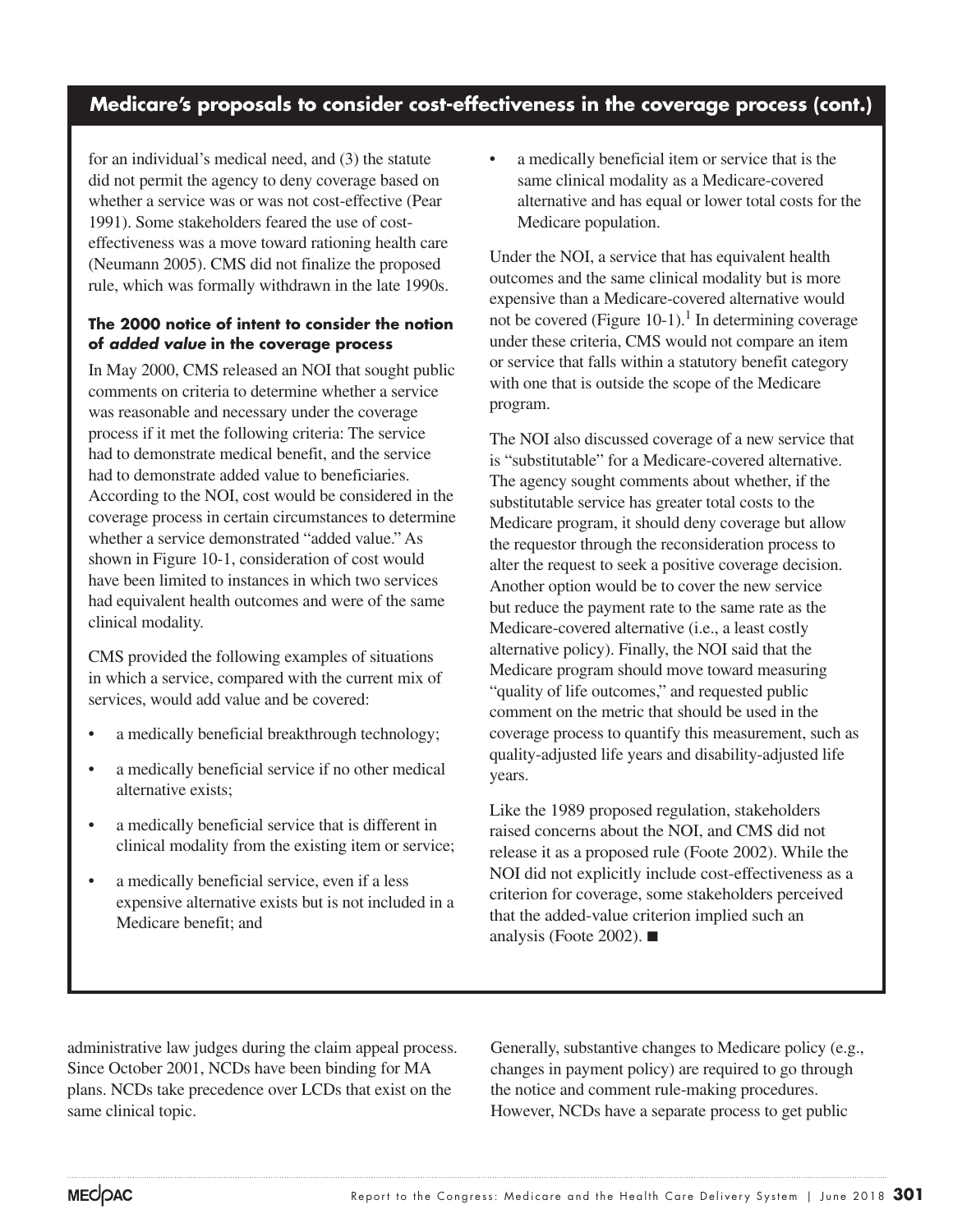#### **10–2 Total number of NCDs considered by CMS, by fiscal year, 2006–2016**

|                                                                 | <b>Fiscal year</b> |             |                   |                |                |                |             |             |             |             |                |
|-----------------------------------------------------------------|--------------------|-------------|-------------------|----------------|----------------|----------------|-------------|-------------|-------------|-------------|----------------|
|                                                                 | 2006               | 2007        | 2008 <sup>a</sup> | 2009           | 2010           | 2011           | 2012        | 2013        | 2014        | 2015        | 2016           |
| New NCD,<br>covered <sup>b</sup>                                |                    | $\circ$     | 2                 | $\mathfrak{Z}$ | $\overline{2}$ | $\overline{4}$ | $\sqrt{5}$  |             |             | 3           | $\overline{2}$ |
| New NCD,<br>noncovered                                          | $\overline{4}$     | 3           | 3                 | 5              | 3              | $\circ$        | $\circ$     | $\circ$     | $\mathbf 0$ | $\circ$     | $\circ$        |
| New NCD,<br>coverage linked<br>to clinical trial or<br>registry |                    | $\circ$     | $\circ$           | $\circ$        | $\circ$        |                | $\circ$     | $\circ$     |             |             | $\circ$        |
| New NCD,<br>contractor<br>discretion                            | 0                  | 0           | $\overline{2}$    | $\mathbf 0$    | $\circ$        |                | $\mathbf 0$ | 0           | 0           | $\Omega$    | $\circ$        |
| Reconsideration                                                 | 11                 | 9           | 6                 |                | 7              | 5              | $\circ$     | 5           | 3           |             | 2              |
| Total                                                           | 17                 | 12          | 13                | 9              | 12             | 11             | 5           | 6           | 5           | 5           | 4              |
| Days elapsed<br>until NCD<br>implementation <sup>c</sup>        | 81<br>days         | 114<br>days | 126<br>days       | 127<br>days    | 118<br>days    | 72<br>days     | 81<br>days  | 132<br>days | 160<br>days | 245<br>days | 301<br>days    |

Note: NCD (national coverage determination). In fiscal year 2007, one NCD did not meet the benefit category definition of durable medical equipment. "Days elapsed until NCD implementation" is an average.

<sup>a</sup> In 2008, CMS completed a national coverage analysis for one service, but the agency determined that no NCD was appropriate at the time.

b Includes NCDs that specified the clinical conditions for which a service is covered, NCDs that are based on existing LCDs, and NCDs that maintained current covered clinical indications.

c Days elapsed from date of final NCD posted on CMS website (i.e., policy effective date) to date of published implementation instructions.

Source: Commission analysis of information from CMS's reports to Congress on national coverage determinations between fiscal year 2006 and fiscal year 2016.

comments. The MMA requires that CMS provide a 30-day public comment period after a proposed determination is published. In most instances, CMS also provides opportunities for public input when the NCD process begins.

The NCD process is used less frequently than the local coverage process. As shown in Table 10-2, between fiscal years 2006 and 2016, the number of NCDs that CMS considered ranged from 4 to 17 in a given year. In August 2017, CMS's website listed roughly 300 active NCDs in its database. By contrast, there were nearly 1,000 final LCDs in Medicare's online database.<sup>2</sup> CMS makes fewer NCDs than LCDs because:

most services do not meet the criteria for CMS to initiate an NCD;

- limited resources can affect CMS's ability to initiate more NCDs; and
- manufacturers and providers may be apprehensive about requesting an NCD because they perceive that the decision could result in an "all or nothing" scenario in terms of their ability to obtain Medicare payment, and thus they are more likely to pursue LCDs.

A negative NCD can be especially problematic for providers and manufacturers of a service for which Medicare constitutes a large share of the market. However, NCDs are often written for a specific clinical indication of an item or service and can be modified once new clinical information is available.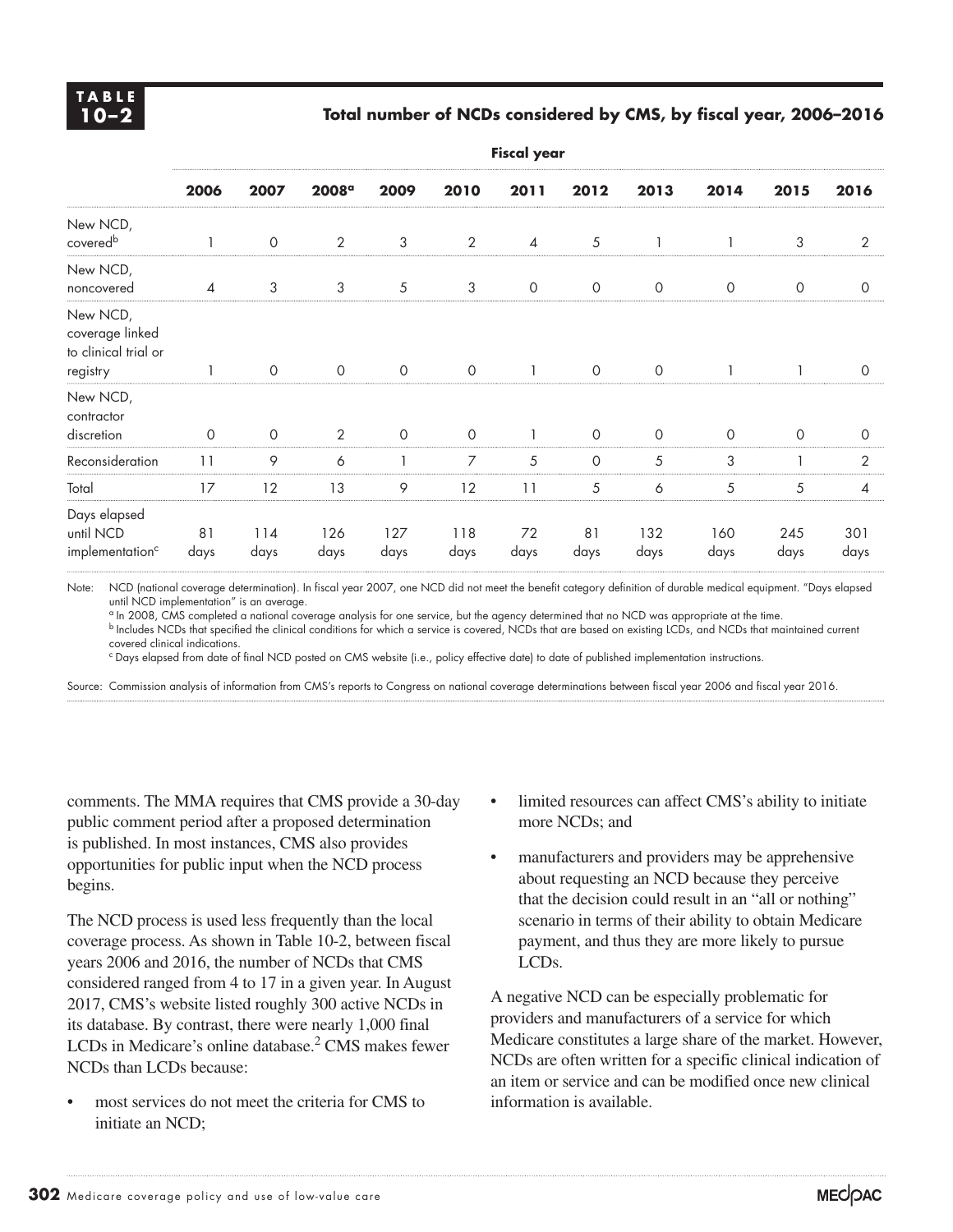**The NCD process** A new NCD is triggered by a request from an external party, including beneficiaries, manufacturers, clinicians, or medical associations; from one of Medicare's administrative contractors; or by CMS staff. Circumstances that can prompt the agency to initiate an NCD include the following:

- Practitioners, patients, or other members of the public have raised significant questions about the outcomes attributable to the use of items or services for beneficiaries.
- New evidence or reinterpretation of existing evidence indicates that an NCD may be warranted.
- LCDs for a particular item or service vary among the MAC<sub>s</sub>
- The technology represents a substantial clinical advance and is likely to result in a significant improvement in outcomes or positive impact on the Medicare program.
- Rapid diffusion of an item or service is anticipated, and the evidence does not adequately address questions about the impact on beneficiaries.

NCDs are most commonly requested by manufacturers or individuals who are interested in expanding existing coverage (Tunis et al. 2011). After initiating an NCD, CMS releases a tracking sheet on its website that describes the issue being considered and the actions that have been completed. The agency also opens an initial 30-day public comment period on the topic. After conducting a formal review of the evidence, CMS posts a proposed decision memorandum that provides the agency's evaluation of the service and opens a second 30-day request for public comments. CMS's evidence review can be informed by a technology assessment—a systematic analysis of the performance characteristics, safety, effectiveness, outcomes, and appropriateness of a service—from an external entity such as the Agency for Healthcare Research and Quality (AHRQ).<sup>3</sup> In addition, CMS can consult with the Medicare Evidence Development & Coverage Advisory Committee (MEDCAC), an advisory group that was established by the Secretary in 1998 to supplement the agency's clinical expertise and allow for public input and participation.<sup>4</sup> MEDCAC consists of experts in clinical and administrative medicine, biologic and physical sciences, public health administration, patient advocacy, health care data and information management and analysis, health care economics, and medical ethics.

CMS posts final NCDs online in the agency's NCD manual along with a decision memorandum that summarizes public comments and CMS's responses to those comments and the scientific basis for the coverage determination (e.g., an analysis and summary of the evidence considered). Under the time frames that the MMA established for developing NCDs, CMS must:

- issue a proposed NCD within 6 months of the request date for an NCD that does not require a technology assessment from an outside entity or deliberation from MEDCAC or within 9 months for a policy that does require an assessment or deliberation from MEDCAC and
- issue a final NCD 60 days after the end of the public comment period.

Researchers have raised concerns about the lack of high-quality evidence that is available when Medicare develops coverage determinations (Chambers et al. 2015b, Foote et al. 2004, Mohr 2012, Neumann et al. 2008, Redberg 2007). For example, between 2009 and 2013, the evidence considered in NCDs was judged by CMS to be "fair" or "poor" for 81 percent of the services evaluated and "good" for only 19 percent of the services evaluated (Chambers et al. 2015b). These researchers did not identify any changes in the quality of evidence that the agency considered in the NCD process during three time periods analyzed (1999 to 2003, 2004 to 2008, and 2009 to 2013). These researchers also found that, between 1999 and 2013, NCDs were more likely to cite the lack of relevant outcomes and the lack of applicability of study results to the Medicare population as limitations of the supporting evidence.

**Reconsideration and challenge of an NCD** CMS can internally open a reconsideration of an NCD because of new evidence that could support a material change in coverage, for which the agency would seek public comment on relevant questions. In addition, any individual or entity may request that CMS reconsider any provision of an NCD. As shown in Table 10- 2, between 2006 and 2016, the number of NCD reconsiderations ranged from 11 in 2006 to 0 in 2012. Of the 11 reconsiderations implemented between 2012 and 2016 (the 5 most recent years available), all but 1 were initiated by an external party requesting a coverage expansion (data not shown). Nine of the 11 reconsiderations expanded national coverage for the service under consideration (e.g., by expanding the covered population or clinical conditions), 1 turned over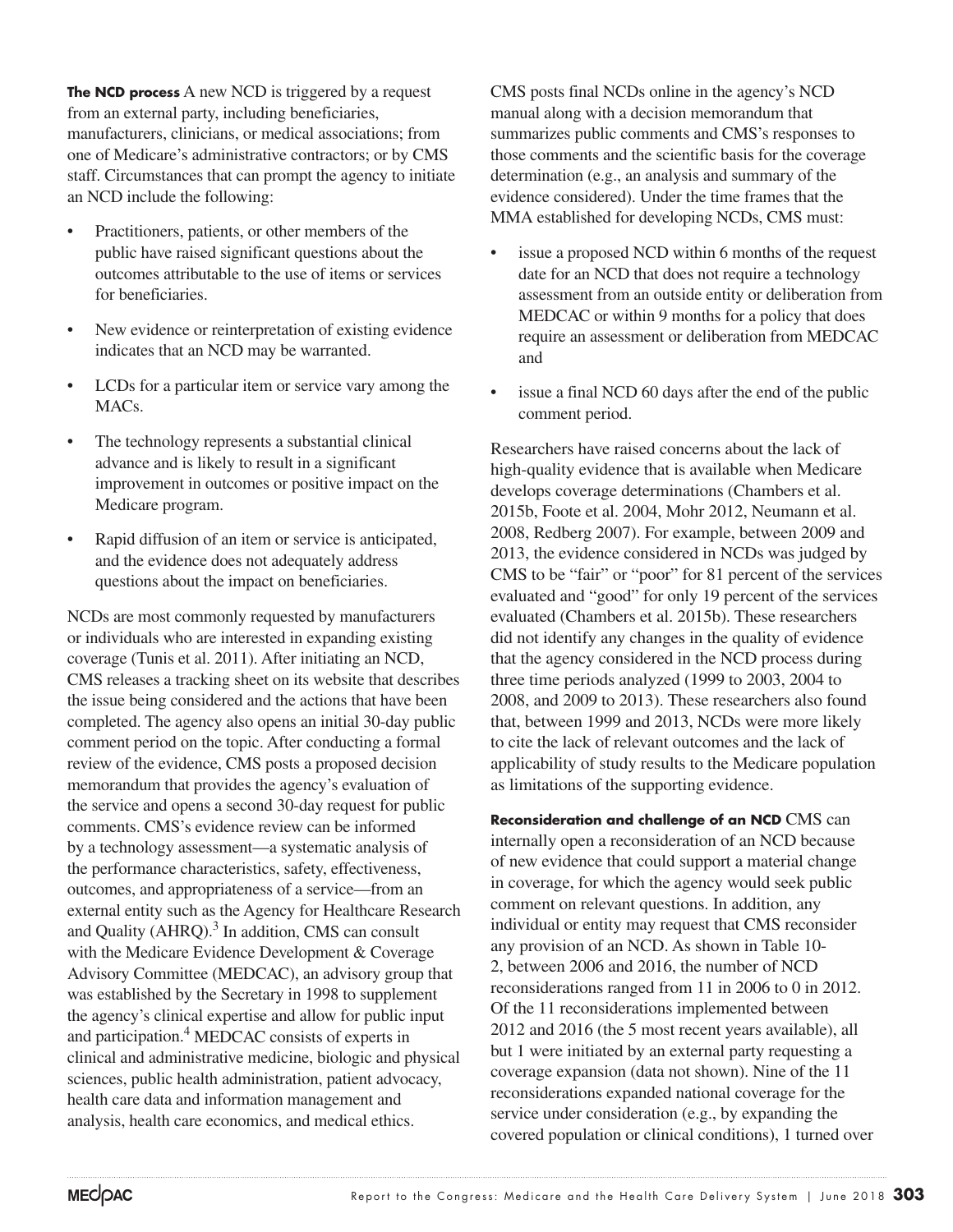coverage to the local coverage process (i.e., MACs' medical directors), and 1 maintained the national coverage policy.

The Benefits Improvement and Protection Act of 2000 (BIPA) created a process to challenge NCDs that is available to certain beneficiaries, referred to as "aggrieved parties," a category that includes an FFS or MA beneficiary or the estate of a Medicare beneficiary. An aggrieved party can file a complaint concerning an NCD, which is reviewed by the Department of Health and Human Services (HHS) Departmental Appeals Board (DAB). Outcomes of an NCD challenge include the agency conducting a reconsideration of the NCD or the DAB issuing a decision (which constitutes final agency action). This challenge is separate from the process of appealing a MAC's decision on individual claims.

**Expedited process to remove NCDs** Because clinical science and technology evolve, in 2013, CMS adopted (through rulemaking) an expedited process to evaluate the continued need for older NCDs (that have not been reviewed in 10 years) that meet certain criteria, such as NCDs that no longer contain clinically pertinent and current information and that involve services that beneficiaries use infrequently.<sup>5</sup> CMS expects that removing an NCD will be quicker using the expedited process compared with the reconsideration process. In November 2013, CMS posted 10 NCDs for possible removal and subsequently announced (after a 30-day public comment period) that it would rescind 7 NCDs and retain 3 NCDs (Centers for Medicare & Medicaid Services 2014a). MACs have the discretion to determine coverage for the services specified in a rescinded NCD.

**Coverage with evidence development** Since 1995, Medicare has linked coverage to the collection of clinical evidence. In making coverage decisions involving CED, CMS (as part of the NCD process) can decide, after a formal review of the medical literature, to cover a service only in the context of an approved prospective clinical study or when additional clinical data are collected to assess the appropriateness of an item or service for use with a particular beneficiary. CMS adopted CED in 2006.

CED is an approach for Medicare to cover potentially beneficial items and services that lack clear evidence showing their clinical effectiveness in specific patient populations. Under CED, beneficiaries have access

to medical services while clinical evidence is being collected in prospective clinical studies and registries. Because CED provides Medicare the opportunity to generate clinical evidence that otherwise might not have been collected, it enables the program to ultimately develop better, more evidence-based policies.

CED also provides an opportunity to collect clinical evidence for groups that are often underrepresented in clinical trials, including older beneficiaries and minorities. For example, researchers have reported that older adults are underrepresented in cancer and cardiovascular clinical trials (Dhruva and Redberg 2008, Singh et al. 2017, Talarico et al. 2004). In addition, through CED, Medicare can collect evidence on longterm outcomes and effectiveness in different practice settings that are not always collected in clinical trials (Daniel et al. 2013). However, CED does not duplicate or replace the FDA's authority in assuring the safety and efficacy of drugs, biologics, and devices, and it does not assume the role of the National Institutes of Health in sponsoring clinical trials.

As of April 2018, there were roughly 20 active NCDs that included a CED policy. The design of each CED effort has varied, depending on the service and circumstance leading to the CED policy. A CED cycle is considered "completed" when CMS completes a reconsideration of the coverage determination and removes the CED requirement as a condition of coverage. Since Medicare has linked coverage to the collection of clinical evidence, we are aware of at least three NCDs that have been revised based on the collected evidence:

- In 2003, CMS revised the NCD for lung volume reduction surgery to cover all patients who matched the characteristics of patients in the clinical trial who experienced a survival or quality-of-life benefit.
- In 2013, CMS ended the CED requirement for oncologic uses of fluorodeoxyglucose–positron emission tomography (FDG–PET).
- In 2018, CMS published a coverage decision that ended the CED requirement for the use of MRIs for beneficiaries with implanted pacemakers and other selected implantable devices.

Medicare's statutory justification to apply CED has shifted over time. The agency's earlier CED decisions were made under the Secretary's authority to cover items and services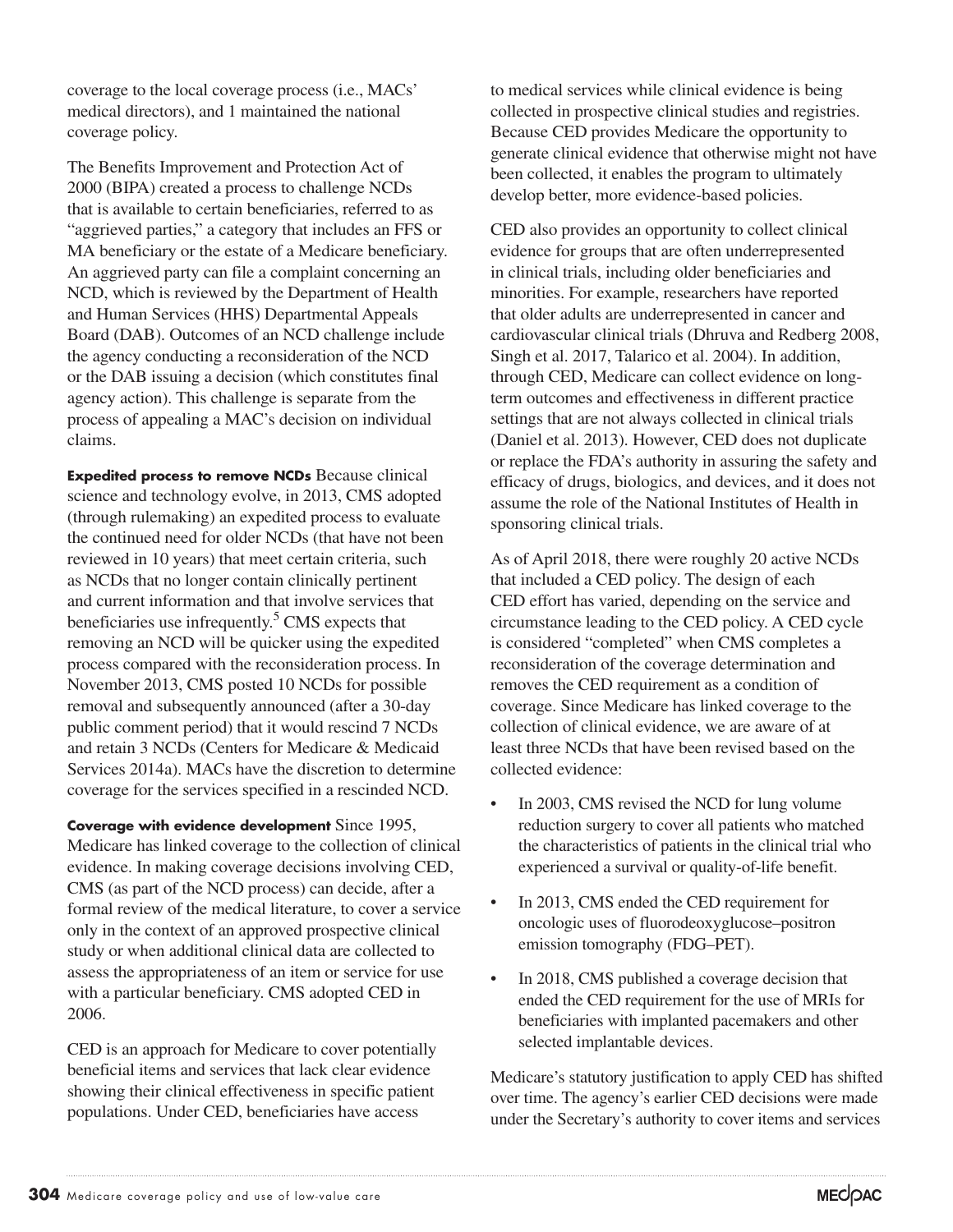that are reasonable and necessary (i.e., Section 1862(a) (1)(A) of the statute) (Centers for Medicare & Medicaid Services 2014b). NCDs issued more recently (since 2006) rely on the Secretary's authority under the statute's Section  $1862(a)(1)(E)$  that allows Medicare payment for services determined by AHRQ to reflect the research needs and priorities of the Medicare program.<sup>6</sup> According to CMS, AHRQ reviews and approves the CED questions and general standards for CED studies issued under Section  $1862(a)(1)(E)$ . When CED under this section is required, it is because there are outstanding questions about the service's health benefit in the Medicare population. As such, the service is covered only in the context of a study that requires patient monitoring, data collection, and an open presentation of results. When CED under Section  $1862(a)(1)(A)$  is required, it is because additional clinical information is needed to ensure the appropriate use of the service in the Medicare population to facilitate accurate claims processing and payment (Centers for Medicare & Medicaid Services 2014b).

Because Medicare's statutory foundation to apply CED is unclear, some researchers argue that Medicare's use of CED has been hampered and is limited (Daniel et al. 2013, Mohr and Tunis 2010). Mohr and Tunis argued that the agency's lack of clear statutory authority has affected the research questions and study design of the CED effort and the clinical evidence that was collected as well as Medicare's ability to develop a proactive mechanism to identify potential CED topics. Daniel and colleagues also noted the challenges in Medicare's use of CED, citing the lack of well-defined funding sources to conduct such studies, a shared data and research infrastructure, and predictable criteria and methods for conducting studies (Daniel et al. 2013). To improve Medicare's ability to apply CED, Tunis and colleagues proposed a statutory change that would give CMS explicit authority to apply CED to promising technologies that are particularly important to the Medicare population and require better evidence to answer important questions about their clinical effectiveness (Tunis et al. 2011). Daniel and colleagues called for developing an infrastructure for more routine use of electronic health data (compiled into longitudinal clinical registries) that could support CED and quality measurement and suggested that such an effort be supported by payers, physician groups, and other organizations (Daniel et al. 2013).

#### **Requirement that facilities meet safety requirements**

Medicare also issues NCDs that require facilities furnishing certain services and procedures—including

lung cancer screening, ventricular assist devices as destination therapy, and carotid artery stenting—meet certain minimum standards to ensure beneficiary safety. Facilities are sometimes required to participate in a registry that is separate from the CED process. For example, the NCD on lung cancer screening also requires that facilities participate in a registry that collects administrative and clinical information.

**Coverage of services furnished in clinical trials** In addition to CED, there are two other coverage policies relating to clinical trials: the Clinical Trial Policy and the Investigational Device Exemption (IDE) Policy. Implemented in 2000, the Clinical Trial Policy was first issued through an executive memorandum. CMS subsequently issued an NCD that explains Medicare's coverage of the routine costs associated with qualifying clinical trials, as well as services that treat or diagnose complications that may arise from participation in a clinical trial.

Regarding the IDE Policy, under the MMA, Medicare pays for the routine costs of care furnished to beneficiaries in certain categories of IDE studies. For Category A (experimental) devices—those for which "absolute risk" has not been established and the FDA is unsure of the device's safety and efficacy—Medicare covers the cost of routine care items and services furnished in trials. For Category B devices (nonexperimental/investigational) where incremental risk is in question or it is known that the device type can be safe and effective—Medicare covers routine care costs as well as the cost of the device.

**FDA–CMS Parallel Review Program** The FDA–CMS Parallel Review Program, which began as a pilot in 2011, permits a manufacturer to request a concurrent review of clinical evidence for premarket medical devices by the FDA and CMS. The program's goal is to reduce the time between FDA marketing approval and an NCD (Food and Drug Administration and Centers for Medicare & Medicaid Services 2016). In 2013, both agencies permanently extended the program, which accepts five candidates per year and gives priority to devices that will have the largest impact on Medicare beneficiaries (Food and Drug Administration and Centers for Medicare & Medicaid Services 2016).

Under the program, both agencies provide the manufacturer with feedback about the design and analysis of the device's pivotal clinical trial and concurrently and independently review the clinical trial evidence and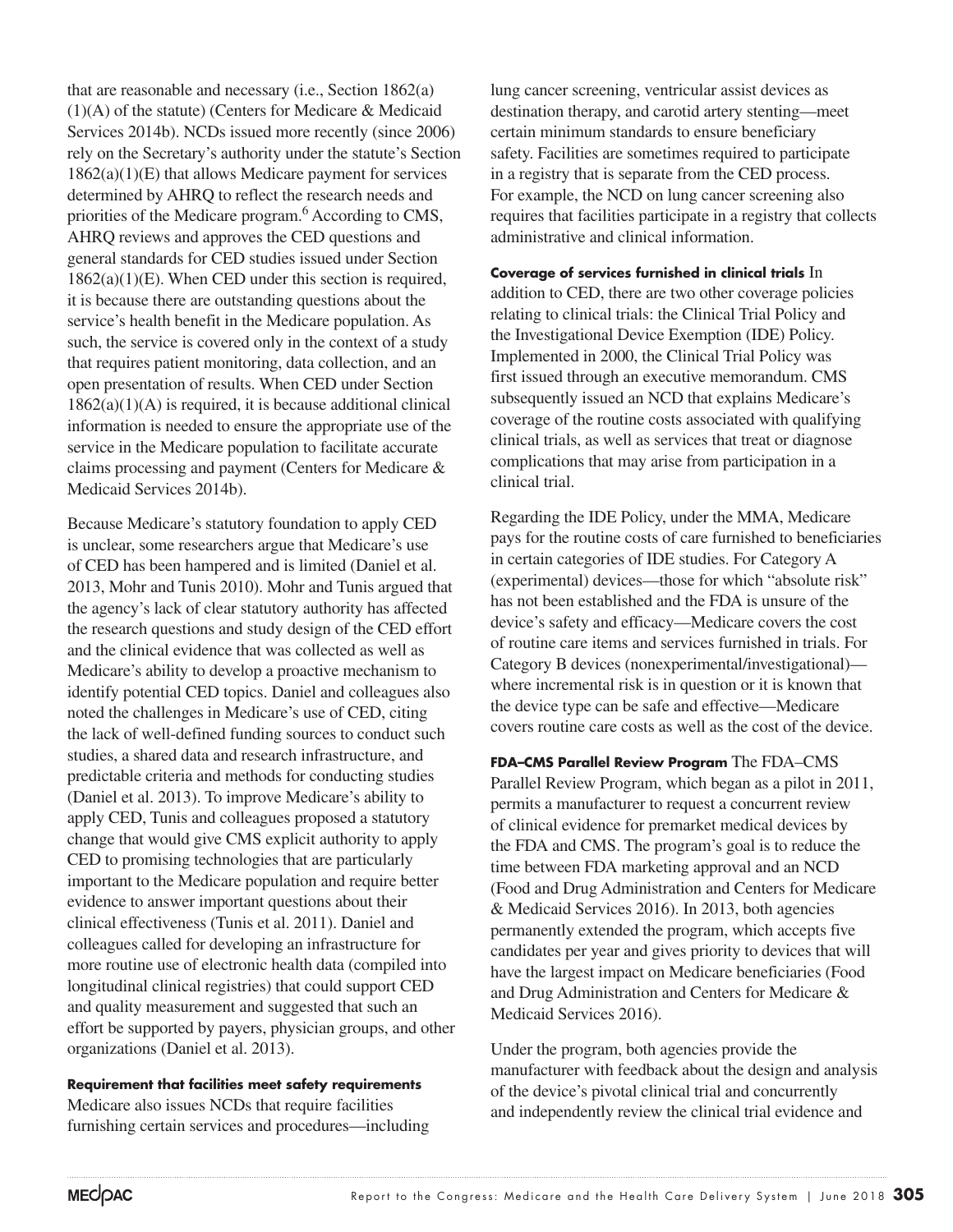communicate (as necessary) with the manufacturer during their respective reviews. CMS opens the NCD process on FDA approval. Although an FDA marketing approval does not guarantee a favorable coverage decision by Medicare, the two technologies that have undergone this process have been covered by the program.

Since 2011, CMS has accepted two tests—Cologuard, a colorectal cancer screening test, in 2014, and FoundationOne CDx, a next-generation sequencing test in 2017—into the Parallel Review Program and issued NCDs concerning their coverage.7 CMS released the proposed NCD for both tests on the same day that FDA approved the technology, and CMS finalized coverage within four months of the proposed NCD.

The experience to date under the Parallel Review Program shows its potential to expedite the NCD process. Some stakeholders assert that the Parallel Review Program increases collaboration between manufacturers, FDA, and CMS, and it provides beneficiaries with timely and innovative medical devices. However, some stakeholders contend that the program has had a limited impact because it affects few devices and does not address all difficulties that some manufacturers encounter when bringing a device to the U.S. market, such as the timeliness and ease of acquiring a billing code (Podemska-Mikluch 2016). Finally, some stakeholders contend that the program does not address the different evidentiary standards used by FDA and CMS. A device must be "safe and effective" to gain FDA approval, while it must be "reasonable and necessary" to gain CMS approval.

#### **Off-label coverage of anticancer chemotherapy drugs and**

**biologics** Effective January 1, 1994, the Omnibus Budget Reconciliation Act of 1993 provided coverage when the indication for an off-label cancer drug is included in third-party drug compendia (privately owned reference guides), which include the American Hospital Formulary Service's *Drug Information*, National Comprehensive Cancer Network's *Drugs and Biologics Compendium*, Micromedex's *DRUGDEX, Clinical Pharmacology*, and *Lexi-Drugs*. The MACs have discretion to ensure that such off-label use is reasonable and necessary. In addition, the medical directors may also identify off-label uses that are supported by clinical research published in peer-reviewed literature.

According to some researchers, there is limited transparency about how compendia are assembled and the conflicts of interest on the part of their contributors, and there are substantial inconsistences both among and within these resources (Green et al. 2016). In addition, there is also concern that the quality of evidence cited in compendia for off-label cancer drug use is less rigorous than the standards supporting FDA-approved drugs (Abernethy et al.  $2009$ ).<sup>8</sup>

#### **Local coverage determination process**

MACs review claims for services furnished by providers and pay for only those services that meet Medicare's coverage requirements.<sup>9</sup> Consequently, contractors play an important role in protecting the integrity of the Medicare program. The LCD, created by BIPA, is a determination by a MAC's medical director as to whether an item or service is reasonable and necessary.<sup>10</sup> LCDs  $(1)$ specify the circumstances (based on clinical conditions, prerequisite treatments, or other factors) in which a service is considered reasonable and necessary; (2) must be consistent with all statutes, regulations, rulings, and national coverage determinations as well as payment and coding policies; and (3) apply only to services provided in the contractor's regional (multistate) jurisdiction.

Each medical director develops and manages LCDs according to the requirements set forth in the *Medicare Program Integrity Manual*. Medical directors can develop an LCD based on requests from external parties (e.g., beneficiaries, providers, or manufacturers) in their jurisdiction. According to the manual, MACs must develop LCDs when they have identified a service that is never covered (under certain circumstances) and want to establish automated reviews. Other circumstances for which medical directors have the option to either develop new or revise existing LCDs include:

- a validated, widespread problem demonstrating a significant risk to the Medicare Trust Funds, identified as potentially high-dollar or high-volume services;
- the need to ensure beneficiary access to care;
- frequent denials being issued or anticipated; and
- the contractor's efforts to create uniform LCDs across multiple jurisdictions.

In addition, LCDs can provide more specific information about an item or service addressed in an NCD. The existence of one or more LCDs does not preclude CMS from making an NCD.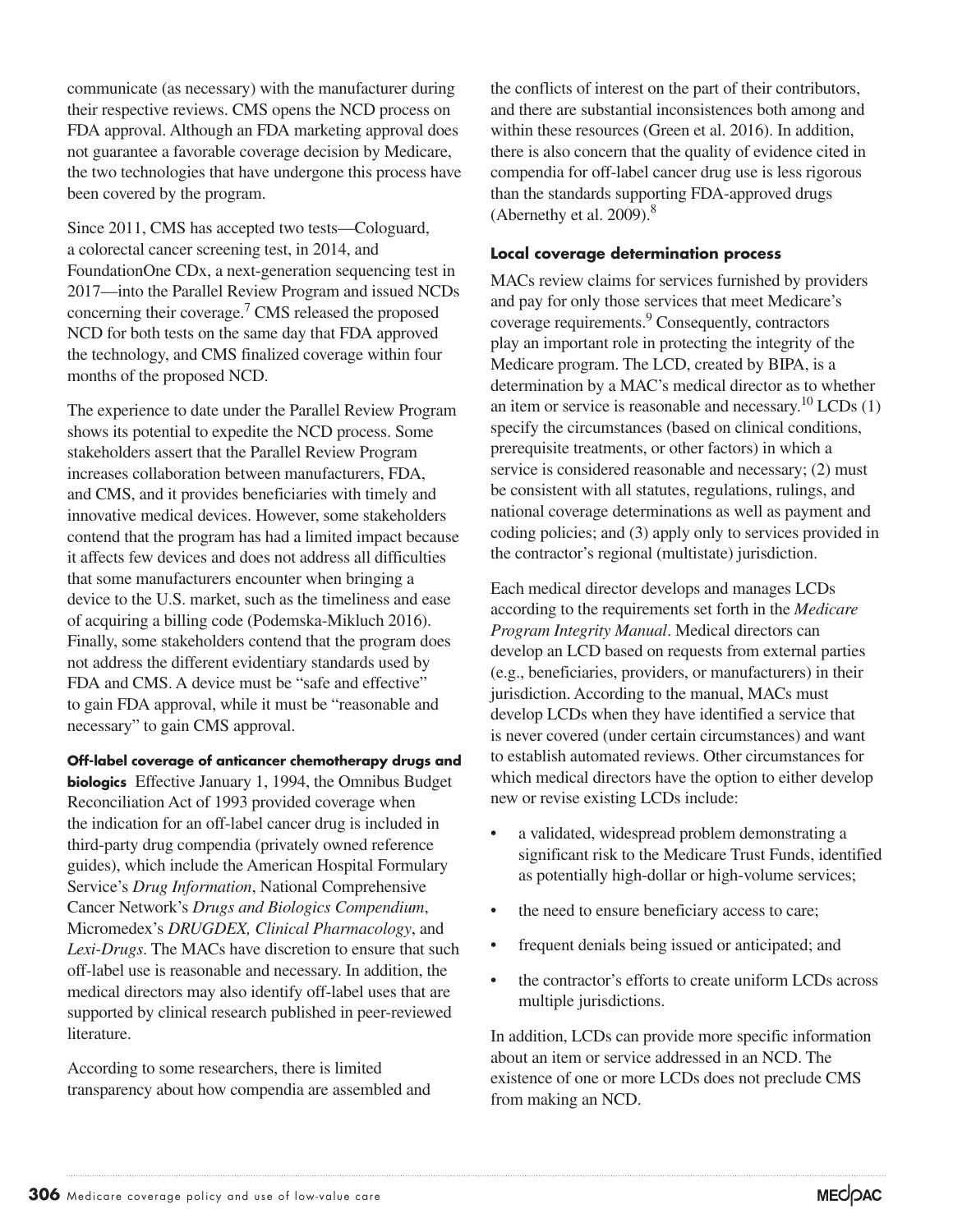LCDs have a moderate impact on coverage of Part B services. The Office of Inspector General (OIG) estimated that, in 2011, over half (59 percent) of Part B billing codes (for medical procedures, imaging services, evaluation and management visits, drugs, and tests) were subject to an LCD in one or more states, representing about one-quarter of total allowed charges billed for all Part B services (Office of Inspector General 2014). $^{11}$ 

**The LCD process** The process for developing an LCD includes drafting language based on a review of medical literature, the contractor's understanding of local practices, the advice of local medical societies and medical consultants, public comments, and comments from the provider community. Contractors are required to provide open meetings to discuss draft LCDs, during which interested parties can make presentations of information related to draft policies. In addition, contractors are required to establish carrier advisory committees (CACs) in each state to provide a forum for information exchange between the contractors and medical professionals (physicians and representatives of other medical organizations) and a beneficiary representative. CACs meet at least three times per year and are composed of physicians, a beneficiary representative, and representatives of other medical organizations. Contractors are required to present draft LCD policies to the CAC (after the meeting with the public).

Contractors must provide a comment period of at least 45 calendar days for all new LCDs and revised LCDs that restrict existing LCDs or make a substantive correction. In addition, contractors must provide a 45-day notice period before the final LCD's effective date. Revised LCDs, for which comment and notice periods are not needed, include policies that liberalize an existing LCD; correct typographical or grammatical errors; add information that clarifies the LCD but does not restrict it; and update a coding issue. All final LCDs are posted on the contractor's website and on Medicare's coverage database.

**LCD reconsiderations and challenges** Similar to the NCD process, there is a reconsideration process for final LCDs that contractors or interested parties can initiate.<sup>12</sup> BIPA also created a process to challenge LCDs, available to an "aggrieved party"—a Medicare FFS or MA beneficiary or the estate of a Medicare beneficiary. Under this process, which is distinct from the existing appeal rights, an aggrieved party can file a challenge either 6 months before receiving the service or 120 days after receiving the service. The challenge is first reviewed by an administrative law judge, and if complainants are unsatisfied, they can subsequently seek review by the DAB (which would constitute final HHS action). Contractors can initiate a reconsideration process for challenged LCDs.

**Variation in LCDs across contractors** In contrast to NCDs, LCDs apply only in the contractor's jurisdiction—with one exception: In 2006, CMS required the four regional contractors for durable medical equipment, prosthetic devices, prosthetics, orthotics, and supplies (DMEPOS) to jointly develop and use a single set of coverage policies. Consequently, coverage policies for *non-*DMEPOS services can vary across regions because each contractor sets policies within its specified multistate jurisdiction. CMS encourages a contractor operating in two or more states to develop uniform local coverage policies across all jurisdictions to the extent possible and has taken steps to promote consistency among contractors. For example, one MAC develops coverage, coding, and pricing policies for molecular diagnostic tests and other molecular pathology services under the Molecular Diagnostic Program, which are applied in 28 states.

In two recent evaluations of the LCD process, OIG found variations in local coverage policies and recommended that CMS take steps to reduce this variability to ensure beneficiaries' access to care. Specifically, OIG found:

- In 2011, over half of Part B billing codes were subject to an LCD in one or more states, and LCDs affected coverage for these services differently across states; LCDs defined similar clinical topics inconsistently; and there was no correlation between the number of states with LCDs for services and the unit cost or utilization rate of those services. CMS has taken steps to increase consistency among LCDs but lacks a plan to evaluate LCDs for national coverage, which the MMA required (Office of Inspector General 2014). OIG recommended that CMS continue efforts to increase consistency among existing LCDs and consider requiring MACs to jointly develop a single set of coverage policies. CMS concurred with these recommendations.
- In 2012, MACs varied in the methods and sources used to make coverage determinations for Part B drugs and in the use of payment edits and medical reviews (Office of Inspector General 2016). OIG recommended that CMS assign a single entity to assist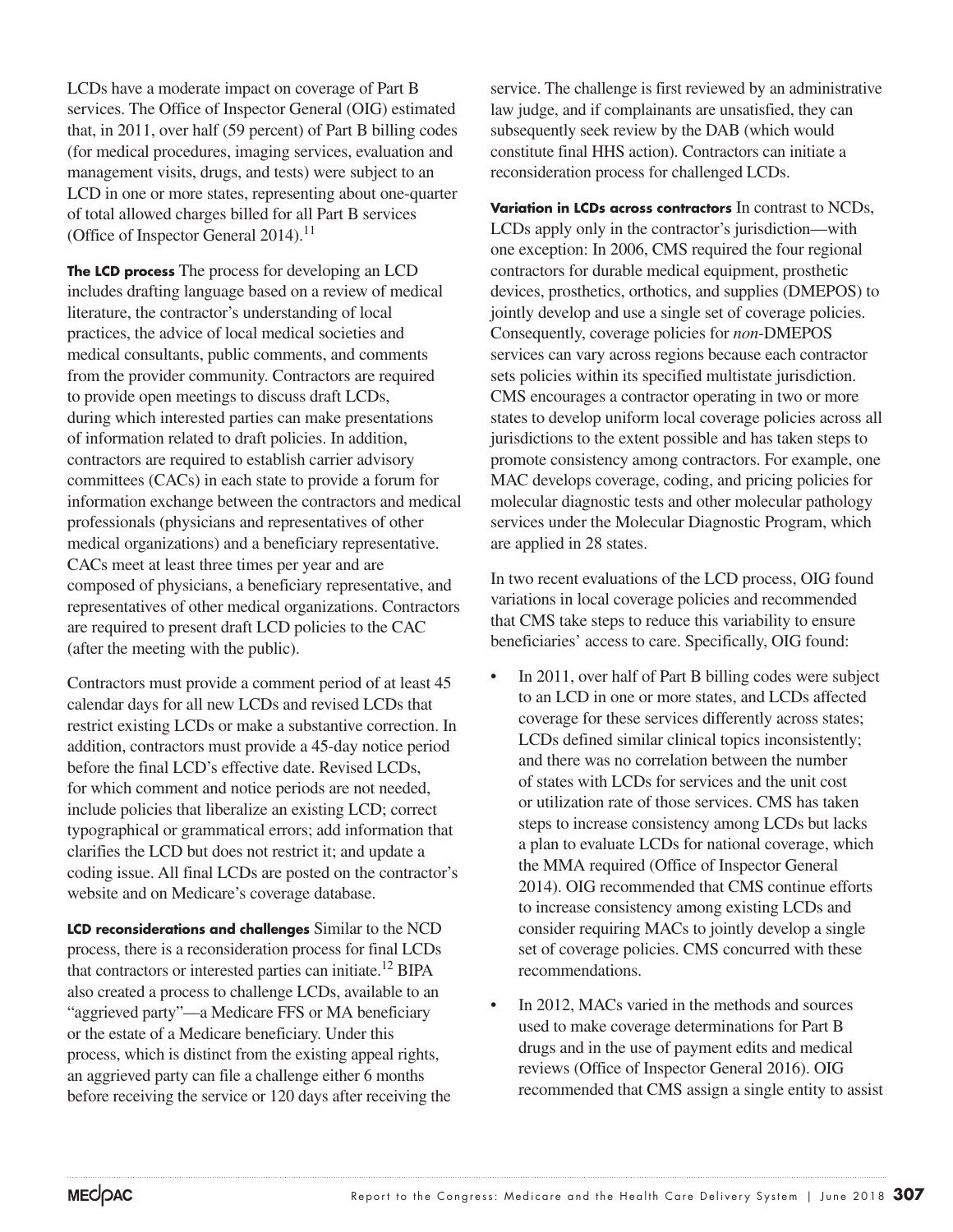MACs with making coverage determinations and evaluate the cost-effectiveness of edits and medical reviews that are designed to ensure appropriate payments for Part B drug claims. CMS concurred with the second recommendation but not with the first (because a single entity would not capture regional differences, which the agency considers to be a fundamental characteristic of local coverage).

The Government Accountability Office also reported that, due to variations in LCDs, there were coverage inequities for beneficiaries with similar medical conditions and recommended that CMS replace LCDs with NCDs (Government Accountability Office 2003). However, some providers and manufacturers support a regional coverage approach, arguing that it is more responsive to local innovations in medical care than a national approach.

The MMA addressed the variability of LCDs by requiring the Secretary to determine which new LCDs should be adopted nationally and the extent to which greater consistency can be achieved among existing LCDs. To comply with the MMA requirement, CMS convenes workgroups and facilitates communication among the contractor medical directors. For example, CMS convenes face-to-face meetings with the contractors' medical directors multiple times a year to engage in collaborative learning on effective approaches to coverage, address at least one coverage decision topic in a unified manner at each meeting, and develop standardized processes and criteria for coverage decisions when appropriate (Office of Inspector General 2014).

#### **Coverage policies implemented in program manuals**

Coverage policies also can be implemented through publication in Medicare's program manuals, memorandums, and rule-making process. Program manuals (including the *Medicare Benefits Policy Manual*  and Medicare claims processing manuals) and program memorandums contain operating instructions, policies, and procedures based on statutes, regulations, and directives to further define when and under what circumstances items or services may be covered. For example:

• According to the *Medicare Benefits Policy Manual*, Medicare pays end-stage renal disease (ESRD) facilities furnishing dialysis in a facility or in a patient's home a maximum of 13 treatments during a 30-day month and 14 treatments during a 31-

day month unless there is medical justification for additional treatments. CMS reiterated this policy in the final rule for the 2015 ESRD prospective payment system (Centers for Medicare & Medicaid Services 2014c).

• In April 2016, CMS issued a program memo that provided an overview of Medicare's coverage of inpatient and outpatient services for the treatment of substance abuse, which included a summary of available services.

These policies are developed by CMS staff and are binding on all MACs. The number of coverage policies implemented in this manner is unknown.

#### **Medicare's coding process**

CMS's coding requirements may implicitly affect the coverage of new services. Medicare's payment systems are organized around standard sets of codes that describe the services furnished by providers to beneficiaries. All services must be appropriately coded for providers to receive payment from Medicare. Two entities are responsible for assigning new codes. The Current Procedural Terminology (CPT) Editorial Panel of the American Medical Association annually updates codes for procedures and other physician services—CPT codes. The Healthcare Common Procedure Coding System (HCPCS) National Panel, which is composed of CMS and insurer representatives, annually updates codes for medical devices and other products—HCPCS Level II codes. Because the code sets maintained by the American Medical Association CPT Editorial Panel and HCPCS National Panel are designed to serve multiple health insurers, not all of the codes are for services or items covered by Medicare.

#### **Appeals process for Part A and Part B services**

Beneficiaries and providers have the opportunity to appeal the denial of an individual claim for coverage for services that contractors believe do not fall within a Medicare benefit category, are not reasonable and necessary, or are otherwise excluded by statute or regulation. Under the current process, if dissatisfied with the outcome, the beneficiary, provider, or representative can appeal the determination. Medicare's five levels in the Part A and Part B appeal process are (1) redetermination by the responsible MAC, (2) reconsideration by a qualified independent contractor, (3) hearing by an administrative law judge, (4) review by the Medicare Appeals Council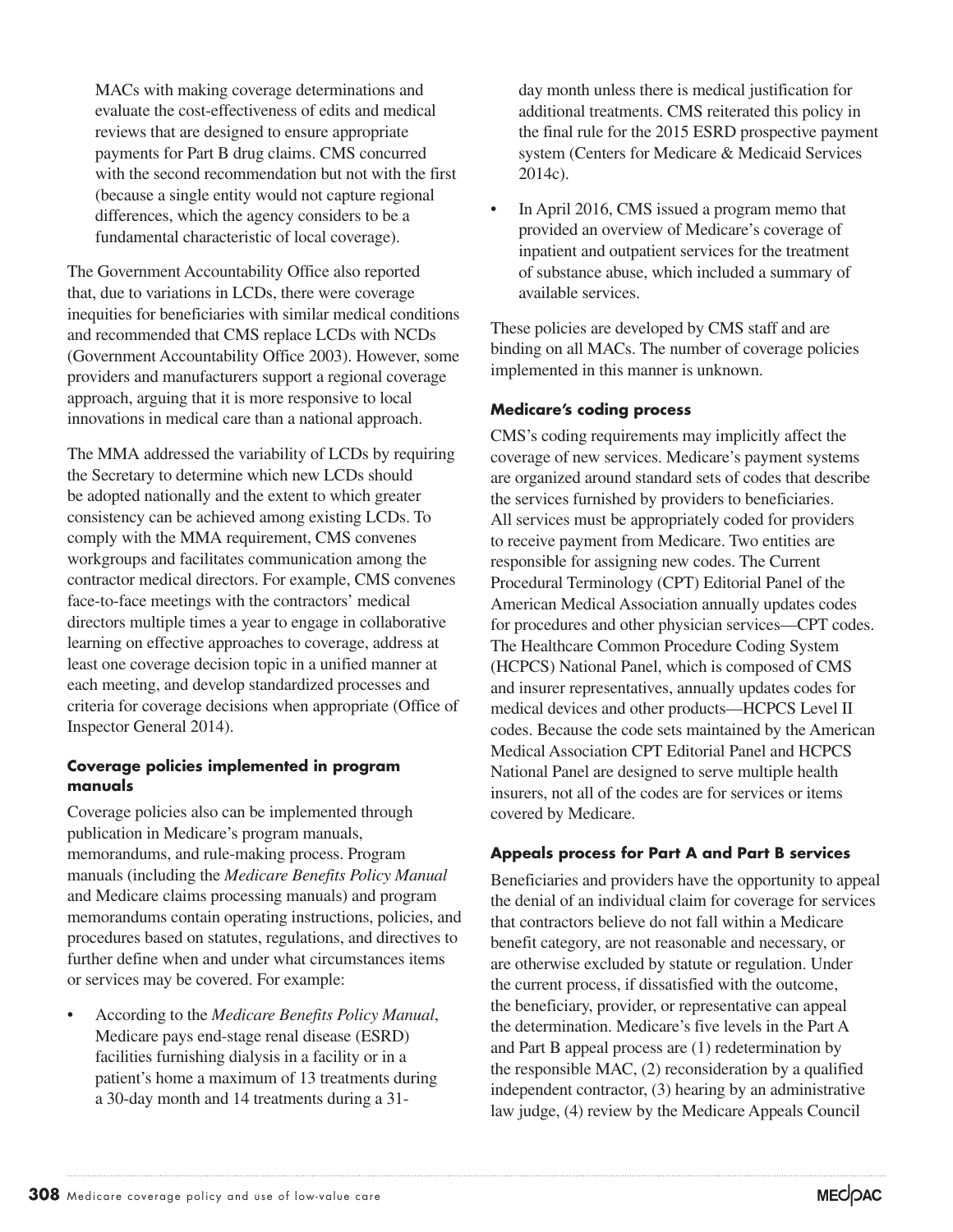within the Departmental Appeals Board, and (5) judicial review in the U.S. District Court. The process for appealing an individual claim is distinct from challenging national and local coverage determinations.

#### **Medicare coverage policy rules as they apply to Medicare Advantage plans**

MA plans are required to provide the same set of benefits under Medicare Part A and Part B that are available to Medicare beneficiaries in the Medicare FFS program, except that FFS Medicare covers hospice care and covers certain services associated with clinical trials under Medicare's Clinical Trials Policy for MA enrollees. MA plans must use Medicare-certified providers for the provision of all covered services. An additional service that MA can cover, which is treated as a Medicare-covered service under MA, is skilled nursing facility care without a previous three-day hospital stay (at the option of the MA plan).

MA plans must adhere to NCDs and LCDs applicable in their service areas, with two exceptions. One exception applies to regional preferred provider organization (PPO) plans, which cover wide geographic areas spanning multiple Medicare FFS MAC areas. A regional PPO can choose LCDs of one of those MACs and apply them, exclusively and uniformly, throughout the regional PPO's service area. An additional exception applies to local MA plans that include multiple MAC areas. A local MA plan may choose to apply the LCD that is most generous to the beneficiary (as determined by the Secretary) throughout its entire service area.

The MA plan functions like a MAC in that the plan is responsible for deciding whether coverage of an item or service meets Medicare's reasonable and necessary criterion, using "coverage criteria no more restrictive than original Medicare's national and local coverage policies" (as stated in CMS manual provisions). The plan decision can be appealed, and the plan's reconsidered decision can be appealed to an outside independent review entity. The review entity's decision can be further appealed to an ALJ and subsequent appellate levels if the claim meets the minimum dollar threshold for appeals (currently \$160 for an appeal to an ALJ and \$1,560 for judicial review—the same standard as for appeals in FFS).

Plans are permitted to use tools such as requiring providers to seek prior authorization for certain (typically, expensive) services to have a service covered. Also, plans have leeway in controlling utilization through cost sharing. MA cost sharing can differ from the cost-sharing structure

of FFS Medicare and can be either higher or lower than FFS for particular services (for example, by imposing cost sharing for Medicare-covered home health care). There is an overall limit under which the total expected average actuarial value of cost sharing must be less than or equal to the actuarial value of Medicare FFS cost sharing. By statute, certain specified services may not have cost sharing that exceeds the Medicare FFS level—including, for example, renal dialysis services, chemotherapy administration, and "such other services that the Secretary determines appropriate (including services that the Secretary determines require a high level of predictability and transparency for beneficiaries)" (Section 1852(a)  $(1)(B)(iv)(IV)$ . Plans cannot impose cost sharing on preventive services that have no cost sharing in FFS.

MA plans can have tiered cost sharing based on the provider an enrollee chooses "as an incentive to encourage enrollees to seek care from providers the plan identifies based on efficiency and quality data," as stated in CMS manual provisions.

# **Medicare coverage for Part D drugs**

Part D is a voluntary prescription drug benefit created by the MMA and implemented on January 1, 2006. Under the Part D program, Medicare contracts with private plans to deliver drug benefits to enrollees. To obtain the drug benefit, Medicare beneficiaries must enroll in a standalone prescription drug plan or in a Medicare Advantage– Prescription Drug plan.

Plan sponsors are responsible for creating and managing formularies, which are lists of drugs their plans cover. Part D law and regulations place some constraints on which drugs plan sponsors may cover and how they operate their formularies.

#### **Part D drug definition**

To be eligible for coverage under the Part D program, a drug must be approved by the FDA for use and sale in the United States and be prescribed and used for a medically accepted indication. Part D drugs include most outpatient prescription drugs dispensed by retail pharmacies, including self-injectable biological products such as insulin, medical supplies associated with the injection of insulin, and vaccines that are not covered under Part B (42 CFR § 423.100).

There are certain types of drugs that Part D plans are generally not allowed to cover under the basic benefit.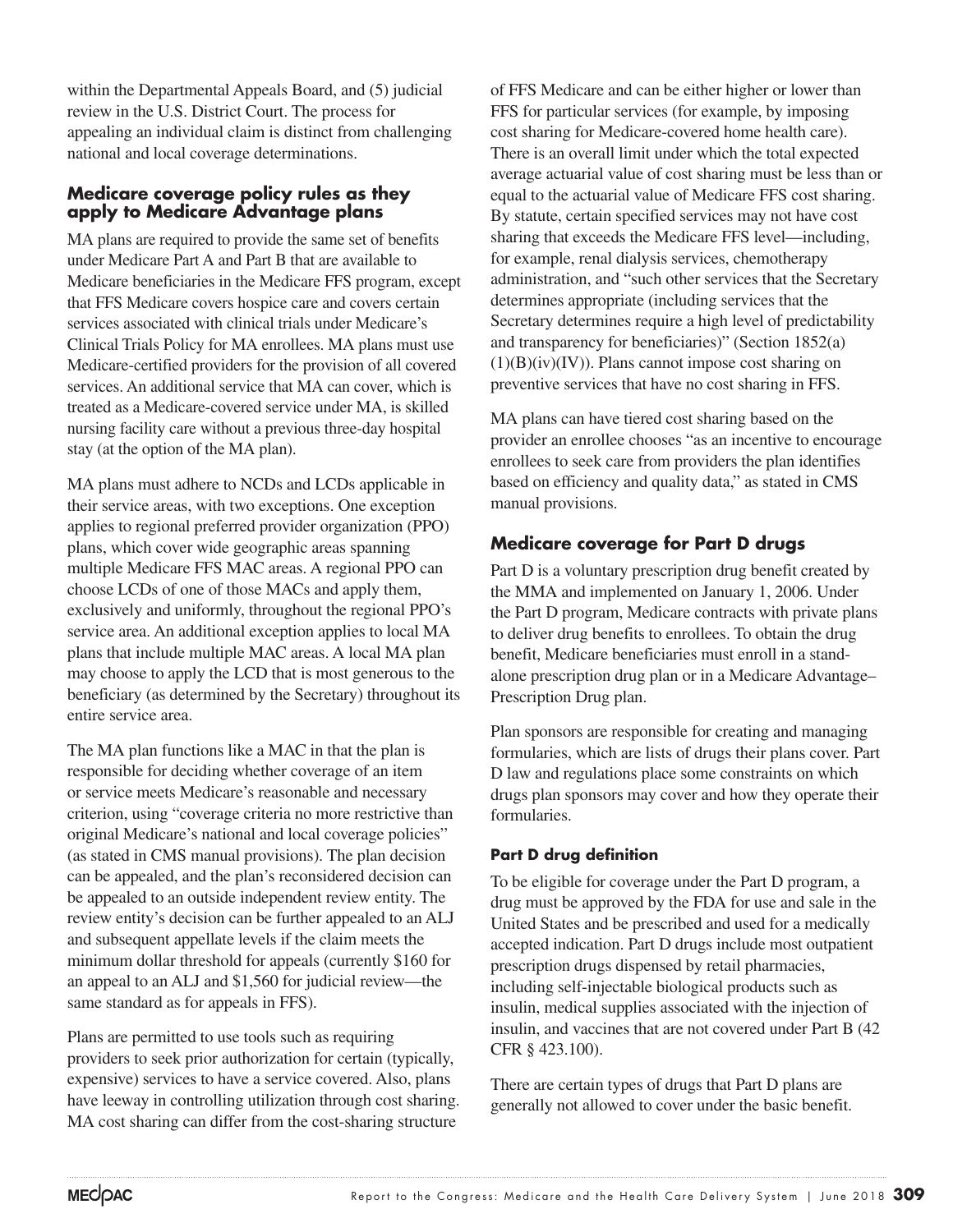The definition of a Part D drug excludes certain drugs and biological products covered under Medicare Part A or Part B as well as certain drugs or classes of drugs that are not covered under the Medicaid program.<sup>13</sup> Plan sponsors may, however, cover some of these excluded drugs as part of an enhanced Part D plan's supplemental benefits, but enrollees must pay the full premium cost for those additional benefits.

#### **Formulary requirements**

Law and regulations lay out requirements for Part D plan formularies. Plan sponsors must have a pharmacy and therapeutics (P&T) committee composed of members who meet certain requirements regarding background (physicians and pharmacists) and conflicts of interest. P&T committees develop and review their formulary's structure, exceptions policies, and protocols for prior authorization and other forms of utilization management. In making decisions about plan coverage and formulary design, P&T committees must take into consideration the strength of scientific evidence and standards of practice.

CMS reviews and approves each plan's formulary to "ensure inclusion of a range of drugs in a broad distribution of therapeutic categories and classes" so that it would not substantially discourage enrollment by any group of eligible individuals, such as those with certain conditions (Centers for Medicare & Medicaid Services 2010).

Plan sponsors must include coverage of the types of drugs most commonly needed by Medicare beneficiaries as recognized in national treatment guidelines. For most drug classes, plans must include two distinct drugs that are not therapeutically equivalent or bioequivalent. In addition, CMS requires that "all or substantially all drugs" in six protected classes be included in Part D plan formularies anticonvulsants, antidepressants, antineoplastics, antipsychotics, antiretrovirals, and immunosuppressants for the treatment of transplant rejection.

#### **Coverage determinations and appeals**

CMS requires Part D plan sponsors to have an appeal process through which enrollees can challenge a denial of drug coverage (a negative coverage determination) in a timely manner. The goal is to ensure that plan formularies do not impede access to needed medications. However, the burden associated with navigating these processes varies from plan to plan.

A coverage determination is issued by a plan, for example, when an enrollee requests coverage of a drug that is not

on the plan's formulary (formulary exception) or when an enrollee asks that a drug he or she needs that is on a higher cost-sharing tier be assigned to a lower cost-sharing tier because alternative drugs on the plan's lower cost-sharing tier would not be as effective for the individual (tiering exception).

An appeals request begins with a denied request for a formulary exception or lower cost-sharing amount. To initiate an appeals request, an enrollee, the enrollee's prescribing physician, or the enrollee's authorized representative must request a redetermination from the plan. If dissatisfied with the outcome of the redetermination, the enrollee can ask for reconsideration—a review from an independent review entity. If the enrollee remains dissatisfied, he or she may appeal to an ALJ, then to the Medicare Appeals Council, and finally to federal district court.<sup>14</sup>

Part D requires quicker adjudication time frames for exceptions than for MA medical benefits because "the majority of Part D coverage requests involve prescription drugs an enrollee has not yet received, which increases the risk of adverse clinical outcomes if access to the drug is delayed" (Centers for Medicare & Medicaid Services 2016a). For example, plan sponsors must make a decision about exceptions and coverage determination within 72 hours of a request or within 24 hours for expedited requests.

# **Evidence of low-value care**

Low-value care is the provision of a service that has little or no clinical benefit or care in which the risk of harm from the service outweighs its potential benefit (Chan et al. 2013, Kale et al. 2013). In addition to increasing health care spending, low-value care has the potential to harm patients by exposing them to the risks of injury from inappropriate tests or procedures and may lead to a cascade of additional services that contain risks but provide little or no benefit (Keyhani et al. 2013, Korenstein et al. 2012). For our analysis of low-value care, we reviewed the literature on the prevalence of lowvalue care in Medicare, Medicaid, and commercial plans; examined selected low-value services in Medicare using 31 measures; and examined case studies of three services or items paid for by Medicare that are potentially low value because they lack evidence of comparative clinical effectiveness.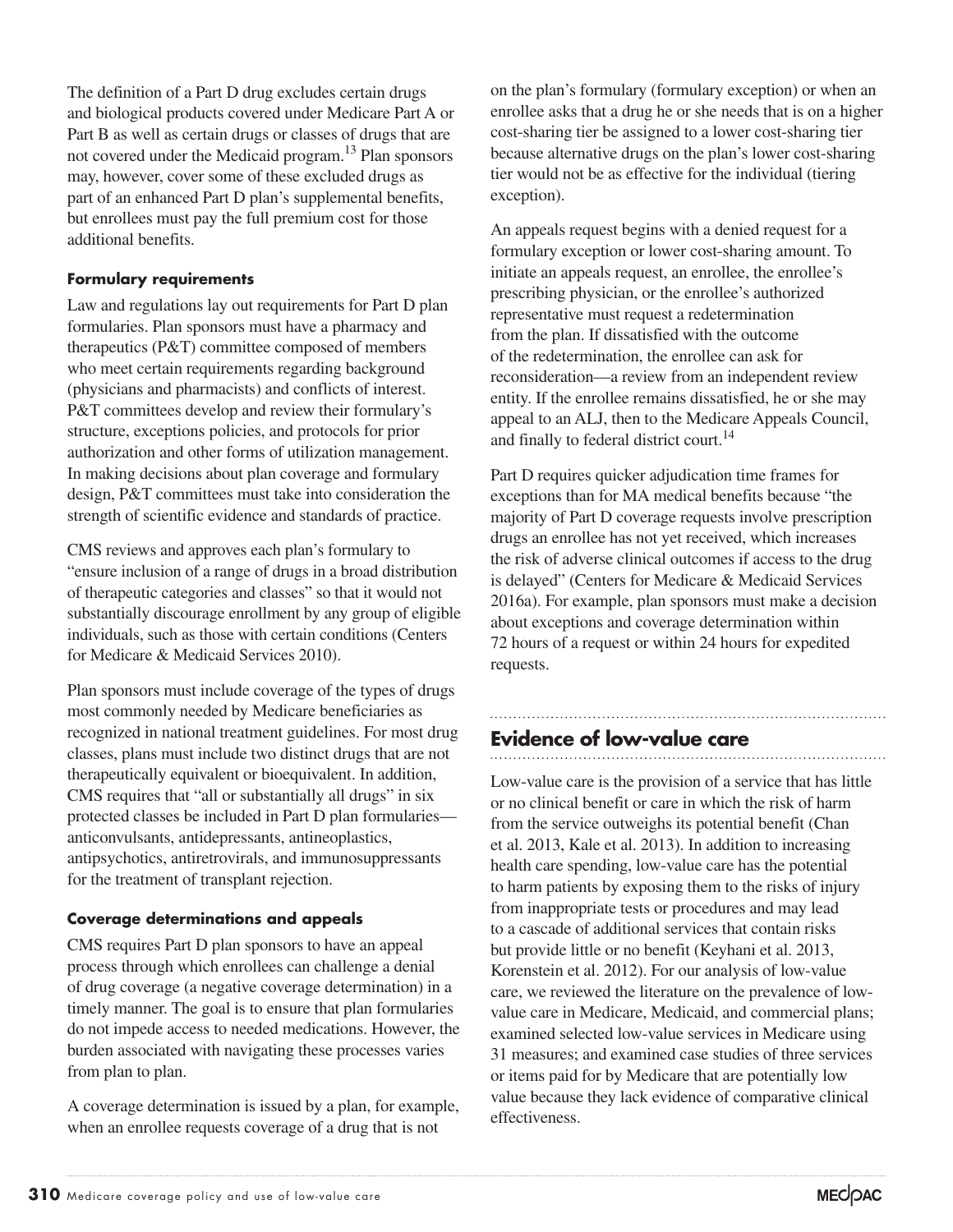## **Review of the literature on low-value care**

Potentially inappropriate use of health care services can take three forms: underuse, misuse, or overuse (Chan et al. 2013). Underuse is the failure to provide a service to a patient when the potential therapeutic benefit of a test or treatment outweighs the risks (e.g., not using aspirin for patients with coronary disease) (Kale et al. 2013). Misuse is the delivery of the wrong care (e.g., prescribing the wrong medication to a patient given her clinically established diagnosis) (Kale et al. 2013, Korenstein et al. 2012). Overuse is providing either a service that has little or no clinical benefit or a service in which the risk of harm outweighs its potential benefit (e.g., using an antibiotic to treat a viral infection or repeating a diagnostic test more frequently than necessary) (Chan et al. 2013, Kale et al. 2013). Another term for overuse is *low-value care* (Schwartz et al. 2014). Some researchers contend that reducing or eliminating low-value services would both improve quality and reduce health care spending, though they acknowledge that it may be difficult to precisely identify such services in clinical practice (Colla et al. 2015).

The medical community's most significant attempt to identify services that represent overuse or low-value care is the "Choosing Wisely" campaign, an initiative of the American Board of Internal Medicine (ABIM) Foundation that is supported by the Robert Wood Johnson Foundation. In the latest iteration of this ongoing effort, over 80 medical specialty societies have identified more than 520 tests and procedures that are often overused (ABIM Foundation 2016). The goal of Choosing Wisely is to promote and inform conversations between clinicians and their patients about appropriate tests and treatments. Evaluations of the effects of Choosing Wisely have shown a small decline in some of the services the initiative targets (Hong et al. 2017, Rosenberg et al. 2015). However, the extent to which these reductions can be directly attributed to the campaign or other interventions that address lowvalue care is unclear.

There is evidence of substantial use of low-value care in FFS Medicare. A team of researchers developed several measures of low-value care drawn from evidence-based lists (such as Choosing Wisely), recommendations by the United States Preventive Services Task Force (USPSTF), and the medical literature, which they applied to Medicare claims data (Schwartz et al. 2015, Schwartz et al. 2014). It is challenging to reliably identify low-value care with

claims data because they may not have enough clinical detail to distinguish appropriate from inappropriate use. Thus, a key feature of these measures is that they are designed to allow for explicit trade-offs between the sensitivity and specificity of each measure. Increasing the sensitivity of a measure captures more potentially inappropriate use but is also more likely to misclassify some appropriate use as inappropriate. Increasing a measure's specificity leads to less misclassification of appropriate use as inappropriate, at the expense of potentially missing some instances of inappropriate use. The authors developed two versions of each measure: a broader one with higher sensitivity (and lower specificity) and a narrower one with lower sensitivity (and higher specificity).

In their first article, which used 26 measures, Schwartz and colleagues found the following based on 2009 data:

- Based on the broader versions of the measures, there were 80 instances of low-value care per 100 Medicare beneficiaries, and 42 percent of beneficiaries received at least one low-value service. Total Medicare spending for these services was \$8.5 billion.
- Based on the narrower versions of the measures, there were 33 instances of low-value care per 100 beneficiaries, and 25 percent of beneficiaries received at least one low-value service. Total Medicare spending for these services was \$1.9 billion (Schwartz et al. 2014).

The researchers also found that regional spending on lowvalue care (using the narrower version of each measure) ranged from \$227 per beneficiary in the 5th percentile (in spending) of hospital referral regions (HRRs) to \$416 per beneficiary in the 95th percentile.

The authors grouped the 26 measures into 6 larger clinical categories. Imaging, cancer screening, and diagnostic and preventive testing accounted for most of the volume of low-value care, while imaging and cardiovascular testing and procedures accounted for most of the spending (the sixth category was preoperative testing).

In a second study, Schwartz and colleagues compared the use of low-value services between two groups of beneficiaries: beneficiaries attributed to Medicare Pioneer accountable care organizations (ACOs) and beneficiaries attributed to other health care providers (the control group) (Schwartz et al. 2015). They used the 26 measures of low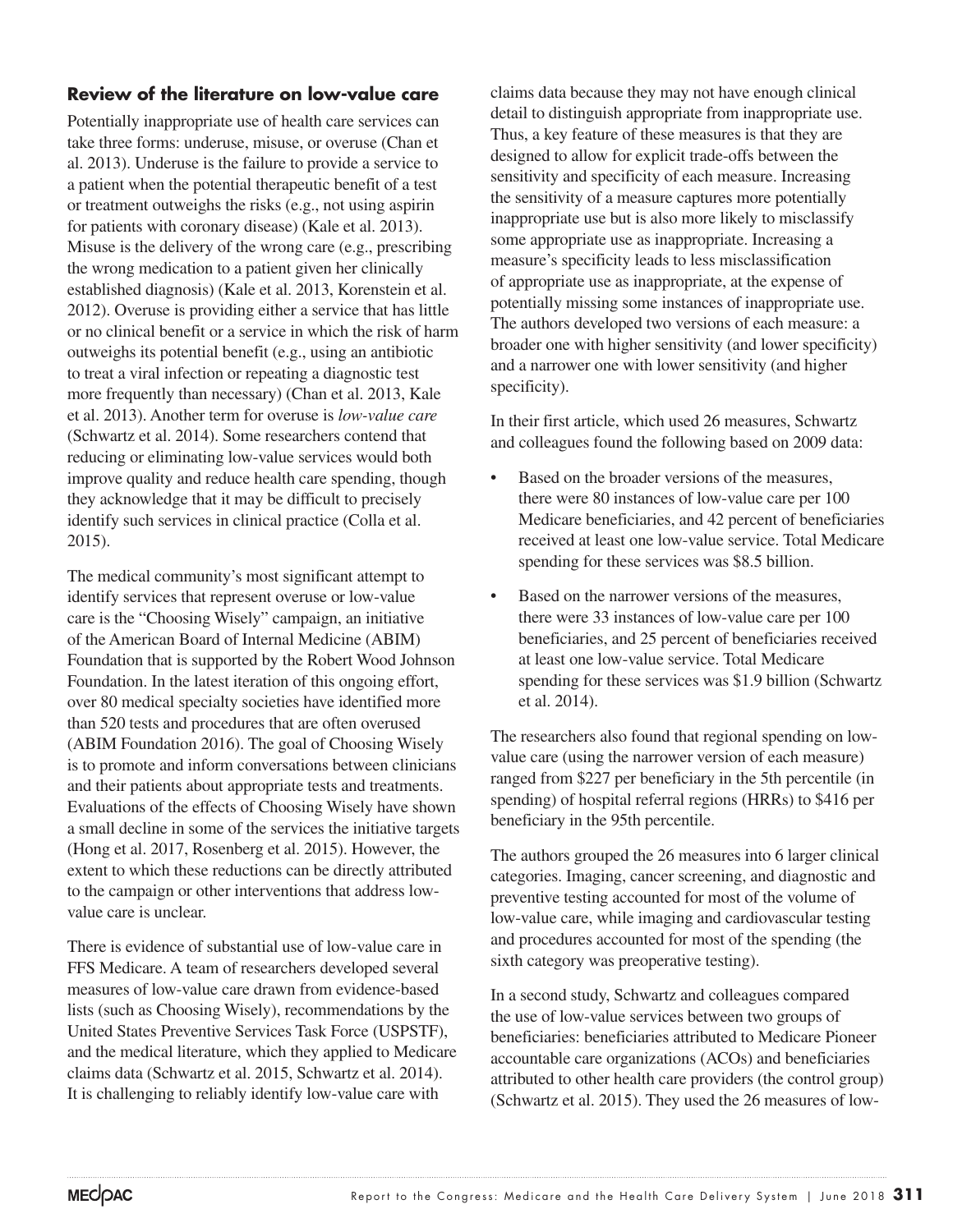value care from the first study plus 5 new measures. The study compared the change in the use of low-value care between the two beneficiary groups, using the periods before and after the ACO contracts went into effect.<sup>15</sup> The authors found a significant reduction in both volume (–1.9 percent) and spending (–4.5 percent) for low-value services in the ACO group relative to the control group.<sup>16</sup>

There is also evidence that delivery of low-value care exists among payers other than Medicare. A study that included patients ages 18 to 64, across all payer types, found that 19 percent of patient encounters with a health care provider included a low-value service (Barnett et al. 2017). This study used nationally representative data from the National Ambulatory Medical Care Survey (NAMCS) and the National Hospital Ambulatory Medical Care Survey (NHAMCS).

Two studies used data from all payers to examine the use of low-value care in Virginia and Minnesota. A study of Virginia claims data for 5.5 million patients in 2014 found that about 1 in 5 patients received at least 1 low-value service and that \$586 million was spent on these low-value services, accounting for 2.1 percent of Virginia's total health care spending (Mafi et al. 2017). This study examined 44 services determined to be of low value based on Choosing Wisely, the USPSTF, Healthcare Effectiveness Data and Information Set® (HEDIS®) measures, and clinical guidelines.

A study of Minnesota claims data from all payers examined the prevalence of 18 low-value services in the categories of imaging, disease screening, and preoperative tests in 2014 (Minnesota Department of Health 2017). The rate of low-value imaging ranged from 1.1 percent (thorax computed tomography (CT) scan with and without contrast) to 35.5 percent (CT scan for suspected appendicitis without prior ultrasound). The rate of lowvalue screening ranged from 0.4 percent (colorectal cancer screening for adults ages 85 and over) to 18.9 percent (prostate-specific antigen (PSA) screening for men age 75 and over). The rate of low-value preoperative tests ranged from 0.5 percent (preoperative pulmonary function test) to 5.5 percent (preoperative chest X-ray).<sup>17</sup> The low-value measures were based on Choosing Wisely, the USPSTF, and the United Kingdom's National Institute for Health and Care Excellence.

Two studies compared the use of low-value care among commercially insured patients with Medicaid or Medicare patients. Charlesworth and colleagues compared the rate of low-value care in Medicaid patients with commercially

insured individuals in Oregon in 2013 (Charlesworth et al. 2016). This study found that 15 percent of Medicaid patients received a low-value service compared with 11 percent of commercially insured patients. The authors also found that the amount of low-value care appeared to be influenced by local practice patterns. For most measures, Medicaid patients had a higher probability of receiving a low-value service if they lived in a region where commercially insured patients had higher rates of lowvalue care.

Colla and colleagues used data from 2009 to 2011 to compare the prevalence of seven Choosing Wisely services between commercially insured patients and Medicare FFS beneficiaries (Colla et al.  $2017b$ ).<sup>18</sup> The authors found little difference in rates of cardiac screening in lowrisk, asymptomatic patients; use of dual-energy X-ray absorptiometry (DXA) scans; opioid use in migraine patients; and cervical cancer screening for women over age 65.19 Imaging for low back pain was more prevalent among the commercially insured population (29 percent) than Medicare beneficiaries (23 percent), while preoperative cardiac testing was more common among Medicare beneficiaries (46 percent) than commercially insured patients (26 percent). The prevalence of lowvalue care in HRRs appeared to be largely independent of payer type and instead was likely related to local practice patterns, which is consistent with findings from the study by Charlesworth and colleagues and our analysis of PSA testing among men ages 70 and older in FFS Medicare and MA (see text box on examining a measure of low-value care in MA compared with FFS Medicare, pp. 318–321) (Charlesworth et al. 2016).

Reid and colleagues analyzed low-value care and spending using claims data for patients ages 18 to 64 from a large national commercial plan (UnitedHealthcare) (Reid et al. 2016). They used 28 previously published low-value care measures and found that 7.8 percent of patients received at least one low-value service in 2013, accounting for 0.5 percent of total spending. The most common lowvalue services were triiodothyronine  $(T_3)$  measurement in hypothyroidism, imaging for nonspecific low back pain, and imaging for uncomplicated headache.<sup>20</sup>

Another type of low-value care is inappropriate drug use, which can harm patients by causing adverse drug events (Landro 2016, Opondo et al. 2012). In addition, the overprescribing of antibiotics can lead to the formation of antibiotic-resistant infections. Adults ages 60 and over are particularly at risk for inappropriate drug use (Morin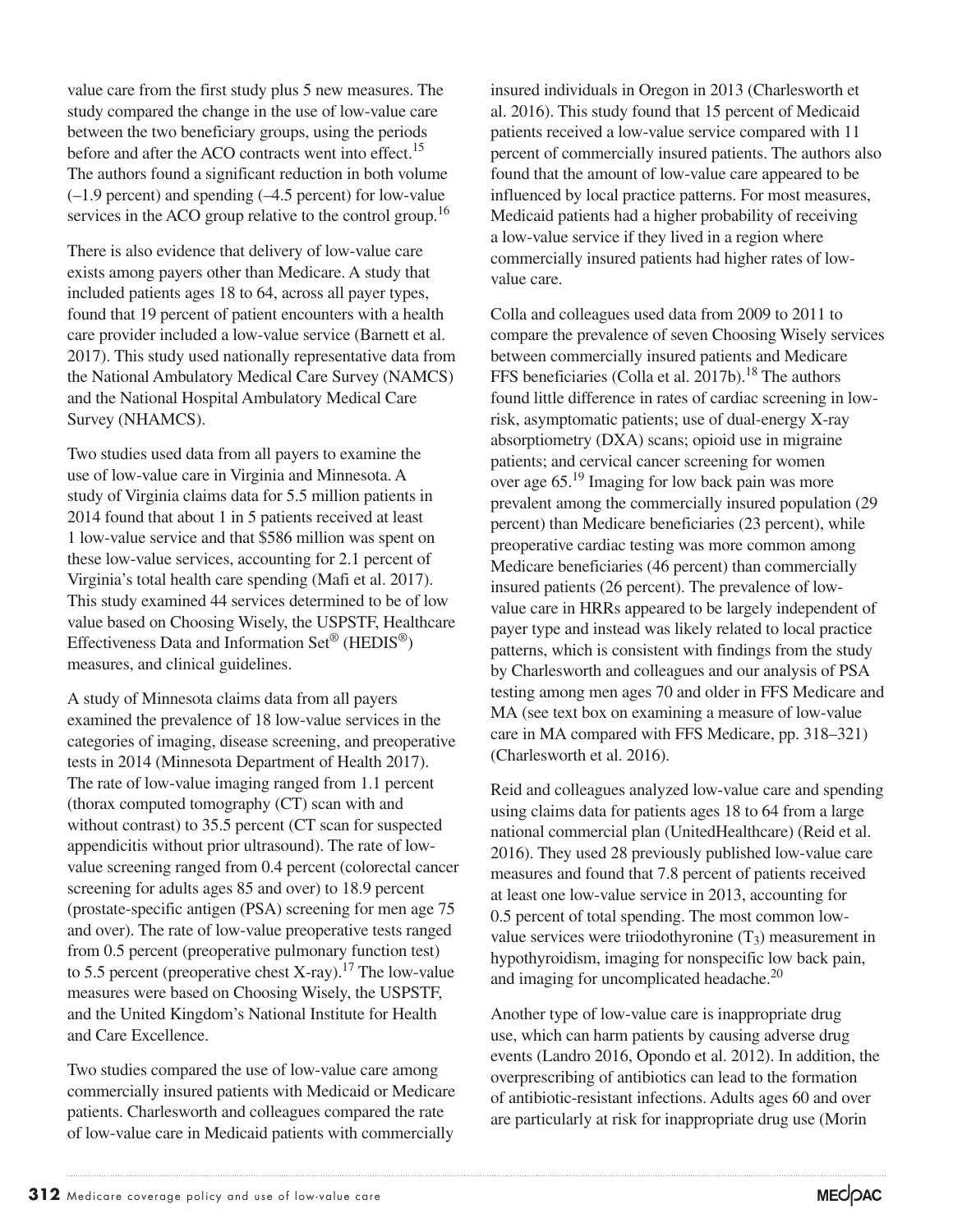et al. 2016). One systematic review of the prevalence of inappropriate prescriptions to adults ages 65 and over found that one in five prescriptions in the primary care setting was inappropriate (Opondo et al. 2012). Another study found that 20 percent of veterans ages 65 and over had been prescribed at least one potentially inappropriate medication, according to a 2006 HEDIS quality measure (Pugh et al.  $2006$ ).<sup>21</sup> A study that used data from the NAMCS and the NHAMCS on patients of all ages found that one in three prescriptions for oral antibiotics in ambulatory settings was inappropriate, and almost 20 percent of antibiotic prescriptions for patients ages 65 and older were inappropriate (Fleming-Dutra et al. 2016).

Although the studies we reviewed differed in their measures of low-value care and the populations they examined, some common themes emerge from the literature. At least some low-value services can be identified with claims data, and low-value care is prevalent across FFS Medicare, Medicaid, and commercial insurance plans. In addition, the amount of low-value care in a geographic area appears to be more a function of local practice patterns than payer type.

#### **Use of selected low-value services in FFS Medicare based on 31 claims-based measures**

In a previous analysis examining the use of low-value care in FFS Medicare, the Commission contracted with Schwartz and one of his co-authors (McWilliams) to obtain the algorithms for the 31 measures they developed, which we applied to 100 percent of Medicare claims data from 2012 to 2014 (Schwartz et al. 2015, Schwartz et al. 2014) (see online Appendix 10-A, available at http://www. medpac.gov, for a list of the measures and their sources).<sup>22</sup> We also performed a separate analysis comparing the prevalence of one low-value service in FFS Medicare and MA—the rate of PSA testing among older men, for whom testing is not recommended (see text box on examining a measure of low-value care in MA compared with FFS Medicare, pp. 318–321). For our analysis of the 31 measures in FFS Medicare, we used 2 versions of each measure based on the original studies: a broader version (more sensitive, less specific) and a narrower version (less sensitive, more specific). For each version, we calculated the number of low-value services per 100 FFS beneficiaries, the share of FFS beneficiaries who received at least one low-value service, and total spending across all FFS beneficiaries for each service.

Even though these measures do not include all low-value services, our results show substantial use of low-value care in FFS Medicare in 2014. Based on the measures' broader versions, our analysis found about 72 instances of lowvalue care per 100 beneficiaries, and more than 37 percent of beneficiaries received at least 1 low-value service (Table 10-3, p. 314). Medicare spending for these services was over \$6.5 billion, or 2.0 percent of FFS Medicare spending for the beneficiaries in our sample. Based on the measures' narrower versions, our analysis showed about 34 instances of low-value care per 100 beneficiaries, and almost 23 percent of beneficiaries received at least 1 low-value service. Medicare spending for these services totaled over \$2.4 billion, or 0.7 percent of FFS Medicare spending for the beneficiaries in our sample. Between 2012 and 2014, there was a modest decline in volume and spending on low-value services (data not shown).

The differences between the measures' broader and narrower versions demonstrate that the amount of low-value care detected varies substantially based on the measures' clinical specificity. For example, the broader measure of imaging for low back pain included any back imaging for low back pain and therefore captured more inappropriate use but also probably some appropriate use. The narrower version of this measure excluded certain diagnoses and was limited to imaging provided during the first six weeks of the diagnosis of low back pain; consequently, it counted less than one-third as many cases as inappropriate compared with the broader measure (Table 10-3, p. 314).

The measures we used excluded many low-value services (e.g., imaging for pulmonary embolism without moderate or high pretest probability) because it was difficult to distinguish inappropriate from appropriate use of these services with claims data (Schwartz et al. 2014). Therefore, our analysis likely represents a conservative estimate of the number of low-value services in Medicare. In addition, we did not estimate the downstream cost of low-value services because we could not determine through claims data whether a specific low-value service led directly to a downstream service (e.g., a follow-up test or procedure). Consequently, our spending estimates probably understate spending on low-value care.

Among the measures' broader versions, measures with the highest volume in 2014 were imaging for nonspecific low back pain (12.0 per 100 beneficiaries), PSA screening for men ages 75 and over (9.0), and colon cancer screening for older adults  $(8.0)$  (Table 10-3, p. 314).<sup>23</sup> Measures with the highest aggregate Medicare spending were percutaneous coronary intervention with balloon angioplasty or stent placement for stable coronary disease (almost \$1.3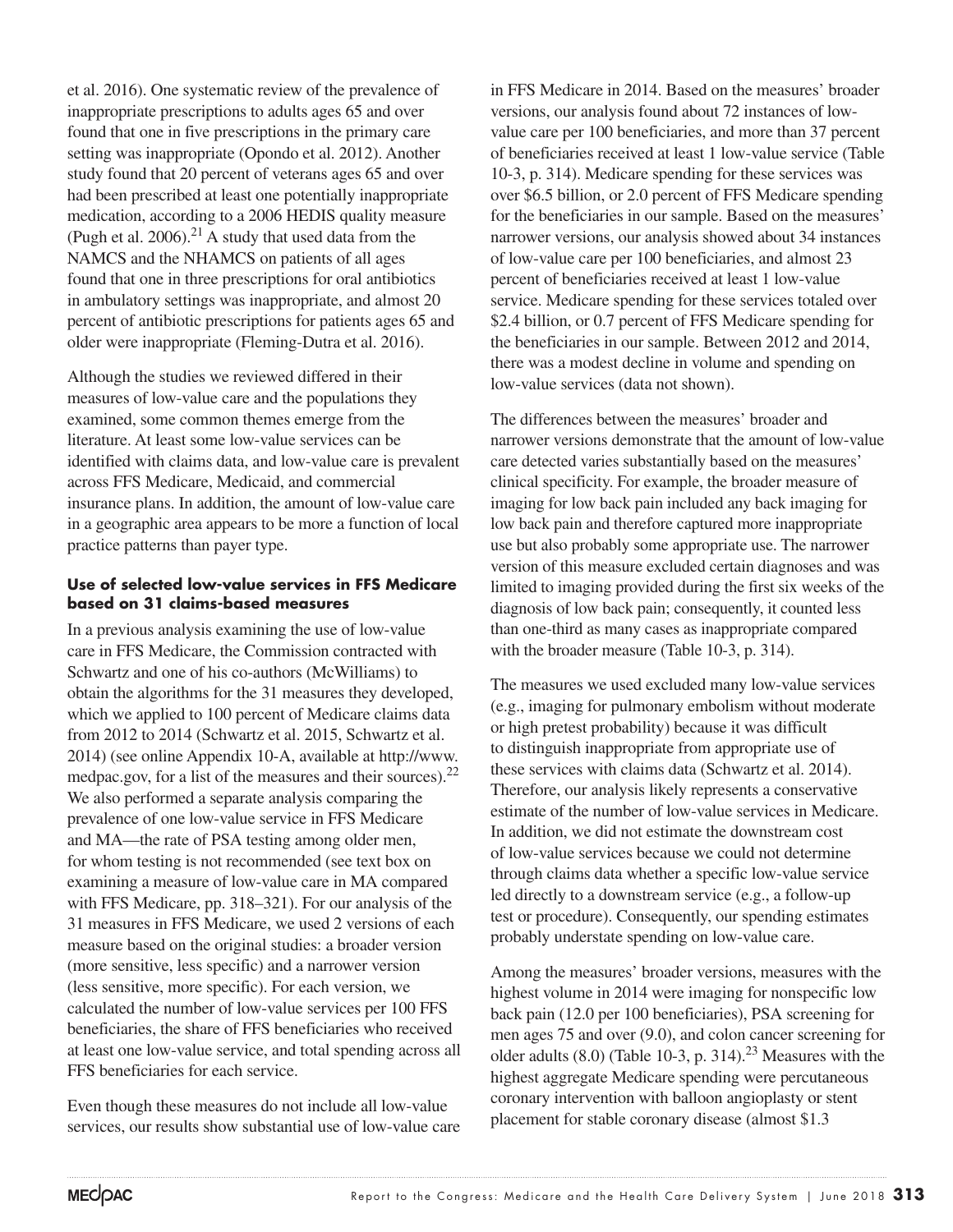#### **10–3 Between 34 and 72 low-value services provided per 100 FFS beneficiaries in 2014; Medicare spent between \$2.4 billion and \$6.5 billion on these services**

|                                                               |                                                 | <b>Broader version of measure</b>                     |            | <b>Narrower version of measure</b>       |                                                       |                |  |
|---------------------------------------------------------------|-------------------------------------------------|-------------------------------------------------------|------------|------------------------------------------|-------------------------------------------------------|----------------|--|
| <b>Measure</b>                                                | <b>Count per</b><br><b>100</b><br>beneficiaries | <b>Share of</b><br>beneficiaries Spending<br>affected | (millions) | <b>Count per</b><br>100<br>beneficiaries | <b>Share of</b><br>beneficiaries Spending<br>affected | (millions)     |  |
| Imaging for nonspecific low back pain                         | 12.0                                            | 8.9%                                                  | \$232      | 3.4                                      | 3.1%                                                  | \$66           |  |
| PSA screening at age $\geq$ 75 years                          | 9.0                                             | 6.2                                                   | 79         | 5.1                                      | 4.2                                                   | 44             |  |
| Colon cancer screening for older adults                       | 8.0                                             | 7.5                                                   | 405        | 0.3                                      | 0.3                                                   | 3              |  |
| Spinal injection for low back pain                            | 6.6                                             | 3.3                                                   | 1,261      | 3.4                                      | 2.0                                                   | 643            |  |
| Carotid artery disease screening in<br>asymptomatic adults    | 5.1                                             | 4.6                                                   | 268        | 4.2                                      | 3.8                                                   | 221            |  |
| Preoperative chest radiography                                | 4.6                                             | 4.1                                                   | 67         | 1.1                                      | 1.1                                                   | 17             |  |
| PTH testing in early CKD                                      | 4.5                                             | 2.6                                                   | 83         | 3.9                                      | 2.3                                                   | 71             |  |
| Stress testing for stable coronary disease                    | 4.3                                             | 4.1                                                   | 1,198      | 0.5                                      | 0.5                                                   | 137            |  |
| T <sub>3</sub> level testing for patients with hypothyroidism | 3.8                                             | 2.2                                                   | 23         | 3.8                                      | 2.2                                                   | 23             |  |
| Head imaging for headache                                     | 3.6                                             | 3.3                                                   | 242        | 2.4                                      | 2.2                                                   | 160            |  |
| Cervical cancer screening at age > 65 years                   | 2.2                                             | 2.2                                                   | 44         | 1.9                                      | 1.9                                                   | 39             |  |
| Homocysteine testing in cardiovascular disease                | 1.5                                             | 1.2                                                   | 12         | 0.4                                      | 0.3                                                   | 3              |  |
| Head imaging for syncope                                      | 1.2                                             | 1.1                                                   | 78         | 0.8                                      | 0.7                                                   | 51             |  |
| Preoperative echocardiography                                 | 0.8                                             | 0.8                                                   | 62         | 0.2                                      | 0.2                                                   | 19             |  |
| Preoperative stress testing                                   | 0.6                                             | 0.6                                                   | 177        | 0.2                                      | 0.2                                                   | 60             |  |
| Screening for carotid artery disease for syncope              | 0.6                                             | 0.6                                                   | 33         | 0.4                                      | 0.4                                                   | 23             |  |
| CT for rhinosinusitis                                         | 0.6                                             | 0.5                                                   | 39         | 0.2                                      | 0.2                                                   | 17             |  |
| Vitamin D testing in absence of hypercalcemia                 |                                                 |                                                       |            |                                          |                                                       |                |  |
| or decreased kidney function                                  | 0.5                                             | 0.4                                                   | 8          | 0.5                                      | 0.4                                                   | 8              |  |
| Imaging for plantar fasciitis                                 | 0.5                                             | 0.4                                                   | 9          | 0.4                                      | 0.3                                                   | 6              |  |
| BMD testing at frequent intervals                             | 0.4                                             | 0.4                                                   | 9          | 0.3                                      | 0.3                                                   | 6              |  |
| Cancer screening for patients with CKD on                     |                                                 |                                                       |            |                                          |                                                       |                |  |
| dialysis                                                      | 0.4                                             | 0.3                                                   | 9          | 0.1                                      | 0.1                                                   | 1              |  |
| PCI/stenting for stable coronary disease                      | 0.3                                             | 0.3                                                   | 1,284      | 0.1                                      | 0.1                                                   | 216            |  |
| Arthroscopic surgery for knee osteoarthritis                  | 0.2                                             | 0.2                                                   | 204        | 0.1                                      | 0.1                                                   | 108            |  |
| Vertebroplasty                                                | 0.2                                             | 0.2                                                   | 338        | 0.2                                      | 0.2                                                   | 327            |  |
| Preoperative PFT                                              | 0.2                                             | 0.2                                                   | 2          | 0.1                                      | 0.1                                                   |                |  |
| Hypercoagulability testing after DVT                          | 0.2                                             | 0.1                                                   | 5          | 0.1                                      | 0.1                                                   | $\overline{2}$ |  |
| <b>IVC</b> filter placement                                   | 0.1                                             | 0.1                                                   | 33         | 0.1                                      | 0.1                                                   | 33             |  |
| Carotid endarterectomy for asymptomatic                       |                                                 |                                                       |            |                                          |                                                       |                |  |
| patients                                                      | 0.1                                             | 0.1                                                   | 165        | 0.03                                     | 0.03                                                  | 66             |  |
| EEG for headache                                              | 0.1                                             | 0.1                                                   | 4          | 0.04                                     | 0.04                                                  | 2              |  |
| Renal artery stenting                                         | 0.1                                             | 0.1                                                   | 152        | 0.02                                     | 0.02                                                  | 51             |  |
| Pulmonary artery catheterization in ICU                       | 0.01                                            | 0.01                                                  | 0.2        | 0.01                                     | 0.01                                                  | 0.2            |  |
| Total                                                         | 72.2                                            | 37.4                                                  | 6,526      | 34.2                                     | 22.5                                                  | 2,425          |  |

Note: FFS (fee-for-service) PSA (prostate-specific antigen), PTH (parathyroid hormone), CKD (chronic kidney disease), CT (computed tomography), BMD (bone mineral density), PCI (percutaneous coronary intervention), PFT (pulmonary function test), DVT (deep vein thrombosis), IVC (inferior vena cava), EEG (electroencephalography), ICU (intensive care unit). "Count" refers to the number of unique services. The total for share of beneficiaries affected does not equal the column sum because some beneficiaries received services covered by multiple measures. "Spending" includes Medicare Part A and Part B program spending and beneficiary cost sharing for services detected by measures of low-value care. Spending is based on a standardized price for each service from 2009 that has been updated to 2014. See online Appendix 10-A, available at http://www.medpac.gov, for the sources for the measures.

Source: MedPAC analysis of 100 percent of Medicare claims using measures developed by Schwartz and colleagues (Schwartz et al. 2015, Schwartz et al. 2014).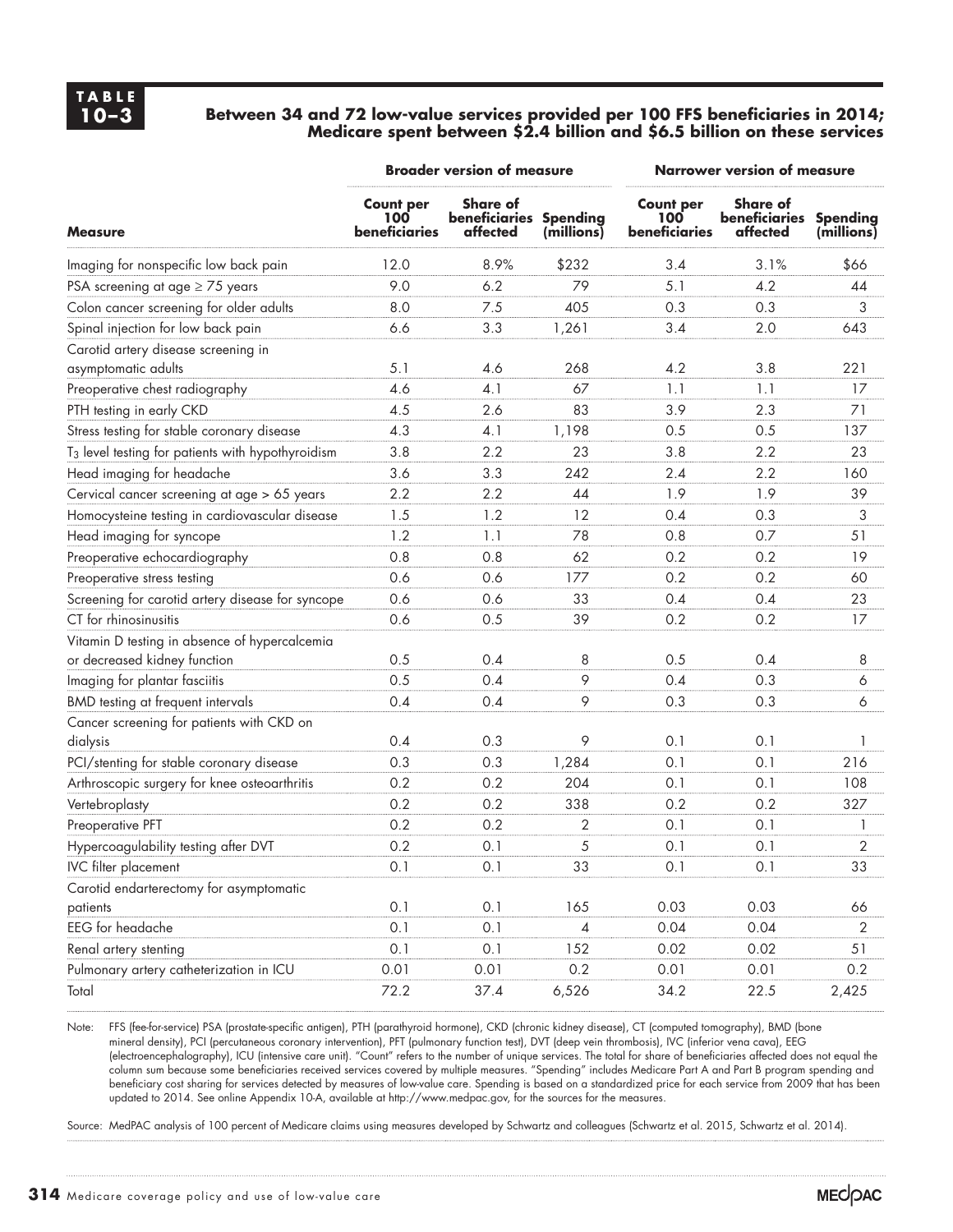#### **FIGURE X-X FIGURE 10–2**

**Between 34 and 72 low-value services provided per 100 FFS beneficiaries in 2014**

 $X \rightarrow \infty$   $X \rightarrow \infty$   $X \rightarrow \infty$ 



medpac.gov, for a list of the measures and their sources.

Source: MedPAC analysis of 100 percent of Medicare claims using measures developed by Schwartz and colleagues (Schwartz et al. 2015, Schwartz et al. 2014).

billion), spinal injection for low back pain (almost \$1.3 billion), and stress testing for stable coronary disease (almost \$1.2 billion).

Among the measures' narrower versions, measures with the highest volume in 2014 were PSA screening for men  $\frac{1}{\text{testing and ni}}$ ages 75 and over (5.1 per 100 beneficiaries), screening constituted \$4.6 billion for carotid artery disease in asymptomatic adults (4.2), and parathyroid hormone measurement for patients with early chronic kidney disease  $(3.9)$  (Table 10-3).<sup>24</sup> The measures with the highest Medicare spending were spinal in beneficiaries with the ingliest Medicale spending were spinal beneficiaries (61 percenting beneficiaries beneficiaries) while spending million), and screening for carotid artery disease in asymptomatic adults  $(\$221$  million).

After grouping the 31 measures into 6 larger clinical  $\frac{1}{\text{value} \times \text{e}^2}$  is  $\frac{1}{\text{value} \times \text{e}^2}$  and  $\frac{1}{\text{value} \times \text{e}^2}$ categories, we found that imaging and cancer screening measures in 2014 accounted for 44 low-value services per

100 beneficiaries using the measures' broader versions, or 60 percent of the total number of low-value services (Figure 10-2) (see online Appendix 10-A, available at http://www. medpac.gov, for a list of the clinical categories and the measures assigned to each one). In contrast, cardiovascular testing and procedures and other surgical procedures constituted \$4.6 billion in spending, or 71 percent of total spending (Figure 10-3, p. 316). Among the measures' narrower versions, imaging and diagnostic and preventive ronic kidney disease  $(3.9)$  (Table 10-3).<sup>24</sup> The testing accounted for 21 low-value services per 100 beneficiaries (61 percent of the total number of low-value services), while spending on other surgical procedures and imaging was \$1.6 billion (67 percent of total spending) (Figure 10-2, this page, and Figure 10-3, p. 316). or kyphoplasty for osteoporotic vertebral fractures  $\frac{1}{2}$  is selvices), while spending on other surgical procedures and on kyphoplasty for osteoporotic vertebral fractures  $\frac{1}{2}$  is  $\frac{1}{2}$  is  $\frac{1}{2}$  is  $\frac{1}{$ 

> We also examined geographic variation in the use of lowvalue services, using a model developed by Schwartz and colleagues that adjusted for geographic differences in demographic characteristics and comorbidities that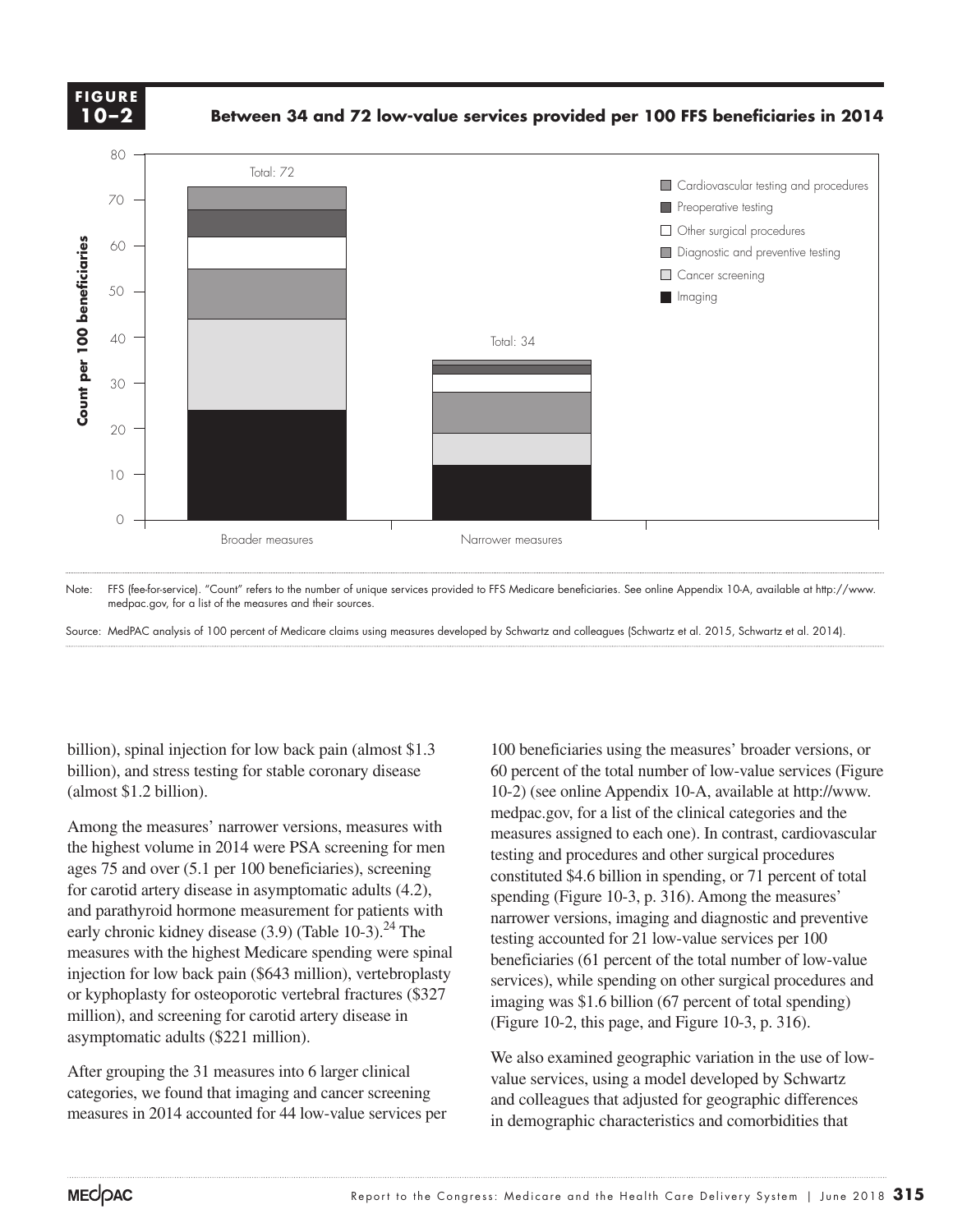**FIGURE X-X FIGURE 10–3**

**Medicare spent between \$2.4 billion and \$6.5 billion on low-value care in 2014**



2009, adjusted for the increase in payment rates between 2009 and 2014. This method was developed by Schwartz and colleagues. See online Appendix 10-A, available at http://www.medpac.gov, for a list of the measures and their sources.

Source: MedPAC analysis of 100 percent of Medicare claims using measures developed by Schwartz and colleagues (Schwartz et al. 2015, Schwartz et al. 2014).

could affect the use of low-value services.<sup>25</sup> Even after adjusting for these factors, we found substantial variation in the use of low-value care. For example, the adjusted number of low-value services per 100 beneficiaries in 2014 was 61 percent higher in the geographic area at the with overall is 90th percentile (of use) compared with the area at the 10th bout percentile (of use) compared with the area at the Tour and warrante and the adjustment percentile (data not shown).<sup>26</sup> Of the 10 geographic areas beneficiary as the exp with the highest adjusted number of low-value services, 5 were in Florida (Table 10-4). Because we adjusted for differences in beneficiaries' demographic characteristics and chronic conditions, variation in the use of low-value overall service use, while care could reflect such factors as geographic differences in physician practice patterns, entrepreneurial behavior, and beneficiaries' preferences for care. Use of the styles (and object styles) to format.

We also explored the relationship between use of low- $\frac{1}{\text{gradient}}$  practice patterns, patient preferences 1 value services and overall Medicare service use (which includes all Part A and Part B services) among geographic

units in 2014. Our measure of overall service use adjusted for regional differences in input prices, special payments to certain providers, and beneficiaries' demographic characteristics and health status. We ran a regression with overall service use per beneficiary as the dependent variable and the adjusted number of low-value services per beneficiary as the explanatory variable. This regression produced a coefficient for the number of low-value n Florida (Table 10-4). Because we adjusted for services of 0.77 and an  $R^2$  of 0.29. This result indicates a modest positive relationship between low-value care and overall service use, which is not surprising. Beneficiaries Ild reflect such factors as geographic differences in who receive more services in general are more likely to receive services classified as low value. In addition, higher use of low-value care and higher overall service use could be driven by similar factors, such as more aggressive practice patterns, patient preferences for more tests and procedures, and a greater supply of providers.

 $X \rightarrow \infty$   $X \rightarrow \infty$   $X \rightarrow \infty$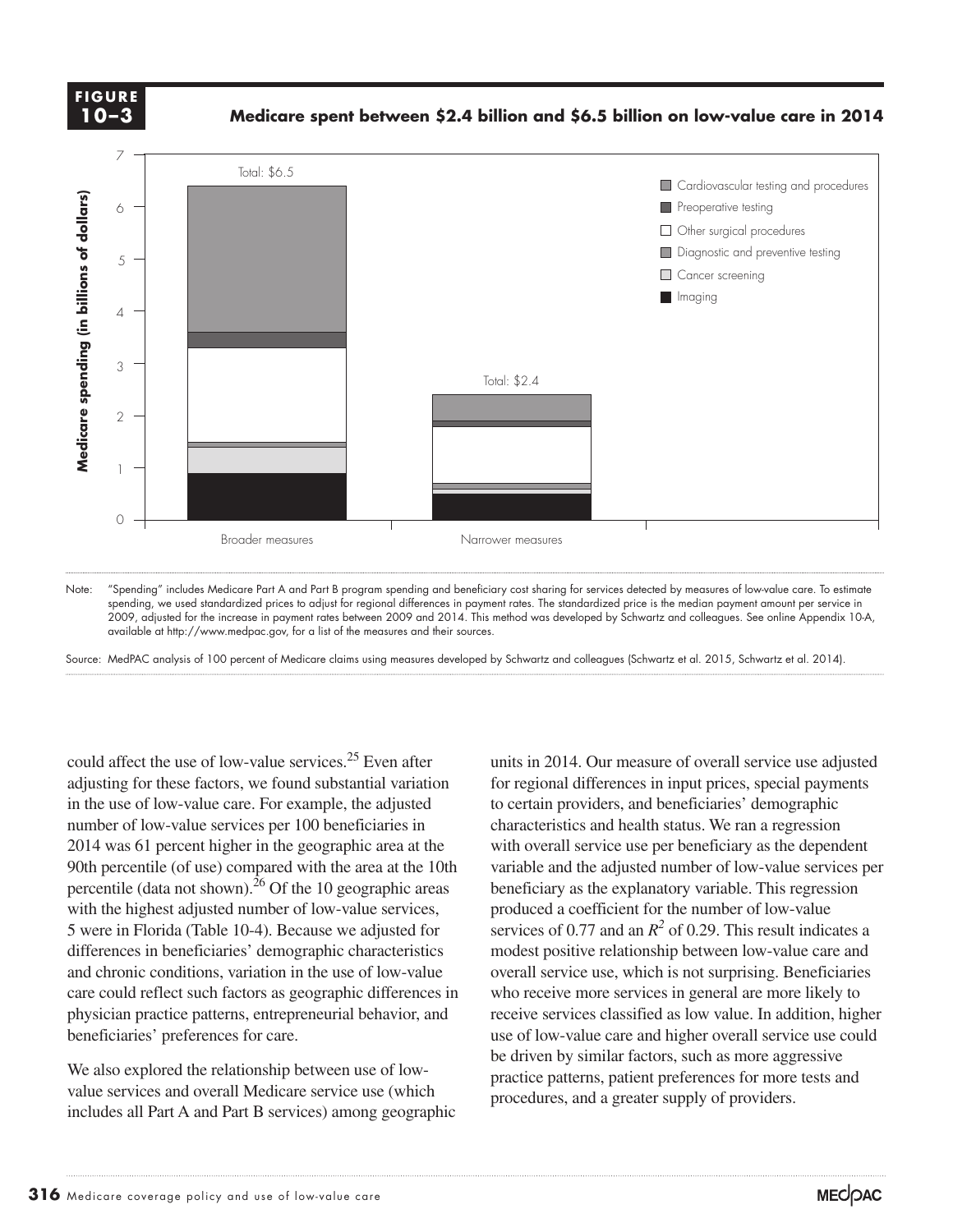

## **10–4 Geographic areas with the highest adjusted number of low-value services, 2014**

| Geographic area                        | Adjusted number of low-value services<br>per 100 FFS beneficiaries |
|----------------------------------------|--------------------------------------------------------------------|
| Yuma, AZ                               | 56                                                                 |
| Punta Gorda, FL                        | 53                                                                 |
| Miami-Ft. Lauderdale-W. Palm Beach, FL | 51                                                                 |
| Ocala, FL                              | 51                                                                 |
| Sebastian-Vero Beach, FL               | 51                                                                 |
| Naples-Immokalee-Marco Island, FL      | 49                                                                 |
| Beaumont-Port Arthur, TX               | 48                                                                 |
| Hammond, LA                            | 47                                                                 |
| New York-Newark-Jersey City, NY/NJ     | 47                                                                 |
| Sumter, SC                             | 46                                                                 |

Note: FFS (fee-for-service). Geographic areas are defined as the metropolitan statistical areas (MSAs) of the core-based statistical areas. If an MSA crosses state borders, the MSA is divided into multiple areas based on state borders. The number of an area's low-value services is adjusted for the demographic characteristics and comorbidities of the area's beneficiaries. This table is based on the narrower versions of the measures of low-value services (instead of the broader versions) because they represent a more conservative estimate of low-value care. See online Appendix 10-A, available at http://www.medpac.gov, for a list of the measures and their sources. The national average number of low-value services per 100 beneficiaries is 32.1.

Source: MedPAC analysis of 100 percent of Medicare claims using measures developed by Schwartz and colleagues (Schwartz et al. 2015, Schwartz et al. 2014).

### **Case studies of potentially low-value services**

We examined three case studies of services that lack evidence of comparative clinical effectiveness and are therefore potentially low value. The services examined in these case studies are early dialysis for end-stage renal disease, proton beam therapy, and H.P. Acthar Gel<sup>®</sup> (Acthar, a drug covered under Part D).

#### **Case study 1: Trend in starting dialysis earlier in the course of chronic kidney disease**

The timing of starting dialysis for end-stage renal disease (ESRD) is a matter of clinical judgment, guided by values of residual kidney function and symptoms and comorbidities present in affected patients. Data from the mid-1990s through 2010 suggest a trend toward initiating dialysis earlier in the course of chronic kidney disease (CKD). The proportion of new dialysis patients with higher levels of residual kidney function steadily increased between 1996 and 2010, from 13 percent to 44 percent (Figure 10-4, p. 322). (An estimated glomerular filtration rate (eGFR)—a measure of residual kidney function above 10 mL/min/1.73 m<sup>2</sup> is considered a higher level of residual kidney function. Lower values of this measure suggest comparatively less residual kidney function.)

While the share of patients initiating dialysis earlier in the course of CKD decreased modestly between 2011 and 2016 (from 43 percent to 40 percent, respectively), the share remains three times higher than in 1996. The trend of earlier dialysis initiation is seen in other countries, but U.S. dialysis patients are initiated at a higher mean eGFR level than most other countries (Robinson et al. 2014).

Researchers have questioned this early initiation of dialysis in those with late-stage CKD, concluding that it is not associated with improved survival or clinical outcomes (Cooper et al. 2010, Evans et al. 2011, Kazmi et al. 2005, Stel et al. 2009, Traynor et al. 2002). Of the few randomized controlled trials (RCTs) on this topic, the most influential RCT found that survival is similar between patients for whom dialysis is initiated early (with an eGFR equal to 10.0 mL/min/1.73 m<sup>2</sup> to 14.0 mL/min/1.73 m<sup>2</sup>) and those for whom dialysis is electively delayed (with an eGFR equal to 5.0 mL/min/1.73 m<sup>2</sup> to 7.0 mL/min/1.73 m<sup>2</sup>) and concluded that dialysis can be delayed for some patients until the eGFR drops below 7.0 mL/min/1.73 m<sup>2</sup> or until more traditional clinical indicators for the initiation of dialysis are present (Cooper et al. 2010). Since publication of this RCT in 2010, the share of early dialysis starts has begun to level off, but it has not yet returned to its earlier levels (Figure 10-4, p. 322). Furthermore, one study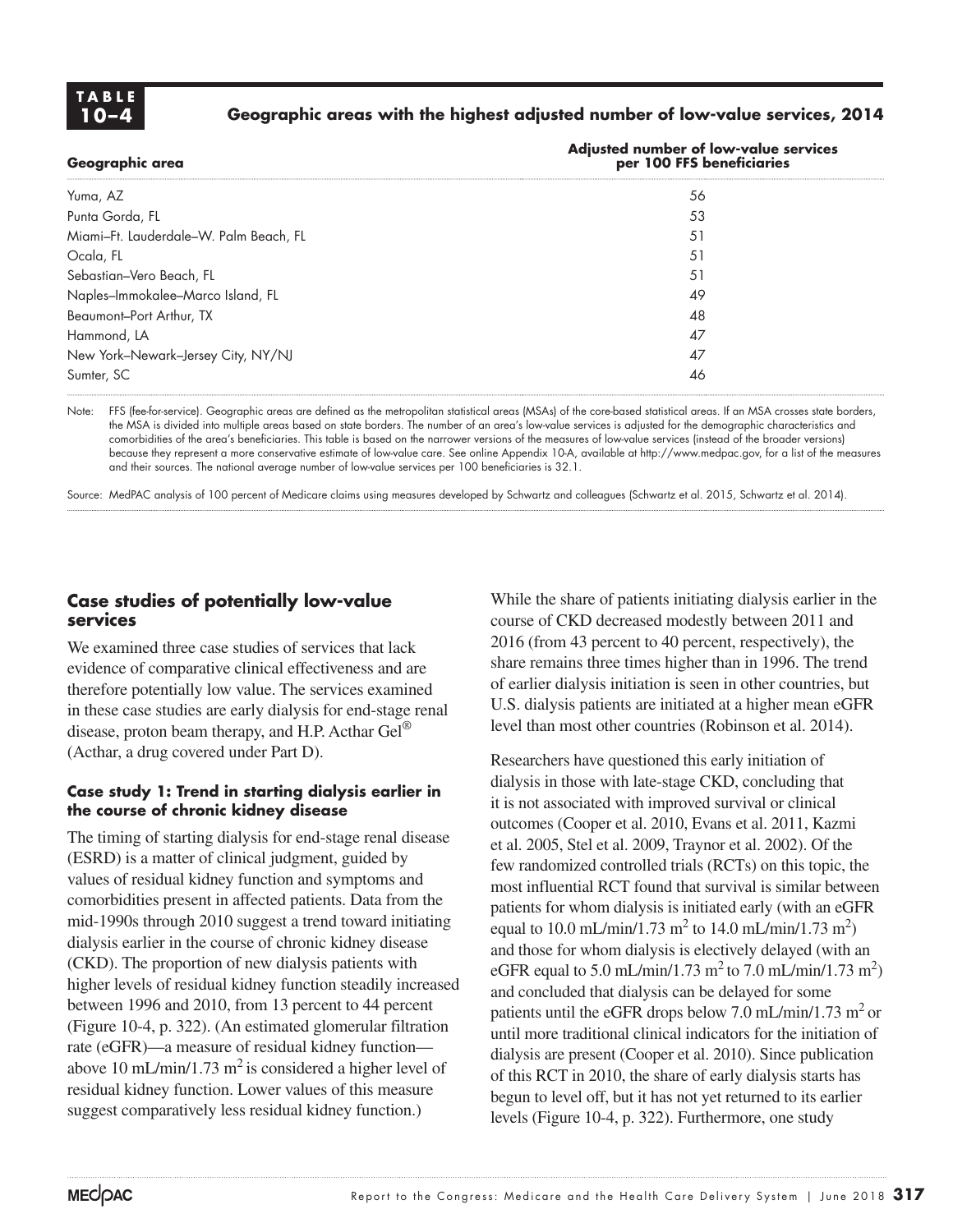## **Examining a measure of low-value care in Medicare Advantage compared with fee-for-service Medicare**

For the past three years, Medicare Advantage<br>(MA) plans have been reporting the rates of<br>use of a specific low-value service through<br>the Hoalthears Effectiveness Data and Information (MA) plans have been reporting the rates of use of a specific low-value service through the Healthcare Effectiveness Data and Information  $Set^{\circledR}$  (HEDIS $^{\circledR}$ ): the rate of prostate-specific antigen (PSA) testing among men ages 70 and older for whom testing is not recommended (which is different from the age 75 cut-off for other analyses). Unlike measures reported through HEDIS that are based on medical record sampling (411 records per contract), for this measure, plans use administrative or claims and encounter data to report a rate. For this reason, and because the measure applies to a large segment of the population, the measure lends itself to comparison with the Medicare fee-for-service (FFS) population. For the comparison, we computed FFS PSA testing rates using FFS claims data and applying the HEDIS measure specifications.

Because this measure applies to a large number of beneficiaries, we were able to examine MA and FFS results for this measure by metropolitan areas. That is, we were able to do a market-level analysis using a geographic unit that the Commission has recommended as a possible geographic unit for quality reporting in MA and FFS. The PSA testing measure shows wide variation among MA plans across metropolitan areas—the rate at the 90th percentile is 2.1 times that of the rate at the 10th percentile of metropolitan areas (compared, for example, with the MA breast cancer screening HEDIS measure, which has a 90th-to-10th percentile ratio of 1.2 across metropolitan areas). The data also permit us to analyze variation within markets.

In our analysis, we used data from MA HMO plans on the assumption that HMO plans are more likely to be able to control the use of low-value care and should be expected to perform better than FFS in a given market area. We included only metropolitan statistical areas (MSAs) in which there were at least 1,000 HMO enrollees included in the denominator of the measure (excluding Puerto Rico). Of the 408 metro

*(continued next page)*



#### **10–5 Metropolitan areas with the highest rates of nonrecommended PSA testing among Medicare Advantage HMOs**

|                                                   |                                        | <b>Percentile rank</b>                                       |      |     |     |
|---------------------------------------------------|----------------------------------------|--------------------------------------------------------------|------|-----|-----|
| <b>MSA/metro division name</b>                    | Male<br>enrollees ages<br>70 and older | <b>Number receiving</b><br>nonrecommended<br><b>PSA</b> test | Rate | MА  | FFS |
| Miami-Miami Beach-Kendall, FL                     | 45.052                                 | 31.176                                                       | 69%  | 100 | 100 |
| Fort Lauderdale-Pompano Beach-Deerfield Beach, FL | 23,540                                 | 14.637                                                       | 62   | 95  | 93  |
| McAllen-Edinburg-Mission, TX                      | 4.201                                  | 2.462                                                        | .59  | 93  | 43  |
| West Palm Beach-Boca Raton-Delray Beach, FL       | 13.062                                 | 7.438                                                        | 57   | 92  | 99  |
| Beaumont-Port Arthur, TX                          | 2.881                                  | 1.516                                                        | .53  | 91  | 9.5 |
| Knoxville, TN                                     | 11.848                                 | 6.066                                                        | .51  | 90  | 91  |
| Corpus Christi, TX                                | 5.155                                  | 2.635                                                        | .51  | 89  | 88  |
| Jacksonville, FL                                  | 5.678                                  | 2.899                                                        | .51  | 88  | 52  |

Note: PSA (prostate-specific antigen), MA (Medicare Advantage), MSA (metropolitan statistical area), FFS (fee-for-service). The denominator used to calculate the rate includes all men ages 70 or over, with certain exclusions (such as prostate cancer diagnosis, dysplasia of the prostate, or prior elevated PSA finding). The exclusions could not be applied to the FFS data, and there may be coding differences between the MA and FFS data, limiting our ability to make a direct comparison of actual MA and FFS rates.

Source: MedPAC analysis of 2017 Healthcare Effectiveness Data and Information Set® data and 2015 FFS claims data.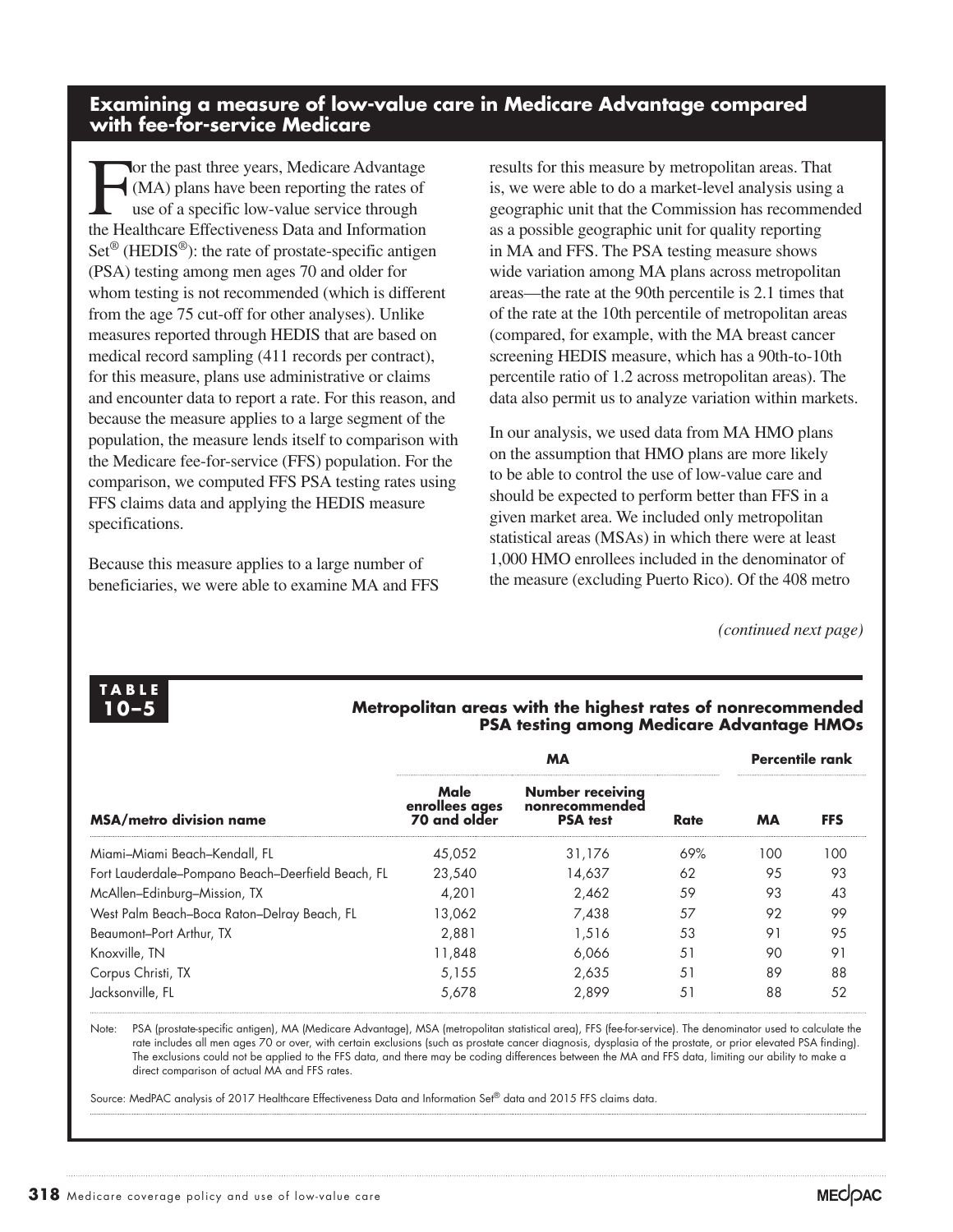# **Examining a measure of low-value care in Medicare Advantage compared with fee-for-service Medicare (cont.)**

areas for which we have data reported in the most recent HEDIS reporting period, 113 metro areas (MSAs and metropolitan divisions of large MSAs) met the criterion. The total number of enrollees in the MA denominator for our analysis of the 113 areas was 1.7 million (out of 1.9 million enrollees across all 408 metro areas). The MA results are based on the 2017 HEDIS results for "measurement year" 2016. Our claims-based FFS results are based on claims from 2015.

We found that high rates of nonrecommended PSA testing were common to both MA and FFS in many metropolitan areas. Table 10-5 reports the rates for the metro areas with the highest MA PSA testing rates, along with the percentile ranking across metropolitan areas for MA and for FFS. Table 10-5 shows that

the Miami metropolitan area had the highest relative level of PSA testing among men ages 70 and older for both MA and FFS. (The 100 percentile ranking means that Miami is at the 100th percentile of metro areas.) Among the metropolitan areas shown in Table 10-5, two metropolitan areas show substantially better performance in FFS than in MA: In relation to FFS PSA testing levels across all the 113 metropolitan areas, both the Jacksonville, FL, and McAllen, TX, metro areas have lower FFS rates of PSA testing relative to other areas, while their MA testing rates are very high. (The correlation coefficient of the percentile rankings of the MSAs we examined showed a moderate correlation of 0.60 between an area's ranking for MA rates and FFS rates.)

*(continued next page)*

# **TABLE**

#### **10–6 Metropolitan areas with the lowest rates of nonrecommended PSA testing among Medicare Advantage HMOs**

|                                                    |                                        |       | <b>Percentile rank</b> |          |     |
|----------------------------------------------------|----------------------------------------|-------|------------------------|----------|-----|
| <b>MSA/metro division name</b>                     | Male<br>enrollees ages<br>70 and older | Rate  | <b>MA</b>              |          |     |
| Oakland-Hayward-Berkeley, CA                       | 34,649                                 | 5,681 | 16%                    | $\Omega$ | 46  |
| San Francisco-Redwood City-South San Francisco, CA | 15.971                                 | 2,660 | 17                     |          | 11  |
| Sacramento-Roseville-Arden-Arcade, CA              | 30,600                                 | 5,363 | 18                     | 2        | 27  |
| Santa Rosa, CA                                     | 7,824                                  | 1,425 | 18                     | 3        | 9   |
| Portland-Vancouver-Hillsboro, OR-WA                | 29,553                                 | 5.804 | 20                     | 3        | 19  |
| Denver-Aurora-Lakewood, CO                         | 30,714                                 | 6.091 | 20                     | 4        | 49  |
| San Jose-Sunnyvale-Santa Clara, CA                 | 20,636                                 | 4.100 | 20                     | 5        | 54  |
| Salem, OR                                          | 5,450                                  | 1.084 | 20                     | 6        | 16  |
| Seattle-Bellevue-Everett, WA                       | 26,488                                 | 5.370 | 20                     | 7        | 1.5 |
| Urban Honolulu, HI                                 | 6,600                                  | 1,340 | 20                     | 8        | 71  |
| Minneapolis-St. Paul-Bloomington, MN-WI            | 17,851                                 | 3.982 | 22                     | 8        | 3   |
| Albuquerque, NM                                    | 12,388                                 | 2.775 | 22                     | 9        | 14  |

Note: PSA (prostate-specific antigen), MA (Medicare Advantage), MSA (metropolitan statistical area), FFS (fee-for-service). The denominator used to calculate the rate includes all men ages 70 and over, with certain exclusions (such as prostate cancer diagnosis, dysplasia of the prostate, or prior elevated PSA finding). The exclusions could not be applied to the FFS data, and there may be coding differences between the MA and FFS data, limiting our ability to make a direct comparison of actual MA and FFS rates.

Source: MedPAC analysis of 2017 Healthcare Effectiveness Data and Information Set® data and 2015 FFS claims data.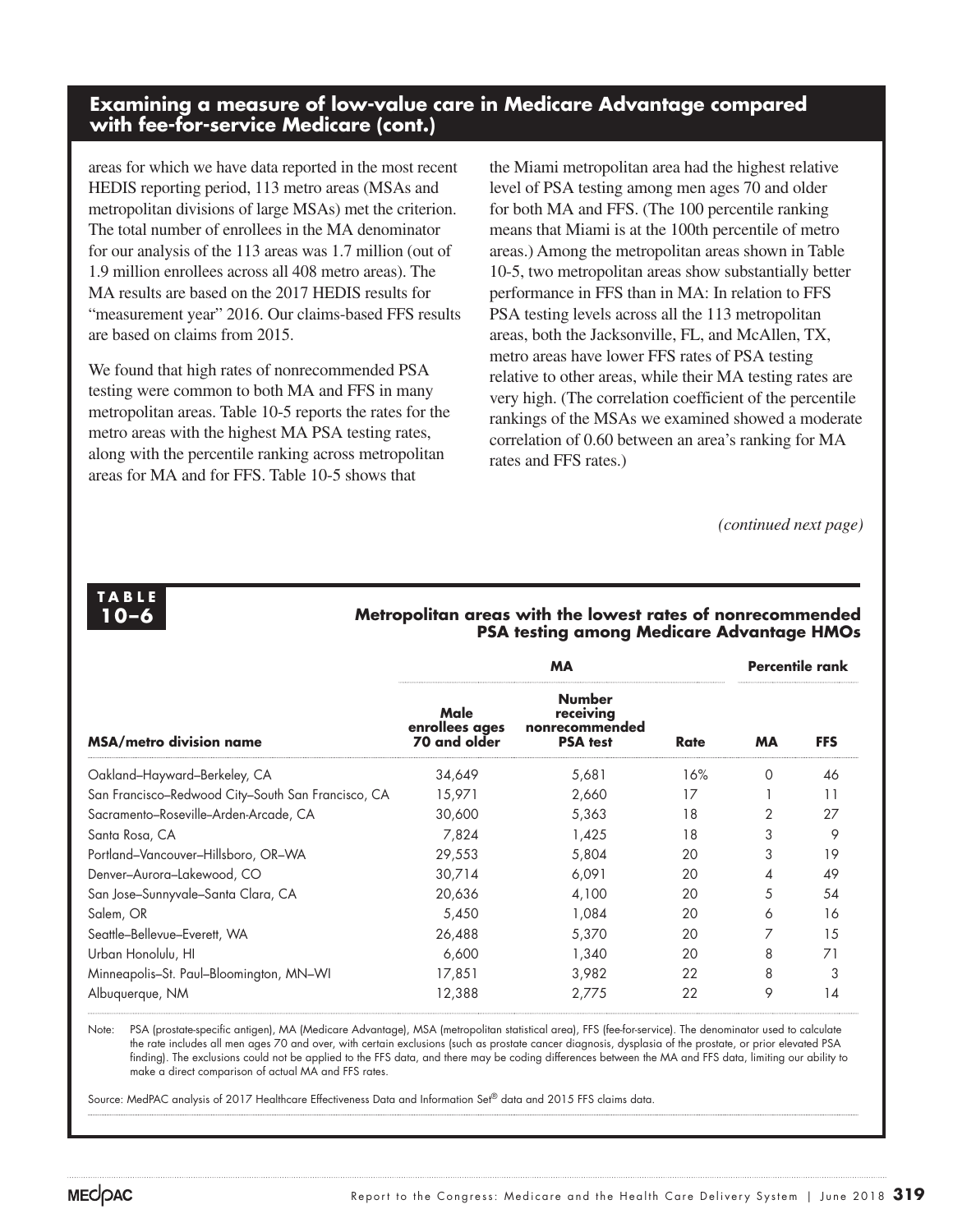## **Examining a measure of low-value care in Medicare Advantage compared with fee-for-service Medicare (cont.)**

Table 10-6 (p. 319) shows the metro areas at the other end of the spectrum—where MA nonrecommended PSA testing rates are low relative to other metro areas (the Oakland, CA, area, at the 0 percentile rank for MA, has the lowest PSA testing rate for MA among the 113 metro areas). Many of the areas (such as the San Francisco area and Minneapolis) have low PSA testing rates in both MA and FFS.

We note that Kaiser Foundation Health Plan (Kaiser) figures prominently in the areas with low use of nonrecommended PSA testing. Except for Albuquerque and Minneapolis, Kaiser has significant MA enrollment in each of the areas listed in Table 10-6 (p. 319). As we noted, the data permit an intramarket analysis, allowing us to look more closely at the different MA plans operating in high-performing markets (Table 10-7). Table 10-7 illustrates what is true for all of the California MSAs shown in Table 10-6 (p. 319), which is that Kaiser is primarily responsible for the area's good performance relative to other market areas (using Sacramento to illustrate the California situation because of the large number of enrollees of other

organizations in that MSA). Other HMOs in the same market do not perform as well as Kaiser. This contrast is not surprising in that Kaiser is a group-model HMO of salaried physicians providing services only to its enrollees, with the health plan (and the Permanente Medical Group) being better able to determine standards of utilization for all their physicians. (The correlation coefficient of the MA and FFS percentile rankings rises to 0.69 if we exclude the MSAs with large Kaiser enrollment.)

#### **Inferences drawn from our analysis of nonrecommended PSA testing in Medicare FFS and MA**

Many geographic areas have high levels of PSA testing among MA plans, considering this low-value care measure has been in place for three years. Plans have a financial incentive to control the frequency of this service to reduce costs of the test itself and subsequent tests and services that could be of questionable value. An additional consideration is the incentive of addressing quality of care concerns for a plan and for patients who may be subjected to a battery of tests



**10–7 Within-market nonrecommended PSA testing rates among MA HMOs in the Sacramento–Roseville–Arden-Arcade, CA MSA**

|                                | <b>MA HMO</b>                       |                                                              |             |  |  |  |
|--------------------------------|-------------------------------------|--------------------------------------------------------------|-------------|--|--|--|
| <b>Parent organization</b>     | Male enrollees<br>ages 70 and older | <b>Number receiving</b><br>nonrecommended<br><b>PSA</b> test | <b>Rate</b> |  |  |  |
| Kaiser Foundation Health Plan  | 21,534                              | 2.627                                                        | 12%         |  |  |  |
| <b>Centene Corporation</b>     | 2.176                               | 606                                                          | 28          |  |  |  |
| UnitedHealth Group             | 4.419                               | 1,248                                                        | 28          |  |  |  |
| Anthem                         | 386                                 | 130                                                          | 34          |  |  |  |
| Humana                         | 517                                 | 19.5                                                         | 38          |  |  |  |
| California Physicians' Service | 1.190                               | 477                                                          | 40          |  |  |  |

Note: PSA (prostate-specific antigen), MA (Medicare Advantage), MSA (metropolitan statistical area). The denominator used to calculate the rate includes all men ages 70 and over, with certain exclusions (such as prostate cancer diagnosis, dysplasia of the prostate, or prior elevated PSA finding). The overall MA PSA testing rate for the Sacramento MSA for all enrollees in all plans serving the MSA, shown in Table 10-4 (p. 317), is 18 percent.

Source: MedPAC analysis of 2017 Healthcare Effectiveness Data and Information Set® data and 2015 fee-for-service Medicare claims data.

*(continued next page)*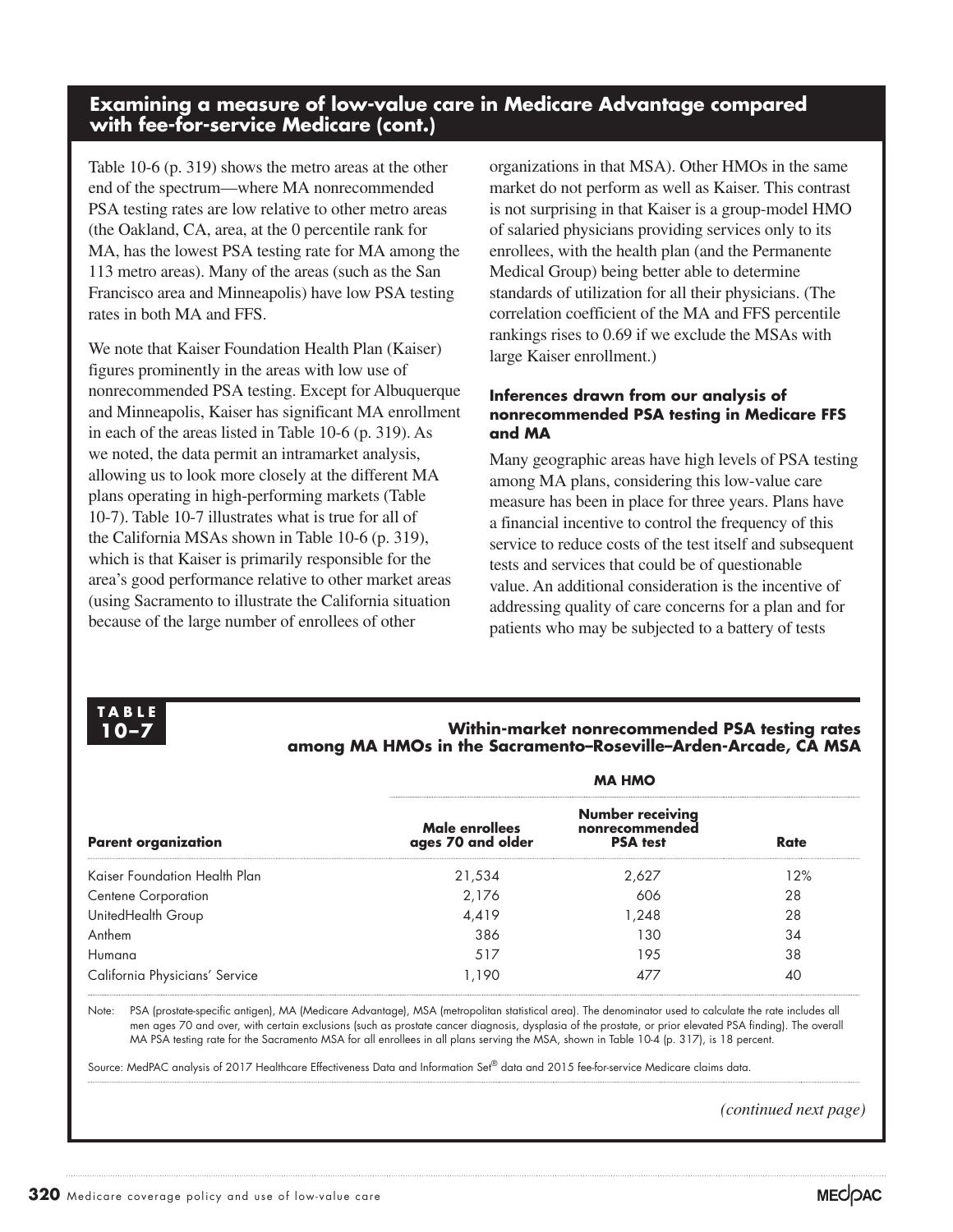# **Examining a measure of low-value care in Medicare Advantage compared with fee-for-service Medicare (cont.)**

and procedures that are unwarranted. The incentives for plans to control PSA testing may not translate into an incentive for individual physicians to be judicious in the use of this service, particularly if a plan pays physicians on a fee-for-service basis without any financial risk for physicians tied to their utilization. The high rates among some MA plans suggest that if CMS wishes to see reductions in the use of this low-value service, the PSA testing measure could be included as a star measure in the quality bonus program. For example, the HEDIS MA measure of whether adult body mass index is recorded rose from an average rate of 46 percent in 2012, when first included in the star rating system, to the current average rate of 95 percent across MA plans. Though physicians may be paid on a fee-for-service basis without shared risk, some MA sponsors use star rewards programs to provide annual bonuses that are tied to performance on HEDIS measures that are included as star ratings.

The results also speak to the issue of whether there is "spillover" in care patterns between MA and FFS. A beneficial spillover effect would be that, in areas where MA plans have low rates of PSA testing, the conservative use of the measure would spill over into FFS and reduce overutilization of the service in FFS. The PSA testing data are inconclusive in this respect. In areas such as Albuquerque and Minneapolis, for example (where Kaiser is not present in the market), is the good performance in both MA and FFS (Table 10-6, p. 319) due to the influence of health plans? Or is it a reflection of the practice patterns of the area's physician community—in the same way that, in Miami, the high testing rates in both MA and FFS are likely to reflect the community standard of care?

One further observation, given the Commission's interest in being able to compare quality between MA and FFS, is that the PSA measure is almost exceptional as a measure allowing MA-to-FFS comparisons with the data currently available. The PSA measure has a denominator of 3.3 million across all MA plans, and the measure can be compared with FFS using claims data. For other MA measures, aside from the breast cancer screening measure (a denominator of 3.5 million) and the hospital readmission measure (2.5 million), other HEDIS measures used in the MA star rating system have relatively small denominators (500,000 or fewer—down to 108,000, across MA, for the osteoporosis management measure). For this reason, and because of issues with risk adjustment (for the readmission measure), more work is needed before we are able to do more MA-to-FFS comparisons. ■

reviewing medical records of Department of Veterans Affairs (VA) patients between 2000 and 2009 found that eGFR at dialysis initiation increased, but clinical indicators did not simultaneously increase, indicating that clinical acuity was likely not driving the increase in earlier dialysis initiation (Wong et al. 2016). Moving forward, it will be important to continue monitoring factors that can affect dialysis initiation to ensure that patients receive the most effective and efficient dialysis care.

Our analysis of data on the clinical and demographic characteristics of all patients who started dialysis between 1996 and 2016 found that patients who started dialysis with higher levels of residual function were more likely to be older, male, white, and insured; have certain

comorbidities such as congestive heart failure, diabetes, and cerebrovascular disease; and be unable to ambulate or transfer, be institutionalized, and need assistance with daily activities (Table 10-8, pp. 324–325). Dialysis facility characteristics, including profit status and chain status (data not shown), have a relatively small effect on dialysis timing. Our results are generally consistent with other researchers', as summarized in the text box on factors influencing the timing of dialysis initiation (pp. 327–329) (Kausz et al. 2000, Li et al. 2017, O'Hare et al. 2011, Slinin et al. 2014). We estimate that Medicare dialysis spending in 2016 for FFS beneficiaries who initiated treatment with higher levels of kidney function ranged from \$500 million to \$1.4 billion.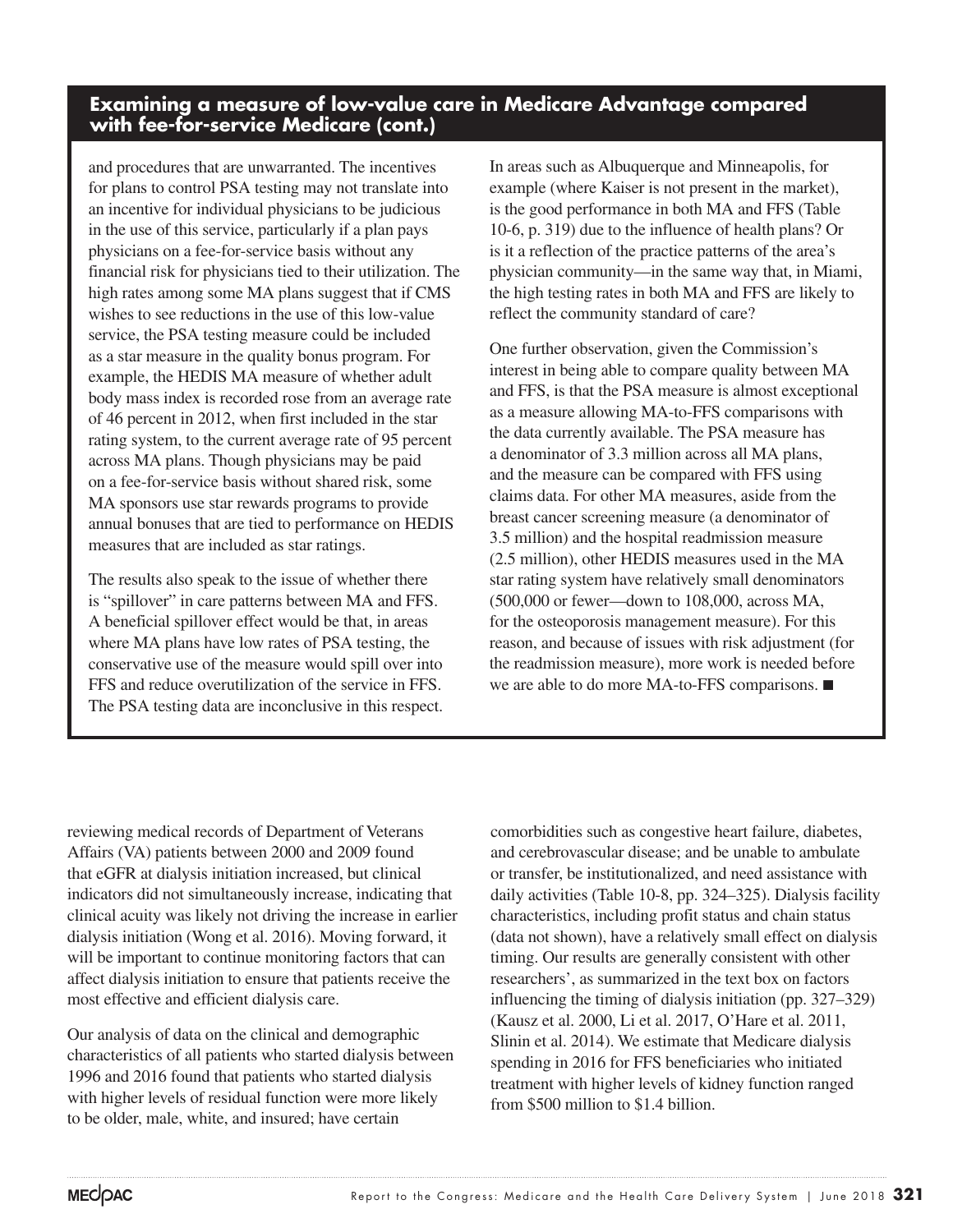**FIGURE FIGURE 10–4**

**Dialysis has been initiated with higher levels of residual kidney function since 1996**



Note: ESRD (end-stage renal disease), eGFR (estimated glomerular filtration rate). "Higher levels of residual kidney function" refers to patients with an eGFR (a measure of residual kidney function) above 10 milliliters per minute per 1.73 square meters. (Lower values of this measure suggest reduced residual kidney function.) Population includes only patients newly diagnosed with CMS Form 2728.

Source: MedPAC analysis of Medicare's medical evidence form (Form 2728) submitted by dialysis providers to CMS.

Since 2010, improved comparative clinical effectiveness evidence has moderated the trend of early dialysis The trend of earlier dialysis initiation began in part because older studies—none of which were RCTs—indicated that beginning patients on dialysis at higher levels of renal beginning patients on dialysis at higher levels of renal function would allow them to preserve residual kidney 2010). function, prevent or reverse nutritional deterioration, and  $F_{\text{out}} P$ increase survival rates (CANUSA 1996, Hakim and Lazarus 1995, Lin and Zuo 2015, Owen et al. 1993, Rosansky et al. 2011). Based on this research, multiple national **I didness in the most in** and international nephrology groups began releasing and Late (IDEAL) RC clinical guidelines in the late 1990s that promoted dialysis initiation at progressively higher eGFR values (Lin and Zuo 2015, O'Hare et al. 2011). Although these guidelines were intended to assist providers in making decisions, the  $\frac{d[3]}{d[3]}$ circumstances in which patients initiate dialysis are often complicated by additional factors that may not be fully addressed in the guidelines (e.g., eGFR trajectory over time, acute illnesses, and preferences of patients and providers).

The tendency to initiate dialysis early began to shift in the late 2000s as more studies comparing the outcomes

of patients starting dialysis at different times found that beginning dialysis at earlier levels of kidney function provided no advantage over starting dialysis later and, in some cases, led to worse patient outcomes (e.g., mortality) (Beddhu et al. 2003, Rosansky et al. 2009, Wright et al. 2010).

Few RCTs comparing patient outcomes based on dialysis start time have been published (Cooper et al. 2010). • I had to manually draw tick marks and axis lines because they kept resetting when I changed any data. The most influential RCT, the Initiating Dialysis Early and Late (IDEAL) RCT, assigned patients to one of two groups: the early-start group (eGFR 10–14 mL/ on at progressively higher eGFR values (L in and  $min/1.73 \text{ m}^2$ ) or the late-start group (eGFR 5–7 mL/  $min/1.73$   $m<sup>2</sup>$ ). While patients were supposed to begin dialysis based on the group that they had been assigned to, clinicians were not to delay dialysis if they believed the patient required it. In the end, the late-start group initiated at a higher eGFR than originally anticipated, which provided a smaller between-group difference. Between the two groups, researchers found no significant

**Title here....**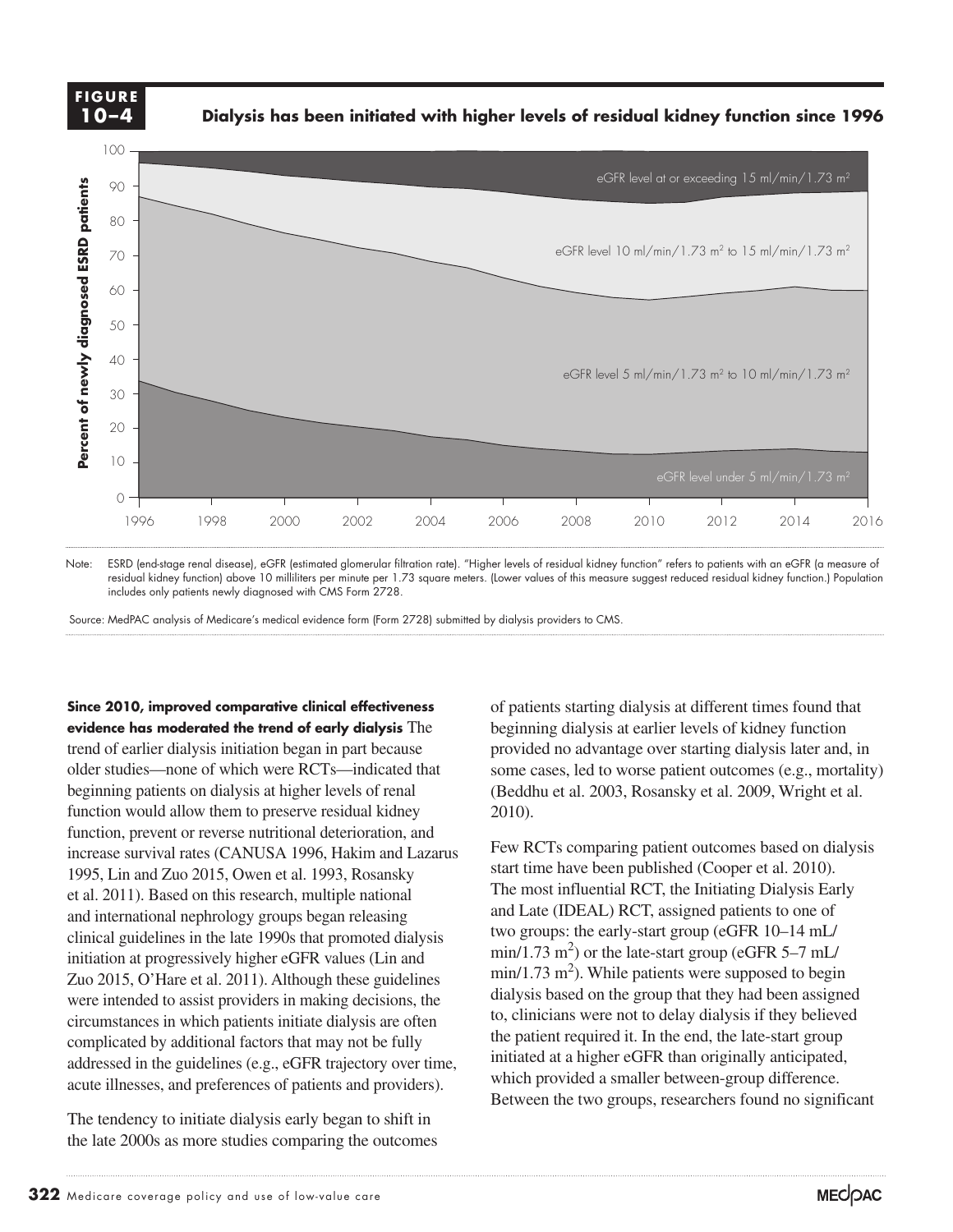differences in survival rates, cardiovascular or infectious events, or quality of life (Table 10-9, p. 326) (Cooper et al. 2010, Harris et al. 2011). IDEAL therefore challenged the previous notion that an earlier start to dialysis led to better patient outcomes.

Some researchers have raised concerns about IDEAL's design and study population. Regarding the timing of patients beginning dialysis, the mean eGFR at dialysis initiation for the late-start group was higher than originally planned, which could minimize potential differences between the two groups (Lin and Zuo 2015). Because the study took place in Australia and New Zealand, some question the generalizability of its results for a U.S. patient population, which is more diverse and has a higher prevalence of comorbidities (Rivara and Mehrotra 2017). Additionally, IDEAL participants had lower use of catheters and in-center hemodialysis than the general U.S. dialysis population.

Recent retrospective studies (that are not RCTs) since 2010 have generally confirmed IDEAL's findings that early initiation of dialysis relative to later initiation does not improve patient outcomes, and for some patients it can lead to worse outcomes (Rivara and Mehrotra 2017, Susantitaphong et al. 2012). Because no clear time frame for dialysis initiation has emerged in the literature, recent studies and the most current clinical guidelines advocate for an individualized approach to initiation based on patient signs and symptoms indicating kidney failure (Lin and Zuo 2015, National Kidney Foundation 2015, Rosansky et al. 2011).

**Costs associated with early dialysis initiation** We estimate that dialysis spending in 2016 for FFS Medicare beneficiaries who initiated treatment with higher levels of kidney function ranged from \$500 million to \$1.4 billion. The first estimate is based on the additional number of FFS beneficiaries who initiated early treatment (with an eGFR of 10 ml/min/1.73 m<sup>2</sup> or more) in 2016 relative to 1996. The second estimate is based on the research finding that dialysis began five months earlier in 2007 compared with 1997, which we applied to the number of new FFS Medicare dialysis beneficiaries in 2016.<sup>27</sup>

#### **Case study 2: Proton beam therapy**

Proton beam therapy is a type of external beam radiation therapy used primarily for cancer treatment. Although it was initially a treatment for pediatric cancers and rare adult cancers, its use has expanded in recent years to include more common conditions, such as prostate and

lung cancer. However, there is a lack of evidence that it offers a clinical advantage over alternative treatments for these types of cancer. Nevertheless, the number of proton beam centers in the United States has increased rapidly since 2009. Medicare's payment rates are substantially higher for proton beam therapy than other types of radiation therapy, and Medicare has few coverage restrictions on this treatment. Spending and volume for proton beam therapy in FFS Medicare grew rapidly from 2010 to 2016, driven by the sharp increase in the number of centers and Medicare's relatively broad coverage. Prostate cancer was by far the most common condition treated by proton beam therapy in Medicare, accounting for almost half of total spending and volume.

Compared with other types of radiation therapy, proton beam therapy delivers a more focused beam of radiation to the tumor and no "exit" dose that irradiates tissue beyond the tumor (Massachusetts General Hospital Cancer Center 2013). It delivers the majority of radiation to the target site with less scattering of radiation to adjacent normal tissues. Initially, proton beam therapy was used primarily for rare conditions for which it is very important to spare sensitive normal tissues adjacent to the tumor, such as cancers of the brain stem, eye, or spinal cord (Ollendorf et al. 2014). It was also used for many pediatric tumors because low-dose irradiation of normal tissue in pediatric patients can cause acute and long-term toxicity. Recently, however, proton beam therapy has been expanded to treat more common cancers such as prostate, lung, liver, and breast cancer because of its ability to spare adjacent tissues from excess radiation (Ollendorf et al. 2014). Despite growth in the use of proton beam therapy for more common cancers, there are uncertainties about its effects on deep-seated tumors such as prostate tumors; about whether there is more scattering of the beam to adjacent tissues than originally estimated; and about the effects of the neutrons that are produced by proton beams on the radiation dose to the patient (Ollendorf et al. 2014).

The Institute for Clinical and Economic Review (ICER) evaluated the evidence of the overall net health benefit (which takes into account clinical effectiveness and potential harms) of proton beam therapy in comparison with its major treatment alternatives for various types of cancer (Ollendorf et al. 2014).<sup>28</sup> ICER concluded that proton beam therapy has superior net health benefit for ocular tumors and incremental net health benefit for adult brain and spinal tumors and pediatric cancers.<sup>29</sup> ICER judged that proton beam therapy is comparable with alternative treatments for prostate, lung, and liver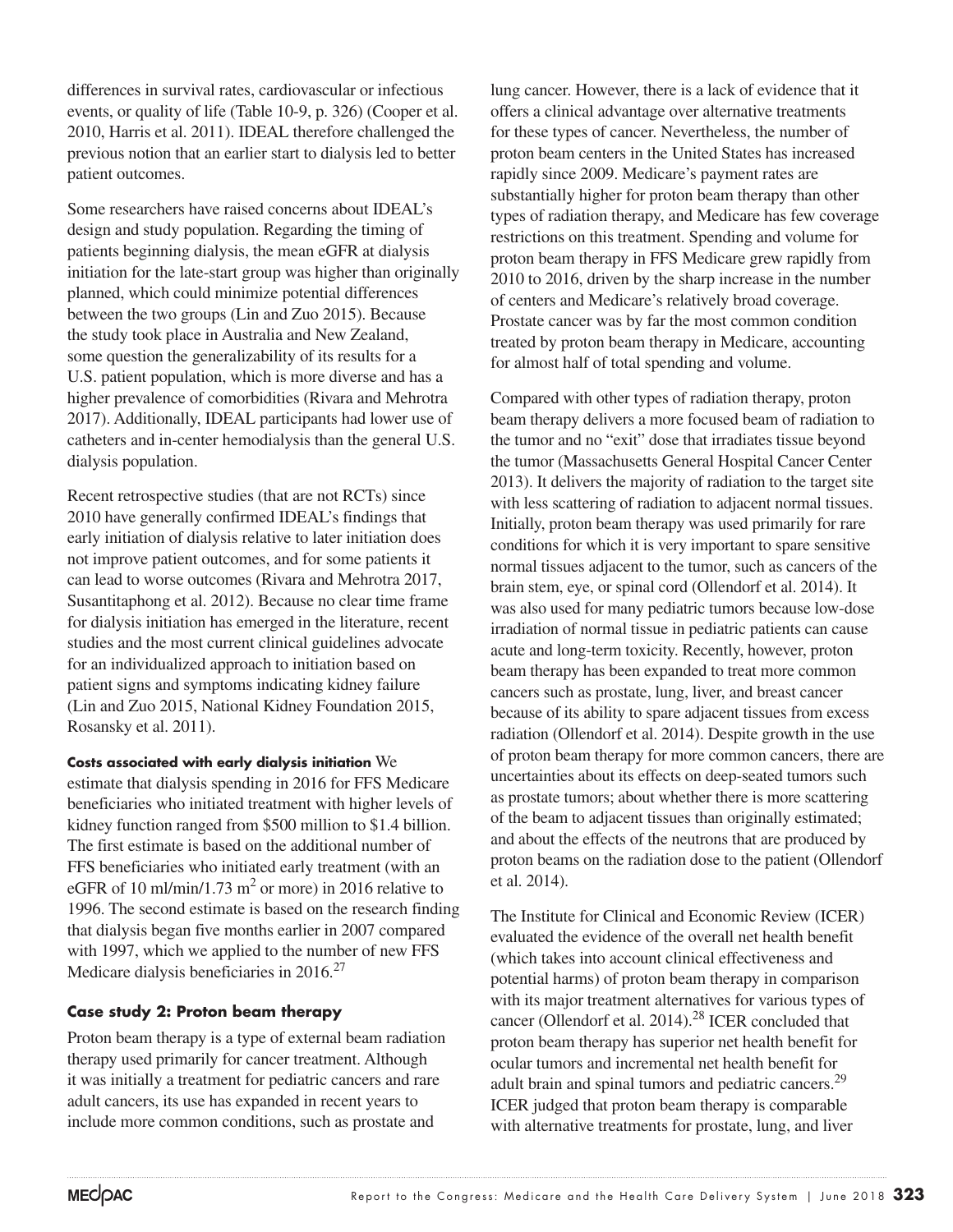#### **10–8 Mean levels of residual kidney function by patients' characteristics and site of care, 1996–2016**

|                                       | <b>Mean eGFR</b> |      |      |      |      |  |  |
|---------------------------------------|------------------|------|------|------|------|--|--|
|                                       | 1996             | 2004 | 2012 | 2015 | 2016 |  |  |
| All new dialysis patients             | 6.9              | 9.2  | 10.2 | 9.9  | 9.9  |  |  |
| Age                                   |                  |      |      |      |      |  |  |
| $\ge$ 18 and $\le$ 45 years           | 6.3              | 8.2  | 9.3  | 9.1  | 9.0  |  |  |
| $>45$ and $\leq 65$ years             | 6.8              | 9.0  | 10.1 | 9.7  | 9.7  |  |  |
| $>65$ and $\leq 75$ years             | 7.1              | 9.5  | 10.5 | 10.1 | 10.1 |  |  |
| >75 years                             | 7.1              | 9.8  | 10.6 | 10.3 | 10.3 |  |  |
| Gender                                |                  |      |      |      |      |  |  |
| Male                                  | 7.1              | 9.6  | 10.5 | 10.2 | 10.2 |  |  |
| Female                                | 6.6              | 8.8  | 9.7  | 9.5  | 9.5  |  |  |
| <b>Race</b>                           |                  |      |      |      |      |  |  |
| White                                 | 7.1              | 9.5  | 10.4 | 10.1 | 10.1 |  |  |
| Nonwhite                              | 6.8              | 8.8  | 9.7  | 9.5  | 9.5  |  |  |
| <b>Beneficiary place of residence</b> |                  |      |      |      |      |  |  |
| Rural                                 | 6.9              | 9.2  | 10.2 | 9.9  | 9.8  |  |  |
| Urban                                 | 7.0              | 9.5  | 10.3 | 10.1 | 10.0 |  |  |
| Nephrologist care before dialysis     |                  |      |      |      |      |  |  |
| 0 to 6 months                         | N/A              | N/A  | 10.4 | 10.2 | 10.1 |  |  |
| 6 to 12 months                        | N/A              | N/A  | 10.2 | 9.9  | 9.8  |  |  |
| 12 or more months                     | N/A              | N/A  | 9.8  | 9.5  | 9.5  |  |  |
| None                                  | N/A              | N/A  | 10.1 | 9.9  | 9.8  |  |  |
| <b>Insurance</b>                      |                  |      |      |      |      |  |  |
| <b>MA</b>                             | N/A              | N/A  | 10.5 | 10.2 | 10.2 |  |  |
| Dual eligible (Medicare and Medicaid) | 7.2              | 9.8  | 10.7 | 10.3 | 10.3 |  |  |
| VA                                    | 6.7              | 9.1  | 9.6  | 9.3  | 9.6  |  |  |
| Medicare                              | 7.2              | 9.7  | 10.6 | 10.3 | 10.3 |  |  |
| EGHI or other coverage                | 6.6              | 8.6  | 9.5  | 9.2  | 9.2  |  |  |
| Medicaid only                         | 6.8              | 9.1  | 10.0 | 9.6  | 9.6  |  |  |
| None                                  | 5.9              | 7.9  | 8.6  | 8.3  | 8.2  |  |  |
| Inability to ambulate or transfer     |                  |      |      |      |      |  |  |
| <b>No</b>                             | 6.8              | 9.2  | 10.0 | 9.7  | 9.7  |  |  |
| Yes                                   | 8.2              | 11.0 | 12.3 | 11.9 | 11.8 |  |  |

Note: eGFR (estimated glomerular filtration), N/A (not available), MA (Medicare Advantage), VA (Department of Veterans Affairs), EGHI (employer group health insurance), CHF (congestive heart failure). Lower values of eGFR suggest less residual kidney function. This analysis includes dialysis patients 18 years of age and older who initiated dialysis in 1996, 2004, 2012, 2015, or 2016. We assigned patients to seven mutually exclusive insurance categories (reported at dialysis initiation) according to the following hierarchy: (1) MA, (2) dually eligible for Medicare and Medicaid, (3) VA, (4) Medicare with or without EGHI, (5) EGHI with or without other coverage; (6) Medicaid only, and (7) none. The presence of comorbid conditions (cerebrovascular disease, CHF, diabetes) includes conditions present at the dialysis initiation or during the 10 years before treatment. "Facility type" refers to the facility at which the patient received dialysis at treatment initiation. "Facility capacity" was measured by assessing the total number of Medicare treatments furnished in the given year; small facilities furnished fewer than 6,500 treatments, while larger facilities furnished 6,500 treatments or more.

Source: MedPAC analysis of Medicare Form 2728 and claims submitted to CMS.

*(continued next page)*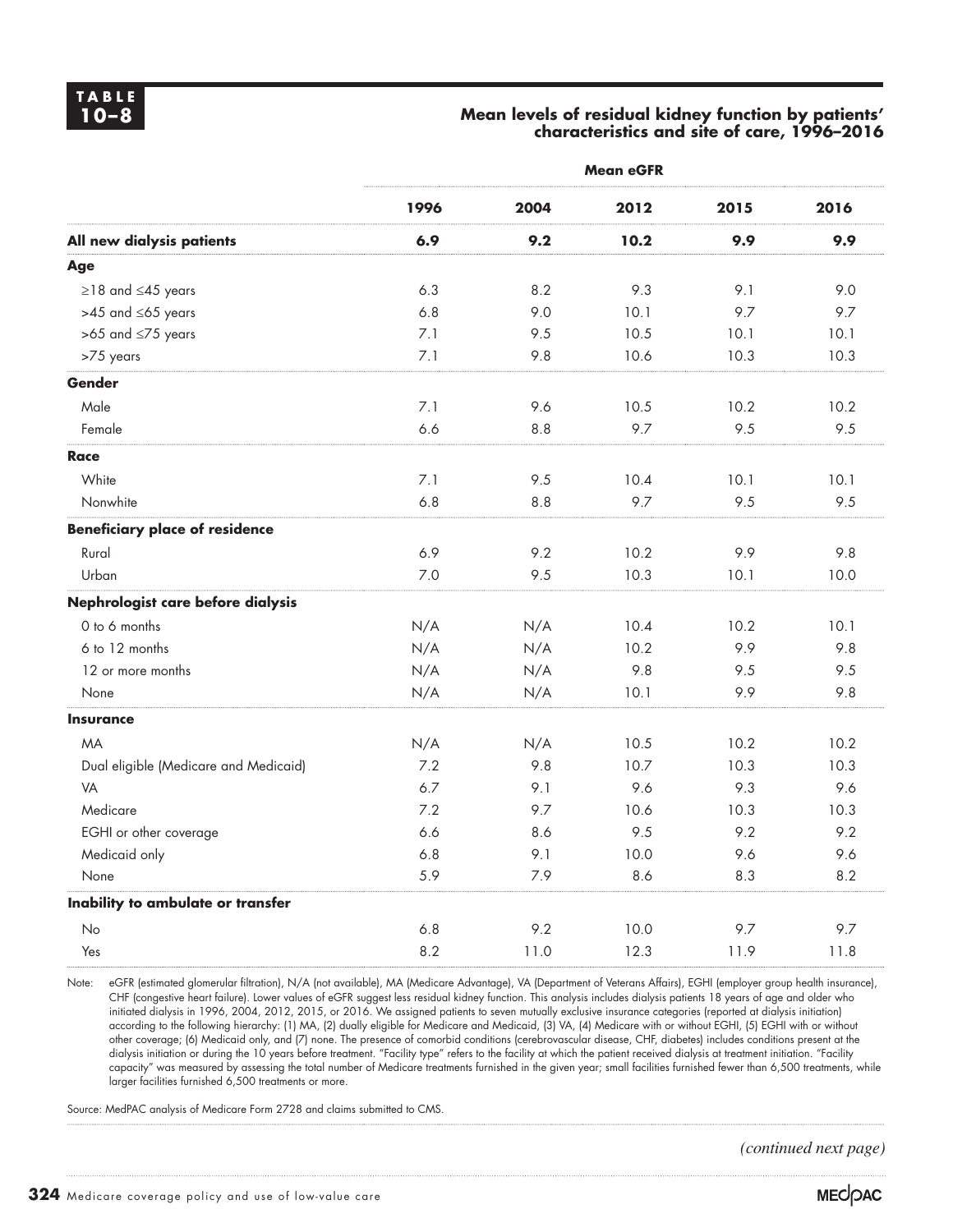#### **10–8 Mean levels of residual kidney function by patients' characteristics and site of care, 1996–2016 (cont.)**

|                                  | <b>Mean eGFR</b> |      |      |      |      |  |  |
|----------------------------------|------------------|------|------|------|------|--|--|
|                                  | 1996             | 2004 | 2012 | 2015 | 2016 |  |  |
| <b>Institutionalized</b>         |                  |      |      |      |      |  |  |
| No                               | N/A              | N/A  | 10.0 | 9.7  | 9.7  |  |  |
| Yes                              | N/A              | N/A  | 12.2 | 11.9 | 11.8 |  |  |
| Needs help with daily activities |                  |      |      |      |      |  |  |
| No                               | N/A              | N/A  | 10.0 | 9.7  | 9.7  |  |  |
| Yes                              | N/A              | N/A  | 11.6 | 11.3 | 11.2 |  |  |
| Cerebrovascular disease          |                  |      |      |      |      |  |  |
| No                               | 6.8              | 9.2  | 10.1 | 9.8  | 9.8  |  |  |
| Yes                              | 7.5              | 9.9  | 10.7 | 10.4 | 10.4 |  |  |
| <b>CHF</b>                       |                  |      |      |      |      |  |  |
| No                               | 6.4              | 8.7  | 9.6  | 9.3  | 9.3  |  |  |
| Yes                              | 7.8              | 10.4 | 11.6 | 11.3 | 11.3 |  |  |
| <b>Diabetes</b>                  |                  |      |      |      |      |  |  |
| No                               | 6.3              | 8.6  | 9.7  | 9.3  | 9.3  |  |  |
| Yes                              | 7.6              | 10.0 | 10.6 | 10.3 | 10.3 |  |  |
| <b>Facility type</b>             |                  |      |      |      |      |  |  |
| Freestanding                     | 7.0              | 9.3  | 10.2 | 9.9  | 9.9  |  |  |
| Hospital based                   | 6.7              | 8.9  | 10.2 | 9.9  | 9.9  |  |  |
| <b>Facility capacity</b>         |                  |      |      |      |      |  |  |
| Small                            | N/A              | 9.2  | 10.0 | 9.7  | 9.7  |  |  |
| Large                            | N/A              | 9.6  | 10.6 | 10.2 | 10.2 |  |  |

Note: eGFR (estimated glomerular filtration), N/A (not available), MA (Medicare Advantage), VA (Department of Veterans Affairs), EGHI (employer group health insurance), CHF (congestive heart failure). Lower values of eGFR suggest less residual kidney function. This analysis includes dialysis patients 18 years of age and older who initiated dialysis in 1996, 2004, 2012, 2015, or 2016. We assigned patients to seven mutually exclusive insurance categories (reported at dialysis initiation) according to the following hierarchy: (1) MA, (2) dually eligible for Medicare and Medicaid, (3) VA, (4) Medicare with or without EGHI, (5) EGHI with or without other coverage; (6) Medicaid only, and (7) none. The presence of comorbid conditions (cerebrovascular disease, CHF, diabetes) includes conditions present at the dialysis initiation or during the 10 years before treatment. "Facility type" refers to the facility at which the patient received dialysis at treatment initiation. "Facility capacity" was measured by assessing the total number of Medicare treatments furnished in the given year; small facilities furnished fewer than 6,500 treatments, while larger facilities furnished 6,500 treatments or more.

Source: MedPAC analysis of Medicare Form 2728 and claims submitted to CMS.

cancer, although the strength of evidence was low for these conditions.<sup>30</sup> For example, there was only one RCT comparing proton beam therapy for prostate cancer with an alternative radiation treatment, which found that most patient outcomes for the two treatments were similar. ICER determined that the evidence base for other conditions (including breast and gastrointestinal cancer) was insufficient to determine the net health benefit.

Under a contract with the Agency for Healthcare Research and Quality (AHRQ), the ECRI Institute–Penn Medicine Evidence-based Practice Center reviewed evidence of various treatments for clinically localized prostate cancer, including proton beam therapy (Sun et al. 2014). The report found that the evidence for most treatment comparisons is inadequate to determine the comparative risks and benefits of treatments for prostate cancer.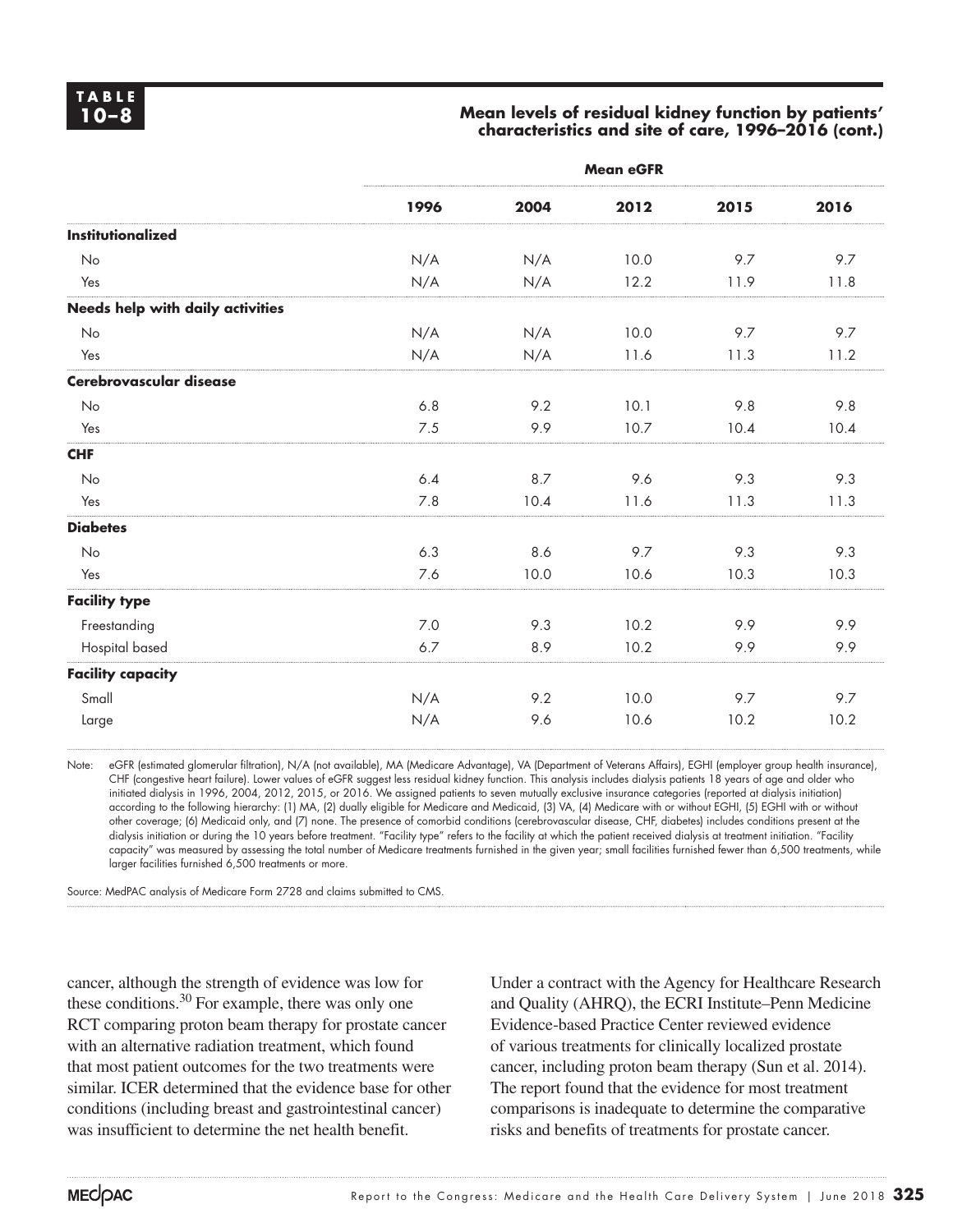# **TABLE**

#### **10–9 Outcomes of a randomized controlled trial comparing early and late initiation of dialysis**

|                                                                | Late initiation<br>of dialysis | Early initiation<br>of dialysis |
|----------------------------------------------------------------|--------------------------------|---------------------------------|
| Mean eGFR at dialysis initiation $(mL/min/1.73 m2)$            | 9.8                            | 12.0                            |
| All-cause mortality (number of events per 100 patient-years)   | 9.8                            | 10.2                            |
| Cardiovascular events (number of events per 100 patient-years) | 8.8                            | 10.9                            |
| Infectious events (number of events per 100 patient-years)     | 14.3                           | 12.4                            |
| Quality of life (quality-adjusted life-years)                  | 2.1                            | 2.0                             |
| Dialysis cost (per patient)                                    | \$96,763                       | \$117,163                       |

Note: eGFR (estimated glomerular filtration rate). The Initiating Dialysis Early and Late (IDEAL) study randomized patients to one of two groups: planned early dialysis initiation or planned late dialysis initiation. The last two outcomes (quality of life, dialysis cost per patient) came from Harris and colleagues (2011) and used a slightly smaller group of patients from the IDEAL cohort than were used for the analysis in the first four outcomes, which came from Cooper and colleagues (2010). The cost of dialysis per patient is the only category that significantly differed between the two groups.

Sources: Cooper et al. 2010, Harris et al. 2011.

The report called for more RCTs and better designed observational studies to evaluate the alternative therapies.

Although it is expensive to construct a proton beam facility, the expansion of proton beam therapy to more common cancers has spurred substantial growth in the number of these facilities. A large facility with multiple treatment rooms typically costs between \$150 million and \$200 million (Ollendorf et al. 2014). However, a new, compact proton system with one treatment room costs between \$25 million and \$30 million (Beck 2015). As of 2009, there were only six proton beam facilities in the United States. Since then, 21 facilities have opened, 10 facilities are under construction, and 4 facilities are in the planning stage (Particle Therapy Co-Operative Group  $2018$ ).<sup>31</sup>

#### **Medicare's payment rates are higher for proton beam therapy than for other types of radiation therapy**

Medicare's payment rates are substantially higher for proton beam therapy than for other types of external beam radiation therapy, such as intensity-modulated radiation therapy (IMRT). IMRT uses thin beams of radiation that are aimed at the tumor from many angles, which reduces the damage to healthy tissue near the tumor. Both proton beam therapy and IMRT receive a separate payment for each session of treatment, although treatment for most cancers involves many sessions over multiple weeks. For

example, proton beam therapy for prostate cancer involves seven to nine weeks of daily treatment (Yu et al. 2013). When radiation therapy is delivered in a hospital outpatient department, it is paid under the hospital outpatient prospective payment system (OPPS). In 2016, the national OPPS rate for the most common proton beam therapy Healthcare Common Procedure Coding System (HCPCS) codes was \$1,151 per treatment session, compared with \$506 for IMRT.<sup>32</sup> When radiation therapy is delivered in a freestanding facility, it is paid under Medicare's fee schedule for physicians and other health professionals, commonly called the fee schedule. CMS sets national payment rates for most fee schedule services. Services that do not have a national payment rate, such as proton beam therapy, receive payment amounts that are determined separately by each MAC (these are called carrier-priced codes). Because there is no national payment rate for proton beam therapy under the fee schedule, we used claims data to calculate the mean and median payment amount per treatment session for proton beam therapy services in 2016. The mean payment was \$988, and the median payment was \$1,010. By comparison, the national payment rate for IMRT under the fee schedule in 2016 ranged from \$346 to \$348, depending on the code.

According to a study by Yu and colleagues, the median amount paid by Medicare for a course of radiation therapy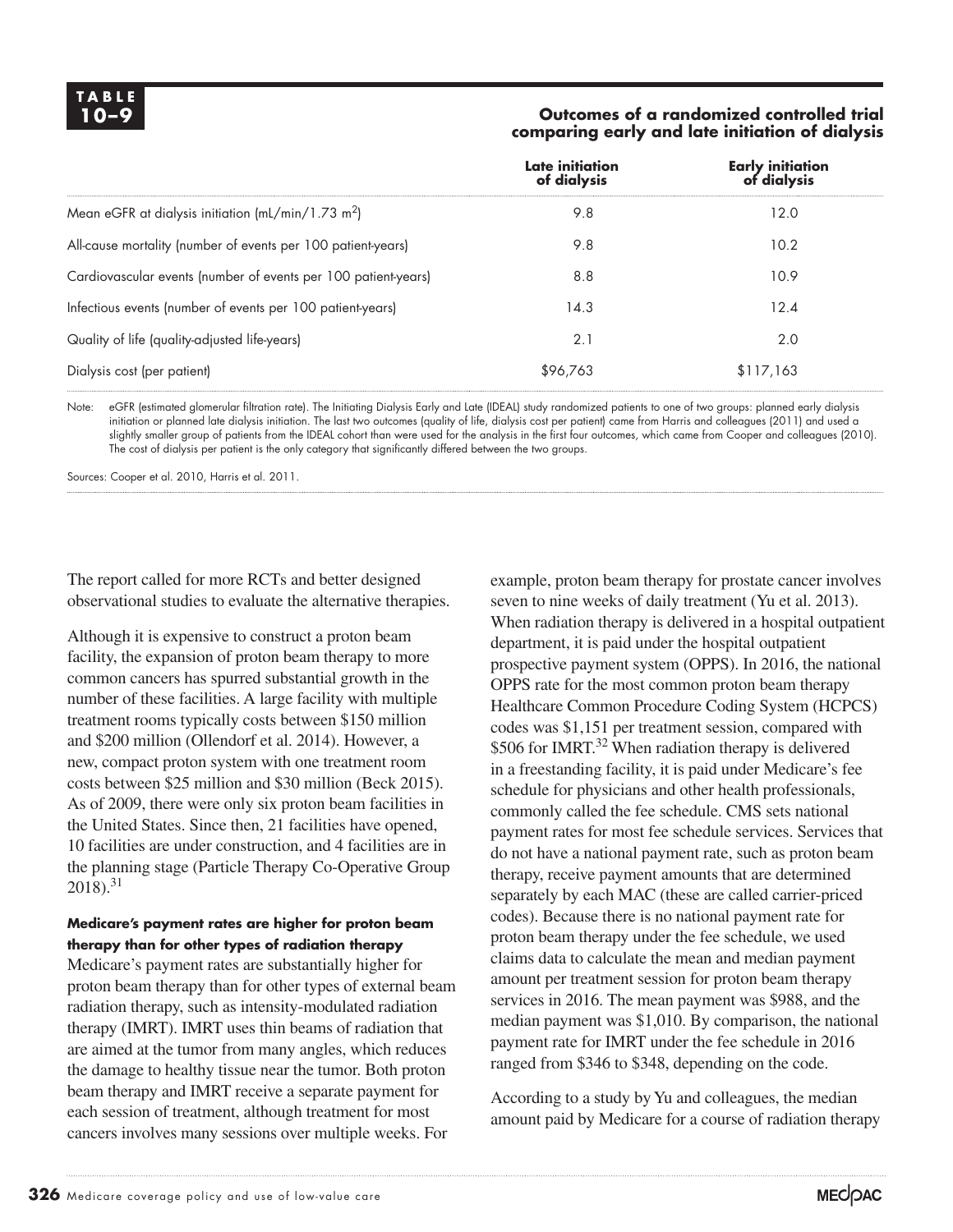# **Summary of factors influencing the timing of dialysis initiation**

While the optimal timing for dialysis initiation<br>is still unknown, we conducted a literature<br>review to better understand the factors<br>that influence the decision to initiate Meet often the is still unknown, we conducted a literature review to better understand the factors that influence the decision to initiate. Most often, the timing is decided by the nephrologist of end-stage renal disease (ESRD) patients and is based on clinical judgment that is guided by values of residual kidney function and the patient's signs and symptoms of kidney failure (e.g., fluid overload, fatigue), including those related to comorbidity (Li et al. 2017, Rosansky et al. 2009).33 Clinical guidelines also impact dialysis timing, and some practitioners have based dialysis initiation on estimated glomerular filtration rate (eGFR) values specified in earlier clinical guidelines (O'Hare et al. 2011, Robinson et al. 2014). In addition to the level of residual kidney function and clinical guidelines, patient-level and provider-level factors can also impact the decision to begin dialysis, including:

- patients' clinical characteristics,
- patients' demographics,
- nephrologists' training and experience,
- the availability of nephrology care before dialysis initiation, and
- potential financial motivation of dialysis providers and nephrologists.

#### **Clinical guidelines**

Clinical guidelines have played an influential role in the timing of dialysis initiation over the past two decades. In 1997, the National Kidney Foundation (NKF) Kidney Disease Outcomes Quality Initiative (KDOQI) released its first set of guidelines regarding the treatment of chronic kidney disease (CKD), which recommended that dialysis be initiated when

the eGFR fell below 10.5 mL/min/1.73 m<sup>2</sup> (National Kidney Foundation 1997).<sup>34</sup> The 1997 NKF KDOQI guidelines were based on a literature review, which included the Canada–USA Peritoneal Dialysis Study Group (CANUSA) study, an observational study recommending a potential survival benefit for patients who began dialysis between 9 mL/min/1.73  $m^2$  and 14 mL/min/1.73 m2 (CANUSA 1996, Lin and Zuo 2015). After the release of the NKF guidelines, other nephrology groups followed suit and began specifying levels of kidney function at which time dialysis should begin (or specific levels of function at which time providers should closely monitor patients). In 2006, NKF revised its guidelines and recommended that once patients reached 15 mL/min/1.73 m<sup>2</sup>, "nephrologists should evaluate the benefits, risks, and disadvantages of beginning kidney replacement therapy" (National Kidney Foundation 2006). The revised guidelines were a product of additional studies establishing a link between level of residual kidney function at dialysis initiation and improved nutrition and survival (Rosansky et al. 2011, Shemin et al. 2001, Suda et al. 2000, Termorshuizen et al. 2004). According to researchers, the increased focus that guidelines placed on eGFR values likely contributed to the corresponding rise in eGFR at dialysis initiation (Lin and Zuo 2015, O'Hare et al. 2011).

As more recent literature has indicated that dialysis initiation should not be initiated solely based on calculated kidney function, the content of clinical guidelines has shifted (Rivara and Mehrotra 2017). Multiple national and international nephrology and CKD-focused groups have published updated guidelines regarding initiation of renal replacement therapy, many of which no longer advocate for specific levels of eGFR at which to begin dialysis (e.g., NKF KDOQI 2015 guidelines, the United Kingdom Renal

*(continued next page)*

for prostate cancer was \$32,428 for proton beam therapy patients and \$18,575 for IMRT patients (Yu et al. 2013). This estimate used claims data from 2008 and 2009 and included all payments for radiation treatment and treatment planning during a three-month period after the start of treatment. $35$ 

**Rapid growth in spending for and volume of proton beam therapy in Medicare** Spending for and volume of proton beam therapy in FFS Medicare grew rapidly from 2010 to 2016 (Figure 10-5, p. 330). Key drivers of this growth include the rapid increase in the number of proton beam centers since 2009 and Medicare's relatively broad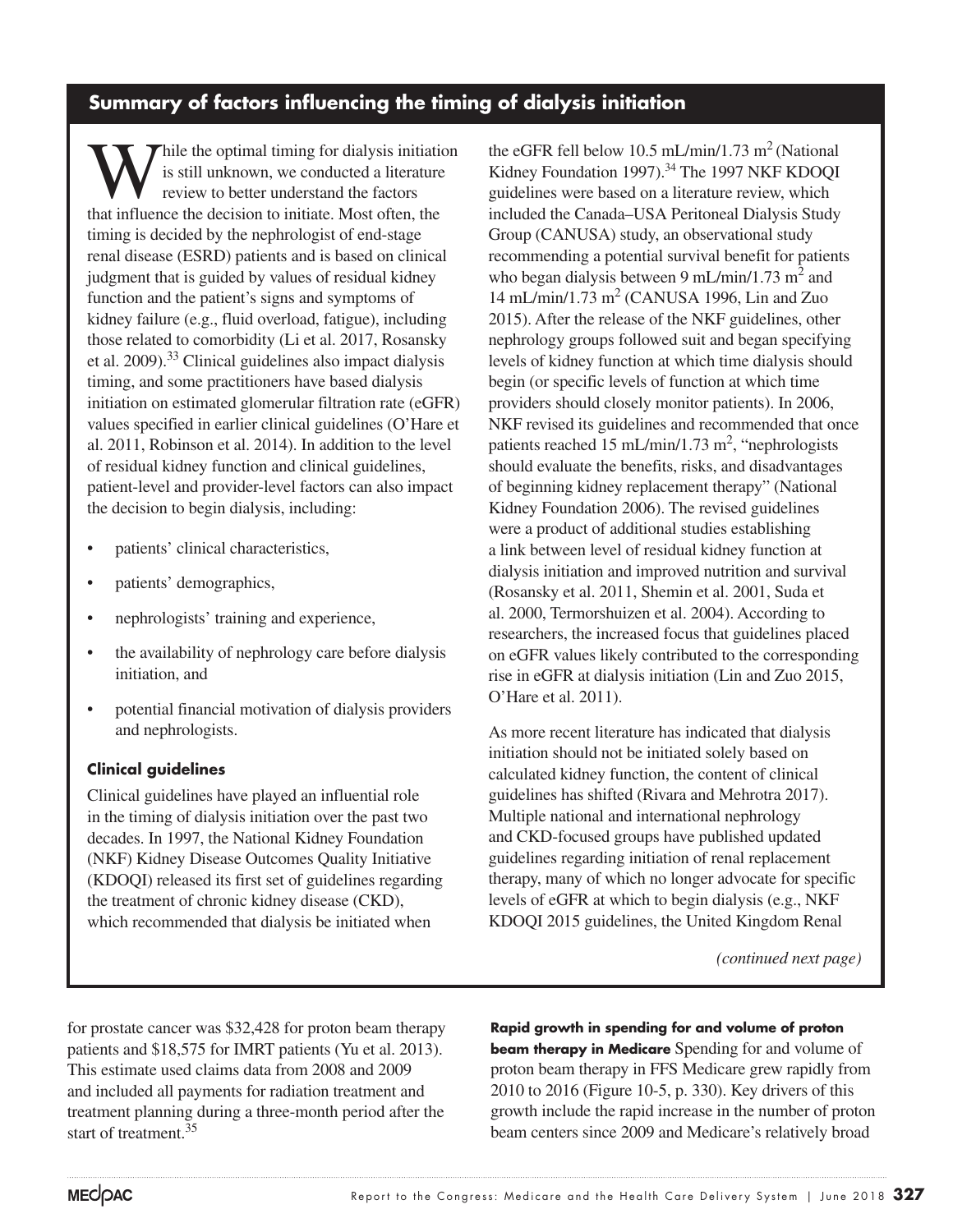# **Summary of factors influencing the timing of dialysis initiation (cont.)**

Association 2013 guidelines). While the guidelines differ in a few areas, threads of similarity run between the newest versions. Specifically, many include an increased focus on individualized initiation of renal replacement therapy based on patient signs and symptoms of renal failure, while simultaneously moving away from basing initiation solely on calculated levels of kidney function (i.e., eGFR). Shared decision-making between providers and patients has also received increased focus (e.g., the 2010 Renal Physicians Association's "Shared Decision-Making in the Appropriate Initiation of and Withdrawal from Dialysis" guidelines), as has a trend toward safely delaying dialysis when possible.

#### **Patients' clinical characteristics**

As guidelines from nephrology groups have shifted away from focusing predominantly on eGFR levels, the emphasis has been on initiating dialysis based on patient-specific signs and symptoms indicating kidney failure and comorbidities. According to recent guidelines, signs and symptoms that could indicate kidney failure and trigger initiation include volume overload and evidence of uremia (e.g., nausea or vomiting, fatigue). Certain comorbidities (e.g., diabetes) have also been noted in the clinical guidelines as a factor to consider when beginning dialysis. Few studies have systematically evaluated the full breadth of signs and symptoms and comorbidities present at dialysis initiation, but the available literature indicates that individuals with certain comorbidities (e.g., diabetes, congestive heart failure) tend to begin dialysis earlier (Lin and Zuo 2015, O'Hare et al. 2011). Another study indicated wide variation in the signs and symptoms reported at the time of dialysis initiation, with patients beginning dialysis with an average of five different signs and symptoms of kidney failure (Rivara and Mehrotra 2017).<sup>36</sup> According to the literature, this wide variation in signs and symptoms present in patients beginning dialysis—in addition to a lack of understanding regarding the optimal timing of dialysis—has contributed to the trend of individualized approaches for dialysis initiation.

#### **Patients' demographic characteristics**

Research indicates that demographic characteristics, including gender and age, may also influence the timing of dialysis initiation (Kausz et al. 2000, Li et al. 2017). Specifically, individuals who are older or male tend to start dialysis earlier than individuals who are younger or female, regardless of clinical severity (Lassalle et al. 2010, Li et al. 2017, O'Hare et al. 2011, Wilson et al. 2007).

Employment and insurance level have also been linked to dialysis start, with individuals who are insured and unemployed starting dialysis at higher levels of kidney function (Kausz et al. 2000, Li et al. 2017). Race can also impact dialysis timing, although these findings are mixed (Li et al. 2017, Streja et al. 2013). Some data also indicate that geography can impact when patients begin dialysis; according to the United States Renal Data System data from 2017, patients living in hospital service areas in the North and Midwest began dialysis at higher eGFRs than individuals living elsewhere (United States Renal Data System 2017). One study reported that decline in eGFR before dialysis initiation occurred more rapidly in younger versus older patients, in African American patients, and in patients with diabetes, but otherwise was similar across patient subgroups (O'Hare et al. 2011).

#### **Nephrologists' training and experience**

Nephrologist characteristics have also been linked to the timing of dialysis initiation. For instance, one study found that nephrologists who were less experienced (defined as zero to eight years of experience) or foreign medical graduates were more likely to begin patients on dialysis earlier (Slinin et al. 2014). According to another study, the number of nephrology providers available in a given state does not impact the timing of dialysis initiation (i.e., a greater number of nephrology providers does not lead to more or earlier dialysis initiations) (Ku et al. 2015). One study found that, while patient-level factors accounted for more of the variation in patients' eGFR at dialysis initiation, provider-level factors still affected when a patient began dialysis (Li et al. 2017). Understanding provider

*(continued next page)*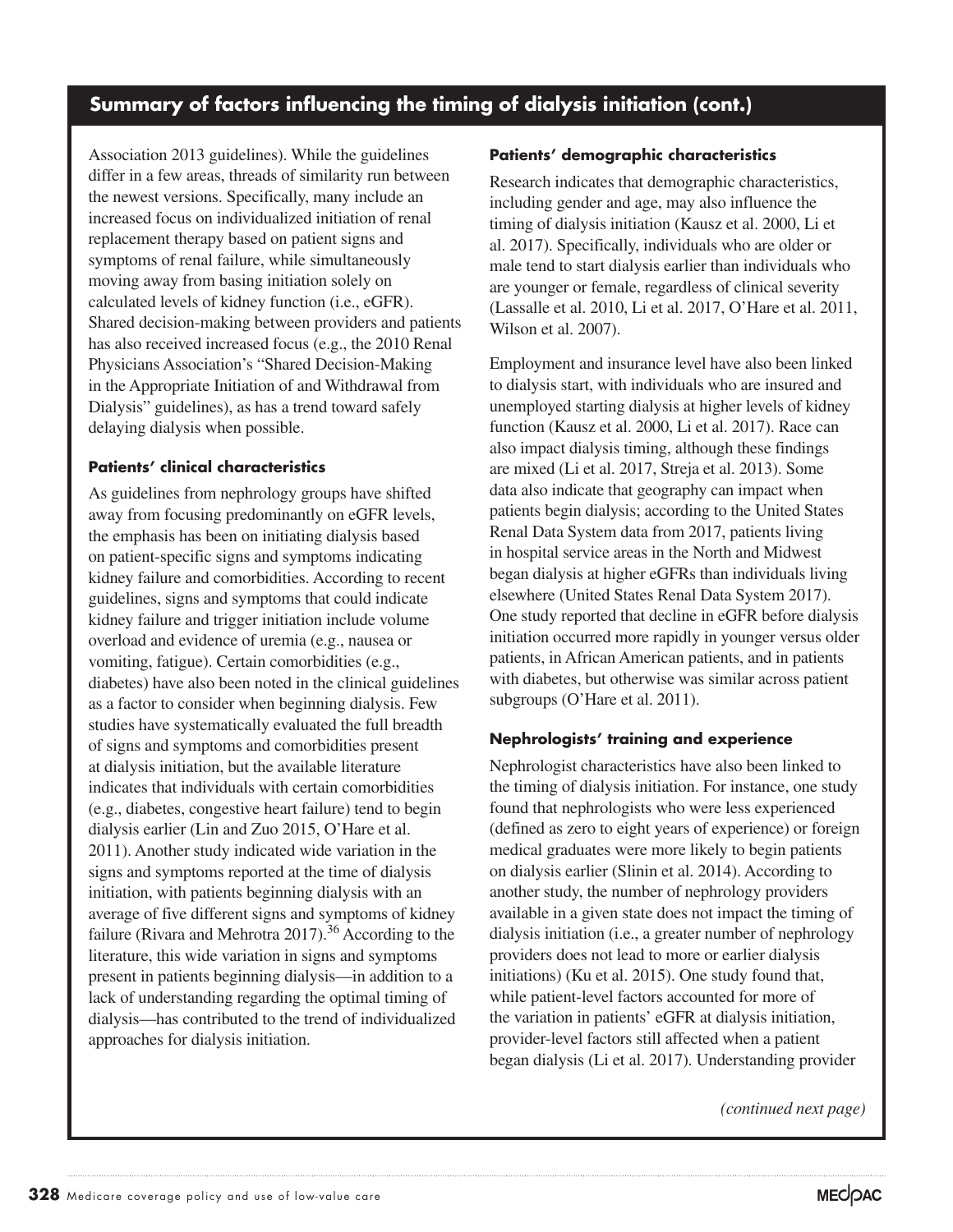# **Summary of factors influencing the timing of dialysis initiation (cont.)**

characteristics that might impact dialysis initiation is important, especially because providers continue to be predominantly responsible for making the final decision regarding when dialysis will begin (Wong et al. 2016).

#### **The availability of nephrology care before dialysis initiation**

The care a patient receives before renal replacement therapy can impact the timing of dialysis initiation, although the research is mixed as to how timing is affected. While it is believed that patients should be under the care of a nephrologist before beginning dialysis to prevent "crashing" onto dialysis (i.e., an unplanned dialysis start), some research indicates that prior nephrology care can lead to earlier dialysis initiation (Li et al. 2017, Slinin et al. 2014). This literature is mixed, however, with other studies finding that individuals with predialysis nephrology care have lower eGFRs at dialysis initiation than those without predialysis nephrology care (Nee et al. 2017, Slinin et al. 2014). The data also suggest, though, that while predialysis care from a nephrologist might lead to earlier initiation, this relationship decreases the longer a patient receives care from a provider; specifically, individuals who receive care for a year or more before dialysis initiation have lower rates of early initiation (comparable with individuals with no nephrology care) than those who had less than a year of prior care (Slinin et al. 2014). $37$  Additionally, individuals who have obtained permanent access (i.e., those who have undergone surgery to receive an arteriovenous graft or fistula) have been found to start dialysis earlier than those who have not obtained permanent access (Slinin et al. 2014, Wong et al. 2016).

#### **Potential financial motivation of dialysis providers and nephrologists**

Some researchers speculate that dialysis facilities and nephrologists might have a financial incentive to encourage earlier dialysis use (Slinin and Ishani 2014). For example, nephrologists could benefit from initiating dialysis earlier directly through higher physician fees or co-ownership of dialysis facilities or, less directly, through medical directorships of dialysis facilities or greater convenience and efficiencythat is, by being able to see more patients while rounding in the same dialysis unit (Ramanathan and Winkelmayer 2015). There is a paucity of research in this area, even as some have called attention to how most research on dialysis initiation ignores potential financial motivations (Senekjian 2011). In response, a few recent studies have begun to examine financial motivation with respect to dialysis. One study compared dialysis initiation for veterans who began dialysis in a Department of Veterans Affairs (VA) setting versus a setting outside the VA, and veterans who had their dialysis paid for by the VA versus those who did not (Yu et al. 2015). Differences by setting and payer emerged for the timing of dialysis initiation, with veterans whose dialysis was paid for by the VA—where physicians are salaried and do not handle insurance billing—and administered in VA clinics having the lowest eGFR at dialysis initiation. These findings indicate that the type of health system in which dialysis is begun could impact earlier versus later initiation. This study also found that the differences between groups became more pronounced over the decade-long study period. Additionally, average eGFR at initiation did increase throughout the study period for the entire VA population, indicating that financial incentives may not have been the only factor driving the increase in earlier initiation.

Other studies have argued against financial incentives contributing to differences in eGFR at dialysis initiation. One group examined the difference between for-profit dialysis facilities and nonprofit facilities, expecting that for-profit facilities might have an incentive to start patients early. They found, however, that eGFR at dialysis initiation was fairly similar between the two types of facilities (Rosansky et al. 2009). Additionally, it is unknown whether nephrologist ownership of facilities influences the timing of dialysis initiation, largely because of a lack of available information regarding physician ownership of facilities (Medicare Payment Advisory Commission 2009). In general, research examining financial incentives for beginning dialysis is still in the early phase and has not yet provided conclusive evidence indicating that financial motivation affects the timing of dialysis initiation. ■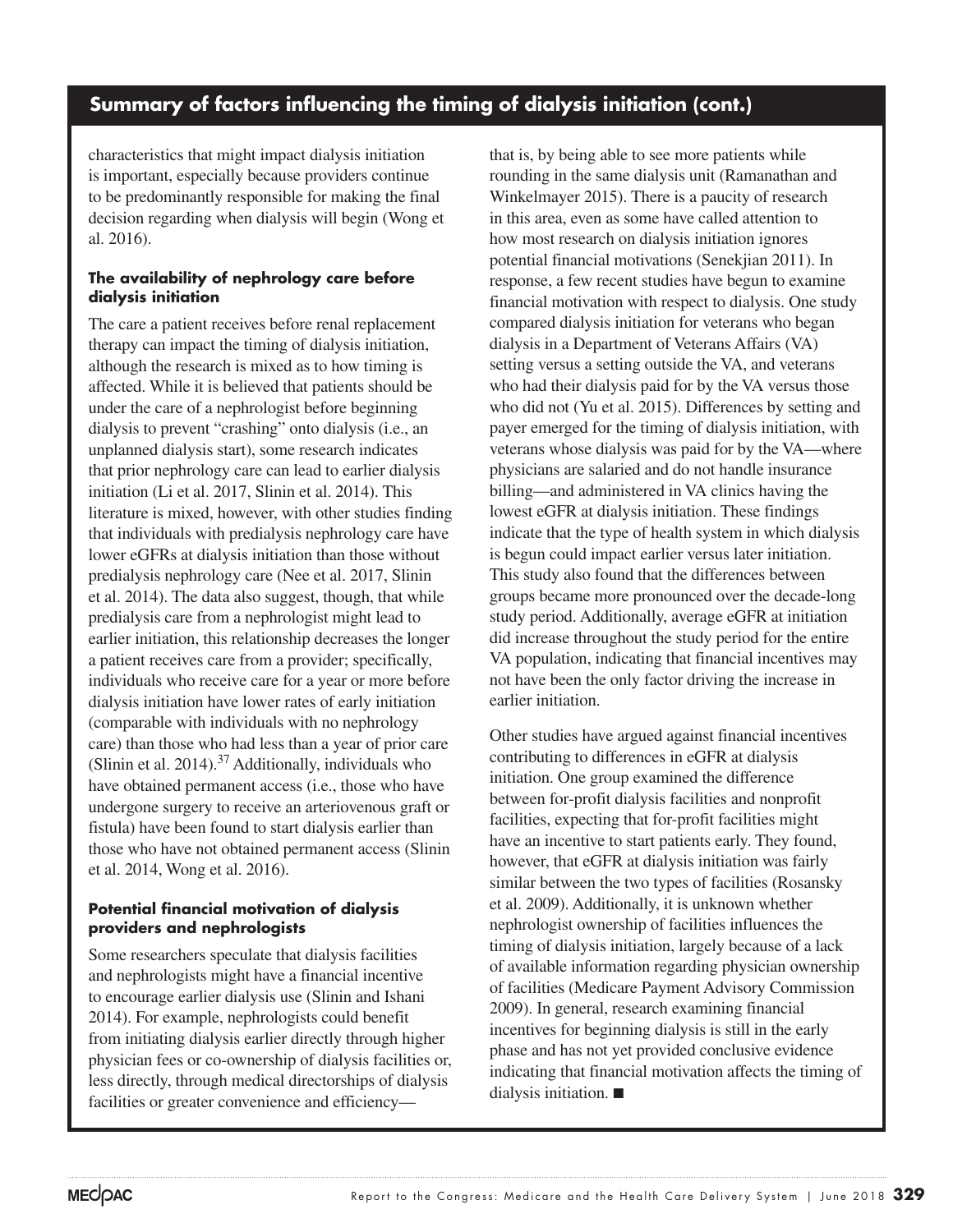**FIGURE 10–5**

**Spending and volume for proton beam therapy in Medicare grew rapidly, 2010–2016**



Source: MedPAC analysis of claims data for 100 percent of Medicare beneficiaries.

coverage of this treatment. During this period, spending rose from \$47 million to \$115 million (cumulative growth of 144 percent). Spending growth was driven by a 130 percent cumulative increase in volume, as measured by the number of treatment sessions, which increased from 47,420 to 108,960. The number of beneficiaries who received proton beam therapy during this period rose from 1,553 to 3,951 (cumulative growth of 154 percent) (data Centers for N not shown). The share of volume provided in freestanding for Medicare & Med centers (vs. hospital outpatient departments) increased refliers (vs. nospital outpatient departments) increased<br>from 61 percent to 71 percent (data not shown). Prostate cancer was by far the most common condition treated by proton beam therapy, accounting for 44 percent of total central nervous system, spending in 2016 and 46 percent of total volume. About 1,500 beneficiaries with prostate cancer were treated with proton beam therapy in 2016 (comprising 38 percent of the beneficiaries who received this treatment). Such and object styles

and nonmetastatic prostate cancer. Pro<br>**Coverage of proton beam therapy by Medicare and other** a covered for these conditions when the **payers** There is no national coverage determination for proton beam therapy in Medicare, but four MACs have LCDs for this treatment. MACs that do not have LCDs

for proton beam therapy cover it as long as it is reasonable and necessary. Three MACs—Cahaba Government Benefit Administrators, CGS Administrators, and First Coast Service Options—have similar LCDs that divide indications for proton beam therapy into two groups and place conditions on coverage for indications in the second group (Centers for Medicare & Medicaid Services 2016b, Centers for Medicare & Medicaid Services 2015a, Centers for Medicare & Medicaid Services  $2015c$ .<sup>38</sup> Under Cahaba's LCD, for example, Group 1 includes conditions for which proton beam therapy is considered medically was by far the most common condition treated by reasonable and necessary, such as certain tumors of the central nervous system, tumors located at the base of the skull, and intraocular melanomas (Centers for Medicare  $\frac{1}{2}$  and  $\frac{1}{2}$  services 2015c). Group 2 includes conditions energiciaries with prostate cancer were treated with  $\frac{1}{2}$  Medicaid Services 2015c). Group 2 includes conditions for which proton beam therapy is still under investigation, such as certain lung cancers, breast tumors, liver tumors, and nonmetastatic prostate cancer. Proton beam therapy is covered for these conditions when the intent of treatment is curative (for primary lesions) or life expectancy is greater than two years (for metastatic disease). In addition, the patient must be enrolled in a clinical trial or enrolled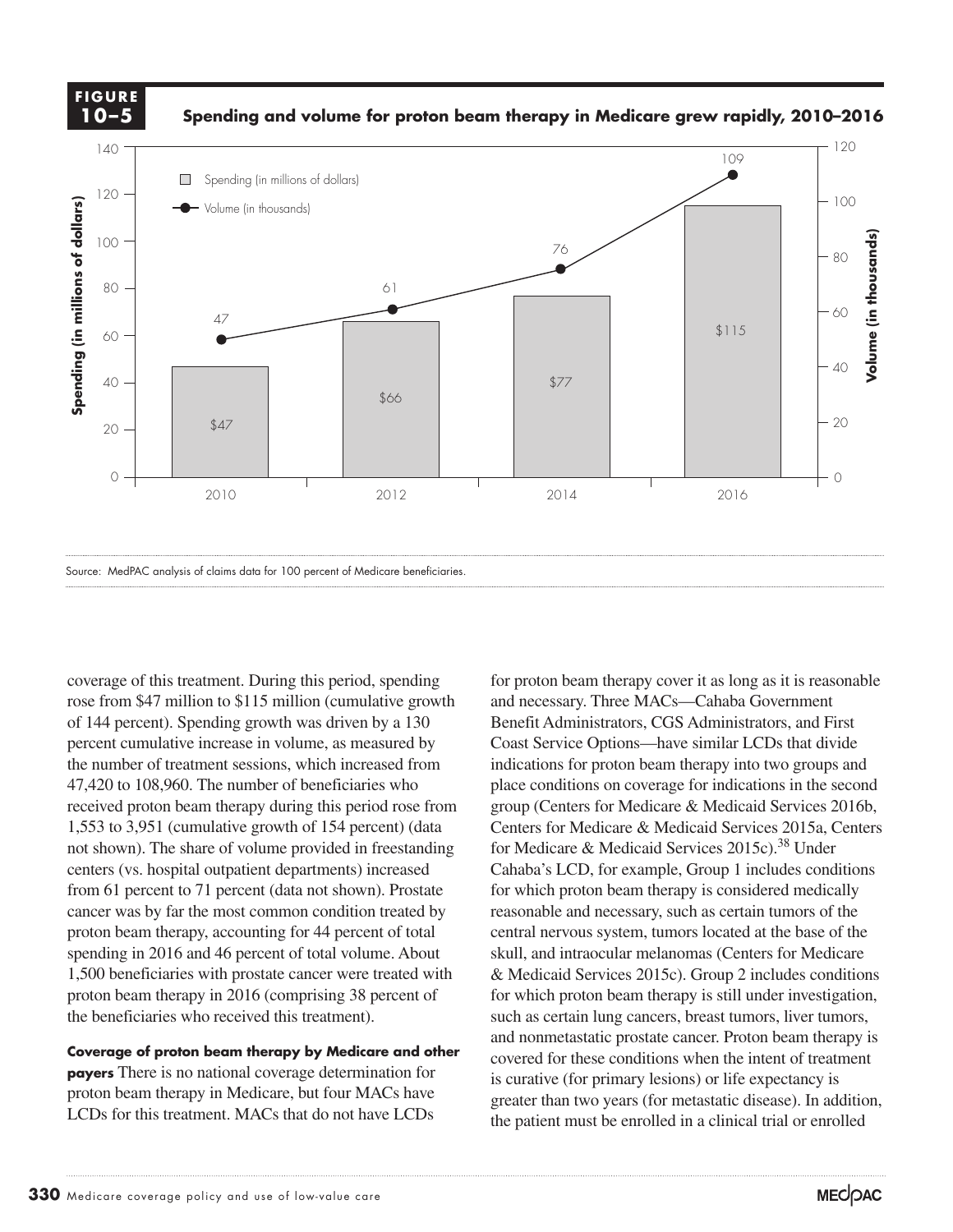in a national or regional clinical registry.39 Conditions that are not listed for Group 1 or Group 2 are not covered. A fourth MAC—National Government Services—also has an LCD that divides indications for proton beam therapy into two groups but does not require that patients treated for conditions in Group 2 be enrolled in a clinical trial or registry or treated in a protocol designed for evidence development (Centers for Medicare & Medicaid Services  $2015b$ ). $40$ 

In 2006, the Medicare carrier for Virginia (TrailBlazer Health Enterprises) proposed an LCD that contained a least costly alternative (LCA) policy for proton beam therapy that would have paid for this treatment at the same payment rate as IMRT for some conditions (including prostate cancer) and the same rate as conventional radiation for other conditions (TrailBlazer Health Enterprises  $2006$ <sup>11</sup> Under an LCA policy, comparative clinical effectiveness evidence is used to determine the payment of alternative treatment options (assigned to separate billing codes) based on the rate of the lowest cost service. TrailBlazer did not implement the LCA.

Unlike Medicare's relatively broad coverage of proton beam therapy, Washington State has more limited coverage of this treatment for state government health insurance programs. The state covers proton beam therapy for ocular cancers, pediatric cancers, and central nervous system tumors, but covers it for other nonmetastatic cancers only at the state agency's discretion and only if the patient has had prior radiation in the expected treatment field with contraindication to all other forms of therapy (Washington State Health Care Authority 2014). Washington State has a unique health technology assessment program to determine which services will be covered for state employees, FFS Medicaid beneficiaries, and workers-compensation claimants. An independent clinical committee of health care practitioners—the Health Technology Clinical Committee (HTCC)—reviews evidence-based reports about whether certain medical devices, procedures, and tests are safe and effective to determine whether the state should pay for the technology. The HTCC bases its decisions on the safety, effectiveness, and cost-effectiveness of the technology. The state used this process to determine coverage for proton beam therapy.

Two national commercial insurers (Aetna and Anthem) cover proton beam therapy for certain conditions but not prostate cancer. Aetna considers it medically necessary for chordomas or chondrosarcomas at the base of the skull or

cervical spine, cancer in children, and uveal melanomas (cancers of the eye) (Aetna 2014). The insurer considers it not medically necessary for localized prostate cancer because it has not been proven to be more effective than other types of radiation. Aetna considers it experimental and investigational for all other indications. Anthem covers proton beam therapy for the same conditions as Aetna, plus a few others (e.g., central nervous system lesions) (Anthem 2018). Anthem considers it investigational and not medically necessary for all other indications, including localized prostate cancer.

#### **Case study 3: H.P. Acthar Gel®**

H.P. Acthar Gel (Acthar) is an older, Part D-covered drug that has experienced rapid growth in prices and Medicare spending over the last several years, despite weak evidence that it is effective for adult indications. Between 2001 and 2017, the average price per vial increased from \$748 to \$38,000. Between 2011 and 2015, Medicare spending for Acthar increased from \$49 million to \$504 million. Fewer than 2,000 clinicians prescribed Acthar to beneficiaries in 2015, and 71 percent of them received at least one nonresearch payment from the manufacturer of Acthar related to the drug. Two-thirds of the total payments were compensation for services other than consulting, such as promotional speaking fees. These financial relationships raise questions about conflicts of interest among prescribers of Acthar.

Acthar is an injectable biologic that was approved by the FDA in 1952 and is indicated for the treatment of infantile spasms in children and eight other immunologic diseases or conditions, such as exacerbations of multiple sclerosis (MS) in adults (Food and Drug Administration 2015, Shakil and Redberg  $2017$ ).<sup>42</sup> When the drug was approved, the FDA did not require clinical trials to demonstrate its effectiveness (Morgenson 2014).

The evidence that Acthar is effective for adult conditions is weak (Shakil and Redberg 2017). Most of the studies of Acthar for adult conditions are small, retrospective or prospective observational studies that do not compare Acthar with other drugs or placebo. Two small, prospective randomized trials from the 1980s compared Acthar with intravenous methylprednisolone (a cheaper drug) for patients with acute relapse of MS (Barnes et al. 1985, Thompson et al. 1989). Both studies found that, three months after treatment started, both drugs produced comparable clinical benefits. A randomized trial conducted in the 1960s used several clinical measures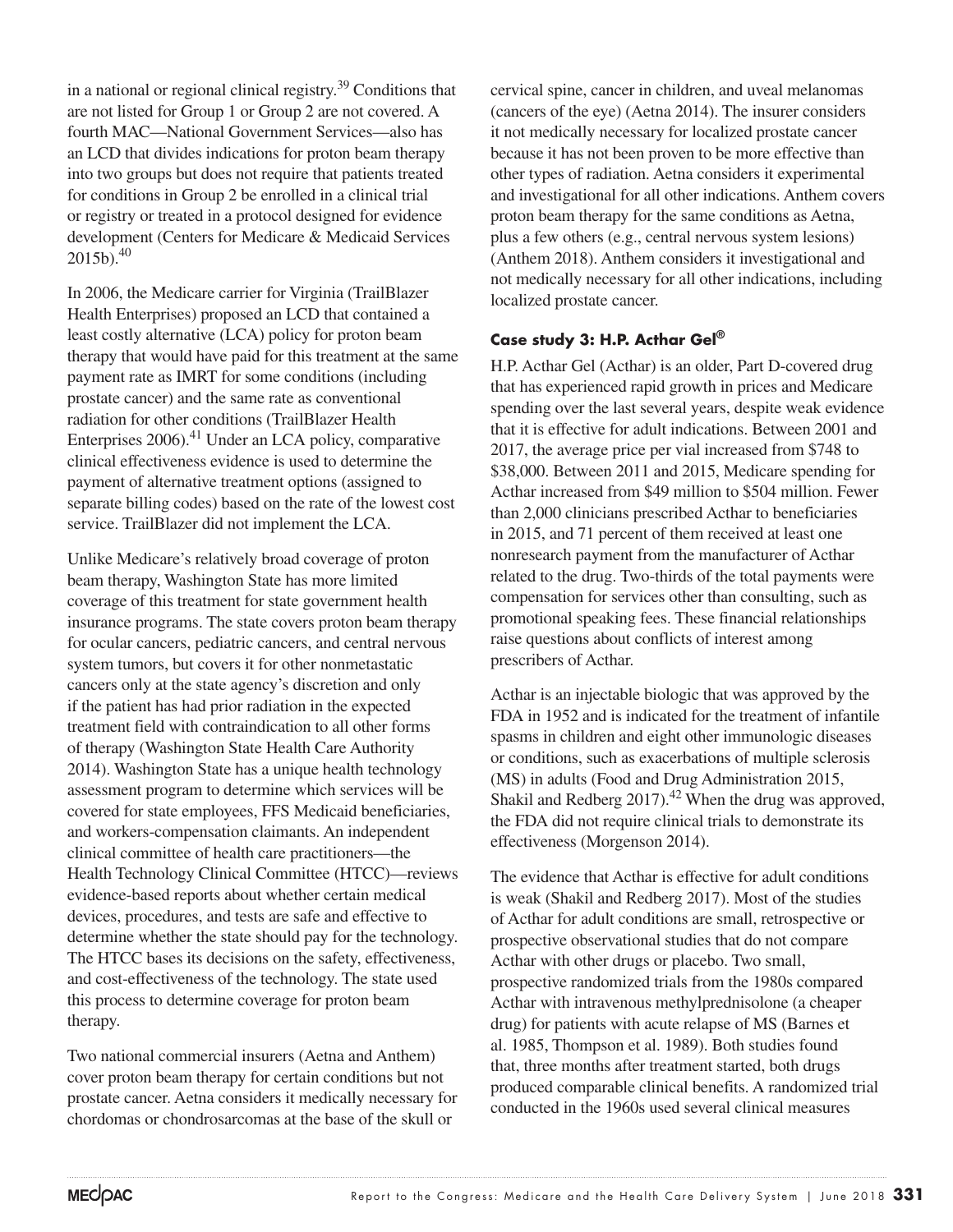# **TABLE**

**10–10 Medicare Part D spending and volume for H.P. Acthar Gel® grew rapidly, 2011–2015** 

|                                                                                                                                | 2011     | 2012     | 2013      | 2014      | 2015      | <b>Percent</b><br>change,<br>$2011 - 2015$ |
|--------------------------------------------------------------------------------------------------------------------------------|----------|----------|-----------|-----------|-----------|--------------------------------------------|
| Gross spending (millions)                                                                                                      | \$49     | \$141    | \$263     | \$391     | \$504     | 919%                                       |
| Number of prescriptions                                                                                                        | 1,471    | 3,387    | 6.752     | 9,611     | 11,209    | 662                                        |
| Spending per prescription                                                                                                      | \$33,621 | \$41,763 | \$38,889  | \$40,702  | \$44,964  | 34                                         |
| Number of beneficiaries who filled<br>a prescription                                                                           | 853      | 1.583    | 2,431     | 2,932     | 3,104     | 264                                        |
| Spending per beneficiary                                                                                                       | \$57,980 | \$89,357 | \$108,014 | \$133,421 | \$162,371 | 180                                        |
| Number of prescriptions per beneficiary                                                                                        | 1.7      | 2.1      | 2.8       | 3.3       | 3.6       | 109                                        |
| $\mathbf{r}$ , and $\mathbf{r}$ , and $\mathbf{r}$ , and $\mathbf{r}$ , and $\mathbf{r}$ , and $\mathbf{r}$ , and $\mathbf{r}$ |          |          |           |           |           |                                            |

Note: Gross spending does not reflect manufacturers' rebates.

Source: MedPAC analysis of Medicare drug spending data from CMS.

to compare Acthar with a placebo for patients with an acute exacerbation of MS (Rose et al. 1970). Four weeks after treatment began, patients who received Acthar were statistically more likely to improve than patients who received placebo according to some measures but not others.43 However, the differences between Acthar and placebo were generally modest, and the study had a relatively short observation period.

Even though Acthar has been on the market since 1952, its price has increased rapidly since 2001, when the drug was acquired by Questcor (Shakil and Redberg 2017). Between 2001 and 2014, the average price per vial increased from \$748 to \$34,034 (Robinson 2017). In 2014, Acthar was acquired by Mallinckrodt, which raised the price per vial in 2017 to \$38,000 (Lopez 2017).

The manufacturers of Acthar have been able to sustain a high price for the drug in part because there is no generic version. Although Acthar's patent has expired, it received orphan drug status from the FDA in 2010 for treatment of infantile spasms. Orphan drug status conveyed market exclusivity (sole marketing rights) to the manufacturer for seven years, which ended in October 2017. In 2013, Questcor acquired the U.S. rights to a synthetic version of Acthar called Synacthen Depot. The Federal Trade Commission filed a complaint alleging that Questcor

acquired the competing drug to prevent another company from purchasing it and selling it in the United States, which enabled Questcor to preserve its monopoly over Acthar and maintain very high prices (Federal Trade Commission 2017b). Mallinckrodt, which had purchased the rights to Acthar, settled the charges in 2017 and agreed to license the rights to develop and market Synacthen Depot in the United States to another company (Federal Trade Commission 2017a). However, Synacthen Depot is not yet on the market. A separate manufacturer (ANI Pharmaceuticals) is also developing a generic competitor to Acthar that is not yet on the market (PRNewswire 2018).

Between 2011 and 2015, Medicare spending for Acthar under Part D increased from \$49 million to \$504 million (cumulative growth of 919 percent), driven by 264 percent growth in the number of beneficiaries who received the drug and 180 percent growth in spending per beneficiary (Table 10-10). $^{44}$  Although a very small number of beneficiaries receive Acthar, spending per beneficiary is remarkably high. From 2011 to 2015, the number of beneficiaries prescribed the drug rose from 853 to 3,104, while spending per beneficiary increased from almost \$58,000 to over \$162,000. At the same time, the average number of prescriptions per beneficiary grew from 1.7 to 3.6, and spending per prescription rose from almost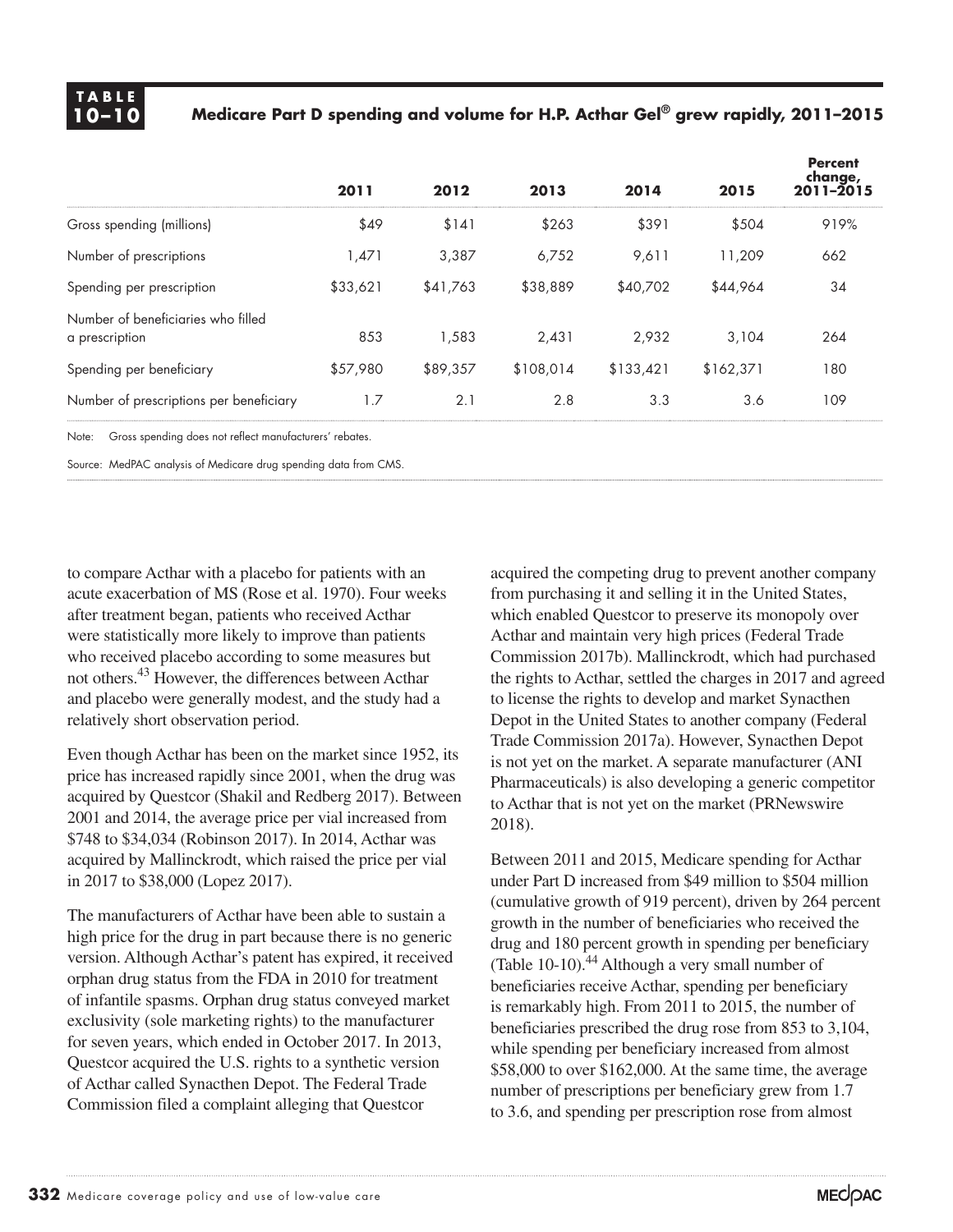#### **10–11 Payments by manufacturer of H.P. Acthar Gel® to physicians who prescribed it to Medicare beneficiaries, by payment category, 2015**

|                                                    | <b>Payments</b>             |                          |         | <b>Physicians</b>                                      | <b>Payments per physician</b> |         |
|----------------------------------------------------|-----------------------------|--------------------------|---------|--------------------------------------------------------|-------------------------------|---------|
|                                                    | Amount<br>(in<br>thousands) | <b>Share of</b><br>total | Number* | Share of all<br>physicians who<br>received a payment** | Mean                          | Median  |
| Compensation for services<br>other than consulting | \$3.295                     | 67%                      | 211     | 17%                                                    | \$15,617                      | \$9,950 |
| Travel and lodging                                 | 869                         | 18                       | 207     | 17                                                     | 4.198                         | 1,846   |
| Consulting fee                                     | 470                         | 10                       | 162     | 13                                                     | 2,901                         | 2,700   |
| Food and beverage                                  | 267                         | 5                        | 1,233   | 100                                                    | 217                           | 120     |
| Education                                          | 7                           | $\lt$ 1                  | 220     | 18                                                     | 31                            | 6       |
| Total                                              | 4,908                       | 100                      | 1,235   |                                                        | 3,974                         | 27      |

Note: Table excludes research payments and ownership interests. "Compensation for services other than consulting" includes payments for speaking, training, and educational engagements that are not related to continuing education.

\*There were 1,235 unique physicians who received at least one payment from the manufacturer. This column does not sum to 1,235 because a physician could have received payments in multiple categories.

\*\*This column indicates the share of physicians who received a payment in each category from the manufacturer. Because a single physician could have received payments in multiple categories, this column does not sum to 100 percent.

Source: MedPAC analysis of Medicare Part D prescription drug event data from CMS and Open Payments data (general payments file) from CMS.

 $$34,000$  to almost  $$45,000$ .<sup>45</sup> Based on our analysis of Medicare Part D prescription drug event data, 1,743 clinicians prescribed Acthar in 2015 (data not shown). The top decile of Acthar prescribers accounted for 41 percent of total Acthar prescriptions and 40 percent of total spending. In Medicare Part D, the most frequent prescribers of Acthar are rheumatologists, neurologists, and nephrologists (Hartung et al. 2017).

In 2017, most Part D plans did not cover Acthar, and those that covered it used utilization management tools to control its use. Less than 6 percent of stand-alone prescription drug plans and about one-quarter of Medicare Advantage–Prescription Drug plans included Acthar on their formularies (these figures are not weighted by the number of enrollees in each plan). All of the plans that listed Acthar on their formularies required prior authorization for it, and a small number of these plans also had quantity limits. We do not have information on whether Acthar was included in formularies or subject to prior authorization in previous years.

We linked Medicare data from 2015 on Acthar prescribers to data from 2015 on payments to physicians from drug

and device manufacturers, which we obtained from CMS's Open Payments system. Under Open Payments, manufacturers report to CMS information about certain payments and other transfers of value to physicians and teaching hospitals (Centers for Medicare & Medicaid Services 2017a, Medicare Payment Advisory Commission 2017). We found that 71 percent of clinicians (1,235) who prescribed Acthar to Medicare beneficiaries in 2015 received at least one nonresearch payment from the manufacturer related to the drug. The collective value of these payments was \$4.9 million. On average, each physician received \$3,974 in payments (median of \$127). Of the total payments for Acthar, 44 percent were received by neurosurgeons, 25 percent by rheumatologists, 14 percent by nephrologists, and 11 percent by neurologists (data not shown).

Two-thirds of the total payment amount was compensation for services other than consulting, 18 percent was for travel and lodging, 10 percent was for consulting fees, and 5 percent was for food and beverage (Table 10- 11). Compensation for services other than consulting includes payments for speaking, training, and educational engagements that are not related to continuing education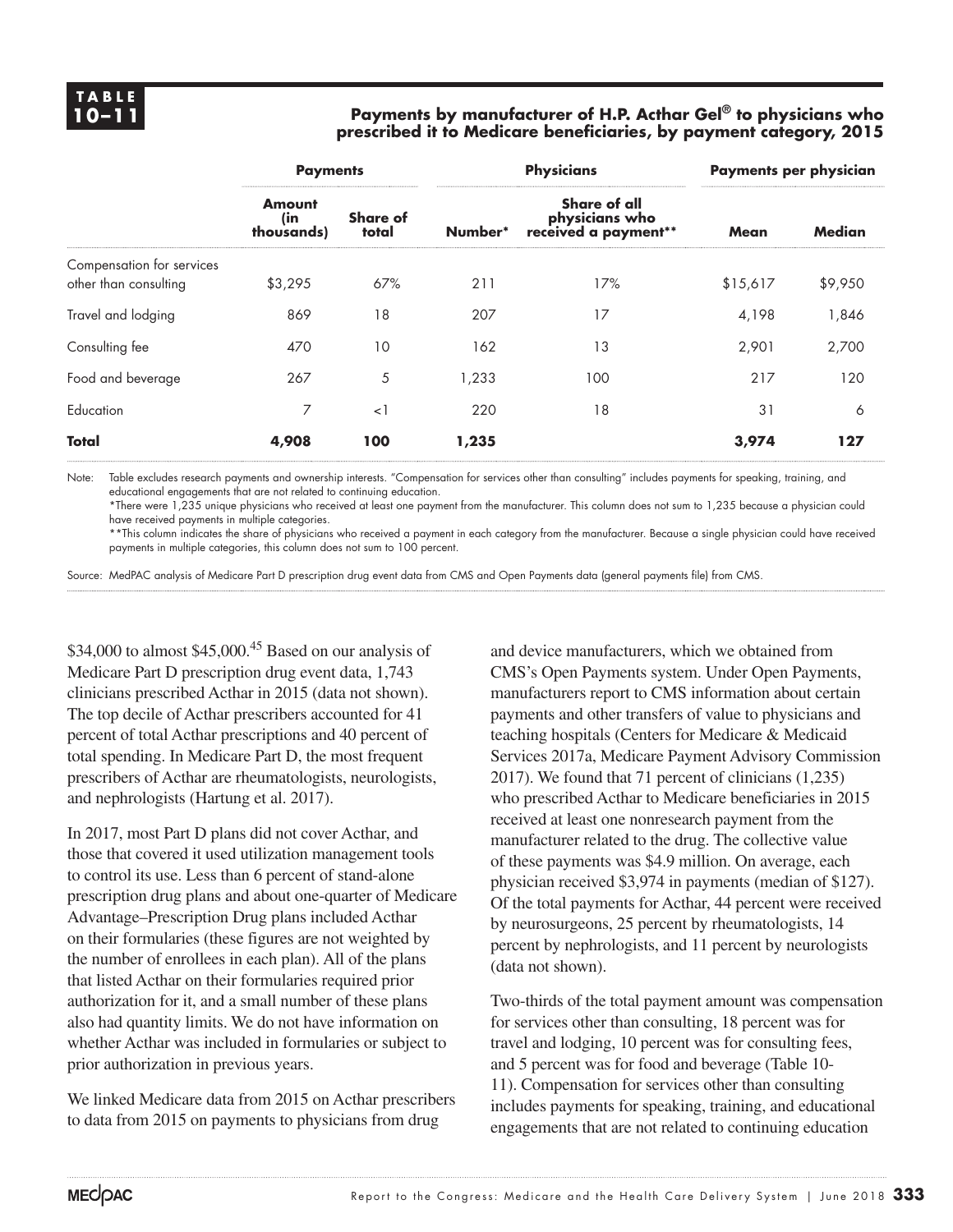(e.g., a manufacturer pays a physician to talk about a drug to other physicians at a restaurant) (Centers for Medicare & Medicaid Services 2017c). About 200 physicians (17 percent of Acthar prescribers who received payments from the manufacturer) received compensation for services other than consulting, with each physician receiving \$15,617, on average (median of \$9,950). Almost all Acthar prescribers who received payments from the manufacturer received food and beverage; the average value per physician was \$217 (median of \$120).

We also examined manufacturer payments received by the top 10 percent and the bottom 10 percent of Acthar prescribers in 2015.<sup>46</sup> Eighty-six percent (149) of the highest prescribing physicians received at least one nonresearch payment related to Acthar, compared with 62 percent (108) of the lowest prescribing physicians. The top 10 percent of prescribers received a total of \$1.8 million in payments with a per physician average of \$11,759 (median of \$286). By contrast, the bottom 10 percent of prescribers received a total of \$270,000 in payments with a per physician average of \$2,498 (median of \$107).

The financial relationships between Acthar's manufacturer and physicians who prescribe it raise questions about potential conflicts between physicians' obligations to act in the best interest of their patients and the commercial interests of the manufacturer. Studies have shown that physicians' financial interactions with drug manufacturers are associated with greater willingness to prescribe more expensive drugs (Watkins et al. 2003, Wazana 2000). A recent study found that physicians who received meals related to the promotion of specific brand-name medications had a higher rate of prescribing those medications to Medicare beneficiaries (DeJong et al. 2016).

# **Tools for addressing low-value care**

There are various tools available to payers to reduce the use of low-value services. The tools that are appropriate for a given service depend on the strength of the evidence for the service's value (including its comparative clinical effectiveness), the availability of clinical information to determine the service's value, and the service's cost. Administrative tools such as coverage determinations, prior authorization, and changes to beneficiary cost sharing may be appropriate when there is strong evidence that a service is low value for certain patients or settings,

payers have access to clinical information to determine when the service is provided in a low-value circumstance, and the service is costly. For example, there is robust evidence that imaging for nonspecific low back pain does not improve patient outcomes, and MRI scans of the lower back region receive high Medicare payment rates (Chou et al. 2011). In addition, a payer could obtain information about a patient's diagnoses and symptoms to determine whether an imaging study for back pain is low value from claims or by requiring the provider to submit additional information (e.g., through an online system). For example, a diagnosis of cancer, trauma, or neurological impairment could indicate that the imaging study is not low value.

Another tool is an LCA policy, in which payers set a single payment rate for a group of clinically similar services based on the lowest cost item. This policy may be suitable for a service that is much more expensive than a comparable service but there is no evidence that the costlier service is clinically superior to the cheaper one. For example, Medicare pays higher rates for proton beam therapy than IMRT, but there is a lack of evidence that proton beam therapy offers a clinical advantage over IMRT for prostate cancer.

New payment models, such as models that hold providers accountable for the cost and quality of care, may be appropriate for services for which it is more difficult to distinguish low value from high value. For example, the timing of initiation of dialysis depends on a host of factors, such as the values of residual kidney function and the patient's clinical characteristics. One approach is to give providers clinical discretion on when to initiate dialysis if they participate in a model that holds them accountable for total spending and outcomes. Compared with administrative tools such as coverage policies that determine when dialysis may be initiated, this approach would give providers more discretion and may be easier to implement. In addition, payment systems in which providers take responsibility for spending and outcomes could be effective at reducing the use of multiple low-value services. In these models, providers have an incentive to reduce the use of services that do not improve quality or outcomes; have more access to clinical information for determining value than payers; and can decide which low-value services to target based on their prevalence, potential savings, and the cost of interventions to reduce the use of low-value care.

We describe six tools Medicare could consider employing to address the use of low-value care: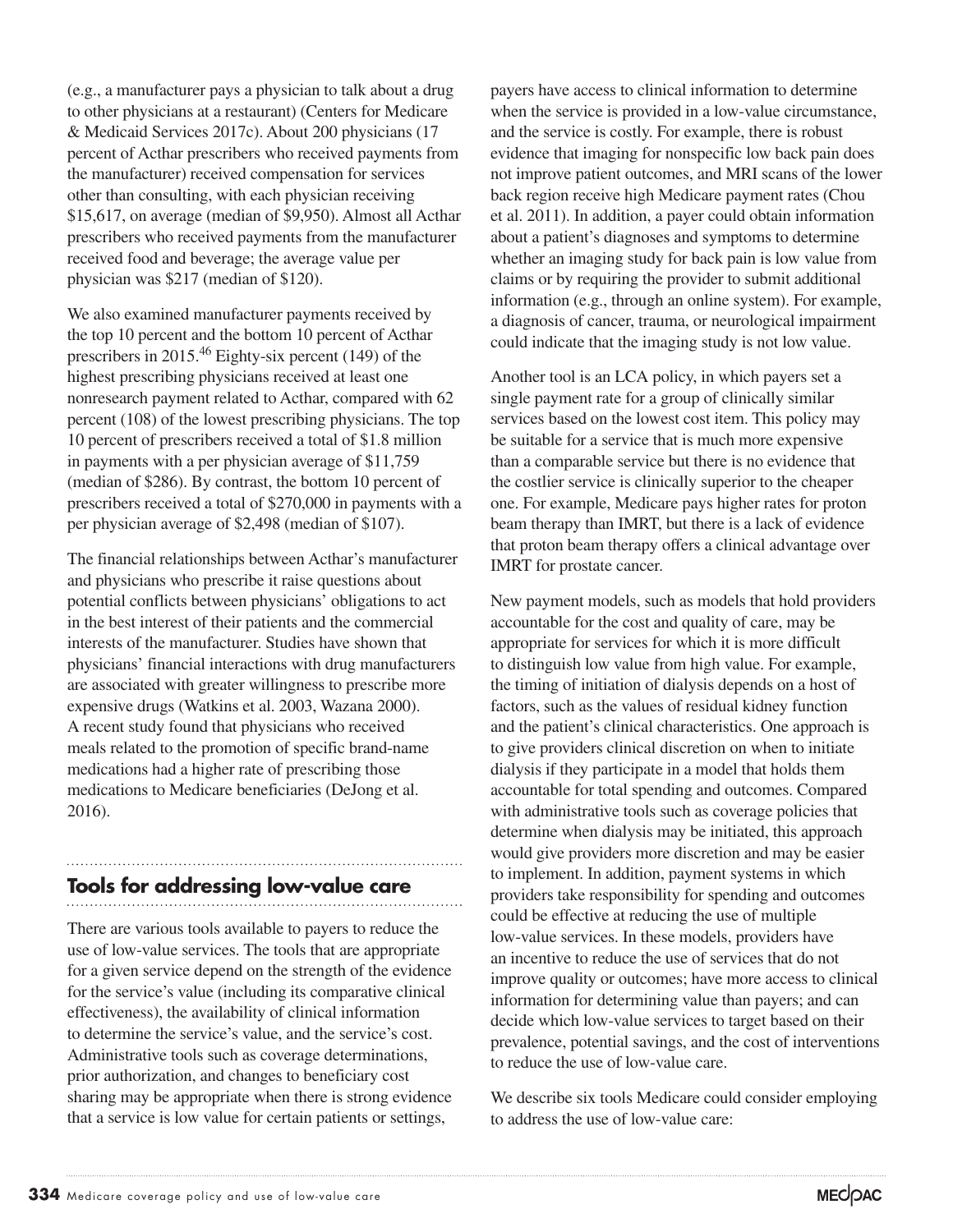- requiring prior authorization for certain types of services
- implementing clinician decision support and provider education
- altering beneficiary cost sharing
- establishing new payment models that foster delivery system reform
- revisiting coverage determinations on an ongoing basis
- linking FFS coverage and payment to clinical comparative effectiveness and cost-effectiveness information

## **Prior authorization**

CMS has adopted prior authorization to reduce the unnecessary use of certain types of durable medical equipment (DME) and other services. Under prior authorization, a provider must obtain approval from a plan or payer for a product or service before delivering it. CMS has tested prior authorization in a variety of demonstrations since 2012, one of which led to the establishment of a national prior authorization process for some types of DME. The Secretary's authority to conduct these demonstrations and implement a national process comes from a variety of sources, including amendments to the Social Security Act and the statutory authority of CMS's Center for Medicare & Medicaid Innovation (CMMI) to test innovative payment and delivery reform models.

In 2011, the Commission recommended that the Congress direct the Secretary to establish a prior authorization program for clinicians who order substantially more advanced diagnostic imaging services (MRI, CT, and nuclear medicine) than their peers (Medicare Payment Advisory Commission 2011). The goal of this approach was to ensure that clinicians who order more of these services than other clinicians use them appropriately. This recommendation has not been adopted.

#### **Prior Authorization of Power Mobility Device Demonstration**

On September 1, 2012, CMS launched the first of its prior authorization demonstrations, the Medicare Prior Authorization of Power Mobility Device Demonstration. The demonstration relies on the Secretary's authority to conduct demonstrations to investigate and prosecute fraud in the Medicare program, as laid out in Section  $402(a)(1)$ 

(J) of the Social Security Amendments of 1967 (Centers for Medicare & Medicaid Services 2012). Originally applied to FFS beneficiaries in seven states, the demonstration established a prior authorization process for certain power mobility devices (PMDs) (i.e., power wheelchairs) for parts of the country especially prone to fraud and errors. In its first year (September 2012 to September 2013), the demonstration decreased monthly expenditures from \$12 million to \$3 million without impacting beneficiary access to medically necessary items (Centers for Medicare & Medicaid Services 2014e). The demonstration was later extended until August 31, 2018, and expanded to include a total of 19 states. $47$  The PMD Demonstration also led to the development of two new prior authorization demonstrations: the Prior Authorization of Repetitive, Scheduled Nonemergent Ambulance Transport Model and the Prior Authorization Model for Non-Emergent Hyperbaric Oxygen (HBO) Therapy.

Since the PMD Demonstration, CMS has also established a national prior authorization process for certain DMEPOS products (Centers for Medicare & Medicaid Services 2014e). Under Section 1834 of the Social Security Act, CMS is authorized to develop and maintain a master list of DMEPOS products that are frequently used unnecessarily and to establish a prior authorization process for items on the list. As of July 2017, two power wheelchair products were subject to the national prior authorization process (Centers for Medicare & Medicaid Services 2015e).

#### **Prior Authorization of Repetitive, Scheduled Non-Emergent Ambulance Transport Model**

The Medicare Prior Authorization of Repetitive, Scheduled Non-Emergent Ambulance Transport (RSNAT) Model began on December 1, 2014. The model is a joint effort between CMMI and the Center for Program Integrity. It originally applied to transports occurring within three states, which were chosen because they had high incidences of improper payment for these services (Centers for Medicare & Medicaid Services 2014d, Medicare Payment Advisory Commission 2013). Under this model, a repetitive ambulance service is defined as "a medically necessary ambulance transportation that is furnished in 3 or more round trips during a 10-day period, or at least 1 round trip per week for at least 3 weeks" (Centers for Medicare & Medicaid Services 2015d). For the trip to be medically necessary, the beneficiary must be bed confined or medically required to be transported by ambulance; for example, a trip would not be covered if the beneficiary could be transported by another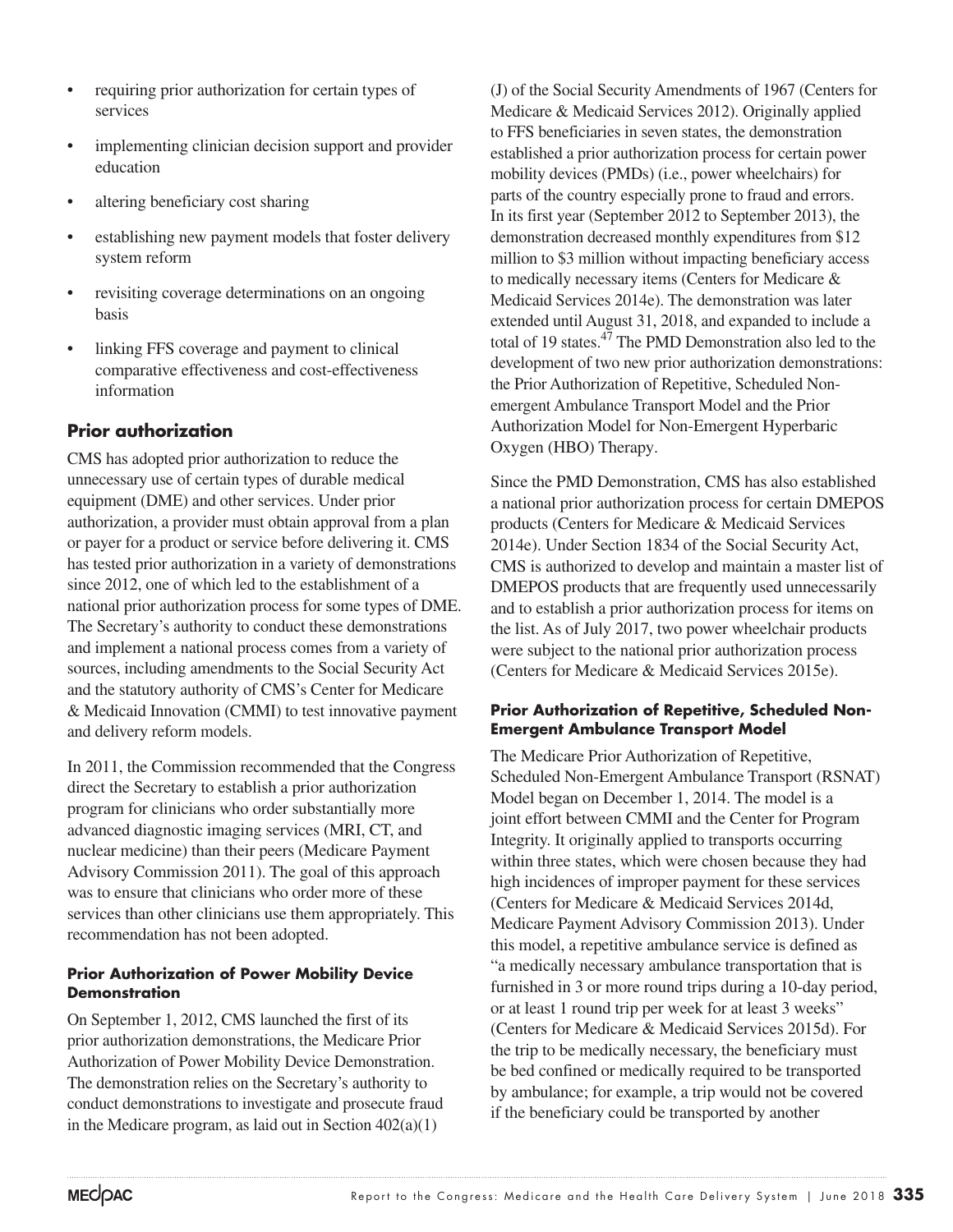method but another method is unavailable. A common example of a covered RSNAT would be a bed-confined beneficiary needing transport to a dialysis appointment. Because of promising early results, the demonstration was expanded through the Medicare Authorization and CHIP Reauthorization Act of 2015 to five additional states and the District of Columbia (DC), beginning in 2016 (Centers for Medicare & Medicaid Services 2015d).<sup>48</sup>

According to its first interim evaluation, the model reduced RSNAT service use and expenditures for ESRD beneficiaries across the 8 model states and DC in 2015 and 2016, with an estimated average reduction of 2.5 RSNAT trips and \$432 in RSNAT expenditures per ESRD beneficiary per quarter (Asher et al. 2017). $^{49}$  In addition, our analysis shows a national decline from 2013 to 2016 in nonemergent ambulance trips to dialysis facilities for ESRD beneficiaries. Although prior authorization likely contributed to the decrease in payments and use of RSNAT services, in October 2013, CMS reduced payment rates by 10 percent for nonemergency basic life support trips to dialysis facilities for ESRD beneficiaries. This payment decrease, which was based, in part, on a previous Commission recommendation, may have contributed to the reported savings (Medicare Payment Advisory Commission 2013). $50$ 

Quality of care according to the evaluation was mixed, with quantitative analyses evaluating outcomes and access (e.g., mortality, dialysis services) showing little to no change because of the model. The evaluation found an increase in the number of emergency dialysis treatments, but there was not an increase in hospitalizations or emergency department utilization (Asher et al. 2017). Qualitative analysis (e.g., discussions with dialysis facilities, providers, and beneficiaries) suggests that the model may have resulted in some beneficiaries delaying or missing treatment. In the Commission's 2013 mandated report on ambulance services, we suggested that dialysis facilities should be allowed to provide transportation services to their patients by creating exceptions to the anti-kickback statute and the civil monetary penalty law prohibiting inducements to Medicare and Medicaid beneficiaries (Medicare Payment Advisory Commission 2013). Allowing facilities to transport patients to dialysis sessions would ensure that patients do not miss dialysis treatments because of a lack of transportation. Facilities would not be required to offer this service to their patients, and the cost of operating it would not be factored into the bundled payment for dialysis facilities. Later evaluations

from CMS will continue to monitor the success of the demonstration. These evaluations should consider the impact of the 23 percent payment reduction beginning on October 1, 2018, for nonemergency ESRD ambulance transports mandated by the Bipartisan Budget Act of 2018.

#### **Prior Authorization Model for Non-Emergent Hyperbaric Oxygen Therapy**

The Prior Authorization Model for Non-Emergent Hyperbaric Oxygen Therapy began on March 1, 2015, and ended on March 1, 2018. Hyperbaric oxygen (HBO) therapy is a treatment that exposes the entire body to oxygen under increased atmospheric pressure and can be provided in an outpatient facility or hospital (Centers for Medicare & Medicaid Services 2016d). The model is a joint effort between CMMI and the Center for Program Integrity and applies to FFS beneficiaries who receive HBO therapy in a hospital outpatient facility, have one of five conditions (e.g., osteoradionecrosis), and reside in one of three model states.<sup>51</sup> According to preliminary data released by CMS, the model slightly decreased expenditures for nonemergent HBO therapy in model states by approximately \$5.33 million over the first 13 months of the model (Centers for Medicare & Medicaid Services 2016c). A formal evaluation of the model is currently under way.

#### **Clinician decision support and provider education**

Another set of tools that Medicare could use to reduce the use of low-value care is clinician decision support (CDS) and provider education. According to the literature, interventions that include CDS and performance feedback have the potential to address low-value services, and provider education paired with other strategies also shows promise (Colla et al. 2017a). A related tool is shared decision-making, in which providers communicate information to patients about the outcomes, probabilities, and uncertainties of treatment options, and patients communicate their values and the relative importance they place on benefits and harms (Medicare Payment Advisory Commission 2010).

A 2009 study aimed at reducing inappropriate prescribing of fluoroquinolones, a commonly prescribed antibiotic in ambulatory care and emergency department visits, found that combining provider education with CDS could decrease prescribing of these antibiotics by 30 percent (Wong-Beringer et al. 2009). Additionally, the study showed improved patient outcomes. Another study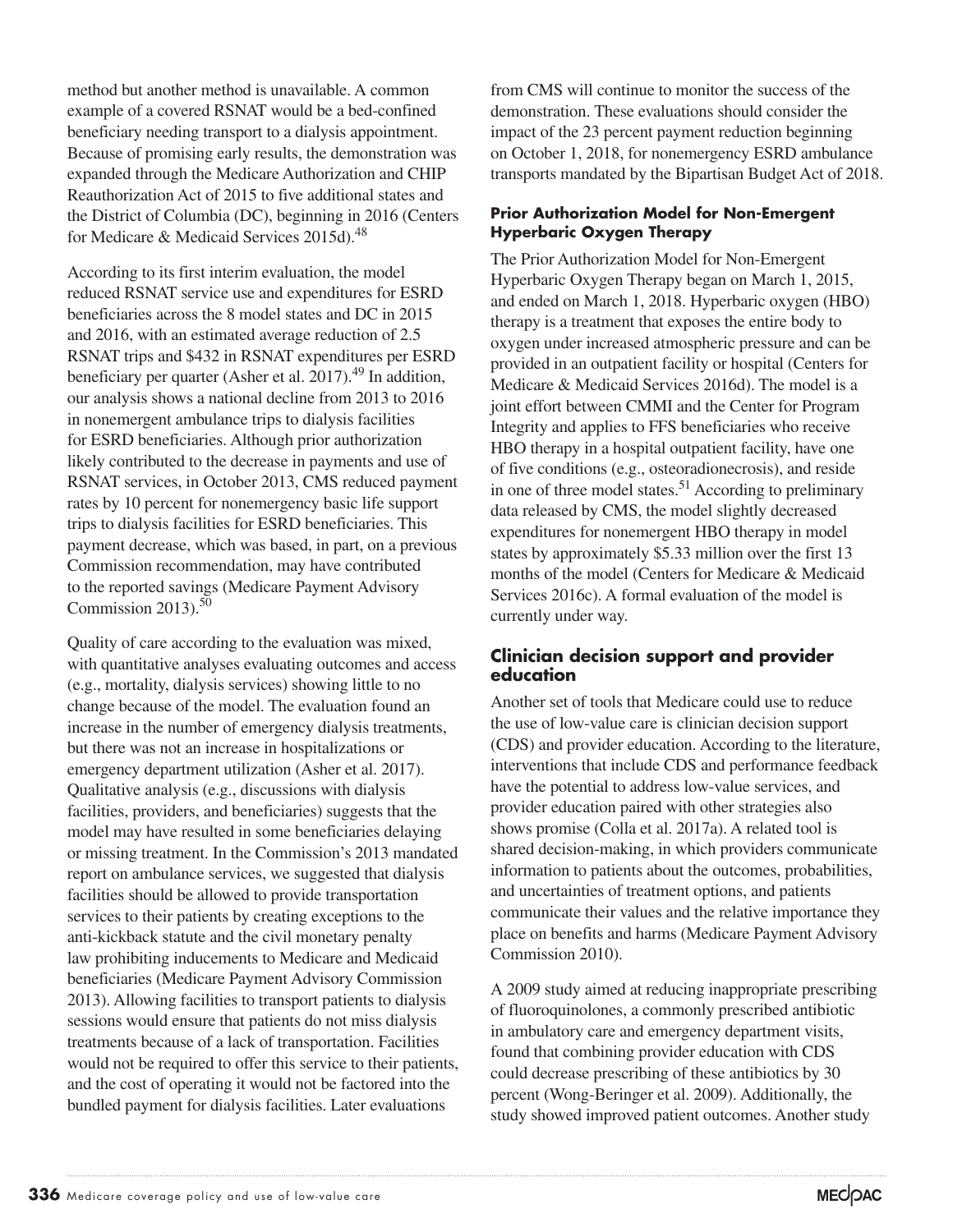examined the impact of combining computerized reviews with clinician education on antibiotic use in a VA hospital (Feucht and Rice 2003). This effort reduced unnecessary intravenous antibiotic use by 26 percent and inappropriate prescriptions of more than five days by 16 percent.

A study by Meeker and colleagues analyzed the effects of behavioral interventions on inappropriate antibiotic prescriptions by primary care clinicians in Boston and Los Angeles (Meeker et al. 2016). Providers were randomly assigned to one of three interventions: suggested alternatives, accountable justification, and peer comparison. This study found that accountable justification (the clinician was prompted to enter free-text justifications for prescribing an antibiotic in the patient's electronic health record) and peer comparison (clinicians were sent emails that compared their antibiotic prescribing rate with those of other providers) were the most effective at lowering inappropriate antibiotic prescribing. Accountable justification decreased prescribing by 18.1 percent, while peer comparison decreased prescribing by 16.3 percent (Meeker et al. 2016).

CMS is developing the Appropriate Use Criteria (AUC) Program that will require clinicians to use CDS when ordering advanced diagnostic imaging services for Medicare beneficiaries (Centers for Medicare & Medicaid Services  $2017b$ .<sup>52</sup> Under this program, clinicians who order these services will need to consult with CDS software and obtain feedback on whether the services adhere to AUC developed by medical societies or other provider-led entities. Clinicians will be required to use CDS software that is certified by CMS based on certain requirements. CMS is in the process of developing this program, which is scheduled to begin on January 1, 2020. However, a prior demonstration of this approach raises questions about its effectiveness. Under the Medicare Imaging Demonstration (2011 to 2013), physicians who ordered certain advanced imaging studies received feedback about the appropriateness of their orders through CDS software (Timbie et al. 2014).53 An evaluation of this demonstration found that 65 percent of the orders could not be rated for appropriateness because they could not be linked to a clinical guideline used by the CDS systems. This result occurred because the information entered by physicians was not sufficiently precise to match a guideline or a guideline did not exist for the specific clinical scenario. CMS is using the experiences from this demonstration to develop the AUC Program (Centers for Medicare & Medicaid Services 2015f).

The goal of shared decision-making is to improve patients' knowledge of their condition and alternative treatments so they can arrive at treatment decisions with their clinicians that reflect their values and preferences (Medicare Payment Advisory Commission 2010). Information is often conveyed through patient decision aids that give patients evidence-based, objective information on treatment options for a given condition. Shared decisionmaking programs often focus on preference-sensitive care (i.e., care that depends on patient preferences when two or more options exist). Several low-value services are preference sensitive, such as cancer screening for older adults, imaging for nonspecific low back pain, spinal injection for low back pain, and arthroscopic surgery for knee osteoarthritis (Schwartz et al. 2015). By conveying evidence-based information to patients about the benefits and risks of treatment options, these programs could help reduce the use of low-value care. The American Cancer Society's recommendation for prostate cancer screening states that men should make an informed decision with their provider about whether to be screened after receiving information about the uncertainties, risks, and potential benefits of screening (American Cancer Society 2016). Studies of shared decision-making programs have found that they reduced invasive treatments without adverse effects on health outcomes (O'Connor et al. 2009, O'Connor et al. 2004).

#### **Altering beneficiary cost sharing**

Altering beneficiary cost sharing for certain services is another potential tool to address low-value care. Reducing cost sharing for high-value services should encourage consumers to seek these services. Conversely, increasing cost sharing for services that are deemed low value should discourage patients from obtaining these services. Among the Commission's recommended changes to the benefit design of FFS Medicare is that the Congress should give the Secretary authority to alter or eliminate cost sharing based on evidence of the value of services (Medicare Payment Advisory Commission 2012). Although CMS does not adjust cost sharing in FFS Medicare based on the clinical value of services, CMMI is testing a model that allows MA plans in several states to offer reduced cost sharing or additional benefits to enrollees with certain chronic conditions (Centers for Medicare & Medicaid Services 2018). However, this model does not allow plans to increase cost sharing for low-value services.

Outside of Medicare, some plans and payers adjust cost sharing for different services based on evidence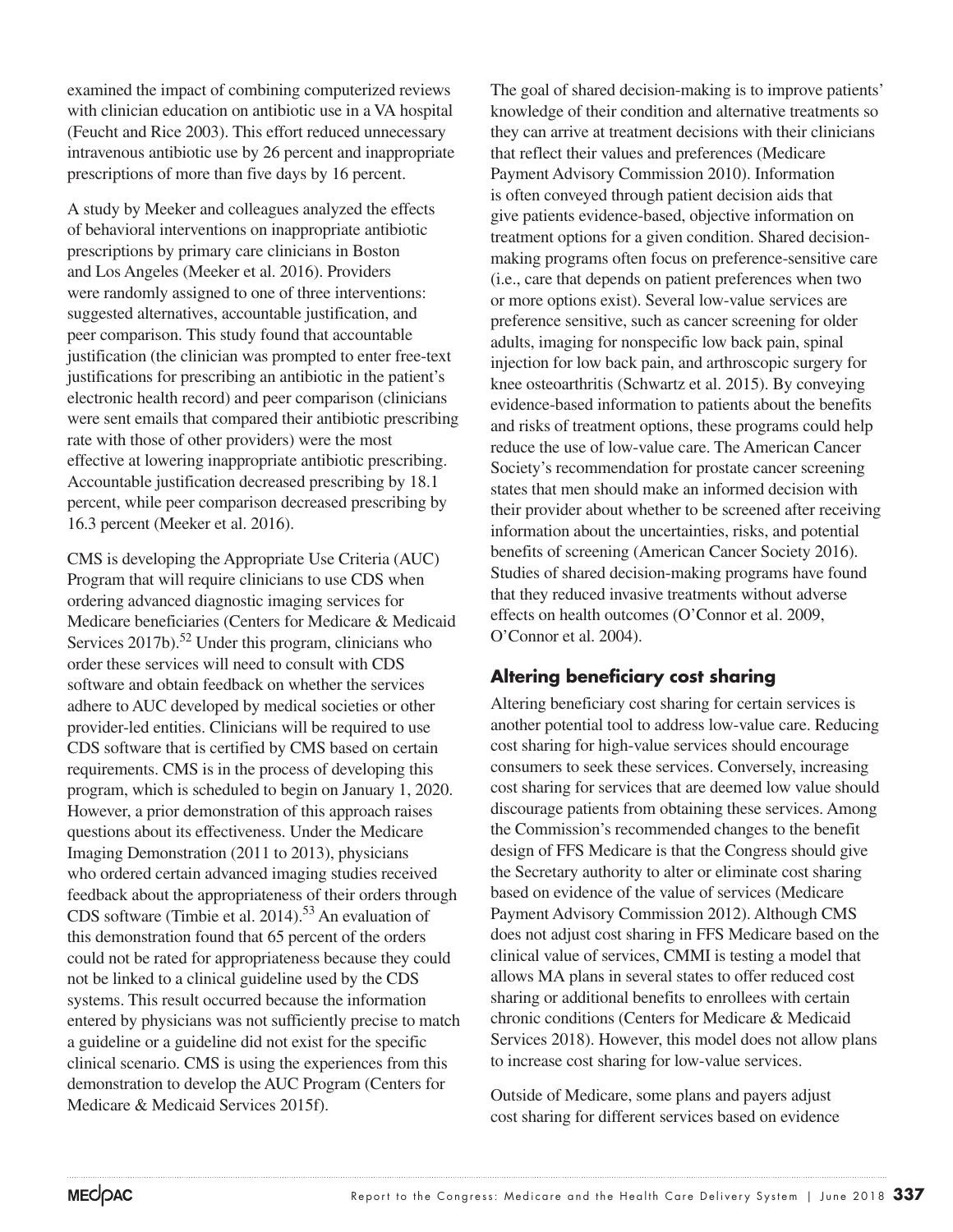of their clinical benefits (Chernew et al. 2007). A 2016 study evaluated the impact of such an approach—called value-based insurance design (VBID)—by a large public employer in Oregon (Gruber et al. 2016). The program increased cost sharing for services that were deemed low value: sleep studies, endoscopies, advanced imaging, and surgery for low back pain. The analysis found that the VBID program significantly reduced utilization of the targeted services. However, further evaluations of these types of interventions are needed (Colla et al. 2017a).

#### **New payment models that foster delivery system reform**

Medicare could also use new payment models that encourage delivery system reform to reduce low-value care. Payment models that hold providers accountable for the cost and quality of care may create incentives for the efficient delivery of care, including decreased use of lowvalue services (Colla et al. 2017a).

One such model is the accountable care organization (ACO), in which a group of providers takes responsibility for the cost and quality of care for a group of patients. If an ACO is successful in controlling (or decreasing) costs while maintaining or increasing quality, it may be eligible to share savings with the plan or payer. ACOs that are at one-sided risk are eligible to share savings but are not at risk for losses, while ACOs at two-sided risk share in both savings and losses. One way for ACOs to constrain costs without reducing quality is to reduce the use of lowvalue services. Preliminary evidence indicates that ACOs at two-sided risk were able to significantly reduce lowvalue services during their first performance year, which suggests that strong financial incentives can motivate ACOs to target low-value care.

A study by Schwartz and colleagues analyzed the use of 31 low-value services during the first year of Medicare's Pioneer ACO demonstration, a two-sided-risk model (Schwartz et al. 2015). The researchers compared the change in the use of low-value care in the ACO model with the change in a control group, using the periods before and after the ACO contracts went into effect. The authors found a significant reduction in both volume and spending for low-value services in the ACO group relative to the control group. Another study examined the performance of ACOs in the Medicare Shared Savings Program (MSSP) in their first year of operation and found that these ACOs did not achieve significant reductions in the use of low-value services relative to the control group (McWilliams et al. 2016). At the time of the evaluation, all MSSP ACOs were

at one-sided risk. Because these two studies examined only the first year of each ACO model and the models were different in ways other than their type of risk, the evidence is too limited to conclude that one-sided-risk ACOs are unable to reduce the use of low-value care.54

Under a payment model similar to ACOs, ESRD Seamless Care Organizations (ESCOs) take responsibility for cost and quality for a group of beneficiaries on dialysis. Large ESCOs are required to accept two-sided risk, but smaller ESCOs may choose either two-sided or one-sided risk.55 The ESCO model decreased costs in the first year of operation: Most of the savings resulted from lower inpatient and post-acute care spending rather than significant reductions in unnecessary readmissions or emergency department use (Marrufo et al. 2017). Researchers have not evaluated the impact of the ESCO model on specific low-value services.

#### **Revisiting coverage determinations on an ongoing basis**

Revisiting NCDs on an ongoing basis has the potential to reduce low-value care. Even though the majority of determinations are established with "fair" or "poor" evidence, Medicare infrequently revisits its national coverage decisions (see Table 10-2, p. 302). Moreover, nearly all of the reconsiderations that Medicare opened over the past five years have been at the request of external parties (e.g., manufacturers, physicians, medical associations) and have resulted in expanding coverage for the service under consideration. Researchers have raised concerns about the lack of high-quality evidence needed when Medicare develops coverage determinations (Chambers et al. 2015b, Foote et al. 2004, Neumann et al. 2008, Redberg 2007).

In addition, there is concern that services shown to be of high value for the clinical conditions covered in an NCD might be furnished to beneficiaries who do not meet the NCD's clinical criteria (and thus result in low-value care). Huo and colleagues used the National Health Interview Survey to examine the age and smoking history of a sample of individuals who said they had undergone lung cancer screening with low-dose CT. These researchers found that individuals undergoing this screening may not meet the criterion for smoking history specified in Medicare's NCD for this service (Huo et al. 2017).<sup>56</sup>

Some policymakers contend that the Secretary could be more preemptive and establish criteria that would identify NCDs for reconsideration on an ongoing basis. The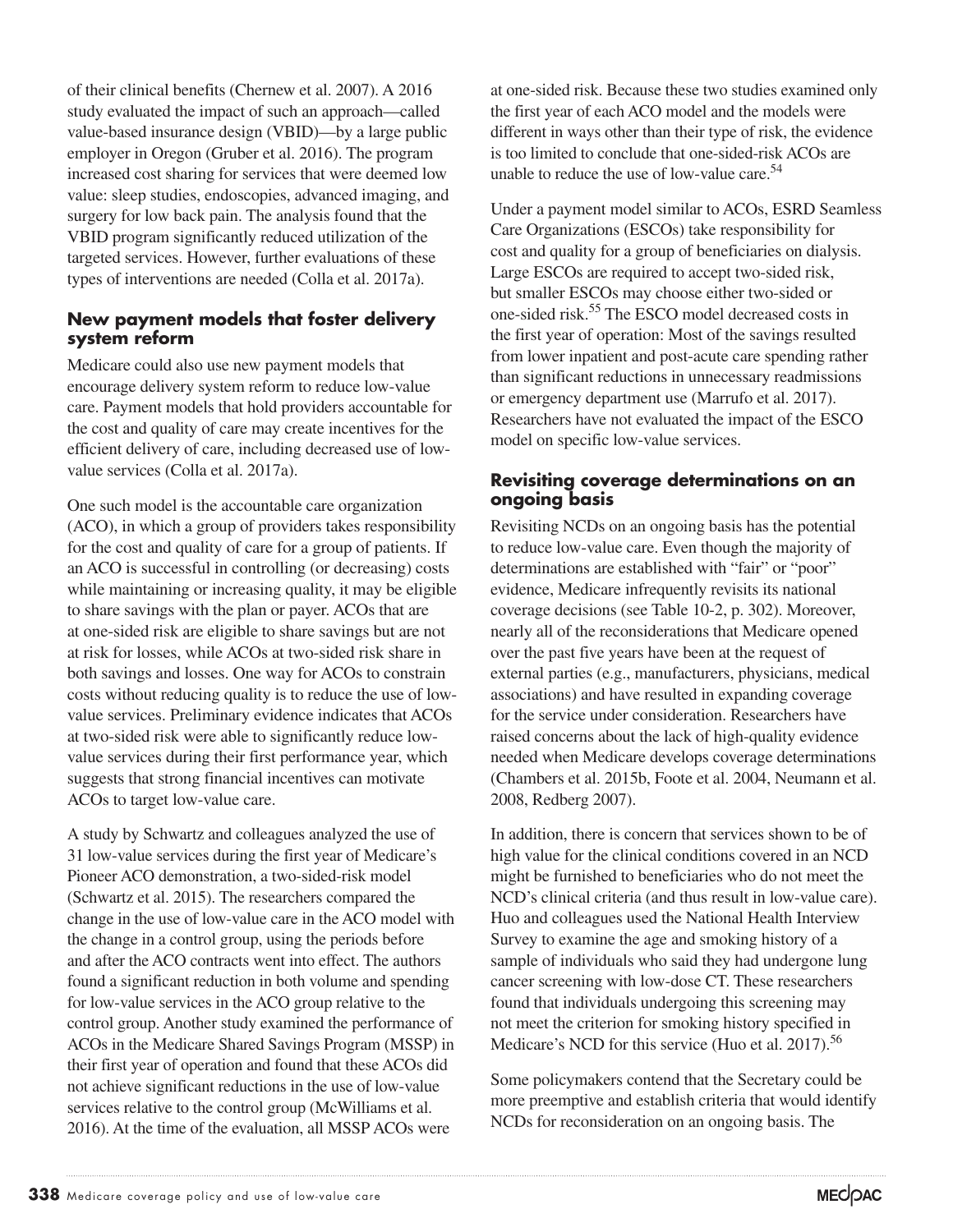criteria could consider the rigor of the clinical evidence that Medicare considered when establishing the NCD. For example, NCDs that were implemented with "fair" or "poor" clinical evidence or without comparative clinical effectiveness evidence could be revisited on an ongoing basis. Criteria could also consider the service's impact on the Medicare Trust Funds and the rate at which the service diffuses among the Medicare population. On an ongoing basis, the Secretary could assess whether the beneficiary population receiving a service covered under an NCD meets the clinical criteria specified in the NCD. Such an ongoing, preemptive process could ultimately lead to the development of more rigorous clinical evidence and decrease the use of low-value services.

#### **Linking FFS coverage and payment to clinical comparative effectiveness and costeffectiveness information**

Comparative clinical effectiveness—which compares the clinical effectiveness of two or more treatment options for the same condition—serves as the foundation for costeffectiveness analysis, which compares costs and clinical outcomes of two or more treatment alternatives. Linking information about the comparative clinical effectiveness and cost-effectiveness of health care services to FFS policies has the potential to improve value in Medicare spending.

Over the past decade, policymakers have recognized the importance of comparative clinical effectiveness evidence. In June 2007, we recommended that the Congress establish an independent entity to sponsor credible research on comparative effectiveness and disseminate this information to patients, providers, and payers (Medicare Payment Advisory Commission 2007). The Patient Protection and Affordable Care Act of 2010 (PPACA) established an independent nonprofit entity, the Patient-Centered Outcomes Research Institute (PCORI), to fund and disseminate comparative clinical effectiveness research.

Medicare considers comparative clinical effectiveness evidence in the coverage process when it is available, but such evidence is not required. The program generally does not consider comparative clinical effectiveness evidence in its rate-setting processes and lacks explicit statutory authority to consider a service's cost-effectiveness when making coverage decisions or setting payment rates. In addition, the use of cost-effectiveness analysis is constrained because PPACA prohibits the Secretary from using certain outcome measures that cost-effectiveness

studies use—quality-adjusted life years or similar measures—to determine coverage or payment. Federal agencies and researchers have supported the use of comparative clinical effectiveness and cost-effectiveness information by Medicare. Some payers, including riskbearing Medicare providers and purchasers, have the flexibility to use cost-effectiveness evidence for medical and pharmacy management. We examined case studies describing two organizations—PCORI and ICER—that generate information on the value of medical services that has the potential to improve value in Medicare spending.

#### **FFS Medicare generally does not use comparative clinical effectiveness information in coverage and payment policies**

Under the local and national coverage processes, a formal review of the medical, technical, and scientific evidence is conducted to evaluate the relevance, usefulness, and medical benefits of an item or service to Medicare beneficiaries. Medicare's coverage process has the flexibility to consider comparative clinical effectiveness evidence when such evidence is available. However, coverage is generally determined without any requirement for evidence demonstrating that the service in question is equally or more effective than other available, covered treatment options (Pearson and Bach 2010).

The statute includes several constraints in Medicare's use of comparative clinical effectiveness evidence. For example, Medicare cannot use comparative clinical effectiveness evidence that AHRQ produces under MMA's Section 1013 to withhold coverage of prescription drugs. Since 2010, PPACA imposes constraints on Medicare's use of comparative clinical effectiveness research conducted by PCORI when making coverage decisions and setting payment rates. When such evidence is available, the program:

- must use an iterative and transparent process (which includes public comment and consideration of the effect on subpopulations) in formulating coverage decisions;
- cannot use the evidence as the sole source of information to deny coverage;
- cannot use evidence in determining coverage, payment, or incentive programs that treats extending the life of an elderly, disabled, or terminally ill individual as of lower value than extending the life of an individual who is younger, nondisabled, or not terminally ill; and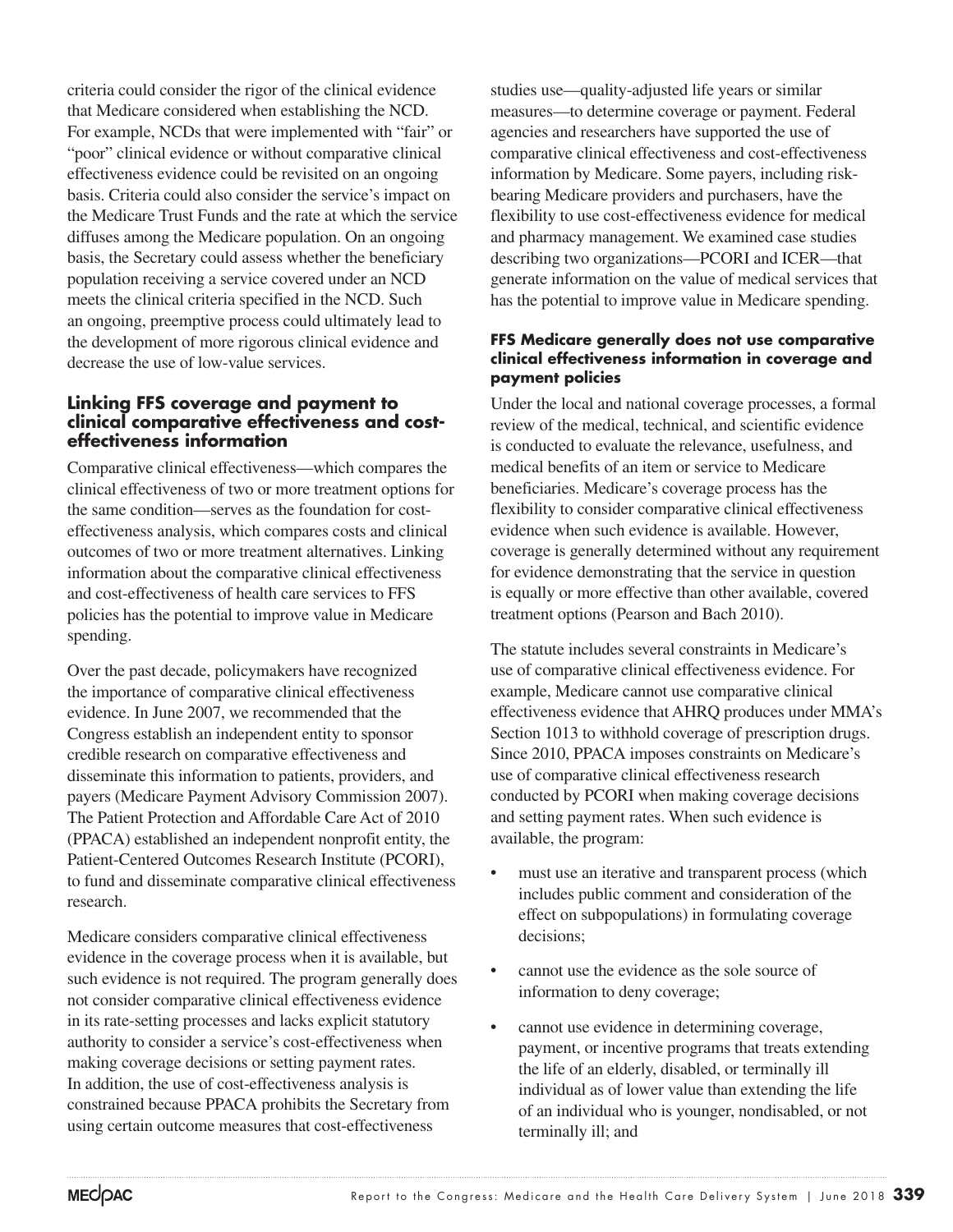• cannot use evidence in determining coverage, payment, or incentive programs in a manner that precludes or discourages an individual from choosing a treatment based on how the individual values the trade-off between extending the length of her life and the risk of disability.

Medicare's payment systems are determined by statutory provisions that generally do not consider a service's comparative clinical effectiveness. For example, the Part B fee schedule does not consider comparative clinical effectiveness evidence. Payment rates for new services are based on the relative costliness of the inputs used to provide the service: work, practice expenses, and professional liability insurance expenses. Consequently, a new service might be paid at a higher rate than clinically similar treatment options.

The payment rates under the outpatient and inpatient hospital prospective payment systems (PPSs) are generally based on the hospitals' reported charges converted to costs. However, under Medicare law, CMS considers clinical evidence to encourage the early adoption of costincreasing, quality-improving technologies. For certain new technologies, the agency considers whether they provide a "substantial clinical improvement" compared with existing technologies to determine whether they qualify for temporary (two to three years) pass-through payments under the outpatient hospital PPS and add-on payments under the inpatient hospital PPS. To qualify for the additional payment, new devices in the outpatient setting and new services and technologies in the inpatient setting must meet a cost threshold and must demonstrate that they provide a substantial clinical improvement compared with treatment alternatives.

Before 2010, CMS linked available comparative clinical effectiveness information in the rate-setting process for certain items and services not covered under a PPS. Referred to as the LCA and functional equivalence policies, Medicare set a single payment rate for a group of clinically similar Part B drugs assigned to separate payment codes based on the lowest cost item. For example:

• Under the LCA policy, Medicare used the prevailing payment policy (which, in accordance with the Medicare Prescription Drug, Improvement, and Modernization Act of 2003 (MMA), has been the average sales price plus 6 percent since 2005) to

determine the payment rate for luteinizing hormonereleasing hormone (LHRH) agonists for prostate cancer (assigned to separate billing codes) in a drug class and then set the payment rate for all the clinically comparable drugs (in that class) based on the least costly one. LCA policies were implemented in LCDs in which the MACs decided to cover a particular product in its geographic jurisdiction. As a result of two federal court rulings, Medicare has not used LCA policies since 2010.57

Medicare applied an LCA-type policy—referred to as the functional equivalence policy—on the national level to set the payment rate for anti-anemia drugs paid for under the outpatient hospital PPS. Medicare used the functional equivalence standard in 2004 and 2005. After the enactment of the MMA, the payment rate for each biologic was set based on 106 percent of its average sales price beginning in 2006. In addition, the MMA prohibited the use of the functional equivalence standard for drugs and biologics in the hospital outpatient setting.

The policies' rationale is that beneficiaries, Medicare, and taxpayers should not pay more for a service when a similar service can be used to treat the same condition and produce the same outcome but at a lower cost.

Other federal agencies have estimated that expanded use of LCA policies would result in savings for beneficiaries and taxpayers. The Congressional Budget Office (CBO) included the use of LCA for Part B drugs in its 2008 budget options related to health care (Congressional Budget Office 2008). The Office of Inspector General (OIG) has twice recommended that the Secretary apply LCA policies to LHRH agonists (Office of Inspector General 2004). Most recently, OIG, in a 2012 report, recommended that CMS seek legislative authority to implement LCA policies for "certain clinically comparable products under circumstances it deems appropriate" (Office of Inspector General 2012). In this report, OIG determined that if LCA policies for the LHRH agonists had not been rescinded, Medicare spending would have been reduced by \$33 million, from \$264 million to \$231 million, over one year (between June 2010 and June 2011).

Some researchers have proposed linking information about the comparative clinical effectiveness of health care services to FFS payment policies to improve value in Medicare spending. For example, Pearson and Bach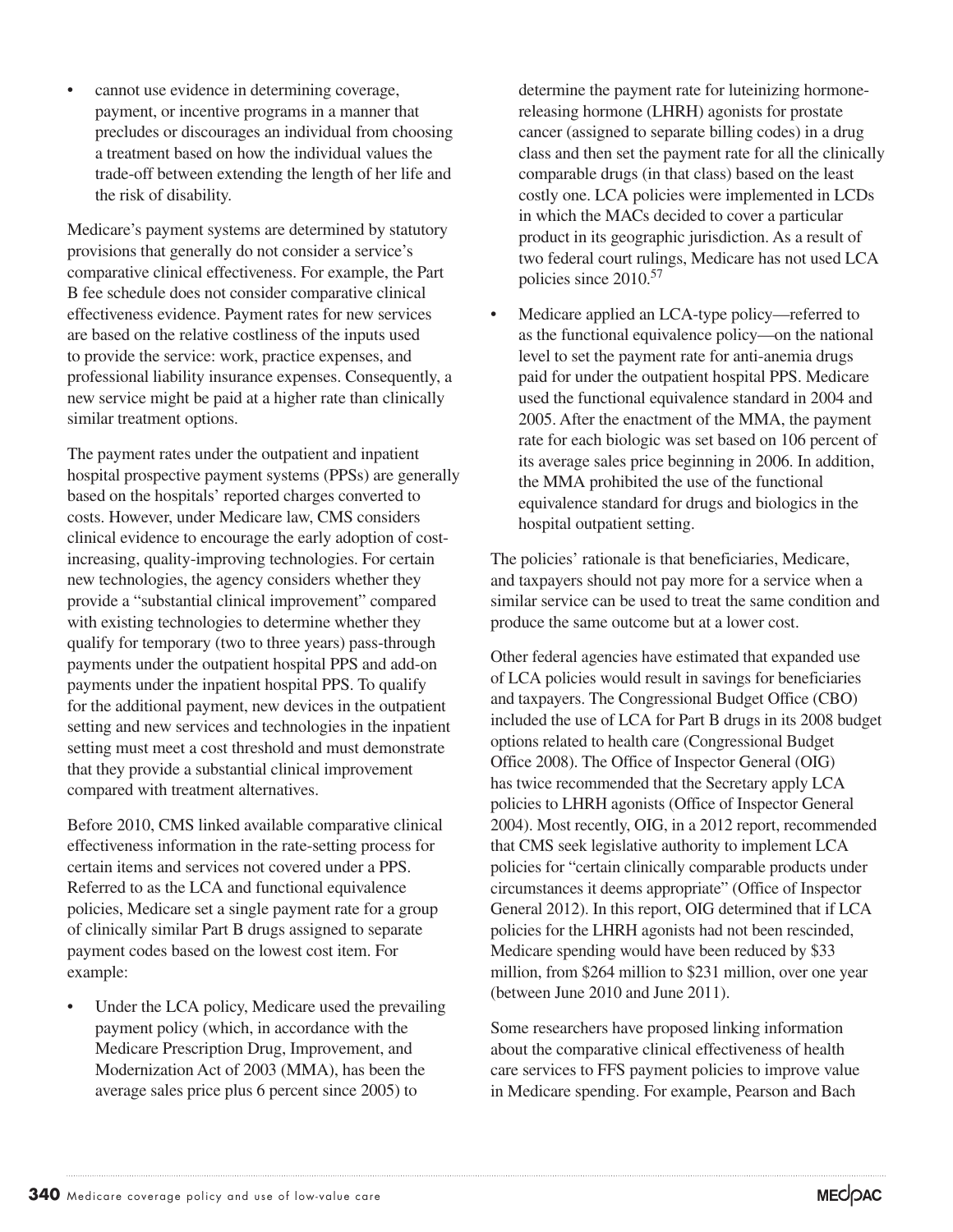proposed that Medicare adopt a "dynamic pricing policy" that would base payment for a new service on the usual statutory formulas, but, after three years, the service's payment rate would be reduced if comparative clinical effectiveness information did not show that it offered clinical advantages compared with its alternatives (Pearson and Bach 2010).

Some commercial payers link evidence of comparative clinical effectiveness to coverage and payment. For example, one commercial payer concluded that, among drugs in a particular therapeutic class (targeted immune modulators), there is a lack of reliable evidence that any one agent is superior to other agents. Consequently, the payer considers the more costly drugs medically necessary only if the patient has a contraindication, intolerance, or incomplete response to the less costly agents (Aetna 2018).

#### **FFS Medicare generally does not consider costeffectiveness information in coverage and payment policies**

Although the Medicare coverage process for Part A and Part B services considers clinical effectiveness evidence, it generally does not explicitly consider evidence on either cost-effectiveness or cost. Only for preventive services (including vaccinations and colorectal cancer screen tests), and based on legislative requests and statutory directives, has Medicare explicitly considered the cost-effectiveness of a service when making a national coverage decision.

Pneumococcal vaccine, the first preventive service added to the Medicare benefits package, in 1981, was based on a congressionally requested cost-effectiveness analysis, which showed it to be cost saving (Chambers et al. 2015a). Since then, the program has considered the cost-effectiveness of other preventive services, including colorectal cancer screening, breast and cervical cancer screening, and other preventive services. For example, the Omnibus Budget Reconciliation Act of 1987 included a provision requiring the Secretary to conduct a demonstration project to determine the influenza vaccine's cost-effectiveness. More recently, Medicare considered cost-effectiveness evidence in the NCDs for preventive services, including screening for HIV infection in 2009 and counseling to prevent tobacco use in 2010. Both NCDs cited the provision in the Medicare Improvements for Patients and Providers Act of 2008 that the Secretary, in making determinations for preventive services, "may conduct an assessment of the relation between predicted outcomes and the expenditures for such service and may

take into account the results of such assessment in making such determination."

#### **What is cost-effectiveness analysis?**

Cost-effectiveness analysis compares the incremental cost in dollars of one intervention with another in creating one unit of health outcome. It has been used to assess a wide range of interventions, including vaccination against pneumococcal pneumonia, bypass surgery for coronary artery disease, and diabetes prevention programs. The results of cost-effectiveness analyses are typically summarized in a series of incremental cost-effectiveness ratios that show, for one intervention compared with another, the cost of achieving an additional unit of health (outcome). To estimate expected health effects and costs, cost-effectiveness analyses require data on each treatment's clinical effectiveness (including comparative clinical effectiveness evidence, if available), health outcomes, and health care resource use and costs.

All cost-effectiveness analyses require that researchers measure the effect (outcome) of a medical intervention on the quantity of health gained. Some cost-effectiveness analyses express health benefits in terms of outcomes specific to the treatment and disease under investigation, such as the number of cancer cases prevented or the number of cancer-related hospital admissions prevented. While this approach is advantageous in that it focuses narrowly on the disease under consideration, the results of such cost-effectiveness studies cannot be compared with the cost-effectiveness of treatments for other conditions. Alternatively, some cost-effectiveness analyses express health benefits in terms of the number of years of life gained. Although the results of such studies can be compared across different treatments and conditions, the outcome measure—increased survival—does not account for the quality of the additional time that is gained due to a medical intervention. Thus, an added month of life with disability or pain is valued the same as an added month without disability or pain.

Expert panels have recommended that cost-effectiveness analyses use outcome measures that integrate both quantity-of-life and quality-of-life effects (Drummond et al. 2015, Gold et al. 1996, Neumann et al. 2017). For example, the quality-adjusted life year (QALY) estimates the gains from improved morbidity (quality gains) and improved survival (quantity gains) into a single metric. QALYs provide a common currency to assess the extent of the benefits that patients gain from a variety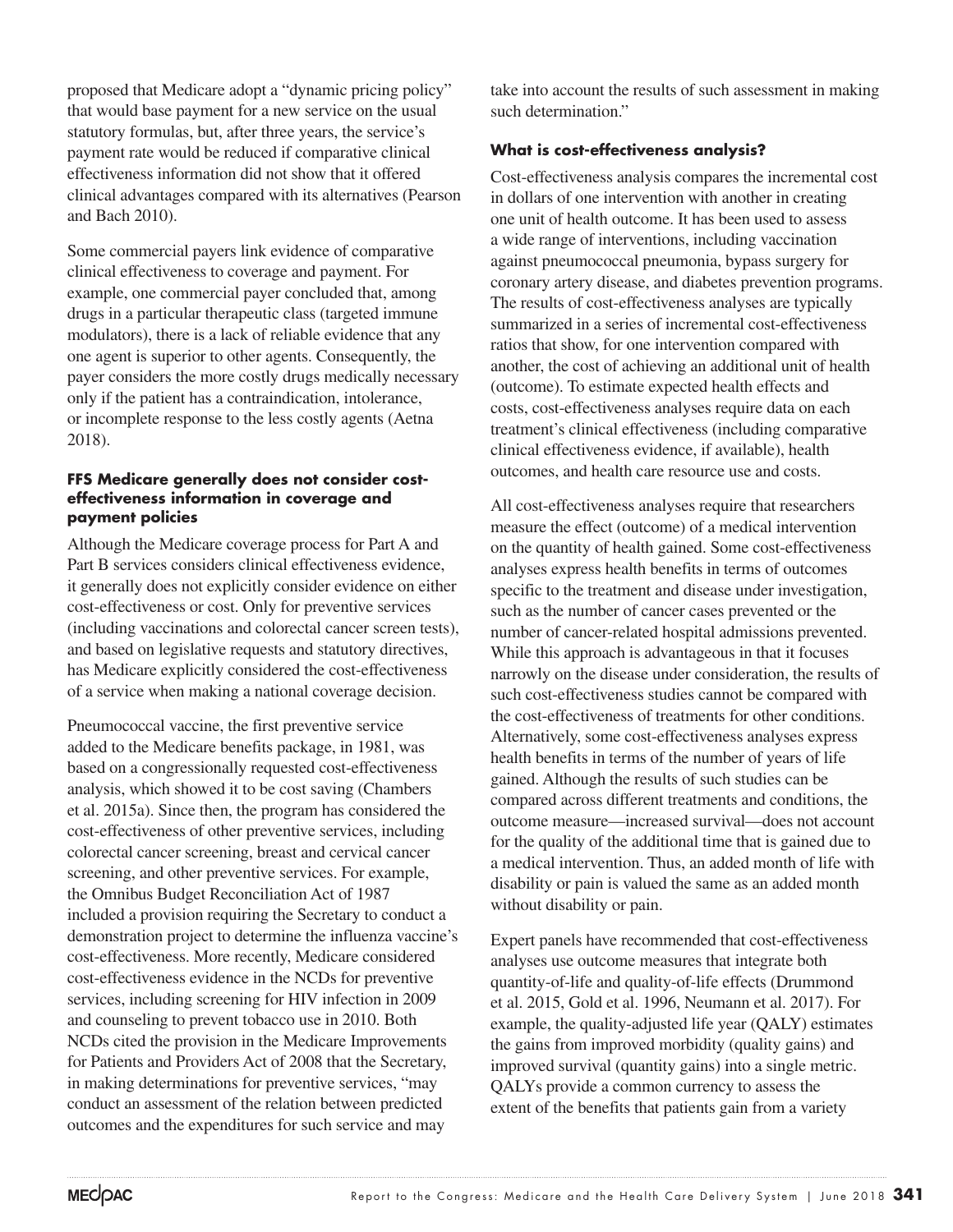

#### **The impact of medical interventions on outcomes and costs**



Note: The figure (often referred to as "the cost-effectiveness plane") evaluates the impact of medical interventions in terms of their net outcomes and net costs as a grid, with four quadrants showing the impact of interventions as either increasing or decreasing health and costs.

Source: Drummond et al. 2015.

of services in terms of health-related quality of life and survival. To calculate QALYs, weights (ranging from 0 to 1) are assigned to each time period that corresponds to the quality of life during that period. The measure is the arithmetic product of life expectancy and a measure of the quality of the remaining life years. Alternatives to QALYs include healthy-years equivalents, saved young life equivalents, and disability-adjusted life years. Each measure has its own limitations and is subject to debate. Economic evaluations that value increases in survival time and changes in quality of life into one measure are sometimes referred to as *cost-utility analyses*.

By providing estimates of costs (in the numerator) and outcomes (in the denominator), cost-effectiveness analysis shows the tradeoffs involved in choosing among alternative interventions. Researchers commonly think of the value of alternative medical interventions—in terms of their net outcomes and net costs—as a grid, with four quadrants showing the impact of services as either increasing or decreasing health and either increasing or decreasing costs (Figure 10-6) (Drummond et al. 2015).

Researchers refer to this grid as the "cost-effectiveness plane."

In Figure 10-6, an intervention that falls into Quadrant IV "dominates" because it is more effective and less costly than its alternative. In contrast, an intervention that falls into Quadrant I is "dominated" because it is less effective and more costly than its alternative. An intervention that is more costly and more effective than its alternative falls into Quadrant II, while an intervention that is less costly and less effective than its alternative falls into Quadrant III. Although a new, high-priced innovation may be costeffective (i.e., have a lower incremental cost-effectiveness ratio) compared with an existing high-priced treatment option, there can be significant financial implications for beneficiaries and taxpayers (Bach 2015).

The number of cost-effectiveness analyses has grown steadily over time. Between 1990 to 1999, the number of published cost-effectiveness analyses averaged 34 per year; by contrast, between 2010 to 2014, the number of published studies averaged more than 500 per year (Baumgardner and Neumann 2017). However, the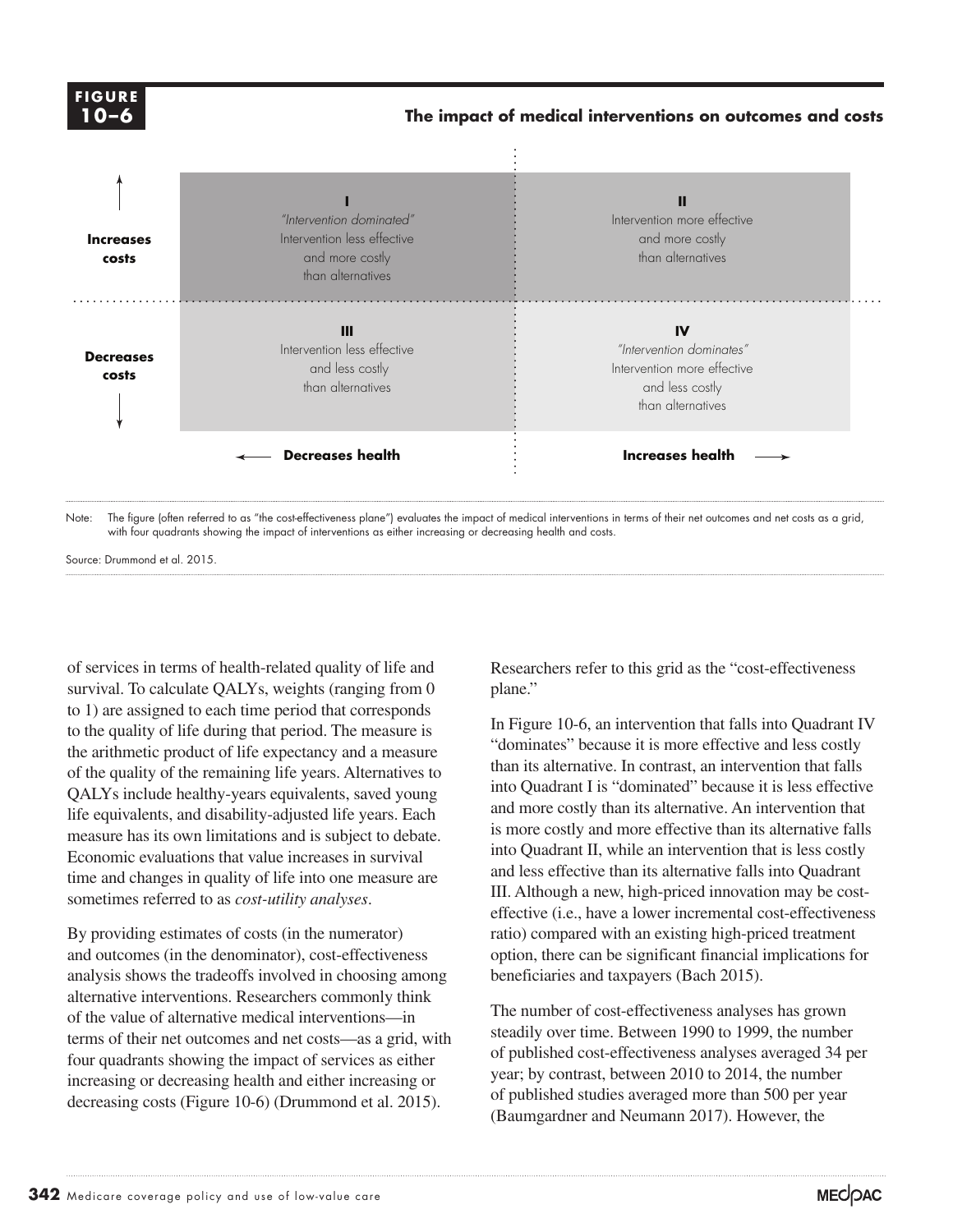application of cost-effectiveness analysis is not equivalent across medical interventions. Between 2010 and 2012, researchers found that nearly half (46 percent) of studies evaluated pharmaceuticals (Neumann and Cohen 2015). Between 1990 and 2012, pharmaceutical manufacturers sponsored an increasing proportion of cost-utility analyses (Neumann and Cohen 2015). During this period, an increasing share of cost-utility studies evaluated oncology interventions while a decreasing share evaluated cardiovascular studies.58

The availability of efficacy data on drugs from FDA clinical trials partly accounts for the higher proportion of published studies assessing drugs. In addition, as one component of their pricing strategy, manufacturers may need to show the value of a new drug to formulary committees and other purchasers. Manufacturers also use cost-effectiveness analysis to predict the price that purchasers will be willing to pay for a new drug (Neumann 2005).

#### **Designing a cost-effectiveness analysis** When

measuring the outcomes and costs of alternative medical interventions, researchers must construct a conceptual model. Such models range from the simple (such as decision trees) to the complex (such as Markov models).

Recognizing the complexity of cost-effectiveness analysis, several panels have endorsed guidelines designed to ensure and improve the quality of such analyses (Gold et al. 1996, Neumann et al. 2017). Recommendations for conducting cost-effectiveness analyses have also been issued by health care organizations, including the World Health Organization and the International Society for Pharmacoeconomics and Health Outcomes, and physician groups, including the American College of Cardiology and the American Heart Association.

A cost-effectiveness analysis typically addresses the following methodological issues:

*• The method of defining costs.* Costs include direct medical (e.g., cost of medical services to payers and patients), direct nonmedical (e.g., transportation costs), and non–health care costs (also referred to as indirect costs) (e.g., value of lost productivity due to illness or death). For example, lost productivity is a measure of the costs associated with impaired ability to work or engage in leisure activities and lost economic productivity due to death.

- *• The perspective of the analysis.* The findings of a cost-effectiveness analysis vary depending on the researcher's point of view. A cost-effectiveness analysis from a societal perspective includes everyone who is affected by the service; all health outcomes; and costs borne by insurers and patients, other medical costs, and nonmedical costs. By contrast, a costeffectiveness analysis from a health care purchaser's viewpoint would include only those outcomes and costs that affect the purchaser. Some researchers recommend that cost-effectiveness analyses report a reference case based on both the health care perspective and the societal perspective (Neumann et al. 2017).
- *• The sources of clinical effectiveness data.*  Researchers use data from numerous sources, including FDA clinical trials and practical clinical trials, patients' medical records, health care claims submitted to insurers, and health surveys.
- *• The selection of alternative interventions.* Some researchers recommend that the complete range of available interventions that are likely to be considered by providers and other decision makers should be included, such as existing practice and no treatment (as appropriate) (Drummond et al. 2015, Neumann et al. 2017). Omission of relevant comparators can produce misleading results. For example, researchers may overestimate the cost-effectiveness of an intervention (and underestimate its incremental costeffectiveness ratio) because an intervention has not been compared with more cost-effective alternatives that are available (Drummond et al. 2015).
- *• The time horizon.* Researchers must choose the period of time to measure a service's costs and outcomes. The time horizon of the analysis should extend far enough into the future to capture important health effects, and the choice of a time horizon should not bias the analysis in favor of one intervention over another (Drummond et al. 2015). Analyses with a societal perspective often follow patients over their lifetime, while analyses with a health care purchaser's perspective often use a shorter time period (e.g., five years).
- *• The discounting of costs and outcomes.* When the time horizon of the analysis extends into the future, researchers often convert future costs and future health outcomes to present value. In doing so, researchers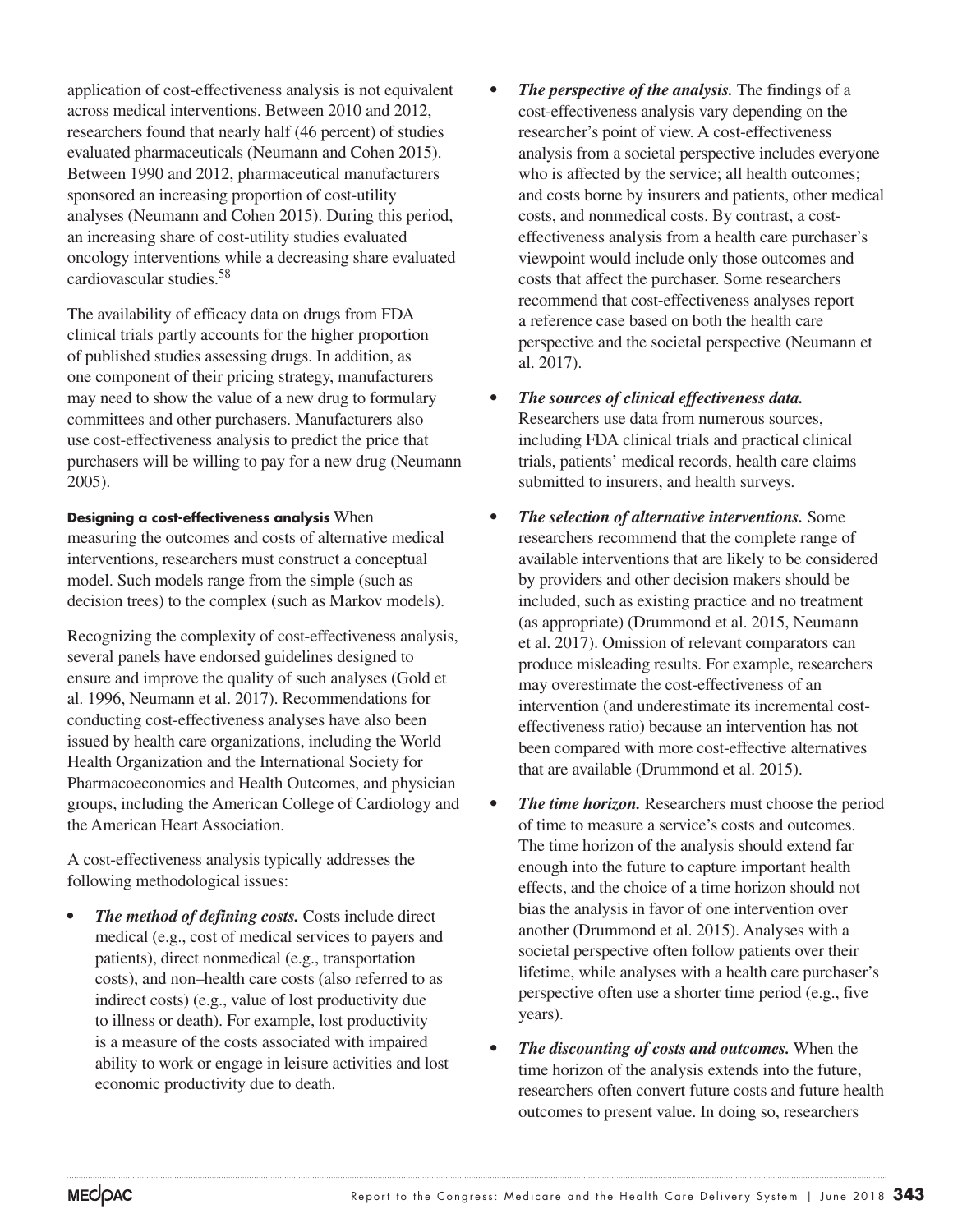adjust the cost-effectiveness ratios for the different timing of costs and outcomes.

- *• The uncertainty of the clinical events, costs, and outcomes.* Sensitivity analyses vary the assumptions of the clinical, cost, and outcome data to test for the robustness of the results, to identify the data elements to which the results are particularly sensitive, and to test the point at which one intervention becomes more costly or more effective than another.
- *• The measurement of outcomes.* Outcomes can be measured in terms of the quantity of health gained, such as number of life-years gained, number of hospital admissions avoided, and number of cases of a particular illness prevented. Alternatively, researchers use measures that combine both the quantity and quality of health gained, such as QALYs, which are widely used in economic evaluations (Drummond et al. 2015). Consensus panels, researchers, and organizations have endorsed using QALYs because the metric reflects effects on both morbidity and mortality and provides a basis for broad comparisons of the health effects of various interventions and policies (Drummond et al. 2015, Gold et al. 1996, Neumann et al. 2017). Even though QALYs are widely used in economic evaluations, the measure has attracted several criticisms, as described in the text box on concerns about QALYs. PPACA prohibits the Secretary from using QALYs (or similar measures) as a threshold to determine Medicare coverage or reimbursement.

#### **Issues and concerns surrounding the use of costeffectiveness analysis by payers and purchasers**

Over the years, numerous stakeholders—drug and device manufacturers, providers, patients, and health economists—have raised issues and concerns about the use of cost-effectiveness information by Medicare and other public and private payers and purchasers.

*• Some stakeholders mistrust the methods used to conduct cost-effectiveness studies.* Researchers have noted that methodological approaches vary from study to study. Evaluations of the same services and diseases can sometimes have different results (Eddy 2005, Neumann 2005). The lack of clear reporting on methods has led to concerns from some stakeholders that cost-effectiveness analysis is not transparent. The desire for comparability led the original U.S. Panel on Cost-effectiveness in Health and Medicine

to seek standardization in the conduct and reporting of cost-effectiveness analyses through the creation of a reference case. Since the publication of the original panel's recommendations in 1996, more studies are adhering to the guidelines of the panel (Neumann 2009, Neumann et al. 2005).

Some stakeholders are also concerned that analyses contain the biases of the sponsors who fund the studies and the researchers who conduct them. For example, studies funded by the pharmaceutical industry tend to report more favorable results (Bell et al. 2006, John-Baptiste and Bell 2010, Lane et al. 2016).

- *• Cost-effectiveness analysis might slow innovation.* Some stakeholders are concerned that payers' use of cost-effectiveness in the coverage process might reduce manufacturers' incentives for innovation by creating a hurdle to launch medical services (Neumann 2005). For example, manufacturers have noted that a negative NCD by Medicare has an enormous (negative) effect on manufacturers' revenues. In contrast, some observers argue that there is an inherent need to strike a balance between incentives for innovation and access to high-value services and that the use of cost-effectiveness analysis might stimulate manufacturers to bring more costeffective products to market. Others argue that payers do not have to use information on cost-effectiveness analysis rigidly. For example, payers could use information from cost-effectiveness analyses to prioritize quality initiatives.
- *• Affinity for new technology could bias the public against use of cost-effectiveness in coverage decisions.* Some researchers contend that stakeholders' resistance to the use of costeffectiveness analysis might stem from the affinity for new medical technology in the United States. Research using survey data found that 9 of 10 adults agree that there is a strong link between being able to get the most advanced technology and receiving high-quality health care and that Americans expressed more interest in new medical discoveries than survey participants from European countries (Schur and Berk 2008).
- *• Cost-effectiveness analysis might interfere with the clinician–patient relationship.* Some clinicians contend that using cost-effectiveness analysis could affect their advocacy duties and the trust necessary for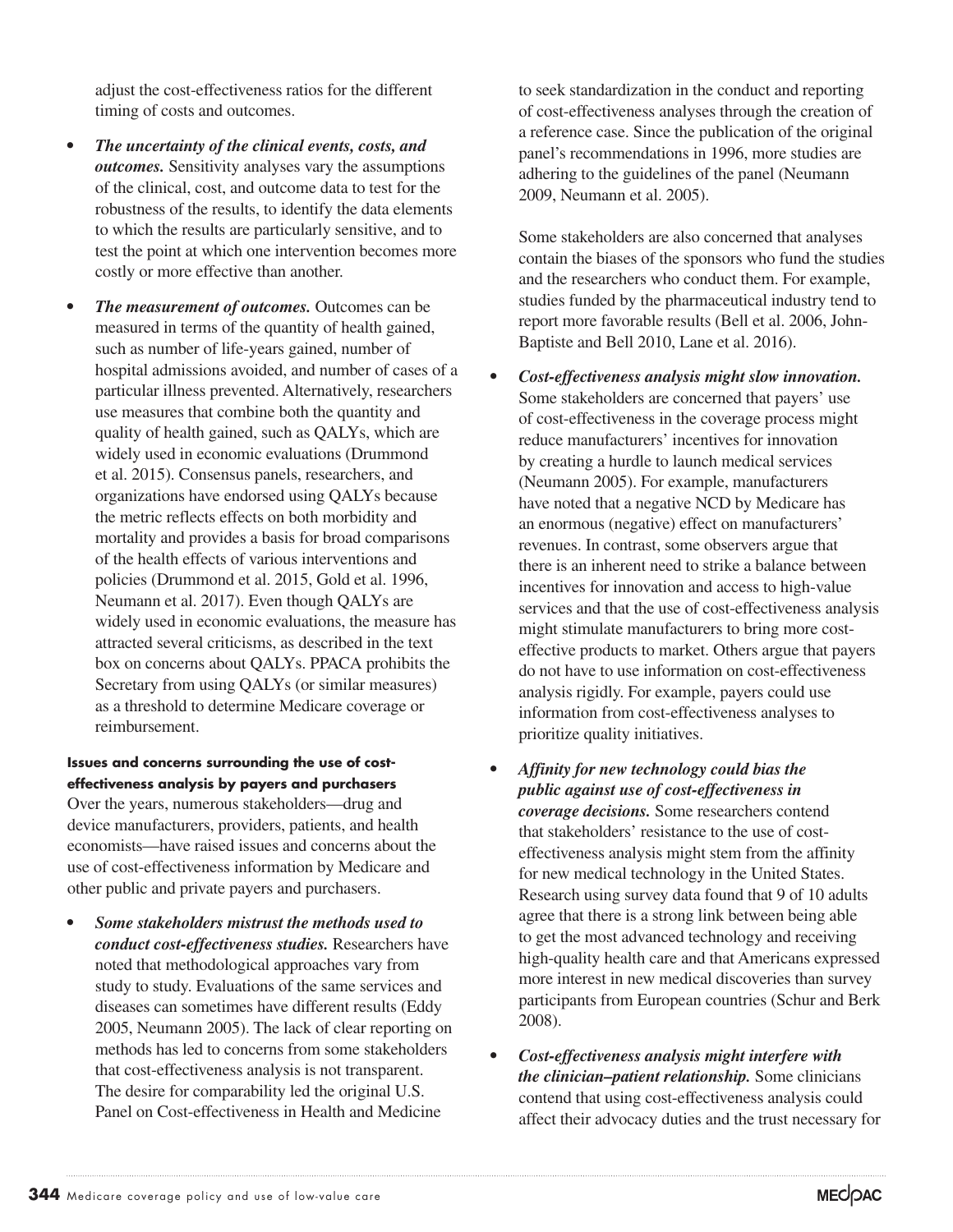### **Concerns about using QALYs in economic evaluations**

uality-adjusted life years (QALYs) are widely<br>used in economic evaluations and have been<br>endorsed by several research panels (Gold et used in economic evaluations and have been endorsed by several research panels (Gold et al. 1996, Neumann et al. 2017). Among the measure's strengths:

- QALYs can account for gains in both the quantity and quality of health gained. By contrast, assessing only the quantity of health gained, such as lifeyears gained or number of strokes avoided, does not consider changes in an individual's disease symptoms, functional capacity, and well-being (i.e., quality of life).
- QALYs can be used across a wide variety of diseases and treatments, enabling the comparison of interventions both within and across disease and treatment categories. For example, health losses associated with treatments for myocardial infarctions can be expressed commensurately with health losses associated with pneumonia.

Nonetheless, there is debate among researchers and others about their use (Drummond et al. 2015, Gold et al. 1996). The debate about QALYs centers on the techniques and methods used to develop QALYs and concerns that QALYs may not reflect societal

values and may be biased against certain populations, including the elderly and the disabled. In addition, some stakeholders contend that the measure is in contrast to the movement toward personalized medicine and patient-centered care (Partnership to Improve Patient Care 2018).

The Patient Protection and Affordable Care Act of 2010 prohibits the Secretary from using QALYs (or similar measures) as a threshold to determine coverage, reimbursement, or incentive programs under Title XVIII of the Social Security Act (Medicare and Medicaid). According to the statute:

- "The Secretary shall not utilize such an adjusted life year (or such a similar measure) as a threshold to determine coverage, reimbursement, or incentive programs under title XVIII."
- "The Secretary shall not use evidence or findings from clinical comparative effectiveness research . . . in determining coverage, reimbursement, or incentive programs . . . in a manner that treats extending the life of an elderly, disabled, or terminally ill person as of lower value than extending the life of an individual who is younger, nondisabled, or not terminally ill." ■

good relationships with their patients by interfering with their ability to prescribe clinically necessary care (Neumann 2004).

*• Cost-effectiveness analysis might impair beneficiaries' access to certain services and might lead to rationing.* Some stakeholders are concerned that payers' use of cost-effectiveness analyses, particularly in the coverage process, might affect access to care. For example, a policy that covers only those services that have cost-effectiveness ratios below a specific threshold would result in patients not having access to all services. Some stakeholders are concerned that payers and purchasers will use

cost-effectiveness information for cost-containment purposes only, not for promoting appropriate care. Researchers who conducted focus groups have countered that, when members of the lay public are presented with cost-effectiveness information in a systematic way, they may be willing to use such information to inform priorities for coverage (Gold and Taylor 2007, Gold et al. 2007).59 Researchers found that 75 percent of focus group participants felt "somewhat" or "very" comfortable with the use of cost-effectiveness analysis to inform Medicare coverage of new treatments, while 10 percent said that it should "never" be used.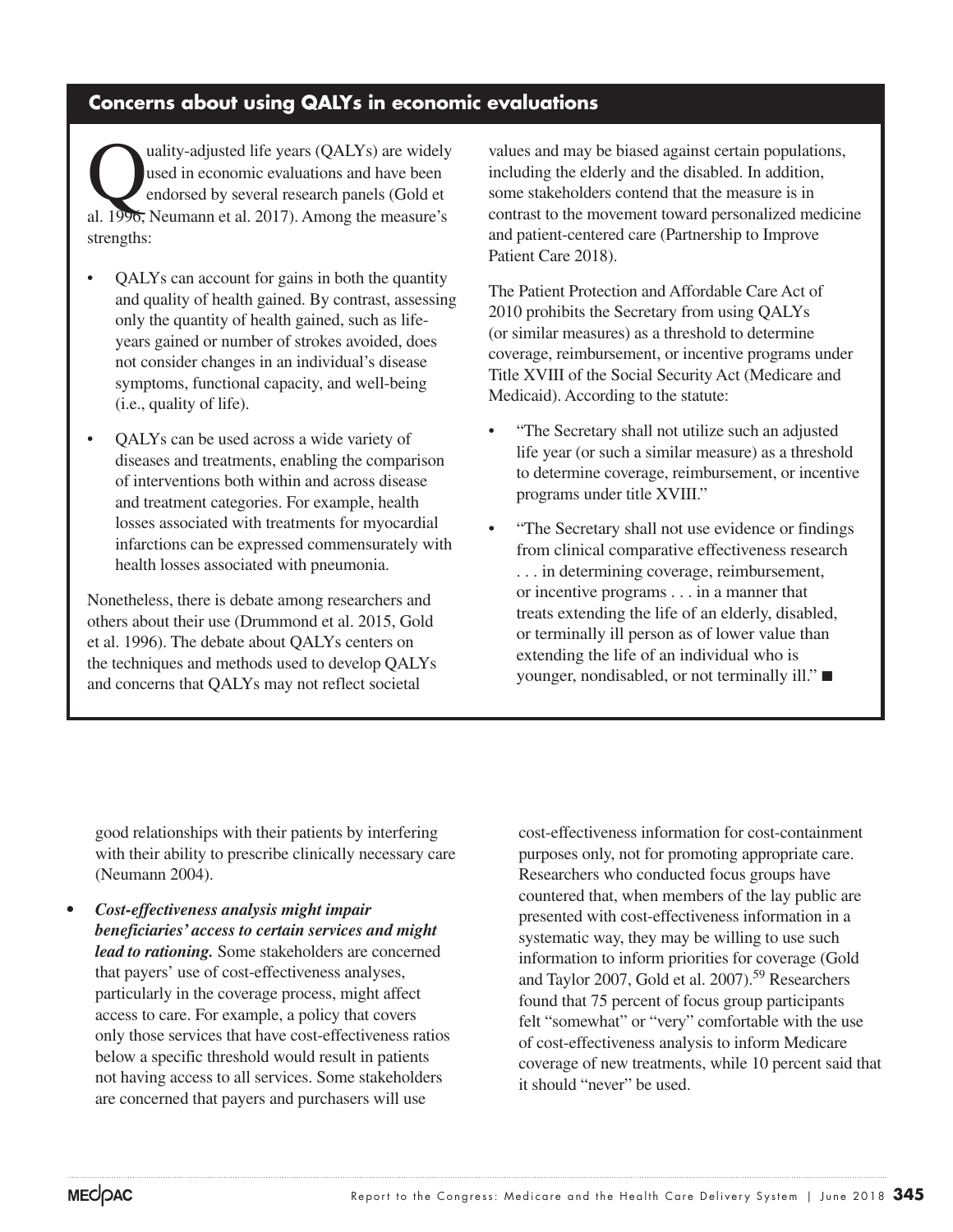#### **Use of cost-effectiveness by other public and private**

**entities** There is no exhaustive research on the use of cost-effectiveness analysis by commercial payers, pharmacy benefit managers (PBMs), or other purchasers. Nonetheless, reports in the lay press suggest an increasing interest in determining the value of medical interventions, including examining information on comparative clinical effectiveness and cost-effectiveness. In particular, there appears to be increased interest in determining the clinical effectiveness and value of pharmaceuticals to inform formulary decisions. Medicare organizations that take on financial risk, including MA plans and ACOs, have flexibility in using cost-effectiveness in the design of their medical and pharmacy management programs.

A recent analysis found that 14 of 17 commercial payers considered cost-effectiveness analyses in an average of 14 percent of their coverage policies; 3 payers did not report reviewing information on cost-effectiveness (Chambers et al.  $2016$ .<sup>60</sup> In workshops on cost-effectiveness analysis, about 75 percent of California health care leaders (of public and private health care organizations) who participated said that such analysis should be a factor in decisions by commercial payers (Bryan et al. 2009).<sup>61</sup> The three most frequently cited barriers in using such costeffectiveness information were:

- the risk of litigation if the organization denies access to treatments that are known to be medically effective but do not demonstrate long-term cost-effectiveness,
- the disconnect between the long-term perspective of cost-effectiveness analysis and the short-term horizons of the payers' decisions, and
- concern about result bias in cost-effectiveness studies with commercial sponsorship (Bryan et al. 2009).

Methodological concerns were not a major theme of the potential barriers to using information on costeffectiveness.

Over the past few years, there has been increasing interest by commercial payers, purchasers, and PBMs in value-based arrangements. The extent to which these arrangements assess cost-effectiveness is unknown. In addition, the fact that ICER and other organizations have launched value frameworks over the past decade suggests the growing acceptance of value and cost-effectiveness assessments. Value frameworks have also been introduced by medical professional groups and provider organizations, including Memorial Sloan Kettering Cancer Center, the American Society of Clinical Oncology, the American College of Cardiology, and the American Heart Association.

Data are limited on the extent to which commercial entities use results generated from ICER's and other organizations' frameworks. However, the sponsorship of ICER by commercial payers, purchasers, and PBMs suggests that these organizations are seeking information on the cost-effectiveness of health care services. For example, in 2016, Prime Therapeutics, a PBM, joined ICER as a flagship member (Prime Therapeutics 2016). According to ICER, pharmacy benefit managers, insurers, and government agencies have used ICER reports in negotiating pricing and preferred formulary placements with manufacturers. Nearly half of all published costeffectiveness studies evaluated pharmaceuticals, and, between 1990 and 2012, pharmaceutical manufacturers sponsored an increasing proportion of such studies. The move toward value-based payment and outcomes-based payment among private entities that include payers and pharmaceutical manufacturers is ostensibly oriented toward assessing the cost-effectiveness of medical interventions.

The VA uses cost-effectiveness analysis to inform drug formulary decisions (Al et al. 2004). In 2017, ICER announced a collaboration with the VA's Pharmacy Benefits Management Services Office to incorporate the use of ICER drug assessment reports in drug coverage and price negotiations with the pharmaceutical industry (Institute for Clinical and Economic Review 2017).

Other countries use cost-effectiveness analysis in their decisions to cover drugs and in their negotiations with drug companies. For example, the United Kingdom's National Institute for Health and Care Excellence (NICE), founded in 1989, includes cost-effectiveness analyses in its guidance on pharmaceuticals, medical devices, and other medical services.<sup>62</sup> However, the use of cost-effectiveness evidence has not proceeded without some debate. For example, in 2009, to address growing concern about access to new cancer drugs, NICE introduced additional flexibility when appraising treatments that extend survival in patients with short life expectancy (Dillon and Landells 2018).

#### **Overview of the Patient-Centered Outcomes Research Institute**

PCORI is a public-private entity established by PPACA and tasked with identifying comparative effectiveness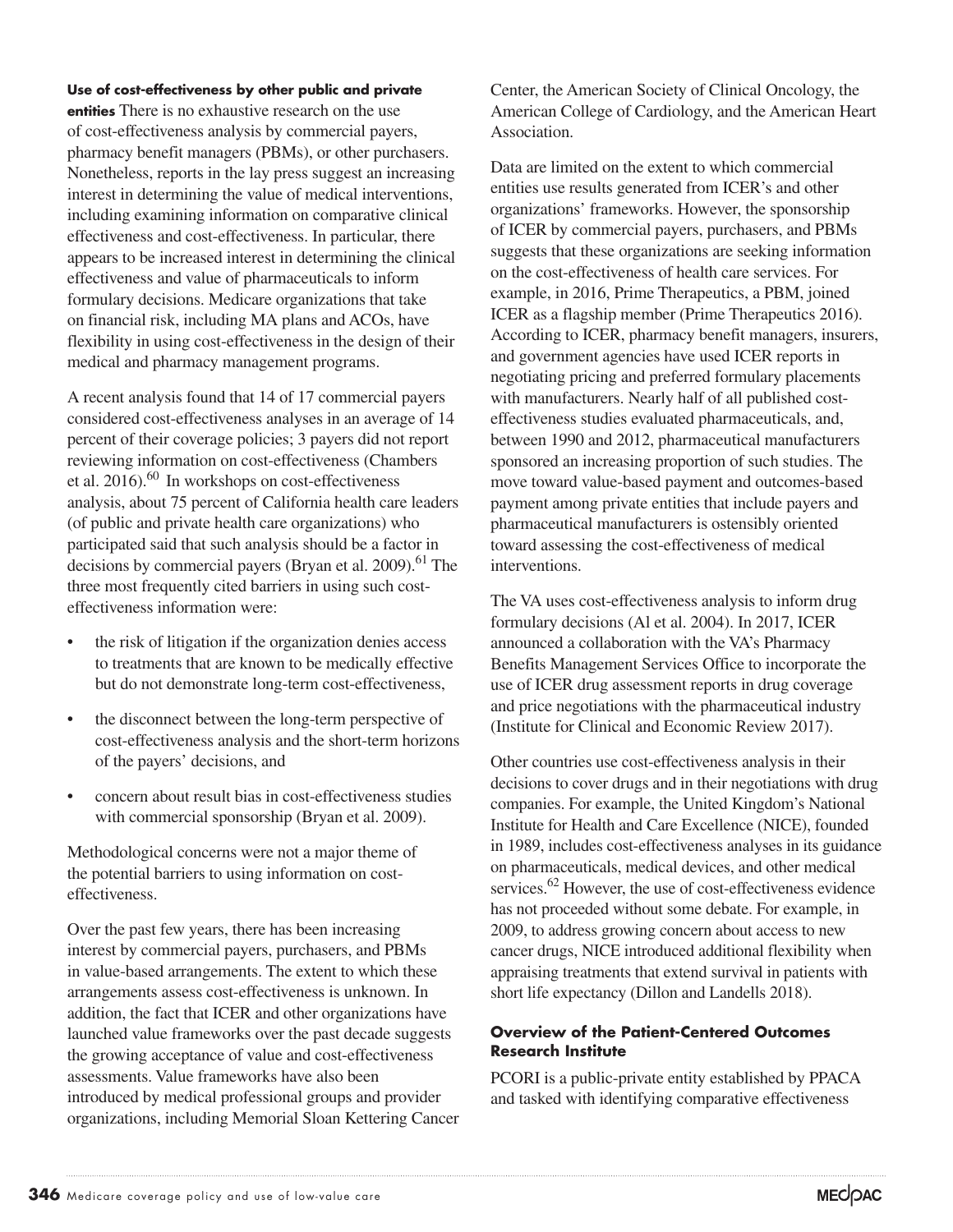research (CER) priorities, funding CER efforts, and disseminating CER findings. The statute authorizing the agency prohibits the use of QALYs, specifically stating:

The Patient-Centered Outcomes Research Institute established under section 1181(b)(1) shall not develop or employ a dollars-per-quality adjusted life year (or similar measure that discounts the value of a life because of an individual's disability) as a threshold to establish what type of health care is cost effective or recommended.

Because of this stipulation, the organization states it does not consider cost or cost-effectiveness to be an outcome of direct importance to patients (Patient-Centered Outcomes Research Institute 2017).

PCORI is governed by a 21-member board of governors who are appointed by the Comptroller General of the United States. The board must include the directors of the National Institutes of Health and AHRQ (or their designees) and 19 other members (including 7 clinicians, 3 patient representatives, 3 drug and device industry representatives, 3 private-payer representatives, 1 quality improvement or health services researcher, and 2 representatives from the federal and state governments) with expertise in clinical health sciences research. There is also a 17-member methodology committee whose members are also appointed by the comptroller general of the United States, which sets methodology standards for the organization's research.

#### **The Patient-Centered Outcomes Research Trust Fund**

PPACA created the Patient-Centered Outcomes Research Trust Fund (PCORTF) to fund CER efforts between fiscal year 2010 and fiscal year 2019 from three funding streams: appropriations from the general Treasury, transfers from the Medicare Trust Funds, and a fee assessed on private insurance and self-insured health plans.63 On an annual basis, PCORI receives 80 percent of PCORTF's funds, and HHS receives the remainder. The majority of HHS's funding goes to AHRQ and supports CER dissemination and research capacity–building efforts. Unless reauthorized by the Congress, PCORTF's funding will expire on September 30, 2019. Between fiscal years 2010 and 2017 (the most recent year available), PCORTF funding has totaled \$2.4 billion from all revenue streams (the general Treasury, Medicare Trust Funds, private insurance and self-insured health plans, and earned interest).

**PCORI's research process** Per PPACA, PCORI established, with public comment, five broad national research priorities (and funding allocations) in 2012 to guide the organization's funding of CER efforts:

- assessment of prevention, diagnosis, and treatment options (40 percent of funding)
- improving health care systems (20 percent of funding)
- communication and dissemination of research (10) percent of funding)
- addressing disparities (10 percent of funding)
- accelerating patient-centered outcomes research and methodological research (20 percent of funding)

In addition to these five broad national priorities, PCORI established nine research criteria to identify how each priority would be addressed.64

PCORI's most studied conditions include mental/ behavioral health disorders, cancer, cardiovascular diseases, neurological disorders, nutritional and metabolic disorders, and trauma/injury. PCORI's top three populations of interest are racial/ethnic minorities, individuals of low socioeconomic status, and older adults.65 In 2015, PCORI began funding pragmatic clinical trials—observational studies that compare two or more alternatives for preventing, diagnosing, treating, or managing a particular clinical condition. PCORI has stated that \$5 million to \$15 million in funding will be available for these trials (Patient-Centered Outcomes Research Institute 2013).

In 2014, PCORI created the National Patient-Centered Clinical Research Network (PCORnet), whose goal is to improve the national infrastructure for comparative effectiveness research by using large amounts of health data to address patients' and clinicians' healthrelated questions. Researchers can access large sets of health and health care data through electronic medical records and claims data gathered in real-world settings (e.g., clinics and hospitals) (National Patient-Centered Research Clinical Network 2018). This network currently includes 128 million individuals' data that can be used for randomized clinical trials, large observational studies, and other research (Government Accountability Office 2018).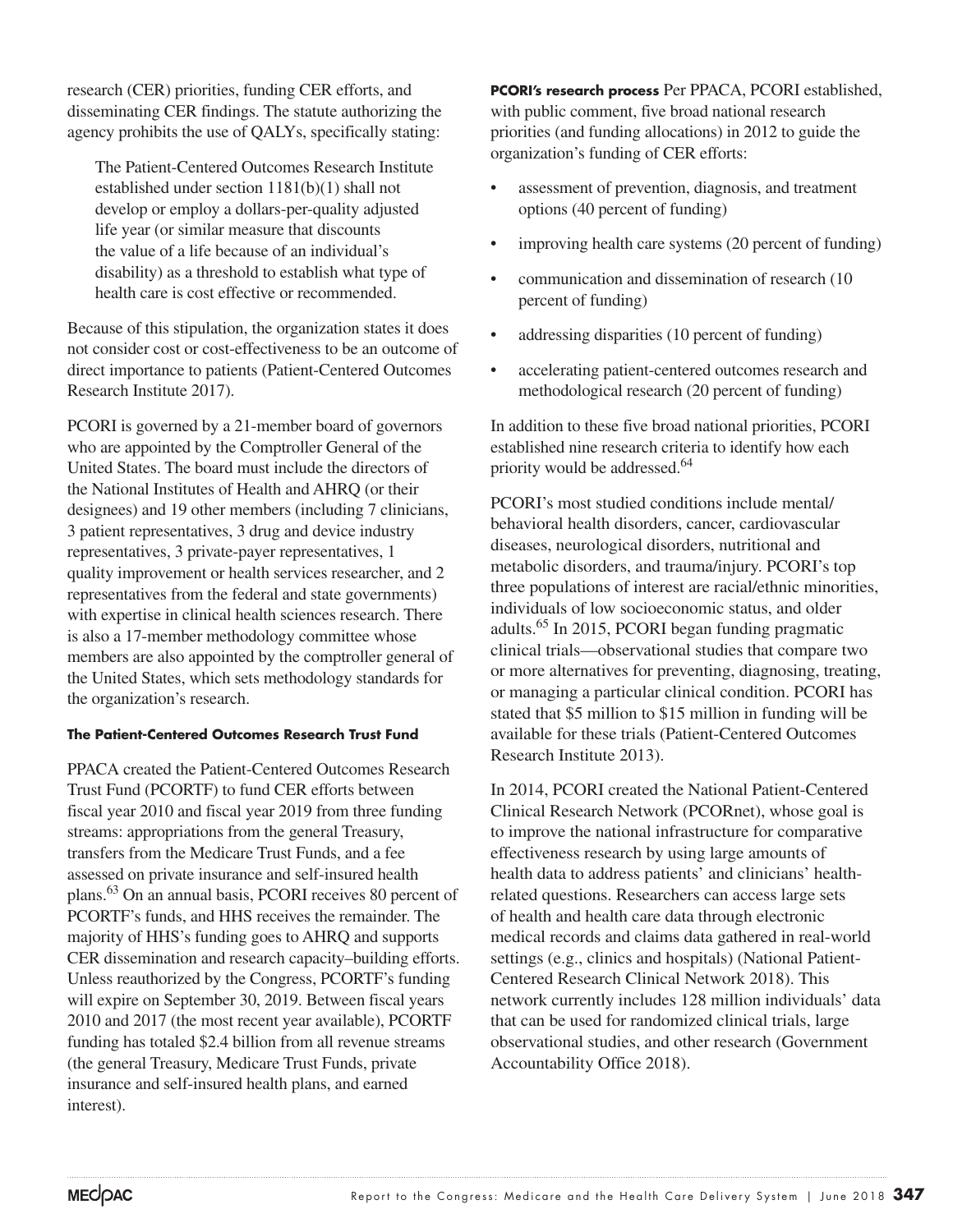PPACA mandated that the Government Accountability Office (GAO) release two reports evaluating activities funded by PCORI. In its first report, GAO assessed the organization's financial statements and concluded that PCORI was operating in line with the expectations that PPACA laid out (Government Accountability Office 2015). In its second report, GAO found that PCORI funded some 600 research-related infrastructure and methods projects for roughly \$2 billion. Of the total funding, PCORI awarded 79 percent to fund comparativeeffectiveness research projects, 16 percent to create PCORnet, and the remaining 5 percent to fund projects related to methods development and dissemination (Government Accountability Office 2018).

PCORI's dissemination process presents research findings on its website—one for consumers and patient audiences and a more technical version for medical professionals within 90 days after the results are finalized. In fiscal year 2016, 190 articles associated with PCORI-funded projects were published, an increase from 56 articles in fiscal year 2014. With respect to its use in clinical care, PCORI reports that two of its studies on prostate cancer were included in medical resource software used by academic medical centers (Government Accountability Office 2018).

**Concerns about PCORI** Patient advocacy groups like the Partnership to Improve Patient Care have commented on PCORI's commitment to supporting patient-centered research that engages patients and aids in their health care decisions (Schulte 2015). Additionally, some researchers have perceived the positive effects of its mission. For example, the PCORI board has worked to ensure transparency, credibility, and access, holding open board meetings every other month in various cities across the United States (Washington and Lipstein 2011).

However, some organizations and researchers from different political perspectives have raised concerns about PCORI. Mazur and colleagues noted that less than onethird of PCORI studies involve or are relevant to primary care—the largest patient care platform in the United States (Mazur et al. 2016). Researchers from the Center for American Progress raised concerns that PCORI was not adequately funding comparative clinical effectiveness research (Emanuel et al. 2016).

In interviews that GAO conducted with stakeholders (including health policy experts and PCORI contractors), some interviewees expressed concern that PCORI's research priorities are broad and lack specificity (Government Accountability Office 2015). According

to GAO, payer representatives noted limitations to the usefulness of PCORI's research findings because they do not take treatment costs into account (Government Accountability Office 2018). Some have recommended that the organization strategically plan its agenda to address research questions that comparative-effectiveness research can answer quickly and decisively (Sox 2012). The findings of such studies would ideally make their way into everyday medical practice and demonstrate PCORI's ability to fund important transformative comparativeeffectiveness research.

#### **Overview of the Institute for Clinical and Economic Review**

ICER is an independent nonprofit organization founded in 2005 with the goal of providing independent analysis of evidence on the value and effectiveness of medical interventions, including drugs, medical devices, tests, and delivery system innovations. Nonprofit foundations provide 78 percent of the organization's funding. Their largest individual source of funding comes from the Laura and John Arnold Foundation. The remaining 22 percent of their support comes from other nonprofit organizations, pharmaceutical manufacturers, health plans, and pharmacy benefit management companies.<sup>66</sup> ICER does not accept funding from manufacturers or private insurers to perform reviews of specific technologies (Institute for Clinical and Economic Review 2018b).

ICER's evaluations include a systematic review of the clinical and economic literature on a given intervention and an analysis of the cost-effectiveness and potential budget impact associated with the intervention. As part of its comparative clinical effectiveness assessment, the analyses provide sources of evidence, the strengths and limitations of individual studies, and an evaluation of the net health benefit of the treatment options being considered. ICER's analyses apply evidence of a treatment's comparative clinical effectiveness to determine its cost-effectiveness, usually over the lifetime of patients (when feasible). ICER also assesses the potential budget impact of a new drug over a five-year period, taking into account assumptions about the treatment's projected uptake. ICER calculates cost-effectiveness from the health system perspective as its base case but performs a scenario analysis to include work productivity when feasible. The primary measure of ICER's cost-effectiveness analysis is the QALY; other measures, such as the cost per life-year gained and cost per avoided event (e.g., stroke), are also reported.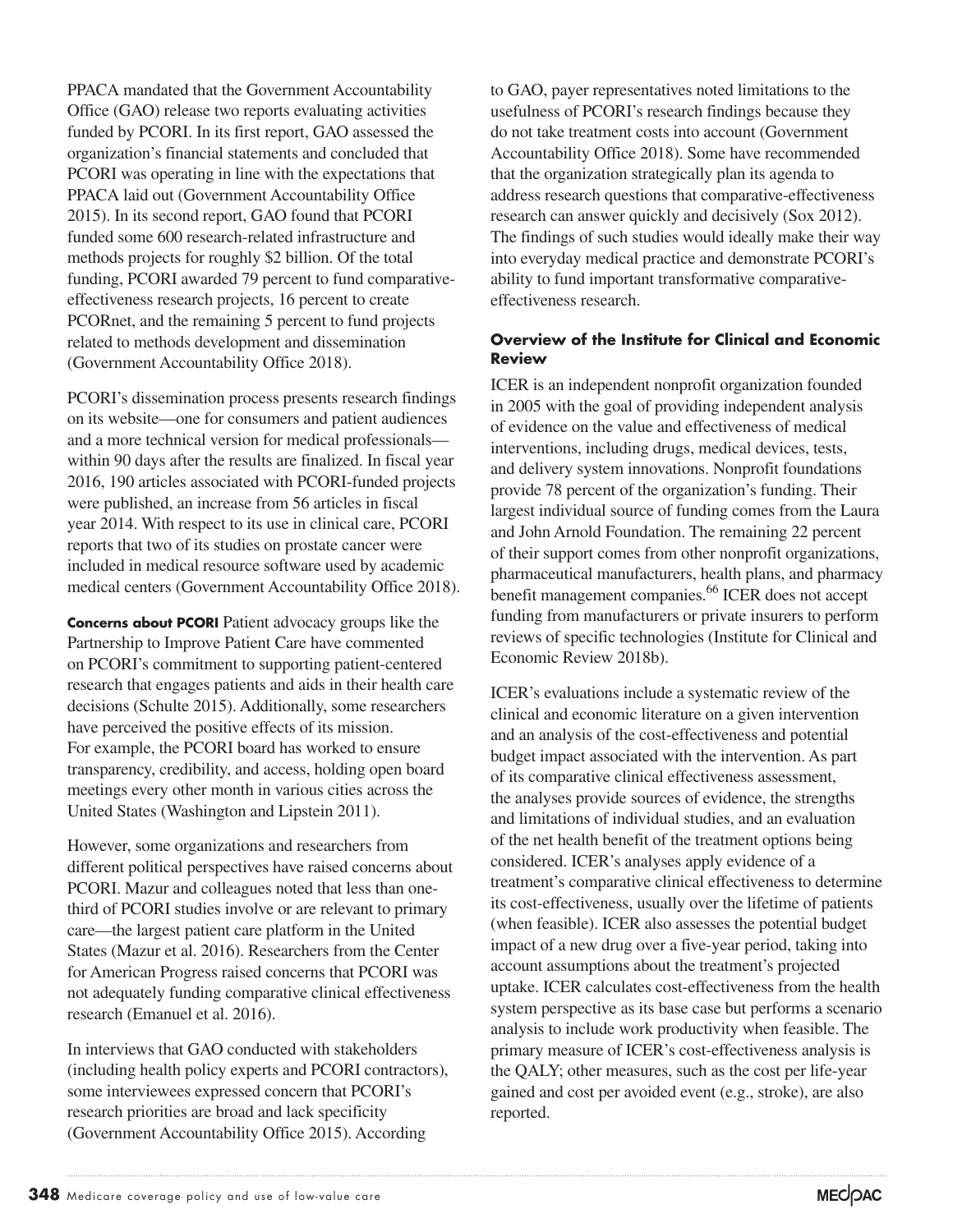According to ICER, the organization aims to make its research and methodology process as transparent and public as possible. According to ICER's patient and manufacturer engagement guide, there are both formal and informal opportunities for patients, manufacturers, and other stakeholders to provide input and comment during the report development process. ICER recently announced that its executable versions of draft cost-effectiveness models will be shared with relevant manufacturers during the evidence review process. In addition, the organization recently updated its value assessment framework and provided opportunities for public comment from stakeholders. ICER's new value framework seeks to inform decisions that are aimed at achieving sustainable access to high-value care for all patients. Long-term value is the primary anchor for ICER's framework, but the organization also considers short-term affordability in its assessments.

For example, a recent ICER report on the comparative clinical effectiveness and value of chimeric antigen receptor T-cell therapies (tisagenlecleucel and axicabtagene ciloleucel) for treatment of two types of B-cell cancers concluded that each product was costeffective (with incremental long-term cost-effectiveness ratios below or within \$50,000 per QALY and \$150,000 per QALY gained) (Institute for Clinical and Economic Review 2018a). However, ICER also concluded that the potential short-term budget impact for one of the products, axicabtagene ciloleucel, would exceed ICER's annual \$915 million annual budget impact threshold at the product's current price.<sup>67</sup> According to ICER, the added cost of a new service that exceeds its annual budget impact threshold may be difficult for a payer to absorb over the short term without displacing other needed services or contributing to a rapid growth in insurance costs, which might affect patients' access to high-value care. Other examples of its completed and current analyses include reports evaluating the CER and value of drug treatments for hepatitis C, prostate cancer, hemophilia type A, migraines, osteoporosis, and cystic fibrosis and of nondrug treatments of low back pain.

**Concerns about ICER** Some stakeholders have argued that ICER fills a necessary void in the U.S. health care system. Many see the impact that ICER could have on shaping health care and assessing the value of treatments. With the rise of prescription drug prices in the United States, some researchers have called for the need to assess the benefits and value of drugs and other interventions (Neumann

and Cohen 2015). Since there is no federal government organization that performs research similar to ICER, some stakeholders have said that the organization will have a valuable and growing influence on the health care system (Silverman 2016).

Other stakeholders assert that ICER's evaluations of the affordability of drugs favor insurance companies. In addition, representatives of pharmaceutical and medical device manufacturers and other health care organizations have raised many concerns about ICER. For example, these stakeholders have (1) asserted that ICER's models used to assess a therapy's value are not sufficiently transparent to the public; (2) taken issue with the methods used to assess value (e.g., the overreliance on data from randomized clinical trials and the use of QALYs to assess cost-effectiveness); (3) asserted that patients, patient groups, family caregivers, and others have not been sufficiently engaged in the analytical process.

Two evaluations criticized the five-year time horizon ICER uses in its budgetary evaluations: "ICER's approach is problematic because it penalizes high-value new technologies, treats all drugs the same regardless of the severity of the underlying condition, encourages a myopic view (overweighting upfront costs and ignoring savings and health benefits that occur after 5 years), downplays existing waste and inefficiency in the system, and provides disincentives to companies developing a drug with broad public health impacts" (Lakdawalla and Neumann 2016, Neumann and Cohen 2017). Neumann and Cohen further criticized ICER's use of cost-effectiveness thresholds (\$50,000 per QALY to \$175,000 per QALY gained), arguing that these judgments should be made by payers and their enrollees, and argued that ICER should assess a treatment's cost-effectiveness from the societal perspective, not solely from the health system perspective.<sup>68</sup>

# **Conclusion**

FFS Medicare's coverage process allows many new services to disseminate quickly into routine medical care without evidence that they are superior to existing treatments. In addition, there is substantial use of lowvalue care. A very conservative estimate of Medicare spending on low-value services ranges from \$2.4 billion to \$6.5 billion per year. There is additional spending on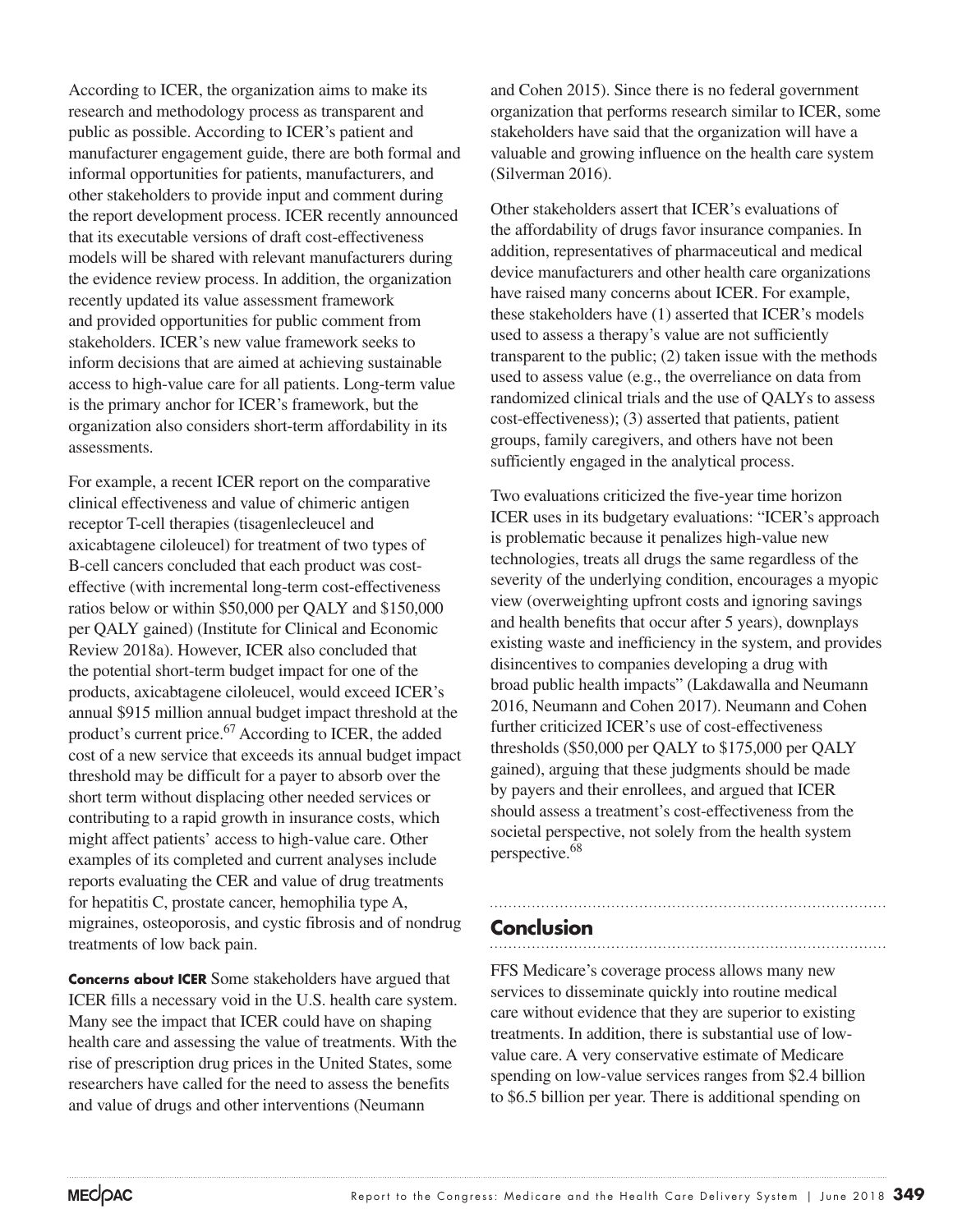potentially low-value services such as early initiation of dialysis, proton beam therapy, and H.P. Acthar Gel. The spending estimates do not reflect the downstream cost of low-value services (e.g., follow-up tests and procedures). Because other payers also cover low-value services, payers may want to coordinate their efforts to identify and reduce low-value care. There are many policy tools that Medicare could consider adopting to reduce the use of low-value services, such as prior authorization, clinician decision

support and provider education, altering beneficiary cost sharing based on the clinical value of a service, new payment models, revisiting coverage determinations on an ongoing basis, and linking FFS coverage and payment to clinical comparative effectiveness and cost-effectiveness information. CMS has developed early experience with some of these tools, such as prior authorization and new payment models. ■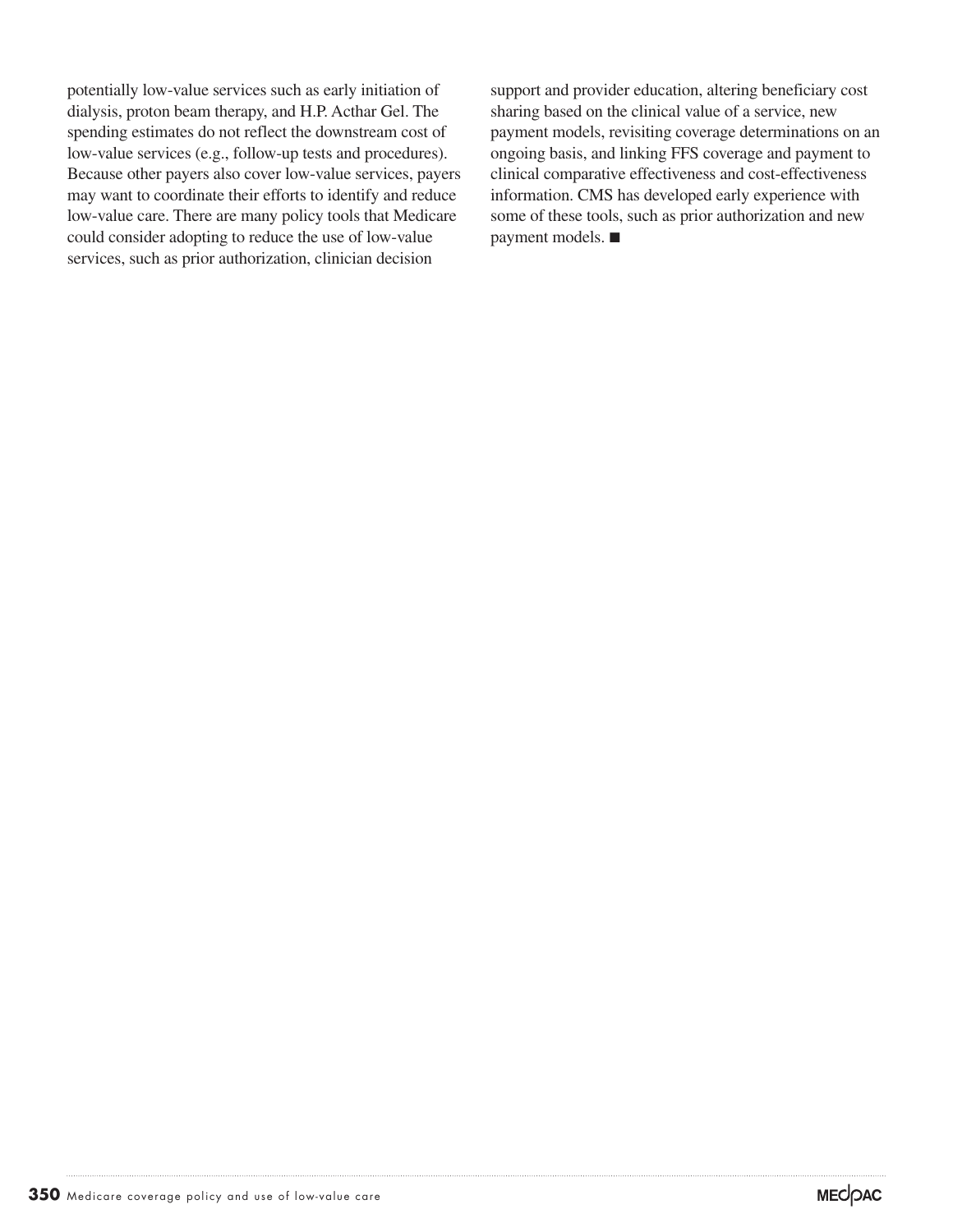# **Endnotes**

- 1 CMS explained that, since it anticipated limiting the application of cost considerations to a "narrow situation when two services have equivalent health outcomes and are of the same clinical modality," it would have needed to conduct a simple cost analysis in such cases.
- 2 The Commission's estimate of the number of LCDs does not take into account the duplication of LCDs within a given region.
- 3 Instances in which CMS may request an external technology assessment include the following: (1) the evidence to review is extensive, making it difficult to complete an internal technology assessment within the statutory time frame; (2) there are significant differences in opinion among experts concerning the relevant evidence; and (3) the review requires clinical or methodological expertise not available among CMS staff at the time of the review.
- 4 The MMA requires that CMS consult with outside clinical experts if the MEDCAC is not convened.
- 5 Other factors that CMS considers for removing NCDs under the expedited process include the following: local contractor discretion would better serve the needs of the program, the technology is obsolete and no longer marketed, and the NCD has been superseded by subsequent Medicare policy.
- 6 Under Section  $1862(a)(1)(E)$  of the statute, the Secretary has the authority to "conduct and support research through the AHRQ administrator with respect to the outcomes, effectiveness, and appropriateness of health care services and procedures in order to identify the manner in which diseases, disorders, and other health conditions can most effectively and appropriately be prevented, diagnosed, treated, and managed clinically."
- 7 The Symplicity renal denervation system for treatmentresistant hypertension is the only other device known to be accepted into the Parallel Review Program, according to its manufacturer (Medtronic 2013). The device's parallel review process, which began in 2013, was discontinued in 2014 after the manufacturer announced that the device did not achieve its primary efficacy endpoint in a clinical trial (Gafney 2014).
- 8 For example, Medicare covers off-label use of bevacizumab for metastatic breast cancer despite the FDA's removal of this clinical indication from the biologic's label in 2011. In 2016, Medicare's Part B spending for bevacizumab for breast cancer totaled \$17 million, which represents 2 percent of the biologic's FFS Medicare spending.
- Currently, there are 4 MACs that process durable medical equipment claims and 12 MACs that process all other Part A and Part B claims.
- 10 Before BIPA, Medicare's contractors developed local medical review policies (LMRPs). The difference between an LMRP and LCD is that an LCD is a determination as to whether an item or service is reasonable and necessary, while LMRPs may also contain benefit category and statutory exclusion provisions.
- 11 OIG's estimates are based on a review of LCDs for Part B services (excluding durable medical equipment items) in effect during a one-week period in 2011.
- 12 Interested parties include beneficiaries residing or receiving care in a contractor's jurisdiction, providers doing business in a contractor's jurisdiction, and any interested party doing business in a contractor's jurisdiction.
- 13 Under law, drugs or classes of drugs or their medical uses that may be excluded from coverage or otherwise restricted under Medicaid under Sections 1927(d)(2) or (d)(3) of the Social Security Act (except for smoking cessation agents) are excluded from the definition of a Part D drug (42 CFR § 423.100). Examples of excluded drugs include drugs for weight loss or gain, drugs for erectile dysfunction, drugs for relief of cough and colds, nonprescription drugs, drugs used for cosmetic purposes or hair growth, drugs used to promote fertility, and prescription vitamins and minerals, except prenatal vitamins and fluoride preparation products.
- 14 The amount in controversy must be greater than the specified dollar thresholds.
- 15 The authors adjusted for differences in beneficiaries' sociodemographic and clinical characteristics and geographic location.
- 16 The study adjusted for changes in each group's sociodemographic and clinical characteristics (e.g., the presence of specific chronic conditions and the total number of conditions) between the precontract period and postcontract period.
- 17 Both of these measures were limited to low-risk, noncardiac surgery.
- 18 The study used data on patients with commercial insurance from the Health Care Cost Institute, which maintains a database of claims on individuals who are under age 65 with employer-sponsored insurance from Aetna, Humana, Kaiser Permanente, and UnitedHealthcare.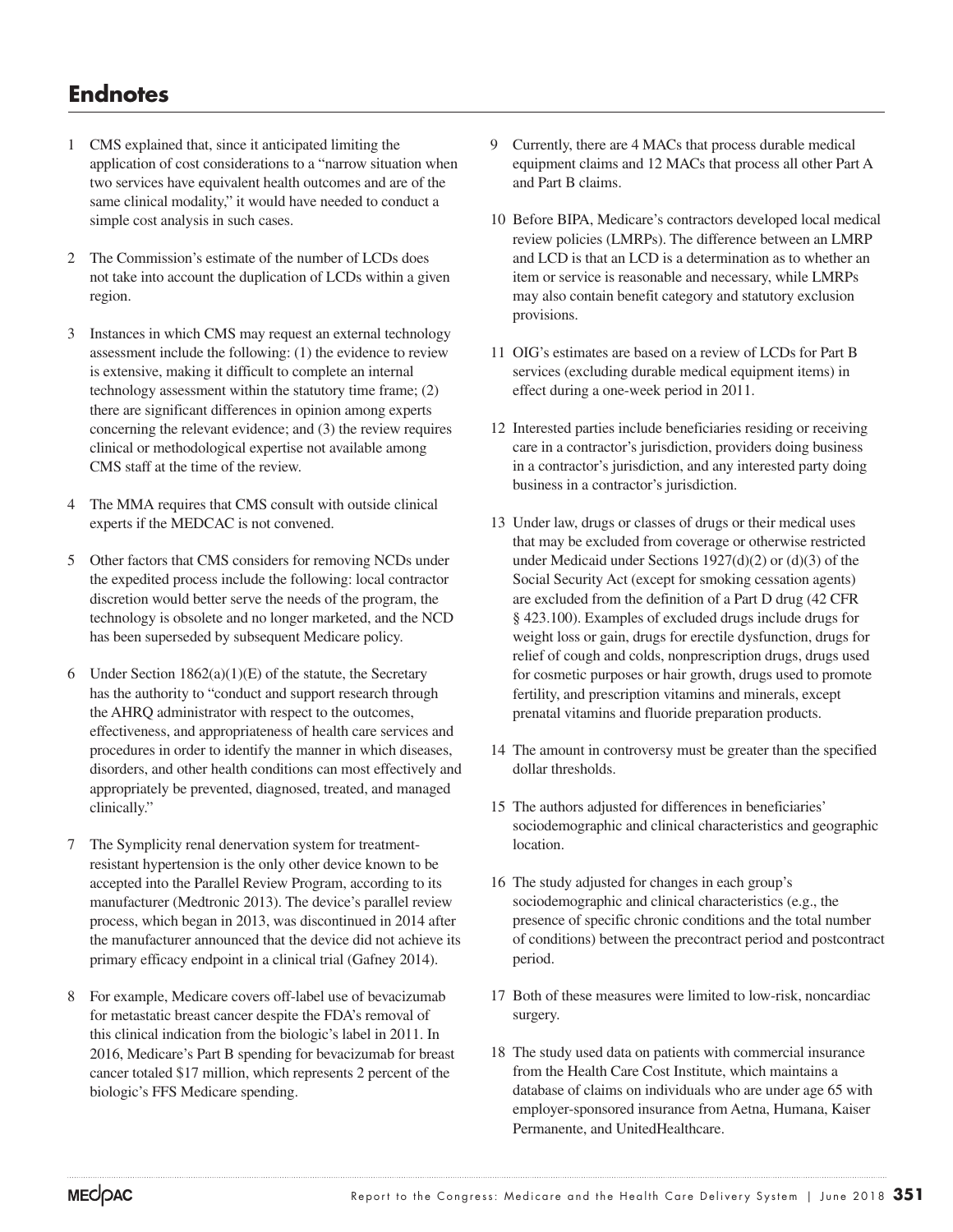- 19 The DXA scan measures bone mineral density.
- 20 The  $T_3$  service is a lab test that measures the level of  $T_3$  in the blood. The test is used to evaluate and manage thyroid dysfunction.
- 21 The HEDIS measure for high-risk medication is described as the share of Medicare members ages 66 and older who had at least one dispensing event for a high-risk medication, or the share of Medicare members ages 66 and older who had at least two dispensing events for the same high-risk medication.
- 22 Schwartz and colleagues published a study that used 26 of their measures to calculate the amount of low-value care in FFS Medicare in 2009 (Schwartz et al. 2014).
- 23 The broad version of the PSA screening measure includes all PSA tests for men ages 75 and over. It includes both screening and diagnostic billing codes.
- 24 The narrow version of the PSA screening measure includes PSA tests for men ages 75 and over who do not have a history of prostate cancer. It includes screening (but not diagnostic) billing codes.
- 25 For each geographic area, the model included demographic variables (e.g., age, race, sex, and Medicaid enrollment), clinical variables (e.g., the presence of specific chronic conditions and the total number of conditions), and a dummy variable.
- 26 We used the narrow versions of the measures for this analysis because they represent a more conservative estimate of lowvalue care.
- 27 Researchers estimated that, among patients of all insurance types, dialysis was initiated at a mean of 147 days earlier in 2007 compared with 1997 (O'Hare et al. 2011).
- 28 The study was produced for the Washington State Health Technology Assessment Program.
- 29 *Superior net health benefit* means that the evidence suggests a moderate-to-large net health benefit versus comparators. *Incremental net health benefit* means that the evidence suggests a small net health benefit versus comparators.
- 30 *Comparable net health benefit* means the evidence suggests that, while there may be trade-offs in effectiveness or harms, overall net health benefit is comparable with comparators.
- 31 One facility (Indiana University Health Particle Therapy Center) closed in 2014 and is not included in these numbers.
- 32 There are four HCPCS codes for proton beam therapy. Code 77520 is in ambulatory payment classification (APC) group 5623, which had a payment rate of \$506 in 2016. This code accounted for only 1 percent of the volume of proton beam therapy codes paid under the OPPS in 2016. HCPCS codes 77522, 77523, and 77525 are in APC group 5625, which had a rate of \$1,151 in 2016. These codes accounted for the remaining 99 percent of volume.
- 33 Providers may also consider a patient's trajectory of kidney failure (i.e., the rate of decline in eGFR levels) when considering when to begin dialysis.
- 34 The NKF KDOQI guidelines are the most commonly used clinical guidelines in the United States. The NKF does accept financial support from the industry.
- 35 The authors adjusted for selection bias by matching proton beam therapy patients with IMRT patients with similar clinical and demographic characteristics.
- 36 As described earlier, these signs and symptoms of kidney failure could fall under the larger symptom categories of fluid overload or evidence of uremia. The specific signs and symptoms examined in this study included lower extremity edema, pulmonary edema, pericarditis, shortness of breath, cognitive dysfunction, pruritus, nausea or vomiting, anorexia, diarrhea, constipation, fatigue, muscle cramps, pain, sleep disturbance, sexual dysfunction, depressive symptoms or anxiety, altered taste, muscle weakness, hiccups, or dizziness.
- 37 The relationship between predialysis nephrology care and earlier initiation could also partially be explained by individuals who "crash" onto dialysis having much lower eGFRs, and thus bring down the average for those receiving no nephrology care (Slinin et al. 2014).
- 38 Cahaba Government Benefit Administrators covers providers in Alabama, Georgia, and Tennessee. CGS Administrators covers Kentucky and Ohio. First Coast Service Options covers Florida, Puerto Rico, and the Virgin Islands. Of the 27 proton beam facilities in the United States as of April 2018, 8 are located in states covered by these 3 MACs.
- 39 The clinical trial must be approved by an institutional review board and meet the standards of scientific integrity and relevance to the Medicare population as described in the *Medicare National Coverage Determinations Manual*. The clinical registry must be compliant with the principles established in AHRQ's *Registries for Evaluating Patient Outcomes: A User's Guide*.
- 40 National Government Services covers providers in Connecticut, Illinois, Maine, Massachusetts, Minnesota, New Hampshire, New York, Rhode Island, Vermont, and Wisconsin. Its LCD limits coverage of proton beam therapy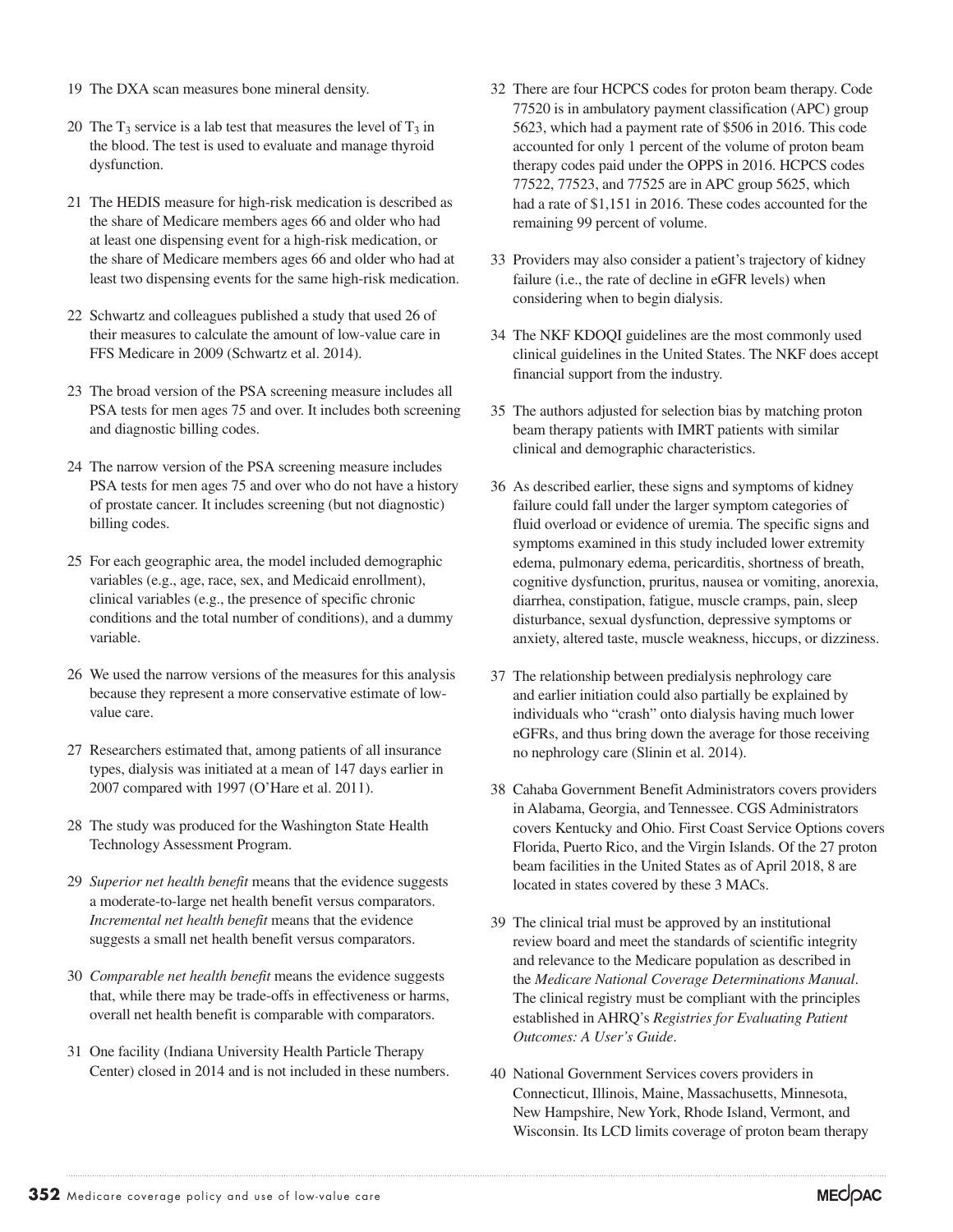for conditions in Group 2 to providers who have demonstrated experience in data collection and analysis with a history of publication in the medical literature.

- 41 Carriers were the Medicare contractors who processed and paid claims for Part B services before Medicare established the MACs.
- 42 The other indications are rheumatic, collagen, dermatologic, allergic, ophthalmic, respiratory, and edematous states.
- 43 For example, 65 percent of patients who received Acthar improved on the Disability Status Scale after four weeks, compared with 48 percent of patients who received placebo (the difference was significant at  $p < 0.05$ ). According to a measure of each patient's overall condition, 82 percent of patients who received Acthar improved, compared with 69 percent of patients who received placebo, but the difference was not statistically significant  $(p < 0.05)$ .
- 44 At the time this report was prepared, CMS had not yet released Part D data from 2016.
- 45 Spending per prescription is higher than the average price per vial because spending per prescription does not reflect manufacturers' rebates, and some prescriptions are for more than one vial.
- 46 There were 174 prescribers in each decile.
- 47 The model originally applied to California, Florida, Illinois, Michigan, New York, North Carolina, and Texas. The 12 additional states added in the extension included Arizona, Georgia, Indiana, Kentucky, Louisiana, Maryland, Missouri, New Jersey, Ohio, Pennsylvania, Tennessee, and Washington.
- 48 The three original states included in the demonstration were South Carolina, New Jersey, and Pennsylvania. Through the expansion, Delaware, the District of Columbia, Maryland, North Carolina, Virginia, and West Virginia were added.
- 49 The evaluation included only ESRD beneficiaries because they constitute about 75 percent of Medicare RSNAT claims.
- 50 The payment reduction was mandated by statute. It began before the demonstration started and may have influenced ambulance provider behavior during the demonstration evaluation period. However, the evaluation used a differencesin-differences study design to control for external changes that occurred during the demonstration.
- 51 The three states included in the model were Illinois, Michigan, and New Jersey.
- 52 This program was mandated by the Protecting Access to Medicare Act of 2014.
- 53 The demonstration was mandated by the Medicare Improvements for Patients and Providers Act of 2008 and applied to 12 common imaging services. Participation by physicians was voluntary.
- 54 One of the other ways in which the models were different was their beneficiary attribution method. ACOs in the Pioneer ACO Model had beneficiaries attributed to them prospectively (at the beginning of the year), while MSSP ACOs had beneficiaries attributed to them retrospectively (at the end of the year).
- 55 Large dialysis organizations (those with 200 or more dialysis facilities) that participate in the ESCO model are required to be at two-sided risk, while small dialysis organizations (those with fewer than 200 dialysis facilities) have the option to choose between one-sided and two-sided risk.
- 56 Medicare's NCD for lung cancer screening covers low-dose CT once per year for beneficiaries between the ages of 55 and 77, who do not have symptoms of lung cancer, who have a history of smoking at least one pack per day for 30 years, and who either are current smokers or have quit smoking within the last 15 years. The NCD also requires that beneficiaries have an office visit (before the screening visit) that is devoted to counseling and shared decision-making on tobacco-related issues and the relative harms and benefits of lung cancer screening.
- 57 The courts asserted that the statute's provision for Part B drugs based on its average sales price precludes Medicare from applying LCA policies. More information about this topic can be found in the Commission's June 2010 report to the Congress (Medicare Payment Advisory Commission 2010).
- 58 In terms of diseases studied, cost-utility studies evaluated cardiovascular diseases (18 percent of the studies overall), oncology (15 percent), and infectious diseases (15 percent).
- 59 The focus group participants received information about methods used to conduct cost-effectiveness analyses and information about the effectiveness of treatments for 14 conditions. They were asked to prioritize the coverage of these 14 treatments under assumptions of a constrained Medicare budget. They were then given cost-effectiveness information to revisit and discuss their rankings. Provision of costeffectiveness information influenced their priorities.
- 60 Across the 14 payers, cost-effectiveness was factored into between 8 percent to 43 percent of policies.
- 61 A total of 58 people participated in the workshops on costeffectiveness analysis sponsored by the California Health Care Foundation.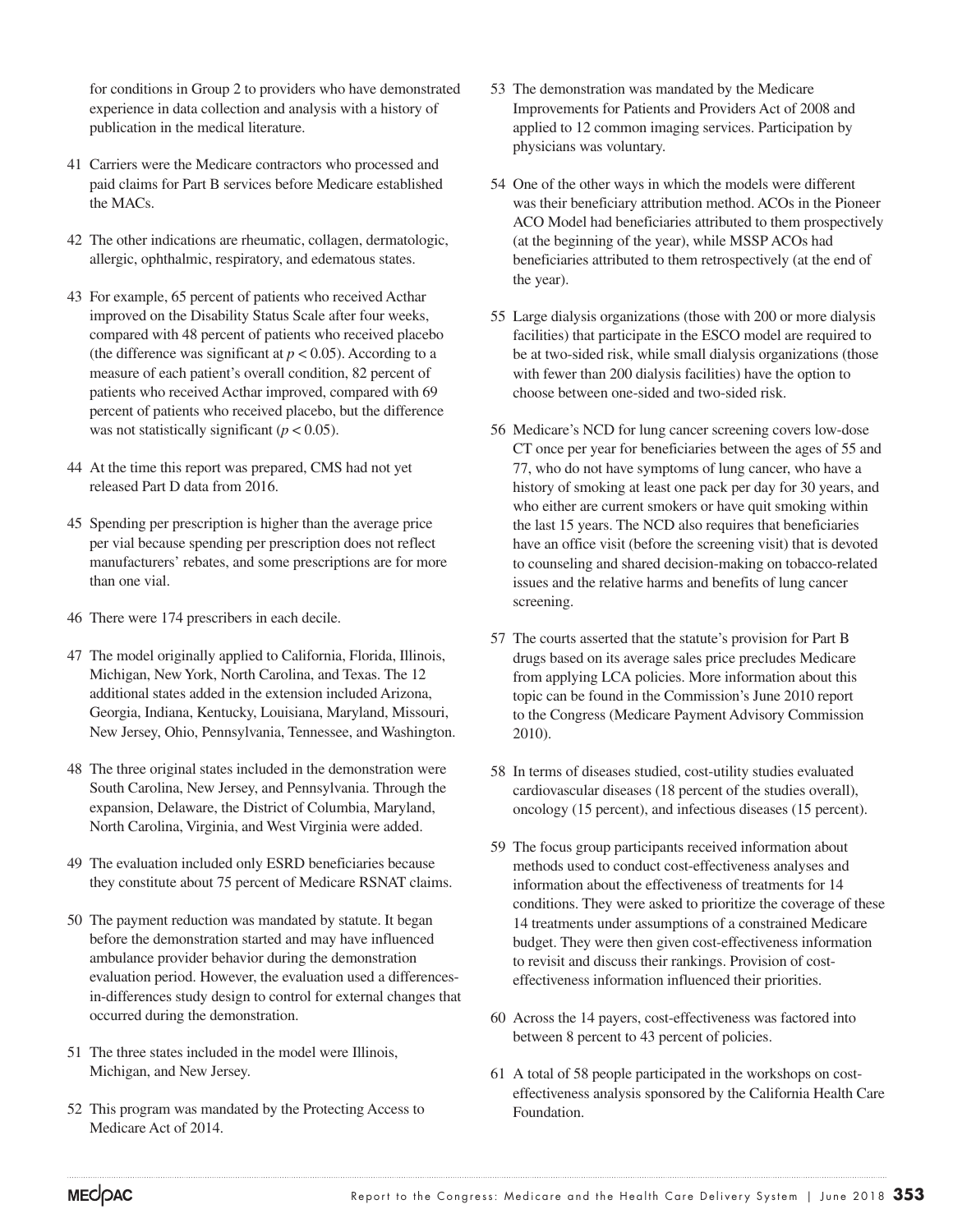- 62 NICE uses QALYs in its cost-effectiveness analyses.
- 63 The fee equaled \$1 per insured person in fiscal year 2013 and \$2 per insured person in fiscal year 2014; thereafter, the fee is increased by the percentage increase in the projected per capita amount of National Health Expenditures, as most recently published by the Secretary before the beginning of the fiscal year.
- 64 These research criteria are (1) impact on health of individuals and populations, (2) probability of improvability through research, (3) inclusiveness of different populations, (4) the ability to address current gaps in knowledge/variations in care, (5) impact on health care system performance, (6) potential to influence decision-making, (7) patient centeredness, (8) rigorous research methods, and (9) efficient use of research resources.
- 65 This finding is based on the number of projects (out of a total of 365). A project may study more than one condition or population of interest.
- 66 Other nonprofit and for-profit entities that fund ICER include Blue Cross Blue Shield of Massachusetts, Blue Shield of California Foundation, the California Health Care Foundation, Express Scripts, Genentech, Johnson & Johnson, and Kaiser Permanente.
- 67 ICER's short-term budgetary impact analysis includes an estimate of the share of patients who could be treated at selected prices without crossing a budget impact threshold that is aligned with overall growth in the U.S. economy. Factors included in the calculation of ICER's budget threshold include growth in U.S. gross domestic product, total personal medical health care spending, contribution of drug spending to total health care spending, and average annual number of new molecular entity approvals.
- 68 A cost-effectiveness analysis with a societal perspective incorporates direct medical, direct nonmedical (e.g., transportation), and indirect costs (e.g., lost productivity), regardless of who incurs the costs (Gold et al. 1996). By contrast, an analysis with a payer perspective may incorporate only direct medical costs incurred by the payer.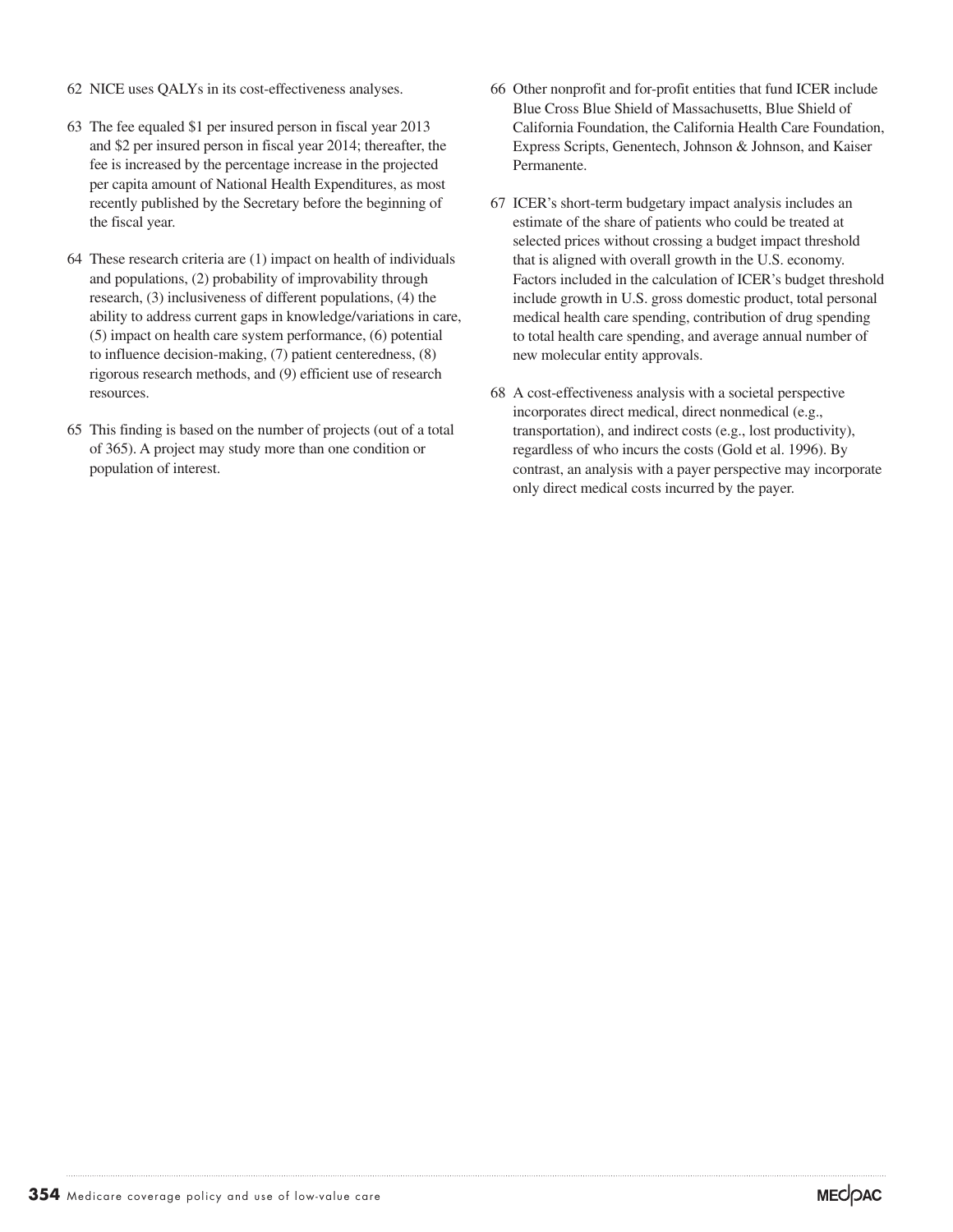# **References**

Abernethy, A. P., G. Raman, E. M. Balk, et al. 2009. Systematic review: Reliability of compendia methods for off-label oncology indications. *Annals of Internal Medicine* 150, no. 5 (March 3): 336–343.

ABIM Foundation. 2016. Choosing Wisely: Facts and figures. http://www.choosingwisely.org/about-us/facts-and-figures/.

Aetna. 2018. Psoriasis and psoriatic arthritis: Targeted immune modulators. http://www.aetna.com/cpb/medical/ data/600\_699/0658.html.

Aetna. 2014. Clinical policy bulletin: Proton beam and neutron beam radiotherapy. http://www.aetna.com/cpb/medical/ data/200\_299/0270.html.

Al, M. J., T. Feenstra, and W. B. Brouwer. 2004. Decision makers' views on health care objectives and budget constraints: Results from a pilot study. *Health Policy* 70, no. 1 (October): 33–48.

American Cancer Society. 2016. American Cancer Society recommendations for prostate cancer early detection. https:// www.cancer.org/cancer/prostate-cancer/early-detection/acsrecommendations.html.

Anthem. 2018. Proton beam radiation therapy medical policy. https://www.anthem.com/medicalpolicies/policies/mp\_pw\_ a053258.htm.

Asher, A., G. Haile, A. Goldstein, et al. 2017. *First interim evaluation report of the Medicare Prior Authorization Model for Repetitive Scheduled Non-Emergent Ambulance Transport (RSNAT)*. Report prepared by Mathematica Policy Research for the Centers for Medicare & Medicaid Services. Baltimore, MD: CMS.

Bach, P. B. 2015. New math on drug cost-effectiveness. *New England Journal of Medicine* 373, no. 19 (November 05): 1797– 1799.

Barnes, M. P., D. E. Bateman, P. G. Cleland, et al. 1985. Intravenous methylprednisolone for multiple sclerosis in relapse. *Journal of Neurology, Neurosurgery, and Psychiatry* 48, no. 2 (February): 157–159.

Barnett, M. L., J. A. Linder, C. R. Clark, et al. 2017. Low-value medical services in the safety-net population. *JAMA Internal Medicine* 177, no. 6 (June 1): 829–837.

Baumgardner, J. R., and P. J. Neumann. 2017. Balancing the use of cost effectiveness analysis across all types of health care innovations. *Health Affairs* blog. April 14.

Beck, M. 2015. Big bets on proton therapy face uncertain future. *Wall Street Journal*, May 26.

Beddhu, S., M. H. Samore, M. S. Roberts, et al. 2003. Impact of timing of initiation of dialysis on mortality. *Journal of the American Society of Nephrology* 14, no. 9 (September): 2305– 2312.

Bell, C. M., D. R. Urbach, J. G. Ray, et al. 2006. Bias in published cost effectiveness studies: Systematic review. *British Medical Journal* 332, no. 7543 (March 25): 699–703.

Bryan, S., S. Sofaer, T. Siegelberg, et al. 2009. Has the time come for cost-effectiveness analysis in US health care? *Health Economics Policy Law* 4, no. Pt 4 (October): 425–443.

CANUSA. 1996. Adequacy of dialysis and nutrition in continuous peritoneal dialysis: Association with clinical outcomes. Canada-USA (CANUSA) Peritoneal Dialysis Study Group. *Journal of the American Society of Nephrology* 7, no. 2 (February): 198–207.

Centers for Medicare & Medicaid Services, Department of Health and Human Services. 2018. Medicare Advantage Value-Based Insurance Design Model. https://innovation.cms.gov/initiatives/ vbid/.

Centers for Medicare & Medicaid Services, Department of Health and Human Services. 2017a. The facts about Open Payments data. https://openpaymentsdata.cms.gov/summary.

Centers for Medicare & Medicaid Services, Department of Health and Human Services. 2017b. Medicare program; revisions to payment policies under the physician fee schedule and other revisions to Part B for CY 2018; Medicare shared savings program requirements; and Medicare diabetes prevention program. Final rule. *Federal Register* 82, no. 219 (November 15): 52976–53371.

Centers for Medicare & Medicaid Services, Department of Health and Human Services. 2017c. Natures of payment. https://www. cms.gov/OpenPayments/About/Natures-of-Payment.html.

Centers for Medicare & Medicaid Services, Department of Health and Human Services. 2016a. Advance notice of methodological changes for calendar year (CY) 2017 for Medicare Advantage capitation rates, Part C and Part D payment policies and 2017 call letter. https://www.cms.gov/Medicare/Health-Plans/ MedicareAdvtgSpecRateStats/Downloads/Advance2017.pdf.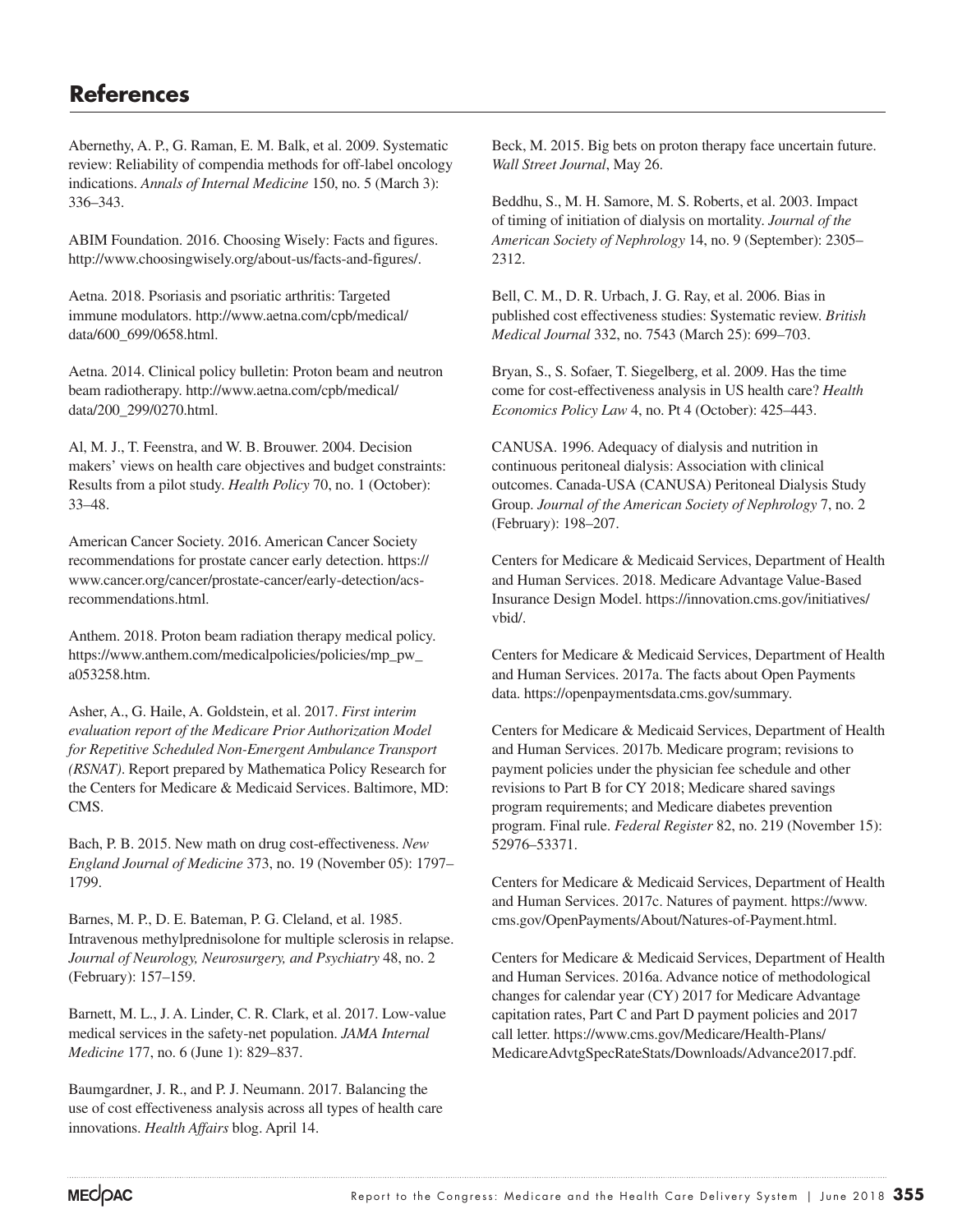Centers for Medicare & Medicaid Services, Department of Health and Human Services. 2016b. Local coverage determination (LCD): Proton beam therapy (L36658) for CGS Administrators, LLC. https://www.cms.gov/medicare-coverage-database/.

Centers for Medicare & Medicaid Services. 2016c. Medicare prior authorization of non-emergent hyperbaric oxygen (HBO) therapy model status update. https://www.cms.gov/Research-Statistics-Data-and-Systems/Monitoring-Programs/Medicare-FFS-Compliance-Programs/Prior-Authorization-Initiatives/ Downloads/HBOPriorAuth\_StatusUpdate\_111616.pdf.

Centers for Medicare & Medicaid Services. 2016d. Nonemergent hyperbaric oxygen therapy model operational guide. https://www.cms.gov/Research-Statistics-Data-and-Systems/ Monitoring-Programs/Medicare-FFS-Compliance-Programs/ Prior-Authorization-Initiatives/Downloads/HBOPriorAuth\_ OperationalGuide\_111816.pdf.

Centers for Medicare & Medicaid Services, Department of Health and Human Services. 2015a. Local coverage determination (LCD): Proton beam radiotherapy (L33937) for First Coast Service Options Inc. https://www.cms.gov/medicare-coveragedatabase/.

Centers for Medicare & Medicaid Services, Department of Health and Human Services. 2015b. Local coverage determination (LCD): Proton beam therapy (L35075) for National Government Services Inc. https://www.cms.gov/medicare-coverage-database/.

Centers for Medicare & Medicaid Services, Department of Health and Human Services. 2015c. Local coverage determination (LCD): Radiology: Proton beam therapy (L34282) for Cahaba Government Benefit Administrators. https://www.cms.gov/ medicare-coverage-database/.

Centers for Medicare & Medicaid Services, Department of Health and Human Services. 2015d. Medicare program; expansion of prior authorization for repetitive scheduled non-emergent ambulance transports Notice. *Federal Register* 80, no. 205 (October 23): 64418–64421.

Centers for Medicare & Medicaid Services, Department of Health and Human Services. 2015e. Medicare program; prior authorization process for certain durable medical equipment, prosthetics, orthotics, and supplies. Final rule. *Federal Register* 80, no. 250 (December 30): 81674–81707.

Centers for Medicare & Medicaid Services, Department of Health and Human Services. 2015f. Medicare program; revisions to payment policies under the physician fee schedule and other revisions to Part B for CY 2016. Final rule with comment period. *Federal Register* 80, no. 220 (November 16): 70886–71386.

Centers for Medicare & Medicaid Services, Department of Health and Human Services. 2014a. Final decision for national coverage determinations proposed for removal on November 27, 2013. https://www.cms.gov/medicare-coverage-database/details/ medicare-coverage-document-details.aspx?MCDId=29&mcdtype name=Expedited+Process+to+Remove+National+Coverage+Det erminations&MCDIndexType=7&bc=AgAEAAAAAAAAAA% 3D%3D&.

Centers for Medicare & Medicaid Services, Department of Health and Human Services. 2014b. Guidance for the public, industry, and CMS staff: Coverage with evidence development. https:// www.cms.gov/medicare-coverage-database/details/medicarecoverage-document-details.aspx?MCDId=27.

Centers for Medicare & Medicaid Services, Department of Health and Human Services. 2014c. Medicare program; end-stage renal disease prospective payment system, quality incentive program, and durable medical equipment, prosthetics, orthotics, and supplies. Final rule. *Federal Register* 79, no. 215 (November 6): 66120–66265.

Centers for Medicare & Medicaid Services, Department of Health and Human Services. 2014d. Medicare program: prior authorization of repetitive scheduled nonemergent ambulance transports Final rule. *Federal Register* 79, no. 220 (November 14): 68271–68273.

Centers for Medicare & Medicaid Services, Department of Health and Human Services. 2014e. Prior authorization to ensure beneficiary access and help reduce improper payments. Press release. May 22. https://www.cms.gov/Newsroom/ MediaReleaseDatabase/Press-releases/2014-Press-releasesitems/2014-05-22.html.

Centers for Medicare & Medicaid Services, Department of Health and Human Services. 2012. Medicare program; Prior Authorization for Power Mobility Device (PMD) Demonstration. Notice. *Federal Register* 77, no. 150 (August 3): 46439–46441.

Centers for Medicare & Medicaid Services, Department of Health and Human Services. 2010. *Prescription Drug Benefit Manual. Chapter 6: Part D drugs and formulary requirements*. Baltimore, MD: CMS. http://www.cms.gov/Medicare/Prescription-Drug-Coverage/PrescriptionDrugCovContra/Downloads/ MemoPDBManualChapter5\_093011.pdf.

Chambers, J. D., M. D. Chenoweth, and P. J. Neumann. 2016. Mapping US commercial payers' coverage policies for medical interventions. *American Journal of Managed Care* 22, no. 9: e323–e328.

Chambers, J. D., M. J. Cangelosi, and P. J. Neumann. 2015a. Medicare's use of cost-effectiveness analysis for prevention (but not for treatment). *Health Policy* 119, no. 2 (February): 156–163.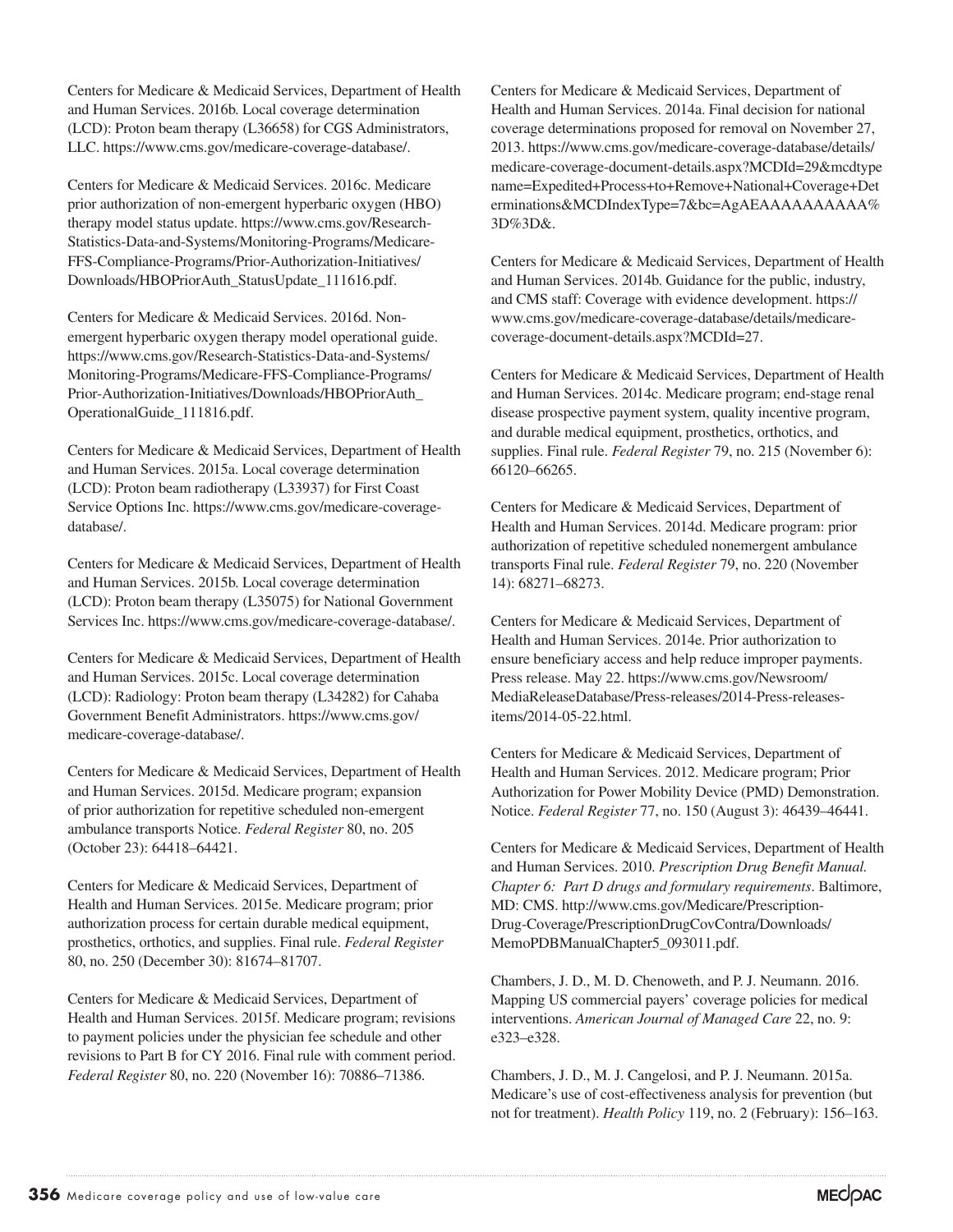Chambers, J. D., M. D. Chenoweth, J. Pyo, et al. 2015b. Changing face of Medicare's national coverage determinations for technology. *International Journal of Technology Asssessment in Health Care* 31, no. 5: 1–8.

Chan, K. S., E. Chang, N. Nassery, et al. 2013. The state of overuse measurement: A critical review. *Medical Care Research and Review* 70, no. 5 (October): 473–496.

Charlesworth, C. J., T. H. Meath, A. L. Schwartz, et al. 2016. Comparison of low-value care in Medicaid vs commercially insured populations. *JAMA Internal Medicine* 176, no. 7 (July 1): 998–1004.

Chernew, M. E., A. B. Rosen, and A. M. Fendrick. 2007. Valuebased insurance design. *Health Affairs* 26, no. 2 (March–April): w195–w203.

Chou, R., A. Qaseem, D. K. Owens, et al. 2011. Diagnostic imaging for low back pain: Advice for high-value health care from the American College of Physicians. *Annals of Internal Medicine* 154, no. 3 (February 1): 181–189.

Colla, C. H., A. J. Mainor, C. Hargreaves, et al. 2017a. Interventions aimed at reducing use of low-value health services: A systematic review. *Medical Care Research and Review* 74, no. 5 (October): 507–550.

Colla, C. H., N. E. Morden, T. D. Sequist, et al. 2017b. Payer type and low-value care: Comparing Choosing Wisely services across commercial and Medicare populations. *Health Services Research* (February 19).

Colla, C. H., N. E. Morden, T. D. Sequist, et al. 2015. Choosing wisely: Prevalence and correlates of low-value health care services in the United States. *Journal of General Internal Medicine* 30, no. 2 (February): 221–228.

Congressional Budget Office. 2008. *Budget options, volume 1: Health care*. Washington, DC: CBO. December.

Cooper, B. A., P. Branley, L. Bulfone, et al. 2010. A randomized, controlled trial of early versus late initiation of dialysis. *New England Journal of Medicine* 363, no. 7 (August 12): 609–619.

Daniel, G. W., E. K. Rubens, and M. McClellan. 2013. Coverage with evidence development for Medicare beneficiaries: Challenges and next steps. *JAMA Internal Medicine* 173, no. 14 (July 22): 1281–1282.

DeJong, C., T. Aguilar, C. W. Tseng, et al. 2016. Pharmaceutical industry-sponsored meals and physician prescribing patterns for Medicare beneficiaries. *JAMA Internal Medicine* 176, no. 8 (August 1): 1114–1122.

Dhruva, S. S., and R. F. Redberg. 2008. Variations between clinical trial participants and Medicare beneficiaries in evidence used for Medicare national coverage decisions. *Archives of Internal Medicine* 168, no. 2 (January 28): 136–140.

Dillon, A., and L. J. Landells. 2018. NICE, the NHS, and cancer drugs. *Journal of the American Medical Association* 319, no. 8 (February 27): 767–768.

Drummond, M. F., M. J. Sculpher, K. Claxton, et al. 2015. *Methods for the economic evaluation of health care programmes*. United Kingdom: Oxford University Press.

Eddy, D. 2005. The role of cost-effectiveness analysis in decisionmaking for CMS. Presentation at MedPAC public meeting, March 11, Washington, DC.

Emanuel, Z., T. Spiro, and T. Huelskoetter. 2016. *Re-evaluating the Patient-Centered Outcomes Research Institute*. Washington, DC: Center for American Progress.

Evans, M., G. Tettamanti, O. Nyren, et al. 2011. No survival benefit from early-start dialysis in a population-based, inception cohort study of Swedish patients with chronic kidney disease. *Journal of Internal Medicine* 269, no. 3 (March): 289–298.

Federal Trade Commission. 2017a. FTC approves sublicense for synacthen depot submitted by Mallinckrodt ARD Inc. Press release. July 14. https://www.ftc.gov/news-events/pressreleases/2017/07/ftc-approves-sublicense-synacthen-depotsubmitted-mallinckrodt.

Federal Trade Commission. 2017b. Mallinckrodt will pay \$100 million to settle FTC, state charges it illegally maintained its monopoly of specialty drug used to treat infants. Press release. January 18. https://www.ftc.gov/news-events/pressreleases/2017/01/mallinckrodt-will-pay-100-million-settle-ftcstate-charges-it.

Feucht, C. L., and L. B. Rice. 2003. An interventional program to improve antibiotic use. *Annals of Pharmacotherapy* 37, no. 5 (May): 646–651.

Fleming-Dutra, K. E., A. L. Hersh, D. J. Shapiro, et al. 2016. Prevalence of inappropriate antibiotic prescriptions among U.S. ambulatory care visits, 2010–2011. *Journal of the American Medical Association* 315, no. 17 (May 3): 1864–1873.

Food and Drug Administration. 2015. Highlights of prescribing information for H.P. Acthar Gel. https://www.accessdata.fda.gov/ drugsatfda\_docs/label/2010/022432s000lbl.pdf.

Food and Drug Administration and Centers for Medicare & Medicaid Services, Department of Health and Human Services. 2016. Program for parallel review of medical devices. Notice. *Federal Register* 81, no. 205: 73113–73115.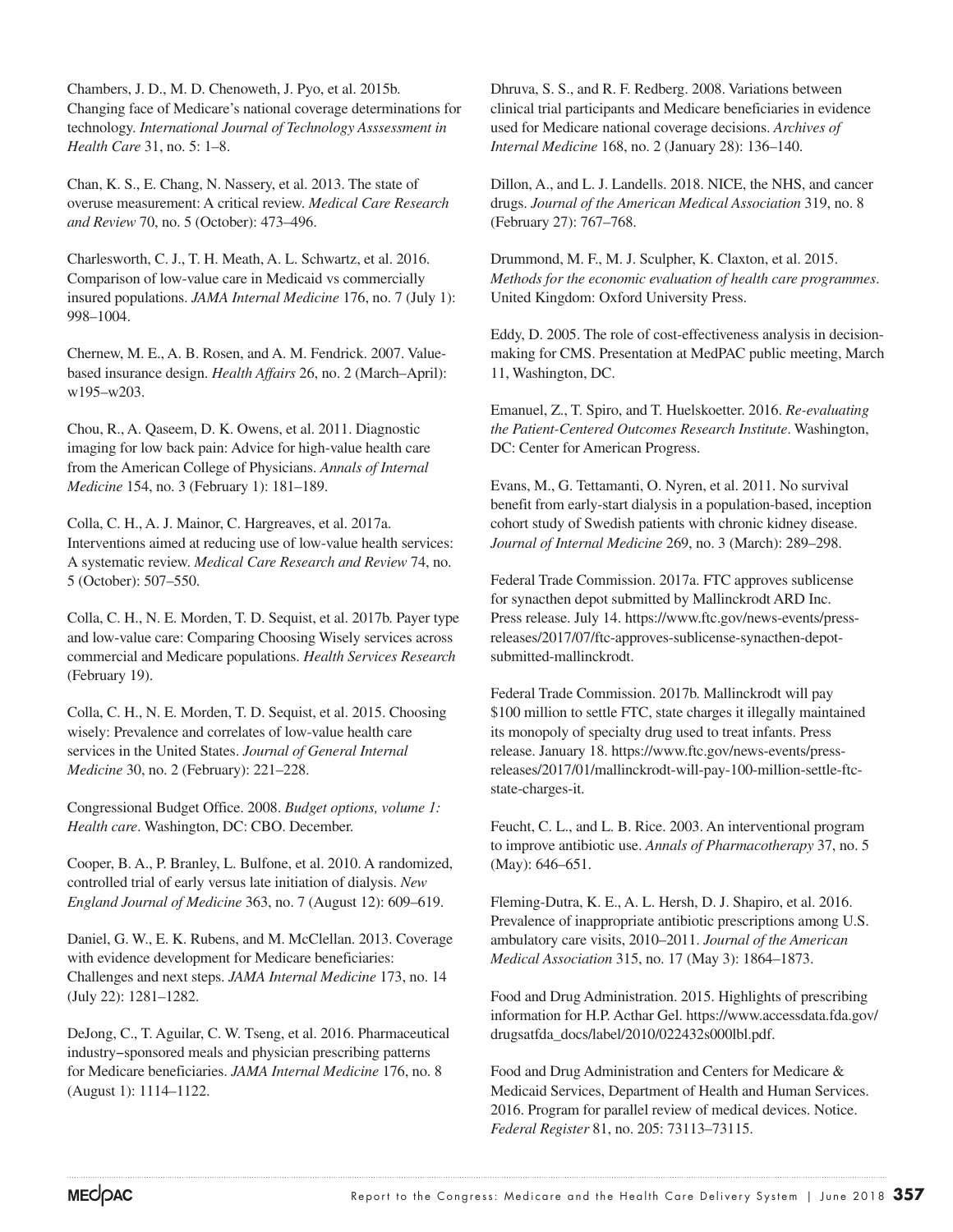Foote, S. B. 2002. Why Medicare cannot promulgate a national coverage rule: A case of regula mortis. *Journal of Health Politics, Policy & Law* 27, no. 5 (October): 707–730.

Foote, S. B., D. Wholey, T. Rockwood, et al. 2004. Resolving the tug-of-war between Medicare's national and local coverage. *Health Affairs* 23, no. 4 (July–August): 108–123.

Gafney, A. 2014. How the failure of Medtronic's Symplicity device spells trouble for FDA. https://www.raps.org/regulatoryfocus%E2%84%A2/news-articles/2014/1/how-the-failure-ofmedtronic-s-symplicity-device-spells-trouble-for-fda.

Gold, M., and E. F. Taylor. 2007. Moving research into practice: Lessons from the US Agency for Healthcare Research and Quality's IDSRN program. *Implementation Science* 2 (March 29): 9.

Gold, M. R., J. E. Siegel, L. B. Russell, et al. 1996. *Costeffectiveness in health and medicine.* New York, NY: Oxford University Press.

Gold, M. R., S. Sofaer, and T. Siegelberg. 2007. Medicare and cost-effectiveness analysis: Time to ask the taxpayers. *Health Affairs* 26, no. 5 (September–October): 1399–1406.

Government Accountability Office. 2018. *Comparative effectiveness research: Activities funded by the Patient-Centered Outcomes Research Trust Fund*. GAO–18–311. Washington, DC: GAO.

Government Accountability Office. 2015. *Comparative effectiveness: Initial assessment of the Patient-Centered Outcomes Research Institute*. GAO–15–301. Washington, DC: GAO.

Government Accountability Office. 2003. *Divided authority for policies on coverage of procedures and devices results in equities*. Washington, DC: GAO.

Green, A. K., W. A. Wood, and E. M. Basch. 2016. Time to reassess the cancer compendia for off-label drug coverage in oncology. *Journal of the American Medical Association* 316, no. 15 (October 18): 1541–1542.

Gruber, J., J. Maclean, B. Wright, et al. 2016. *The impact of increased cost-sharing on utilization of low value services: Evidence from the State of Oregon*. NBER working paper no. 22875. Cambridge, MA: National Bureau of Economic Research.

Hakim, R. M., and J. M. Lazarus. 1995. Initiation of dialysis. *Journal of the American Society of Nephrology* 6, no. 5 (November): 1319–1328.

Harris, A., B. A. Cooper, J. J. Li, et al. 2011. Cost-effectiveness of initiating dialysis early: A randomized controlled trial. *American Journal of Kidney Diseases* 57, no. 5 (May): 707–715.

Hartung, D. M., K. Johnston, S. Van Leuven, et al. 2017. Trends and characteristics of U.S. Medicare spending on repository corticotropin. *JAMA Internal Medicine* 177, no. 11 (November 1): 1680–1682.

Health Care Financing Administration, Department of Health and Human Services. 1989. Medicare program; criteria for making medical services coverage decisions that relate to health care technology. Final Rule. *Federal Register* 54, no. 18 (January 30).

Hong, A. S., D. Ross-Degnan, F. Zhang, et al. 2017. Small decline in low-value back imaging associated with the 'Choosing Wisely' campaign, 2012–14. *Health Affairs* 36, no. 4 (April 1): 671–679.

Huo, J., C. Shen, R. J. Volk, et al. 2017. Use of CT and chest radiography for lung cancer screening before and after publication of screening guidelines: Intended and unintended uptake. *JAMA Internal Medicine* 177, no. 3 (March 1): 439–441.

Institute for Clinical and Economic Review. 2018a. *Chimeric antigen receptor T-cell therapy for B-cell cancers: Effectiveness and value*. Boston, MA: ICER.

Institute for Clinical and Economic Review. 2018b. Sources of funding, updated January 2018. https://icer-review.org/about/ support/.

Institute for Clinical and Economic Review. 2017. The Institute for Clinical and Economic Review to collaborate with the Department of Veterans Affairs' Pharmacy Benefits Management Services Office. Press release. https://icer-review.org/ announcements/va-release/.

Jensen, T., Centers for Medicare & Medicaid Services. 2014. CMS coverage perspective diagnostic tests. http://mdic.org/wpcontent/uploads/2014/06/Role-of-Regulatory-Science-MDIC-in-Molecular-Diagnostics\_A-CMS-Perspective.pdf.

John-Baptiste, A., and C. Bell. 2010. Industry sponsored bias in cost effectiveness analyses. *British Medical Journal* 341 (October 13): c5350.

Kale, M. S., T. F. Bishop, A. D. Federman, et al. 2013. Trends in the overuse of ambulatory health care services in the United States. *JAMA Internal Medicine* 173, no. 2 (Jan 28): 142–148.

Kausz, A. T., G. T. Obrador, P. Arora, et al. 2000. Late initiation of dialysis among women and ethnic minorities in the United States. *Journal of the American Society of Nephrology* 11, no. 12 (December): 2351–2357.

Kazmi, W. H., D. T. Gilbertson, G. T. Obrador, et al. 2005. Effect of comorbidity on the increased mortality associated with early initiation of dialysis. *American Journal of Kidney Diseases* 46, no. 5 (November): 887–896.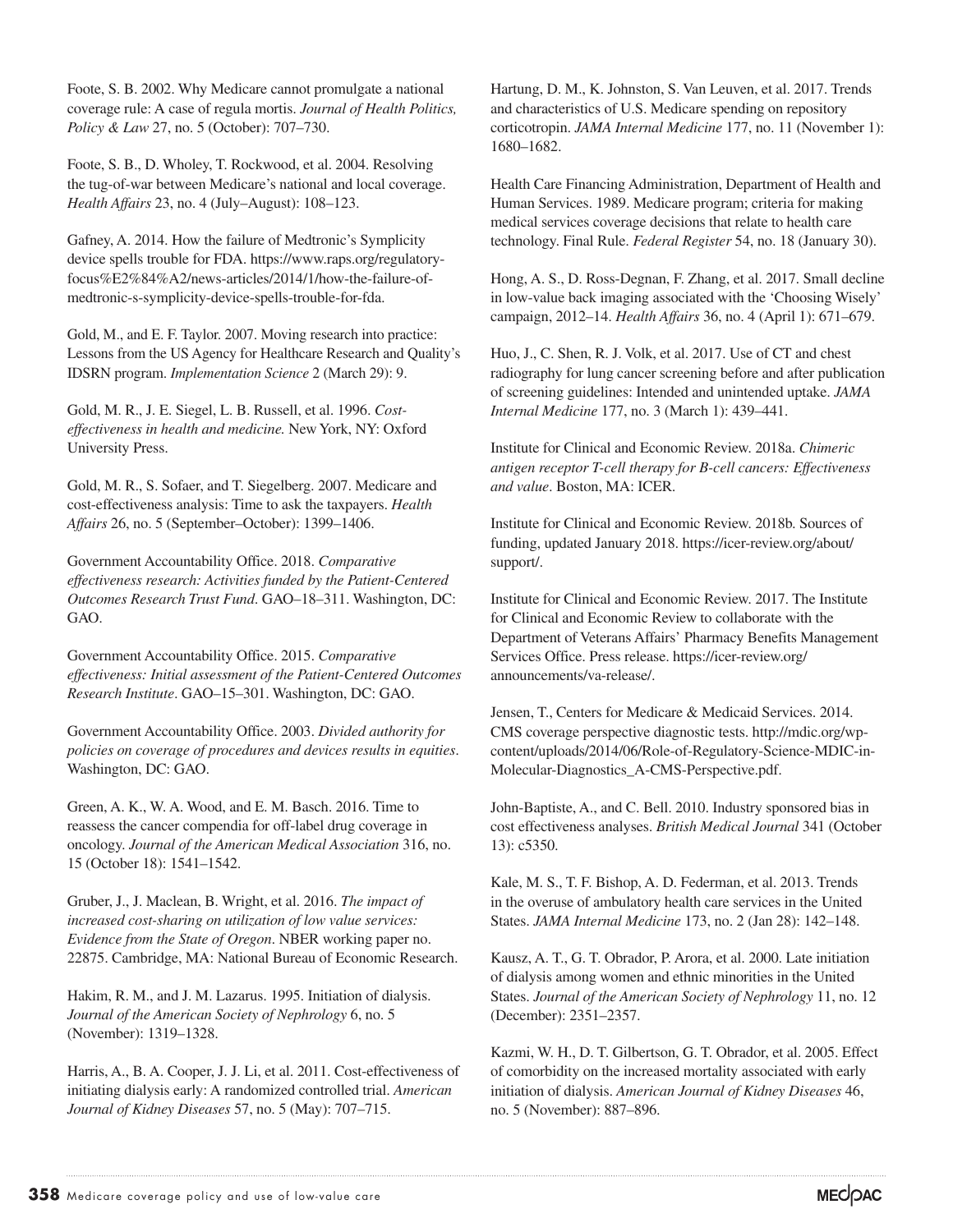Keyhani, S., R. Falk, E. A. Howell, et al. 2013. Overuse and systems of care: A systematic review. *Medical Care* 51, no. 6 (June): 503–508.

Korenstein, D., R. Falk, E. A. Howell, et al. 2012. Overuse of health care services in the United States: An understudied problem. *Archives of Internal Medicine* 172, no. 2 (January 23): 171–178.

Ku, E., K. L. Johansen, A. A. Portale, et al. 2015. State level variations in nephrology workforce and timing and incidence of dialysis in the United States among children and adults: A retrospective cohort study. *BMC Nephrology* 16 (January 15): 2.

Lakdawalla, D., and P. Neumann. 2016. Budget criteria and drug value assessments: A case of apples and oranges? *Health Affairs* blog. September 22. http://healthaffairs.org/blog/2016/09/22/ budget-criteria-and-drug-value-assessments-a-case-of-apples-andoranges/.

Landro, L. 2016. To get doctors to do the right things, try comparing them to their peers. *Wall Street Journal*, June 26.

Lane, J. D., M. W. Friedberg, and C. L. Bennett. 2016. Associations between industry sponsorship and results of costeffectiveness analyses of drugs used in breast cancer treatment. *JAMA Oncology* 2, no. 2 (February): 274–276.

Lassalle, M., M. Labeeuw, L. Frimat, et al. 2010. Age and comorbidity may explain the paradoxical association of an early dialysis start with poor survival. *Kidney International* 77, no. 8 (April): 700–707.

Li, Y., Y. Jin, A. Kapke, et al. 2017. Explaining trends and variation in timing of dialysis initiation in the United States. *Medicine* 96, no. 20 (May): e6911.

Lin, Z. H., and L. Zuo. 2015. When to initiate renal replacement therapy: The trend of dialysis initiation. *World Journal of Nephrology* 4, no. 5 (November 6): 521–527.

Lopez, L. 2017. Something weird's going on with the doctors prescribing one of pharma's most controversial blockbuster drugs. *Business Insider*, March 21.

Mafi, J. N., K. Russell, B. A. Bortz, et al. 2017. Low-cost, highvolume health services contribute the most to unnecessary health spending. *Health Affairs* 36, no. 10 (October 1): 1701–1704.

Marrufo, G., B. Negrusa, D. Ullman, et al. 2017. *Comprehensive EndStage Renal Disease Care (CEC) Model: Performance Year 1 annual evaluation report*. Report prepared by the Lewin Group for the Centers for Medicare & Medicaid Services. Baltimore, MD: CMS.

Massachusetts General Hospital Cancer Center. 2013. A landmark study compares proton beam therapy with standard radiation therapy. *Advances at Mass General Cancer Center*, Fall.

Mazur, S., A. Bazemore, and D. Merenstein. 2016. Characteristics of early recipients of Patient-Centered Outcomes Research Institute funding. *Academic Medicine* 91, no. 4 (April): 491–496.

McWilliams, J. M., L. A. Hatfield, M. E. Chernew, et al. 2016. Early performance of accountable care organizations in Medicare. *New England Journal of Medicine* 374, no. 24 (June 16): 2357–2366.

Medicare Payment Advisory Commission. 2017. *Report to the Congress: Medicare and the health care delivery system*. Washington, DC: MedPAC.

Medicare Payment Advisory Commission. 2013. *Report to the Congress: Medicare and the health care delivery system*. Washington, DC: MedPAC.

Medicare Payment Advisory Commission. 2012. *Report to the Congress: Medicare and the health care delivery system*. Washington, DC: MedPAC.

Medicare Payment Advisory Commission. 2011. *Report to the Congress: Medicare and the health care delivery system*. Washington, DC: MedPAC.

Medicare Payment Advisory Commission. 2010. *Report to the Congress: Aligning incentives in Medicare*. Washington, DC: MedPAC.

Medicare Payment Advisory Commission. 2009. *Report to the Congress: Medicare payment policy*. Washington, DC: MedPAC.

Medicare Payment Advisory Commission. 2007. *Report to the Congress: Promoting greater efficiency in Medicare*. Washington, DC: MedPAC.

Medtronic. 2013. Symplicity™ Renal Denervation System one of first devices accepted to participate in concurrent review for joint FDA premarket approval and Medicare national coverage determination. Press release. http://newsroom.medtronic.com/ phoenix.zhtml?c=251324&p=irol-newsArticle&ID=1802710.

Meeker, D., J. A. Linder, C. R. Fox, et al. 2016. Effect of behavioral interventions on inappropriate antibiotic prescribing among primary care practices: A randomized clinical trial. *Journal of the American Medical Association* 315, no. 6 (February 9): 562–570.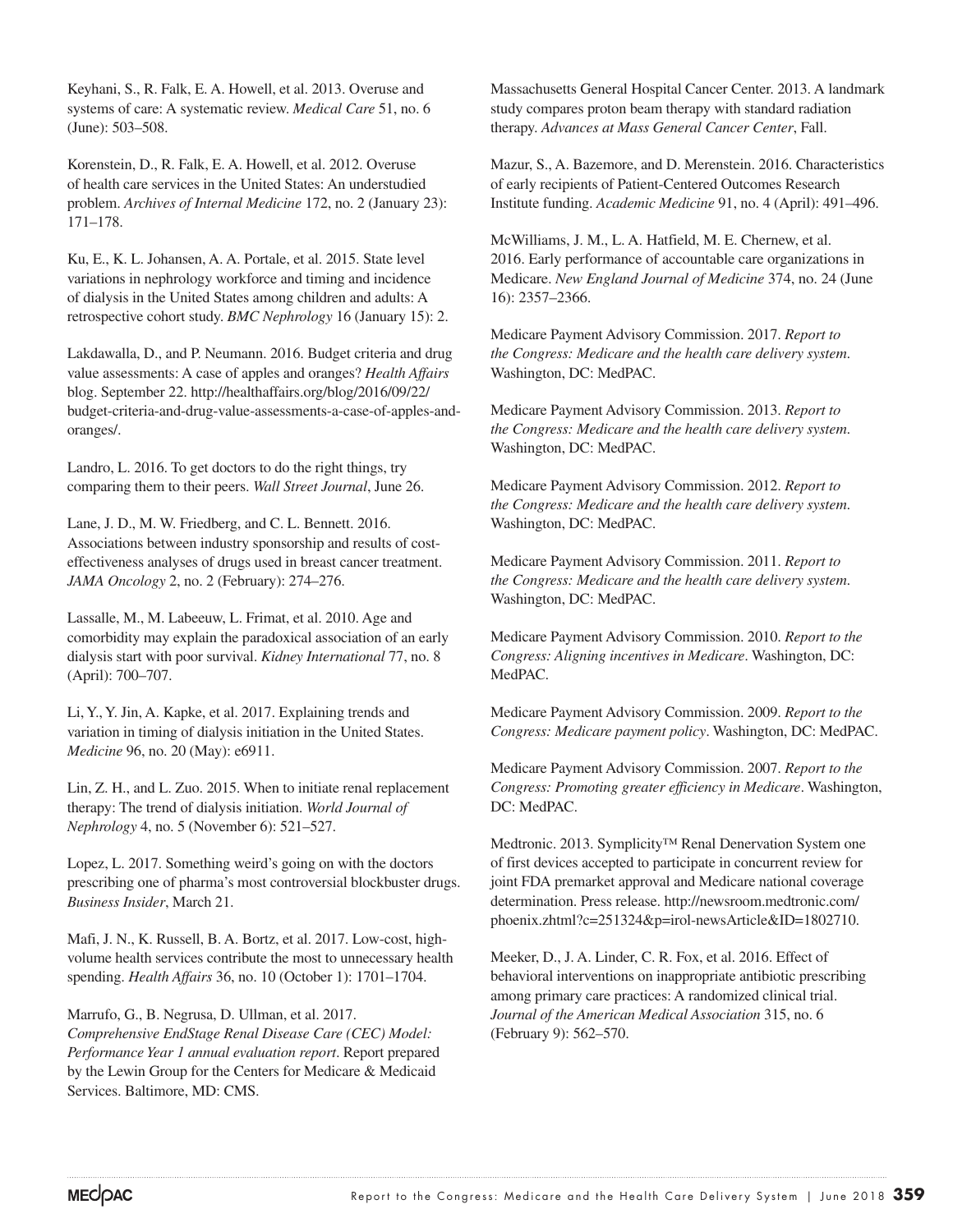Minnesota Department of Health. 2017. *Analysis of low-value health services in the Minnesota all payer claims database*. Issue brief. St. Paul, MN: Minnesota Department of Health. http://kff. org/medicare/issue-brief/medicares-income-related-premiums-adata-note/.

Mohr, P. 2012. Looking at CER from Medicare's perspective. *Journal of Managed Care Pharmacy* 18, no. 4 Suppl A (May): S5–8.

Mohr, P. E., and S. R. Tunis. 2010. Access with evidence development: The US experience. *Pharmacoeconomics* 28, no. 2: 153–162.

Morgenson, G. 2014. Questcor reveals adverse events data for acthar for first time. *New York Times*, July 10.

Morin, L., M. L. Laroche, G. Texier, et al. 2016. Prevalence of potentially inappropriate medication use in older adults living in nursing homes: A systematic review. *Journal of the American Medical Directors Association* 17, no. 9 (September 1): 862e1– 862e9.

National Kidney Foundation. 2015. KDOQI Clinical Practice Guideline for Hemodialysis Adequacy: 2015 update. *American Journal of Kidney Diseases* 66, no. 5 (November): 884–930.

National Kidney Foundation. 2006. *2006 updates: Clinical practice guidelines and recommendations*. New York, NY: NKF.

National Kidney Foundation. 1997. NKF-DOQI clinical practice guidelines for peritoneal dialysis adequacy. *American Journal of Kidney Diseases* 30, no. 3 supplement 2 (September): S67–136.

National Patient-Centered Clinical Research Network. 2018. Research. http://www.pcornet.org/research/.

Nee, R., E. Fisher, C. M. Yuan, et al. 2017. Pre-end-stage renal disease care and early survival among incident dialysis patients in the US military health system. *American Journal of Nephrology* 45, no. 6: 464–472.

Neumann, P. J. 2009. Costing and perspective in published costeffectiveness analysis. *Medical Care* 47, no. 7 supplement 1 (July): S28–32.

Neumann, P. J. 2005. *Using cost-effectiveness analysis to improve health care.* New York, NY: Oxford University Press.

Neumann, P. J. 2004. Why don't Americans use cost-effectiveness analysis? *American Journal of Managed Care* 10, no. 5 (May): 308–312.

Neumann, P. J., and J. T. Cohen. 2017. ICER's revised value assessment framework for 2017–2019: A critique. *Pharmacoeconomics* 35, no. 10 (October): 977–980.

Neumann, P. J., and J. T. Cohen. 2015. Measuring the value of prescription drugs. *New England Journal of Medicine* 373, no. 27 (December 31): 2595–2597.

Neumann, P. J., D. Greenberg, N. V. Olchanski, et al. 2005. Growth and quality of the cost-utility literature, 1976–2001. *Value in Health* 8, no. 1 (January–February): 3–9.

Neumann, P. J., M. S. Kamae, and J. A. Palmer. 2008. Medicare's national coverage decisions for technologies, 1999–2007. *Health Affairs* 27, no. 6 (November–December): 1620–1631.

Neumann, P. J., G. D. Sanders, L. B. Russell, et al. 2017. *Costeffectiveness in health and medicine*. New York, NY: Oxford University Press.

O'Connor, A. M., C. L. Bennett, D. Stacey, et al. 2009. Decision aids for people facing health treatment or screening decisions. *Cochrane Database of Systematic Reviews*, no. 3. http://cochranelibrary-wiley. com/doi/10.1002/14651858.CD001431.pub5/full.

O'Connor, A. M., H. A. Llewellyn-Thomas, and A. B. Flood. 2004. Modifying unwarranted variations in health care: Shared decision making using patient decision aids. *Health Affairs Web Exclusives*: VAR63–72.

O'Hare, A. M., A. I. Choi, W. J. Boscardin, et al. 2011. Trends in timing of initiation of chronic dialysis in the United States. *Archives of Internal Medicine* 171, no. 18 (October 10): 1663–1669.

Office of Inspector General, Department of Health and Human Services. 2016. *MACs continue to use different methods to determine drug coverage*. OEI–03–13–00450. Washington, DC: OIG.

Office of Inspector General, Department of Health and Human Services. 2014. *Local coverage determinations create inconsistency in Medicare coverage*. OEI–01–11–00500. Washington, DC: OIG.

Office of Inspector General, Department of Health and Human Services. 2012. *Least costly alternative policies: Impact on prostate cancer drugs covered under Medicare Part B*. OEI-12- 12-00210. Washington, DC: OIG.

Office of Inspector General, Department of Health and Human Services. 2004. *Medicare reimbursement for Lupron*. OEI-03-03- 00250. Washington, DC: OIG.

Ollendorf, D. A., J. A. Colby, and S. D. Pearson. 2014. *Proton beam therapy*. Report prepared by the Institute for Clinical and Economic Review for the Health Technology Assessment Program, Washington State Health Care Authority. Olympia, WA: Washington State Health Care Authority. https://icer-review.org/ wp-content/uploads/2014/07/pbt\_final\_report\_040114.pdf.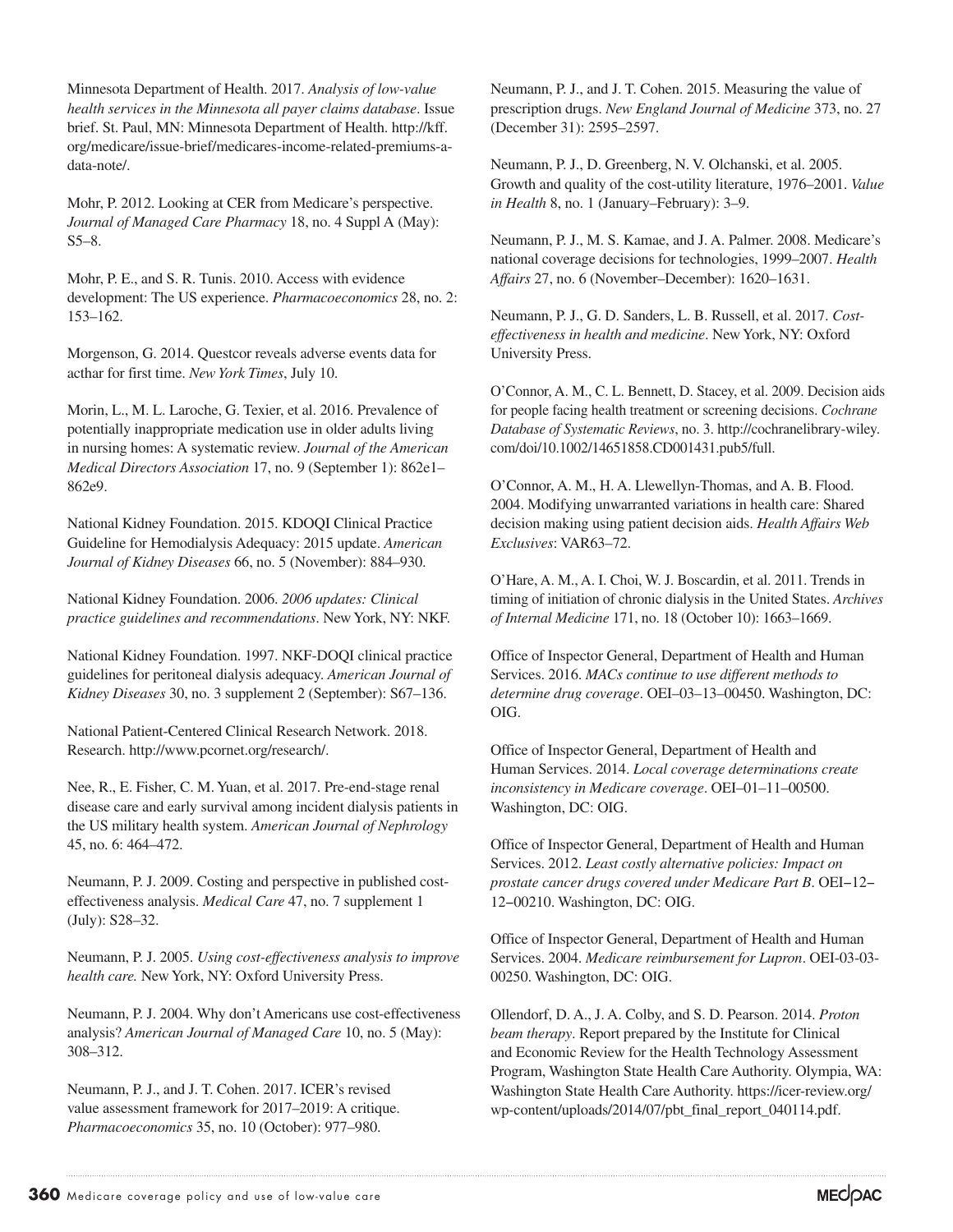Opondo, D., S. Eslami, S. Visscher, et al. 2012. Inappropriateness of medication prescriptions to elderly patients in the primary care setting: A systematic review. *PLoS One* 7, no. 8: e43617.

Owen, W. F., Jr., N. L. Lew, Y. Liu, et al. 1993. The urea reduction ratio and serum albumin concentration as predictors of mortality in patients undergoing hemodialysis. *New England Journal of Medicine* 329, no. 14 (September 30): 1001–1006.

Particle Therapy Co-Operative Group. 2018. Particle therapy facilities in operation. https://www.ptcog.ch/index.php/facilitiesin-operation.

Partnership to Improve Patient Care. 2018. *Uses and misuses of the QALY: Ethical issues with QALYs and alterative measures of value*. Washington, DC: PIPC.

Patient-Centered Outcomes Research Institute. 2017. What is PCORI's official policy on cost and cost-effectiveness analysis? https://help.pcori.org/hc/en-us/articles/213716587-What-is-PCORI-s-official-policy-on-cost-effectiveness-analysis-.

Patient-Centered Outcomes Research Institute. 2013. Introducing a new PCORI research funding initiative—Large pragmatic clinical trials. https://www.pcori.org/blog/introducing-new-pcoriresearch-funding-initiative-large-pragmatic-clinical-trials.

Pear, R. 1991. Medicare to weigh cost as a factor in reimbursement. *New York Times*, April 21.

Pearson, S. D., and P. B. Bach. 2010. How Medicare could use comparative effectiveness research in deciding on new coverage and reimbursement. *Health Affairs* 29, no. 10 (October): 1796– 1804.

Pizzi, L. T. 2016. The Institute for Clinical and Economic Review and its growing influence on US healthcare. *American Health and Drug Benefits* 9, no. 1 (February): 9–10.

Podemska-Mikluch, M. 2016. *FDA-CMS Parallel review: A failed attempt at spurring innovation*. Arlington, VA: Mercatus Center George Mason University.

Prime Therapeutics. 2016. Prime Therapeutics joins ICER as flagship member. Press release. https://www.primetherapeutics. com/en/news/pressreleases/2016/prime-joins-icer-release.html.

PRNewswire. 2018. ANI Pharmaceuticals reports record full year results, reports fourth quarter 2017 results, and provides 2018 guidance. https://www.prnewswire.com/news-releases/anipharmaceuticals-reports-record-full-year-results-reports-fourthquarter-2017-results-and-provides-2018-guidance-300604056. html.

Pugh, M. J., J. T. Hanlon, J. E. Zeber, et al. 2006. Assessing potentially inappropriate prescribing in the elderly Veterans Affairs population using the HEDIS 2006 quality measure. *Journal of Managed Care Pharmacy* 12, no. 7 (September): 537–545.

Ramanathan, V., and W. C. Winkelmayer. 2015. Timing of dialysis initiation: Do health care setting or provider incentives matter? *Clinical Journal of the American Society of Nephrology* 10, no. 8 (August 7): 1321–1323.

Redberg, R. F. 2007. Evidence, appropriateness, and technology assessment in cardiology: A case study of computed tomography. *Health Affairs* 26, no. 1 (January–February): 86–95.

Reid, R. O., B. Rabideau, and N. Sood. 2016. Low-value health care services in a commercially insured population. *JAMA Internal Medicine* 176, no. 10 (October 1): 1567–1571.

Rivara, M. B., and R. Mehrotra. 2017. Timing of dialysis initiation: What has changed since IDEAL? *Seminars in Dialysis* 37, no. 2 (March): 181–193.

Robinson, B. M., J. Zhang, H. Morgenstern, et al. 2014. Worldwide, mortality risk is high soon after initiation of hemodialysis. *Kidney International* 85, no. 1 (January): 158–165.

Robinson, E. 2017. Medicare spent more than \$650 million in two years on a drug prescribed by less than 1 percents of physicians: Study. https://news.ohsu.edu/2017/02/13/medicare-spent-morethan-650-million-in-two-years-on-a-drug-prescribed-by-less-than-1-percent-of-physicians:-study.

Rosansky, S., R. J. Glassock, and W. F. Clark. 2011. Early start of dialysis: A critical review. *Clinical Journal of the American Society of Nephrology* 6, no. 5 (May): 1222–1228.

Rosansky, S. J., W. F. Clark, P. Eggers, et al. 2009. Initiation of dialysis at higher GFRs: Is the apparent rising tide of early dialysis harmful or helpful? *Kidney International* 76, no. 3 (August): 257–261.

Rose, A. S., J. W. Kuzma, J. F. Kurtzke, et al. 1970. Cooperative study in the evaluation of therapy in multiple sclerosis. *Neurology* 20, no. 5 (May): 1–59.

Rosenberg, A., A. Agiro, M. Gottlieb, et al. 2015. Early trends among seven recommendations from the Choosing Wisely campaign. *JAMA Internal Medicine* 175, no. 12 (December): 1913–1920.

Schulte, F. 2015. Is Obamacare's Research Institute worth the billions? National Public Radio. http://www.npr.org/sections/ health-shots/2015/08/04/428164731/is-obamacares-researchinstitute-worth-the-billions.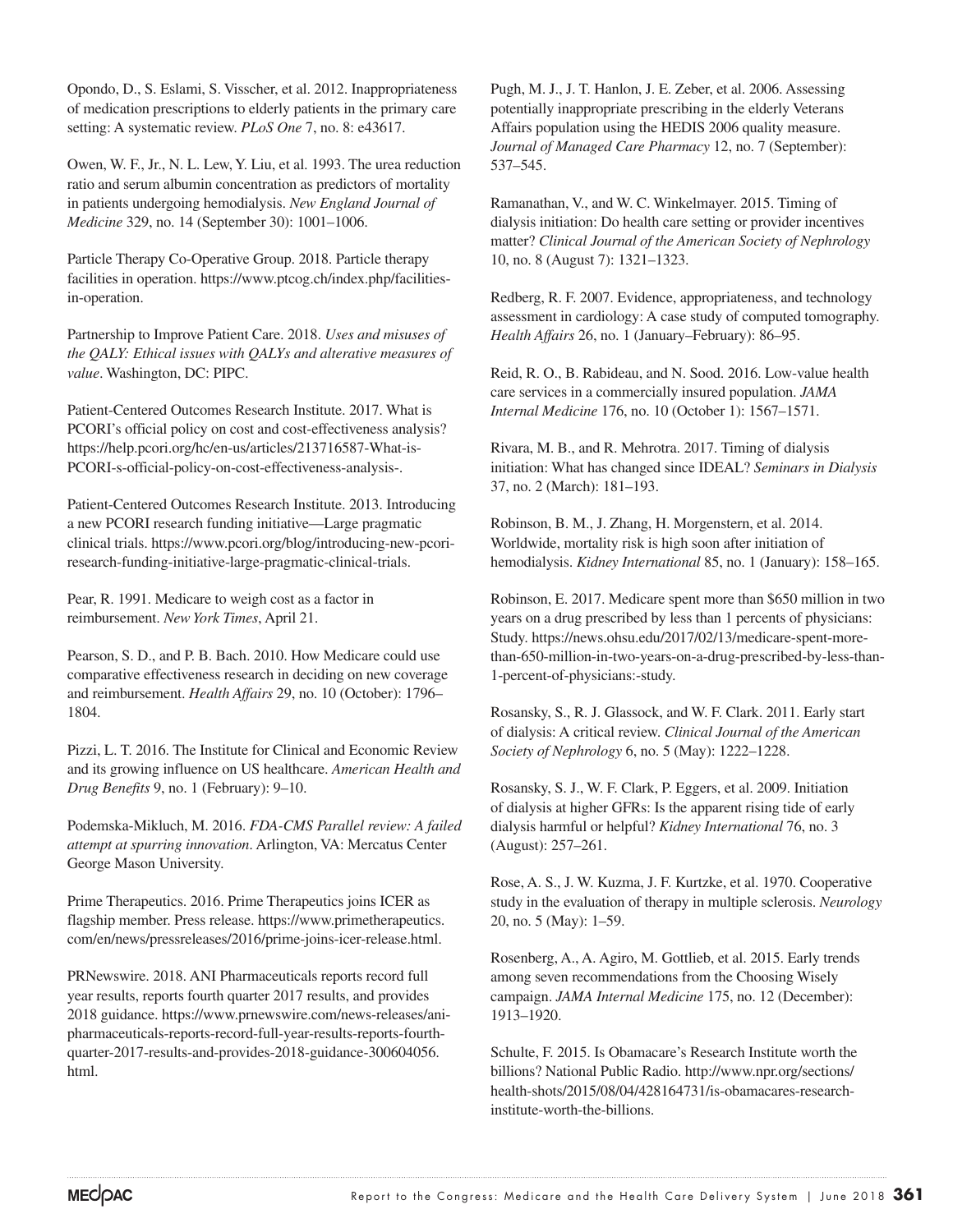Schur, C. L., and M. L. Berk. 2008. Views on health care technology: Americans consider the risks and sources of information. *Health Affairs* 27, no. 6 (November–December): 1654–1664.

Schwartz, A., B. Landon, A. Elshaug, et al. 2014. Measuring low-value care in Medicare. *JAMA Internal Medicine* 174, no. 7 (July): 1067–1076.

Schwartz, A. L., M. E. Chernew, B. E. Landon, et al. 2015. Changes in low-value services in year 1 of the Medicare Pioneer Accountable Care Organization Program. *JAMA Internal Medicine* 175, no. 11 (November): 1815–1825.

Senekjian, H. O. 2011. Regarding early initiation of dialysis. *American Journal of Kidney Diseases* 58, no. 3 (September): 492; author reply 492.

Shakil, S., and R. F. Redberg. 2017. New (very high) prices on old drugs. *JAMA Internal Medicine* 177, no. 11 (November 1): 1568.

Shemin, D., A. G. Bostom, P. Laliberty, et al. 2001. Residual renal function and mortality risk in hemodialysis patients. *American Journal of Kidney Diseases* 38, no. 1 (July): 85–90.

Silverman, E. 2016. This nonprofit is playing a valuable role in framing the drug price discussion. *STAT*, April 12.

Singh, H., B. Kanapuru, C. Smith, et al. 2017. FDA analysis of enrollment of older adults in clinical trials for cancer drug registration: A 10-year experience by the U.S. Food and Drug Administration. *Journal of Clinical Oncology* 35, no. 15: 10009.

Slinin, Y., H. Guo, S. Li, et al. 2014. Provider and care characteristics associated with timing of dialysis initiation. *Clinical Journal of the American Society of Nephrology* 9, no. 2 (February): 310–317.

Slinin, Y., and A. Ishani. 2014. What drives early dialysis initiation and how do we optimize timing of RRT? *Clinical Journal of the American Society of Nephrology* 9, no. 10 (October 7): 1671–1673.

Sox, H. 2012. The Patient-Centered Outcomes Research Institute should focus on high-impact problems that can be solved quickly. *Health Affairs* 31, no. 10 (October): 2176–2182.

Stel, V. S., F. W. Dekker, D. Ansell, et al. 2009. Residual renal function at the start of dialysis and clinical outcomes. *Nephrology Dialysis Transplantation* 24, no. 10 (October): 3175–3182.

Streja, E., S. B. Nicholas, and K. C. Norris. 2013. Controversies in timing of dialysis initiation and the role of race and demographics. *Seminars in Dialysis* 26, no. 6 (November– December): 658–666.

Suda, T., K. Hiroshige, T. Ohta, et al. 2000. The contribution of residual renal function to overall nutritional status in chronic haemodialysis patients. *Nephrology Dialysis Transplant* 15, no. 3 (March): 396–401.

Sun, F., O. Oyesanmi, J. Fontanarosa, et al. 2014. *Therapies for clinically localized prostate cancer: Update of a 2008 systematic review*. Prepared by staff from the ECRI Insitute for the Agency for Healthcare Research and Quality. AHRQ publication no. 15-EHC004-EF. Rockville, MD: Agency for Healthcare Research and Quality.

Susantitaphong, P., S. Altamimi, M. Ashkar, et al. 2012. GFR at initiation of dialysis and mortality in CKD: A meta-analysis. *American Journal of Kidney Diseases* 59, no. 6 (June): 829–840.

Talarico, L., G. Chen, and R. Pazdur. 2004. Enrollment of elderly patients in clinical trials for cancer drug registration: A 7-year experience by the US Food and Drug Administration. *Journal of Clinical Oncology* 22, no. 22 (November 15): 4626–4631.

Termorshuizen, F., F. W. Dekker, J. G. van Manen, et al. 2004. Relative contribution of residual renal function and different measures of adequacy to survival in hemodialysis patients: An analysis of the Netherlands Cooperative Study on the Adequacy of Dialysis (NECOSAD)-2. *Journal of the American Society of Nephrology* 15, no. 4 (April): 1061–1070.

Thompson, A. J., C. Kennard, M. Swash, et al. 1989. Relative efficacy of intravenous methylprednisolone and ACTH in the treatment of acute relapse in MS. *Neurology* 39, no. 7 (July): 969–971.

Timbie, J., P. Hussey, L. Burgette, et al. 2014. *Medicare Imaging Demonstration evaluation report for the report to Congress*. Report prepared for the Centers for Medicare & Medicaid Services. Santa Monica, CA: RAND Corporation.

TrailBlazer Health Enterprises. 2006. *Draft LCS for proton beam radiotherapy-R18B (DL22108)*. Baltimore, MD: CMS. https://localcoverage.cms.gov/mcd\_archive/view/lcd. aspx?lcdInfo=22107%3a10.

Traynor, J. P., K. Simpson, C. C. Geddes, et al. 2002. Early initiation of dialysis fails to prolong survival in patients with endstage renal failure. *Journal of the American Society of Nephrology* 13, no. 8 (August): 2125–2132.

Tunis, S., R. A. Berenson, S. Phurrough, et al. 2011. *Improving the quality and efficiency of the Medicare program through coverage policy*. Washington, DC: Urban Institute.

United States Renal Data System, National Institute of Diabetes and Digestive and Kidney Diseases. 2017. *USRDS 2017 annual data report*. Bethesda, MD: NIDDK.